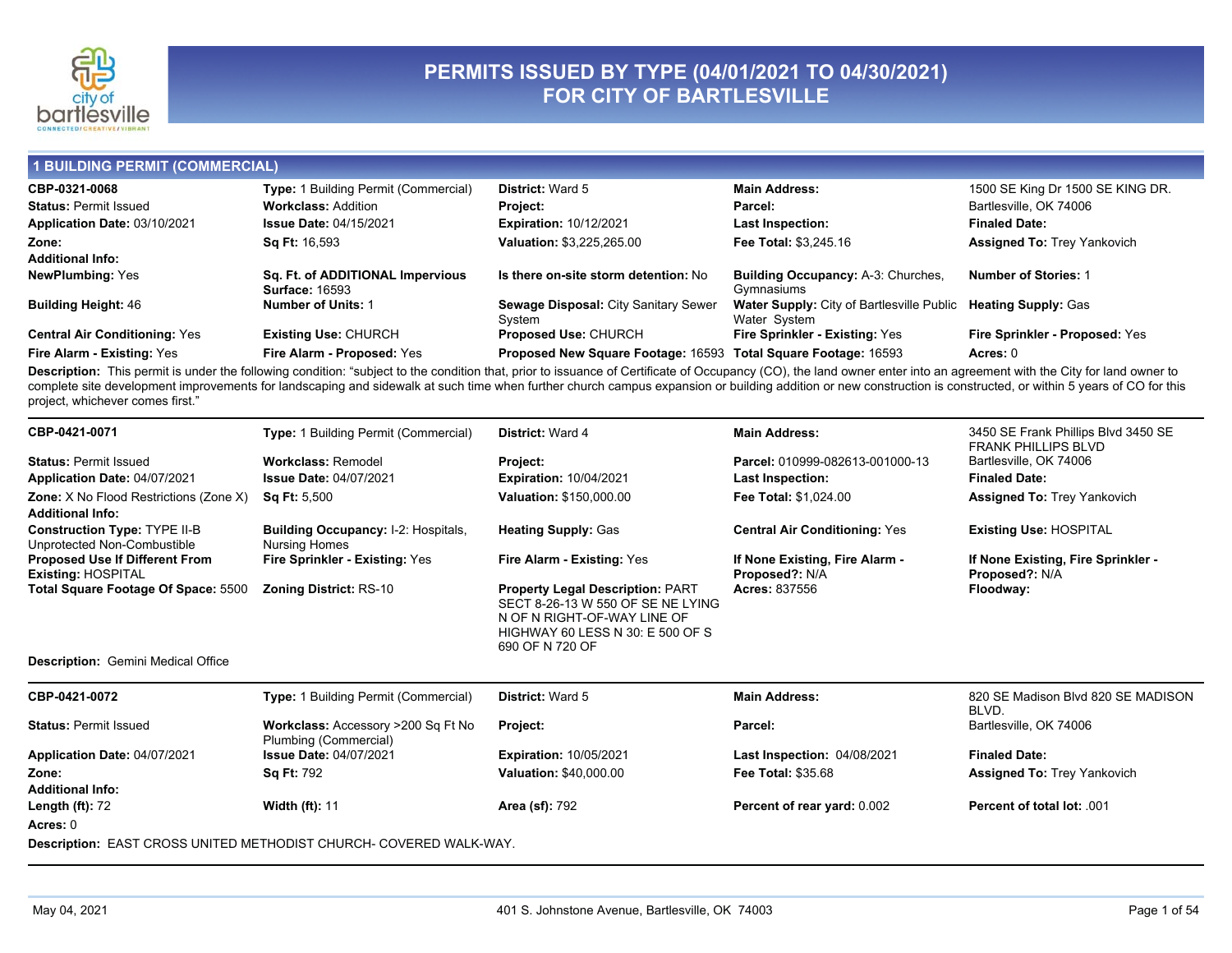| CBP-0421-0074<br><b>Status: Permit Issued</b><br>Application Date: 04/20/2021<br><b>Zone: C-4 C-4</b><br><b>Additional Info:</b><br><b>Construction Type: TYPE II-B</b><br>Unprotected Non-Combustible<br><b>Proposed Use If Different From</b><br><b>Existing: office</b><br>Total Square Footage Of Space: 1500<br>Description: NEW ADA RESTROOM                  | Type: 1 Building Permit (Commercial)<br><b>Workclass: Remodel</b><br><b>Issue Date: 04/20/2021</b><br><b>Sq Ft: 1,500</b><br><b>Building Occupancy: B: Office.</b><br>Professional<br>Fire Sprinkler - Existing: No<br>Zoning District: C-4                        | <b>District: Ward 4</b><br>Project:<br><b>Expiration: 10/18/2021</b><br>Valuation: \$20,000.00<br><b>Heating Supply: Gas</b><br>Fire Alarm - Existing: No<br>Property Legal Description: N 50 LOT 1 Acres: 6573.57<br>BLK 49 ORIG BARTLESVILLE | <b>Main Address:</b><br>Parcel: 010001-049001-000000-01<br><b>Last Inspection:</b><br>Fee Total: \$304.00<br><b>Central Air Conditioning: Yes</b><br>If None Existing, Fire Alarm -<br>Proposed?: N/A                                                                                                                      | 413 E 5Th St 00413 E 5TH ST<br>Bartlesville, OK 74003<br><b>Finaled Date:</b><br><b>Assigned To: Trey Yankovich</b><br><b>Existing Use: office</b><br>If None Existing, Fire Sprinkler -<br>Proposed?: N/A<br>Floodway: |
|---------------------------------------------------------------------------------------------------------------------------------------------------------------------------------------------------------------------------------------------------------------------------------------------------------------------------------------------------------------------|--------------------------------------------------------------------------------------------------------------------------------------------------------------------------------------------------------------------------------------------------------------------|------------------------------------------------------------------------------------------------------------------------------------------------------------------------------------------------------------------------------------------------|----------------------------------------------------------------------------------------------------------------------------------------------------------------------------------------------------------------------------------------------------------------------------------------------------------------------------|-------------------------------------------------------------------------------------------------------------------------------------------------------------------------------------------------------------------------|
| CBP-0421-0075                                                                                                                                                                                                                                                                                                                                                       | Type: 1 Building Permit (Commercial)                                                                                                                                                                                                                               | <b>District: Ward 2</b>                                                                                                                                                                                                                        | <b>Main Address:</b>                                                                                                                                                                                                                                                                                                       | 3091 SE Washington Blvd 03091 SE                                                                                                                                                                                        |
| <b>Status: Permit Issued</b><br>Application Date: 04/20/2021<br>Zone: C-3/PUD C-3/PUD<br><b>Additional Info:</b><br><b>NewPlumbing: No</b><br><b>Building Height: 8.5</b><br><b>Central Air Conditioning: N/A</b><br>Fire Alarm - Existing: No<br><b>Property Legal Description: LOT 2</b><br>SOUTH TOWN CENTER<br><b>Description: NEW 6 UNIT STORAGE (PHASE 5)</b> | <b>Workclass: New Construction</b><br><b>Issue Date: 04/20/2021</b><br><b>Sq Ft: 900</b><br>Sq. Ft. of ADDITIONAL Impervious<br>Surface: 900<br><b>Number of Units: 6</b><br><b>Existing Use: Mini storge</b><br>Fire Alarm - Proposed: No<br><b>Acres: 212587</b> | Project:<br><b>Expiration: 10/25/2021</b><br>Valuation: \$76,498.00<br>Is there on-site storm detention: No<br>Sewage Disposal: N/A<br><b>Proposed Use: Mini storage</b><br>Proposed New Square Footage: 900<br>Floodway: 500yr flood          | Parcel: 010478-000002-000000-01<br>Last Inspection: 04/26/2021<br><b>Fee Total: \$229.00</b><br>Building Occupancy: S-1: Storage, Mod Number of Stories: 1<br>Hazard<br>Water Supply: City of Bartlesville Public Heating Supply: Gas<br>Water System<br>Fire Sprinkler - Existing: No<br><b>Total Square Footage: 900</b> | <b>WASHINGTON BLVD</b><br>Bartlesville, OK 74006<br><b>Finaled Date:</b><br>Assigned To: Trey Yankovich<br>Fire Sprinkler - Proposed: No<br>Zoning District: C-3/PUD                                                    |
| CBP-0421-0076                                                                                                                                                                                                                                                                                                                                                       | Type: 1 Building Permit (Commercial)                                                                                                                                                                                                                               | District: Ward 5                                                                                                                                                                                                                               | <b>Main Address:</b>                                                                                                                                                                                                                                                                                                       | 5701 SE Adams Blvd 5701 SE ADAMS<br><b>BLVD</b>                                                                                                                                                                         |
| <b>Status: Permit Issued</b><br>Application Date: 04/27/2021<br>Zone: X No Flood Restrictions (Zone X)                                                                                                                                                                                                                                                              | <b>Workclass: Remodel</b><br><b>Issue Date: 04/27/2021</b><br><b>Sq Ft: 1,200</b>                                                                                                                                                                                  | Project:<br><b>Expiration: 10/25/2021</b><br>Valuation: \$20,000.00                                                                                                                                                                            | Parcel: 010999-152613-004000-10<br>Last Inspection: 04/27/2021<br><b>Fee Total: \$244.00</b>                                                                                                                                                                                                                               | Bartlesville, OK 74006<br><b>Finaled Date:</b><br><b>Assigned To: Trey Yankovich</b>                                                                                                                                    |
| <b>Additional Info:</b><br><b>Construction Type: TYPE II-B</b><br>Unprotected Non-Combustible                                                                                                                                                                                                                                                                       | <b>Heating Supply: Gas</b>                                                                                                                                                                                                                                         | <b>Central Air Conditioning: Yes</b>                                                                                                                                                                                                           | <b>Existing Use: COMMERCIAL-</b><br>PUBLISHING COMPANY                                                                                                                                                                                                                                                                     | <b>Proposed Use If Different From</b><br>Existing: COMMERCIAL- PUBLISHING<br><b>COMPANY</b>                                                                                                                             |
| Fire Sprinkler - Existing: No<br><b>Zoning District: RS-7</b>                                                                                                                                                                                                                                                                                                       | Fire Alarm - Existing: No<br><b>Property Legal Description: PART</b><br>SECT 15-26-13 S 240 OF W 200 OF E<br>515 OF N 300 OF NE NW NW BVILLE<br><b>PART SECT</b>                                                                                                   | If None Existing, Fire Alarm -<br>Proposed?: N/A<br>Acres: 50380.1                                                                                                                                                                             | If None Existing, Fire Sprinkler -<br>Proposed?: N/A<br>Floodway:                                                                                                                                                                                                                                                          | Total Square Footage Of Space: 1200                                                                                                                                                                                     |
| CBP-0421-0077<br><b>Status: Fees Due</b><br>Application Date: 04/28/2021<br><b>Zone:</b> X No Flood Restrictions (Zone X)<br><b>Additional Info:</b>                                                                                                                                                                                                                | Type: 1 Building Permit (Commercial)<br><b>Workclass: New Construction</b><br><b>Issue Date: 04/28/2021</b><br><b>Sq Ft: 2,000</b>                                                                                                                                 | District: Ward 2<br>Project:<br>Expiration: 10/25/2021<br>Valuation: \$500,000.00                                                                                                                                                              | <b>Main Address:</b><br>Parcel: 010999-202613-002000-07<br><b>Last Inspection:</b><br>Fee Total: \$504.00                                                                                                                                                                                                                  | 3600 SE Price Rd 03600 SE PRICE RD<br>Bartlesville, OK 74006<br><b>Finaled Date:</b><br><b>Assigned To: Trey Yankovich</b>                                                                                              |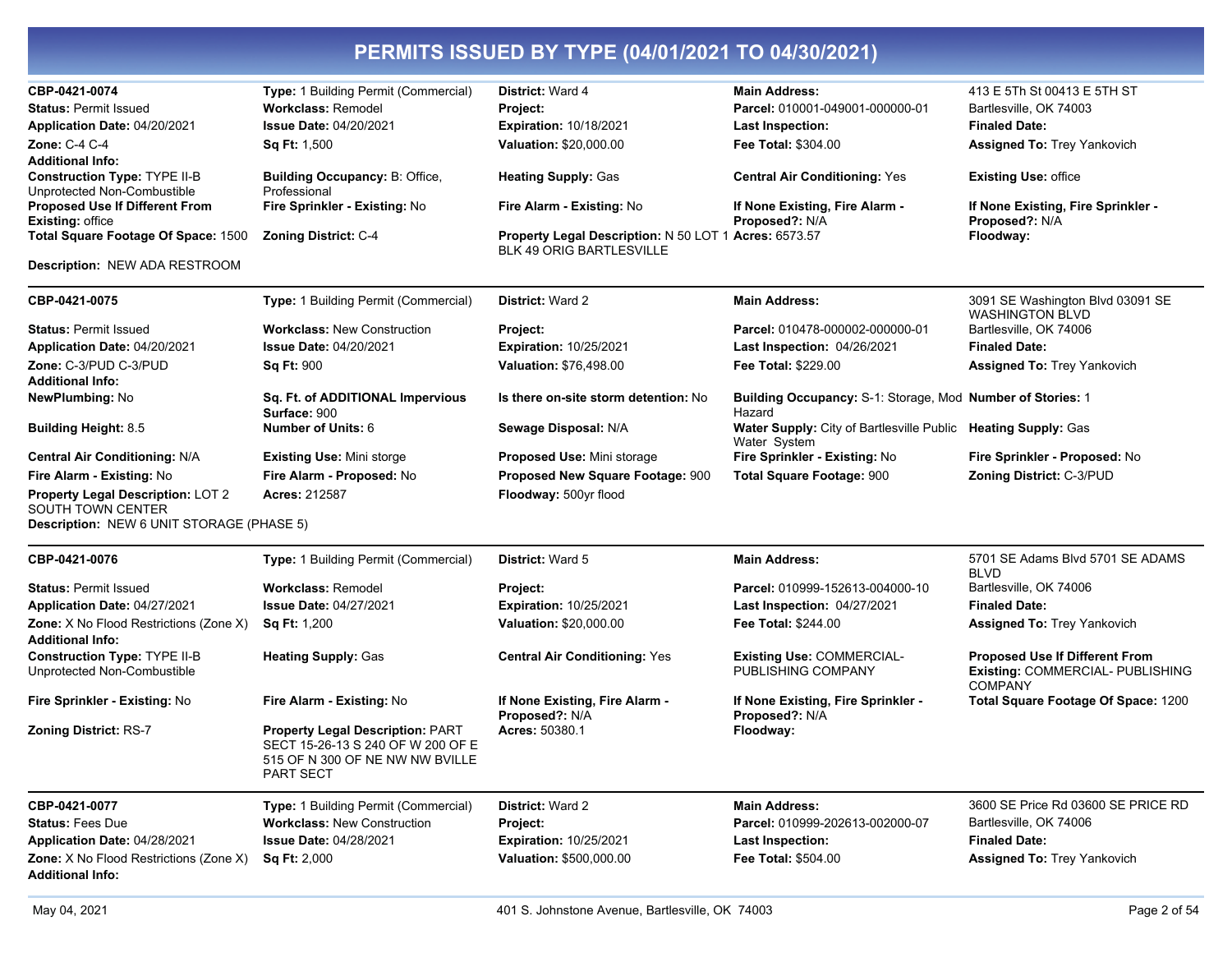| <b>NewPlumbing: Yes</b>                                                                                                                                      | Sq. Ft. of ADDITIONAL Impervious<br>Surface: 2000 | Is there on-site storm detention: No                                                                                                                                     | <b>Construction Type: TYPE V-B</b><br>Unprotected Wood Frame       | <b>Building Occupancy: U: Utility/Misc</b><br><b>Structures</b> |
|--------------------------------------------------------------------------------------------------------------------------------------------------------------|---------------------------------------------------|--------------------------------------------------------------------------------------------------------------------------------------------------------------------------|--------------------------------------------------------------------|-----------------------------------------------------------------|
| <b>Number of Stories: 1</b>                                                                                                                                  | <b>Building Height: 15</b>                        | <b>Number of Units: 1</b>                                                                                                                                                | Sewage Disposal: N/A                                               | Water Supply: City of Bartlesville Public<br>Water System       |
| <b>Heating Supply: Electric</b>                                                                                                                              | <b>Central Air Conditioning: N/A</b>              | <b>Existing Use: VACANT</b>                                                                                                                                              | <b>Proposed Use: BANK DRIVE</b><br>THROUGH- ITM/ATM                | Fire Sprinkler - Existing: No                                   |
| Fire Sprinkler - Proposed: No                                                                                                                                | Fire Alarm - Existing: No                         | Fire Alarm - Proposed: No                                                                                                                                                | <b>Existing Square Footage (If</b><br>Applicable): 0               | Proposed New Square Footage: 2000                               |
| <b>Total Square Footage: 2000</b>                                                                                                                            | <b>Zoning District: RS-10</b>                     | <b>Property Legal Description: PART</b><br>SECT 20-26-13 BEG 430 W OF SE COR<br>OF SE: N 200: W 210: S 200: E 210 TO<br>BEG LESS .23 TO CO: .72 AC BVILLE<br><b>PART</b> | <b>Acres: 27650.7</b>                                              | Floodway:                                                       |
| <b>Description: BANCFIRST ITM</b>                                                                                                                            |                                                   |                                                                                                                                                                          |                                                                    |                                                                 |
| CBP-1220-0057                                                                                                                                                | <b>Type: 1 Building Permit (Commercial)</b>       | <b>District: Ward 2</b>                                                                                                                                                  | <b>Main Address:</b>                                               | 6101 SE Nowata Rd 6101 SE NOWATA<br><b>RD</b>                   |
| <b>Status: Permit Issued</b>                                                                                                                                 | <b>Workclass: New Construction</b>                | Project:                                                                                                                                                                 | Parcel: 010999-222613-004000-10                                    | Bartlesville, OK 74006                                          |
| Application Date: 12/16/2020                                                                                                                                 | <b>Issue Date: 04/29/2021</b>                     | <b>Expiration: 10/26/2021</b>                                                                                                                                            | <b>Last Inspection: 04/27/2021</b>                                 | <b>Finaled Date:</b>                                            |
| Zone: RS-12 RS-12                                                                                                                                            | <b>Sq Ft: 512</b>                                 | Valuation: \$100,000.00                                                                                                                                                  | <b>Fee Total: \$134.00</b>                                         | <b>Assigned To: Trey Yankovich</b>                              |
| <b>Additional Info:</b>                                                                                                                                      |                                                   |                                                                                                                                                                          |                                                                    |                                                                 |
| <b>NewPlumbing: Yes</b>                                                                                                                                      | Sq. Ft. of ADDITIONAL Impervious<br>Surface: 512  | Is there on-site storm detention: Yes                                                                                                                                    | <b>Construction Type: TYPE II-B</b><br>Unprotected Non-Combustible | <b>Number of Stories: 3</b>                                     |
| <b>Building Height: 36</b>                                                                                                                                   | <b>Number of Units: 1</b>                         | Sewage Disposal: City Sanitary Sewer<br>System                                                                                                                           | Water Supply: City of Bartlesville Public<br>Water System          | <b>Heating Supply: N/A</b>                                      |
| <b>Central Air Conditioning: No</b>                                                                                                                          | <b>Existing Use: N/A</b>                          | <b>Proposed Use: BURN TOWER</b><br><b>TRAINING</b>                                                                                                                       | Fire Sprinkler - Existing: No                                      | Fire Sprinkler - Proposed: No                                   |
| Fire Alarm - Existing: No                                                                                                                                    | Fire Alarm - Proposed: No                         | Proposed New Square Footage: 512                                                                                                                                         | Total Square Footage: 512                                          | <b>Zoning District: RS-7</b>                                    |
| <b>Property Legal Description: PART</b><br>SECT 22-26-13 BEG AT SE COR SW<br>NW GO W 1320: N 330: E 660: N 305: W<br>660: N 25 E 697.5: N 50: S 64 DEG 19 MI | <b>Acres: 642576</b>                              |                                                                                                                                                                          |                                                                    |                                                                 |

#### PERMITS ISSUED FOR 1 BUILDING PERMIT (COMMERCIAL):

| 2 BUILDING PERMIT (RESIDENTIAL)               |                                              |                               |                                                                                        |                                    |  |
|-----------------------------------------------|----------------------------------------------|-------------------------------|----------------------------------------------------------------------------------------|------------------------------------|--|
| RBP-0421-0290                                 | <b>Type:</b> 2 Building Permit (Residential) | <b>District:</b> Ward 3       | <b>Main Address:</b>                                                                   | 433 SW 10Th St 433 SW 10TH ST      |  |
| <b>Status: Permit Issued</b>                  | <b>Workclass: Demolition</b>                 | <b>Project:</b>               | Parcel: 010001-085006-000000-01                                                        | Bartlesville, OK 74003             |  |
| Application Date: 04/01/2021                  | <b>Issue Date: 04/01/2021</b>                | <b>Expiration: 10/04/2021</b> | Last Inspection: 04/05/2021                                                            | <b>Finaled Date:</b>               |  |
| <b>Zone:</b> X No Flood Restrictions (Zone X) | Sq Ft: 0                                     | Valuation: \$0.00             | Fee Total: \$0.00                                                                      | <b>Assigned To: Trey Yankovich</b> |  |
| <b>Additional Info:</b>                       |                                              |                               |                                                                                        |                                    |  |
| <b>Type of Demolition: Entire Structure</b>   | <b>Type of Building: House</b>               | <b>Number of Dwellings: 1</b> | <b>Foundation Type: Crawl Space</b>                                                    | <b>Number of Stories: 1</b>        |  |
| <b>Number of Buildings: 1</b>                 | <b>Zoning District: RM-1.5</b>               | NZOD Location Code: Or0685    | Property Legal Description: LOT 6 BLK Acres (Sq. Ft.): 14105.2<br>85 ORIG BARTLESVILLE |                                    |  |
| Floodway:                                     |                                              |                               |                                                                                        |                                    |  |

Description: DEMOLITION OF HOUSE

Description: TCTC Burn Tower

 $\overline{\mathbf{8}}$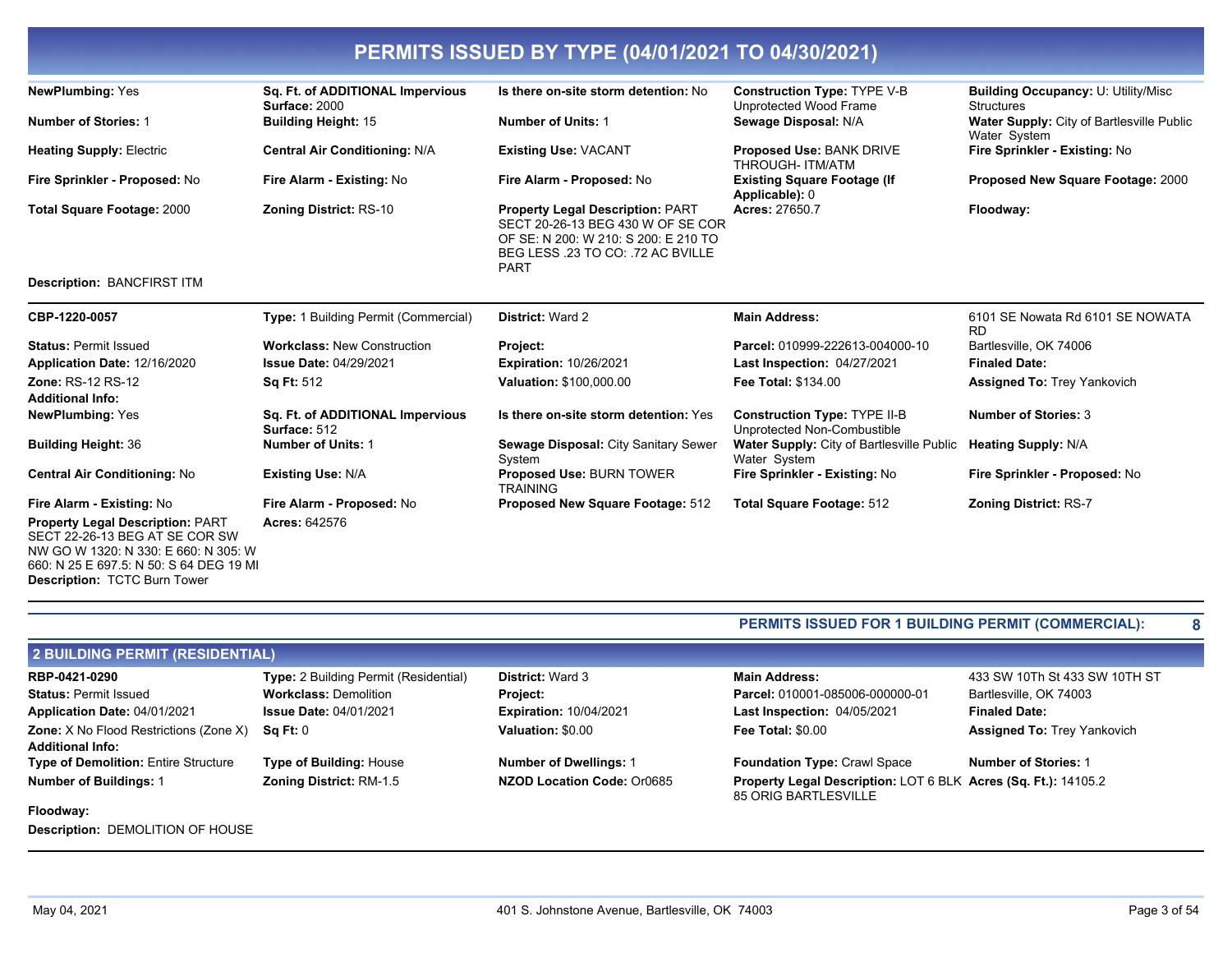| RBP-0421-0291                                           |                                                                    | <b>District: Ward 4</b>                   | <b>Main Address:</b>                                                                                                                                        | 129 NW Park Ave 00129 NW PARK AVE                    |
|---------------------------------------------------------|--------------------------------------------------------------------|-------------------------------------------|-------------------------------------------------------------------------------------------------------------------------------------------------------------|------------------------------------------------------|
| <b>Status: Permit Issued</b>                            | Type: 2 Building Permit (Residential)<br><b>Workclass: Remodel</b> |                                           | Parcel: 010324-002001-000000-01                                                                                                                             | Bartlesville, OK 74003                               |
| Application Date: 04/01/2021                            | <b>Issue Date: 04/01/2021</b>                                      | Project:<br><b>Expiration: 09/28/2021</b> |                                                                                                                                                             | <b>Finaled Date:</b>                                 |
|                                                         |                                                                    |                                           | Last Inspection:                                                                                                                                            |                                                      |
| Zone: M-2 M-2<br><b>Additional Info:</b>                | <b>Sq Ft: 720</b>                                                  | <b>Valuation: \$2,900.00</b>              | <b>Fee Total: \$54.00</b>                                                                                                                                   | <b>Assigned To: Trey Yankovich</b>                   |
| <b>Construction Type: V-B</b>                           | <b>Number of Stories: 1</b>                                        | <b>Building Height: 8</b>                 | Sewage Disposal: City Sanitary Sewer                                                                                                                        | <b>Water Supply: City of Bartlesville Public</b>     |
|                                                         |                                                                    |                                           | System                                                                                                                                                      | Water System                                         |
| <b>Heating Supply: Electric</b>                         | <b>Central Air Conditioning: No</b>                                | <b>Total Bedroom Count: 0</b>             | Total Bathroom Count: 0                                                                                                                                     | <b>Square Footage of Liveable Space</b><br>Only: $0$ |
| <b>Total Square Footage: 720</b>                        | <b>Acres (Sq. Ft.): 0</b>                                          |                                           |                                                                                                                                                             |                                                      |
| ATTACHMENTS).                                           |                                                                    |                                           | Description: INTERIOR REMODEL OF GARAGE--WILL BE USED AS A PERSONAL WORKSHOP/STORAGE. FLOODPLAIN DEVELOPMENT PERMIT HAS BEEN APPROVED BY MICAH SIEMERS (SEE |                                                      |
| RBP-0421-0292                                           | Type: 2 Building Permit (Residential)                              | <b>District: Ward 3</b>                   | <b>Main Address:</b>                                                                                                                                        | 1545 SW Keeler 1545 SW KEELER                        |
| <b>Status: Permit Issued</b>                            | Workclass: Accessory >200 Sq Ft No                                 | Project:                                  | Parcel: 010497-002002-000000-01                                                                                                                             | Bartlesville, OK 74003                               |
|                                                         | Plumbing (Residential)                                             |                                           |                                                                                                                                                             |                                                      |
| Application Date: 04/05/2021                            | <b>Issue Date: 04/05/2021</b>                                      | Expiration: 10/04/2021                    | <b>Last Inspection:</b>                                                                                                                                     | <b>Finaled Date:</b>                                 |
| Zone: RS-5 RS-5                                         | Sq Ft: 576                                                         | Valuation: \$0.00                         | Fee Total: \$27.04                                                                                                                                          | <b>Assigned To: Trey Yankovich</b>                   |
| <b>Additional Info:</b>                                 |                                                                    |                                           |                                                                                                                                                             |                                                      |
| Length $(ft)$ : 24                                      | <b>Width (ft): 12</b>                                              | <b>Area (sf): 288</b>                     | Percent of rear yard: 0                                                                                                                                     | Percent of total lot: 0                              |
| Acres: 7793.54                                          | Floodway:                                                          | <b>Zoning District: RS-5</b>              | Property Legal Description: LOT 2 BLK NZOD Location Code: Wj0202<br>2 W W JONES ADDN                                                                        |                                                      |
| <b>Description: 2 Accessory Buildings</b>               |                                                                    |                                           |                                                                                                                                                             |                                                      |
| RBP-0421-0293                                           | <b>Type:</b> 2 Building Permit (Residential)                       | District: Ward 5                          | <b>Main Address:</b>                                                                                                                                        | 5829 SE Whitney Ln 5829 SE WHITNEY<br>LN             |
| <b>Status: Permit Issued</b>                            | <b>Workclass: In Ground Pool</b>                                   | Project:                                  | Parcel: 010269-000018-000000-01                                                                                                                             | Bartlesville, OK 74003                               |
| Application Date: 04/08/2021                            | <b>Issue Date: 04/08/2021</b>                                      | Expiration: 10/05/2021                    | <b>Last Inspection:</b>                                                                                                                                     | <b>Finaled Date:</b>                                 |
| <b>Zone: RS-12 RS-12</b>                                | <b>Sq Ft: 513</b>                                                  | <b>Valuation: \$46,000.00</b>             | <b>Fee Total: \$24.00</b>                                                                                                                                   | <b>Assigned To: Trey Yankovich</b>                   |
| <b>Additional Info:</b>                                 |                                                                    |                                           |                                                                                                                                                             |                                                      |
| <b>Number of Gallons: 0</b>                             | Pool Length: 36                                                    | Pool Width: 18                            | Pool Height: 3.5                                                                                                                                            | Pool Diameter: 93                                    |
| Yes: Yes                                                | No: No                                                             | Privacy Fence Height: 6'                  | Property Legal Description: LOT 18<br><b>MEADOWCREST 2ND</b>                                                                                                | Acres (Sq. Ft.): 12516.9                             |
| Floodway:                                               | <b>Zoning District: RS-12</b>                                      |                                           |                                                                                                                                                             |                                                      |
| APPROVED- HOLLY MAYHEW, 4/8/2021.                       |                                                                    |                                           | Description: POOL MUST BE COMPLETELY ENCLOSED WITH A 6' SOLID FENCE WITH EITHER PAD LOCKS OR A SELF-LOCKING MECHANISM ON ALL GATES BEFORE WATER IS ADDED.   |                                                      |
| RBP-0421-0294                                           | Type: 2 Building Permit (Residential)                              | District: Ward 5                          | <b>Main Address:</b>                                                                                                                                        | 1633 Arbor 1633 ARBOR DR                             |
| <b>Status: Permit Issued</b>                            | Workclass: Accessory >200 Sq Ft No<br>Plumbing (Residential)       | Project:                                  | Parcel: 010362-001005-000000-01                                                                                                                             | Bartlesville, OK 74006                               |
| Application Date: 04/08/2021                            | <b>Issue Date: 04/08/2021</b>                                      | Expiration: 10/25/2021                    | <b>Last Inspection: 04/26/2021</b>                                                                                                                          | <b>Finaled Date:</b>                                 |
| Zone: RS-12 RS-12                                       | <b>Sq Ft: 400</b>                                                  | Valuation: \$5,000.00                     | <b>Fee Total: \$24.00</b>                                                                                                                                   | <b>Assigned To: Trey Yankovich</b>                   |
| <b>Additional Info:</b>                                 |                                                                    |                                           |                                                                                                                                                             |                                                      |
| Length $(ft)$ : 20                                      | <b>Width (ft): 20</b>                                              | <b>Area (sf): 400</b>                     | Percent of rear yard: 0.03                                                                                                                                  | Percent of total lot: 015                            |
| Acres: 20304.1                                          | Floodway:                                                          | <b>Zoning District: RS-12</b>             | <b>Property Legal Description: LOT 5 BLK</b><br>1 EAST PRAIRIE HEIGHTS                                                                                      |                                                      |
| Description: 400 SF. ADDITION TO EXISTING 400 SF. SHOP. |                                                                    |                                           |                                                                                                                                                             |                                                      |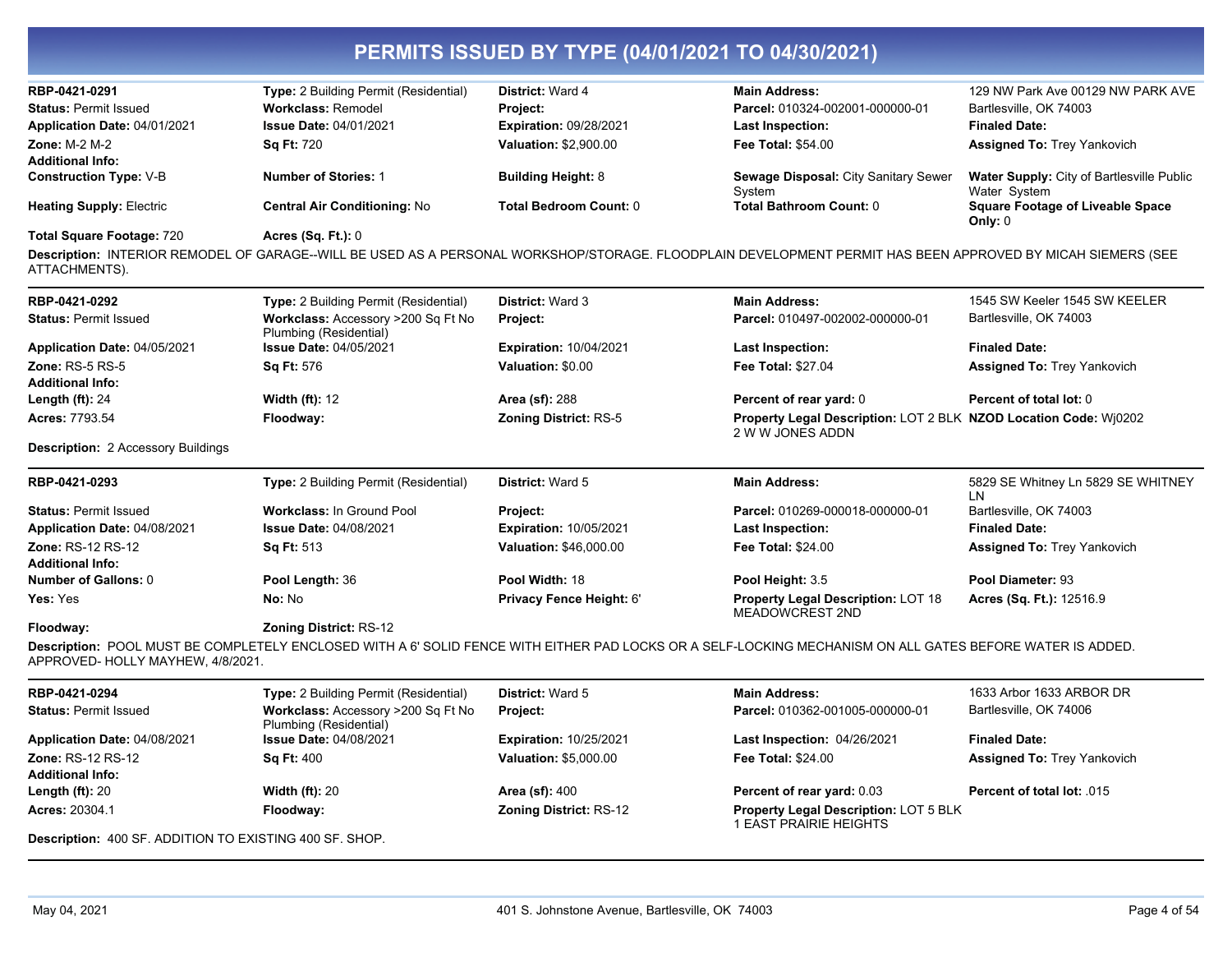| RBP-0421-0295                                                                 | Type: 2 Building Permit (Residential)                                                          | District: Ward 5                     | <b>Main Address:</b>                                                                                                                                             | 963 SE Paddock Ct 963 SE PADDOCK                          |
|-------------------------------------------------------------------------------|------------------------------------------------------------------------------------------------|--------------------------------------|------------------------------------------------------------------------------------------------------------------------------------------------------------------|-----------------------------------------------------------|
| <b>Status: Permit Issued</b>                                                  | Workclass: Accessory >200 Sq Ft No                                                             | Project:                             | Parcel: 010316-000TOA-000000-01                                                                                                                                  | СT<br>Bartlesville, OK 74006                              |
| Application Date: 04/09/2021                                                  | Plumbing (Residential)<br><b>Issue Date: 04/09/2021</b>                                        | <b>Expiration: 10/06/2021</b>        | <b>Last Inspection:</b>                                                                                                                                          | <b>Finaled Date:</b>                                      |
| Zone: RS-10/PUD RS-10/PUD                                                     | Sq Ft: 624                                                                                     | Valuation: \$20,000.00               | Fee Total: \$28.96                                                                                                                                               | <b>Assigned To: Trey Yankovich</b>                        |
| <b>Additional Info:</b>                                                       |                                                                                                |                                      |                                                                                                                                                                  |                                                           |
| Length $(ft)$ : 25                                                            | <b>Width (ft): 25</b>                                                                          | <b>Area (sf): 625</b>                | Percent of rear yard: 0.014                                                                                                                                      | Percent of total lot: .0072                               |
| Acres: 83754.6                                                                | Floodway:                                                                                      | <b>Zoning District: RS-7</b>         | Property Legal Description: TRACT A -<br>BEG 240 S OF THE NE CORNER OF<br>PADDOCK MEADOWS 1ST ADDITION;<br>S 420 W 205 N 358 E 45 N62 E 160 TO<br><b>BEG PAD</b> |                                                           |
|                                                                               | Description: 24X12 PAVILLION ATTACHED TO A 12X24 ACCESSORY BUILDING                            |                                      |                                                                                                                                                                  |                                                           |
| RBP-0421-0296                                                                 | Type: 2 Building Permit (Residential)                                                          | District: Ward 2                     | <b>Main Address:</b>                                                                                                                                             | 2624 SE Claremont Dr 2624 SE<br><b>CLAREMONT DR</b>       |
| <b>Status: Permit Issued</b>                                                  | <b>Workclass: Above Ground Pool</b>                                                            | Project:                             | Parcel:                                                                                                                                                          | Bartlesville, OK 74006                                    |
| Application Date: 04/12/2021                                                  | Issue Date: 04/12/2021                                                                         | <b>Expiration: 10/11/2021</b>        | <b>Last Inspection:</b>                                                                                                                                          | <b>Finaled Date:</b>                                      |
| Zone:                                                                         | <b>Sq Ft: 324</b>                                                                              | Valuation: \$2,700.00                | Fee Total: \$24.00                                                                                                                                               | Assigned To: Trey Yankovich                               |
| <b>Additional Info:</b>                                                       |                                                                                                |                                      |                                                                                                                                                                  |                                                           |
| <b>Number of Gallons: 0</b>                                                   | Pool Length: 18                                                                                | Pool Width: 18                       | Pool Height: 4.5                                                                                                                                                 | Pool Diameter: 18                                         |
| Yes: Yes                                                                      | No: No                                                                                         | Privacy Fence Height: 6'             | <b>Acres (Sq. Ft.): 0</b>                                                                                                                                        |                                                           |
| RBP-0421-0297                                                                 | Type: 2 Building Permit (Residential)                                                          | <b>District: Ward 4</b>              | <b>Main Address:</b>                                                                                                                                             | 500 SE Choctaw Ave 500 SE CHOCTAW<br><b>AVE</b>           |
| <b>Status: Permit Issued</b>                                                  | <b>Workclass: Porch/Deck</b>                                                                   | Project:                             | Parcel:                                                                                                                                                          | Bartlesville, OK 74003                                    |
| Application Date: 04/12/2021                                                  | <b>Issue Date: 04/12/2021</b>                                                                  | <b>Expiration: 10/11/2021</b>        | Last Inspection:                                                                                                                                                 | <b>Finaled Date:</b>                                      |
| Zone:                                                                         | <b>Sq Ft: 567</b>                                                                              | Valuation: \$30,000.00               | Fee Total: \$24.00                                                                                                                                               | <b>Assigned To: Trey Yankovich</b>                        |
| <b>Additional Info:</b>                                                       |                                                                                                |                                      |                                                                                                                                                                  |                                                           |
| <b>Construction Type: V-B</b>                                                 | <b>Building Occupancy: R-3: 1 &amp; amp; 2</b><br><b>Family Dwellings</b>                      | <b>Number of Stories: 2</b>          | <b>Building Height: 6</b>                                                                                                                                        | Sewage Disposal: City Sanitary Sewer<br>System            |
| Water Supply: City of Bartlesville Public Heating Supply: Gas<br>Water System |                                                                                                | <b>Central Air Conditioning: Yes</b> | <b>Total Bedroom Count: 5</b>                                                                                                                                    | <b>Total Bathroom Count: 2</b>                            |
| <b>Square Footage of Liveable Space</b><br>Only: 2175                         | <b>Total Square Footage: 567</b>                                                               | <b>Acres (Sq. Ft.): 0</b>            |                                                                                                                                                                  |                                                           |
| Description: Front Porch/Deck (DDR and BRTA files in attachments)             |                                                                                                |                                      |                                                                                                                                                                  |                                                           |
| RBP-0421-0298                                                                 | Type: 2 Building Permit (Residential)                                                          | District: Ward 2                     | <b>Main Address:</b>                                                                                                                                             | 1345 SE Evergreen Dr 1345 SE<br><b>EVERGREEN DR</b>       |
| <b>Status: Permit Issued</b>                                                  | <b>Workclass: Remodel</b>                                                                      | <b>Project:</b>                      | Parcel: 010549-037004-000000-01                                                                                                                                  | Bartlesville, OK 74003                                    |
| Application Date: 04/20/2021                                                  | Issue Date: 04/20/2021                                                                         | <b>Expiration: 10/18/2021</b>        | <b>Last Inspection:</b>                                                                                                                                          | <b>Finaled Date:</b>                                      |
| Zone: RS-10 RS-10                                                             | Sq Ft: 500                                                                                     | Valuation: \$100,000.00              | Fee Total: \$54.00                                                                                                                                               | <b>Assigned To: Trey Yankovich</b>                        |
| <b>Additional Info:</b>                                                       |                                                                                                |                                      |                                                                                                                                                                  |                                                           |
| <b>Construction Type: V-B</b>                                                 | <b>Number of Stories: 1</b>                                                                    | <b>Building Height: 12</b>           | Sewage Disposal: City Sanitary Sewer<br>System                                                                                                                   | Water Supply: City of Bartlesville Public<br>Water System |
| <b>Heating Supply: Gas</b>                                                    | <b>Central Air Conditioning: Yes</b>                                                           | <b>Total Bedroom Count: 3</b>        | <b>Total Bathroom Count: 2</b>                                                                                                                                   | <b>Square Footage of Liveable Space</b><br>Only: 2800     |
| Total Square Footage: 2800                                                    | <b>Property Legal Description: LOT 4 BLK Acres (Sq. Ft.): 14054.5</b><br>37 WOODLAND PARK 19TH |                                      | Floodway:                                                                                                                                                        | <b>Zoning District: RS-10</b>                             |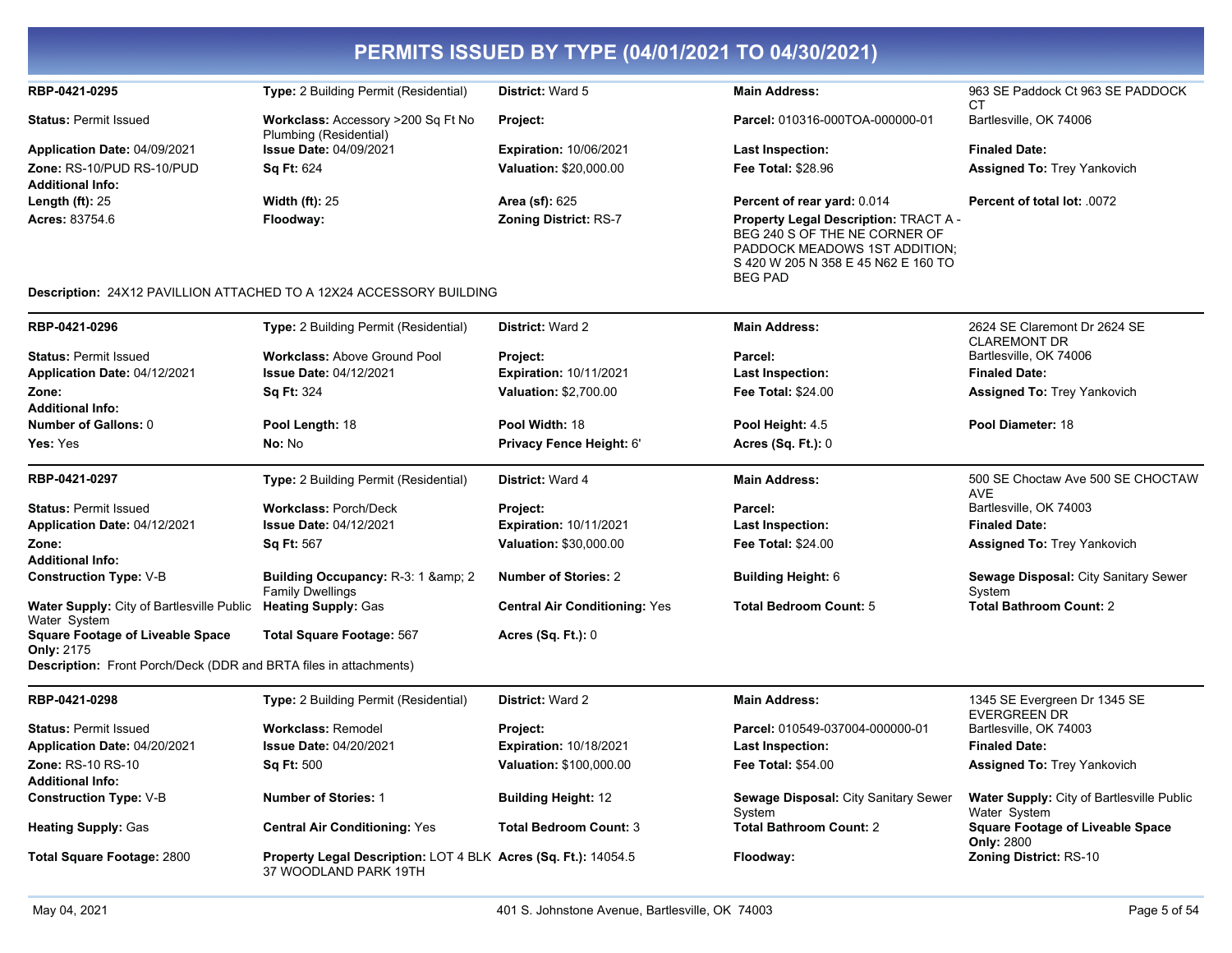### Description: KITCHEN AND LIVING ROOM REMODEL- TAKING OUT A NON STRUCTURAL WALL IN KITCHEN TO OPEN UP SPACE. THE REST OF THE REMODEL IS COSMETIC, CABINETS ETC.

| RBP-0421-0299                                                            | <b>Type:</b> 2 Building Permit (Residential)                                                                                                                                            | <b>District: Ward 2</b>          | <b>Main Address:</b>                                                               | 3500 SE Wayside Dr 3500 SE WAYSIDE<br>DR.                        |
|--------------------------------------------------------------------------|-----------------------------------------------------------------------------------------------------------------------------------------------------------------------------------------|----------------------------------|------------------------------------------------------------------------------------|------------------------------------------------------------------|
| <b>Status: Permit Issued</b>                                             | <b>Workclass: Above Ground Pool</b>                                                                                                                                                     | <b>Project:</b>                  | Parcel: 010226-002003-000000-01                                                    | Bartlesville, OK 74006                                           |
| Application Date: 04/21/2021                                             | <b>Issue Date: 04/21/2021</b>                                                                                                                                                           | <b>Expiration: 10/18/2021</b>    | Last Inspection:                                                                   | <b>Finaled Date:</b>                                             |
| <b>Zone:</b> X No Flood Restrictions (Zone X)                            | <b>Sq Ft: 450</b>                                                                                                                                                                       | <b>Valuation: \$7,000.00</b>     | <b>Fee Total: \$24.00</b>                                                          | <b>Assigned To: Trey Yankovich</b>                               |
| <b>Additional Info:</b>                                                  |                                                                                                                                                                                         |                                  |                                                                                    |                                                                  |
| <b>Number of Gallons: 15200</b>                                          | Pool Length: 24                                                                                                                                                                         | Pool Width: 24                   | Pool Height: 4.5                                                                   | Pool Diameter: 24                                                |
| Yes: Yes                                                                 | No: No                                                                                                                                                                                  | Privacy Fence Height: 6'         | Property Legal Description: LOT 3 BLK Acres (Sq. Ft.): 12063.5<br>2 LIMESTONE HGTS |                                                                  |
| Floodway:                                                                | <b>Zoning District: RS-10</b>                                                                                                                                                           |                                  |                                                                                    |                                                                  |
|                                                                          | Description: EITHER PAD LOCKS OR SELF LATCHING LOCKS NEED TO BE INSTALLED ON ALL GATES BEFORE POOL IS FILLED WITH WATER                                                                 |                                  |                                                                                    |                                                                  |
| RBP-0421-0300                                                            | <b>Type:</b> 2 Building Permit (Residential)                                                                                                                                            | <b>District: Ward 2</b>          | <b>Main Address:</b>                                                               | 2633 SE Roanoke Ridge Rd 2633 SE<br>ROANOKE RIDGE RD             |
| <b>Status: Permit Issued</b>                                             | <b>Workclass: Remodel</b>                                                                                                                                                               | <b>Project:</b>                  | Parcel: 010605-001005-000000-01                                                    | Bartlesville, OK 74006                                           |
| Application Date: 04/21/2021                                             | <b>Issue Date: 04/21/2021</b>                                                                                                                                                           | <b>Expiration: 10/18/2021</b>    | <b>Last Inspection:</b>                                                            | <b>Finaled Date:</b>                                             |
| <b>Zone:</b> X No Flood Restrictions (Zone X)<br><b>Additional Info:</b> | <b>Sq Ft: 150</b>                                                                                                                                                                       | Valuation: \$20,000.00           | <b>Fee Total: \$54.00</b>                                                          | <b>Assigned To: Trey Yankovich</b>                               |
| <b>Construction Type: V-B</b>                                            | <b>Number of Stories: 1</b>                                                                                                                                                             | <b>Building Height: 12</b>       | Sewage Disposal: City Sanitary Sewer<br>System                                     | <b>Water Supply:</b> City of Bartlesville Public<br>Water System |
| <b>Heating Supply: Gas</b>                                               | <b>Central Air Conditioning: Yes</b>                                                                                                                                                    | <b>Total Bedroom Count: 4</b>    | <b>Total Bathroom Count: 3</b>                                                     | <b>Square Footage of Liveable Space</b><br><b>Only: 150</b>      |
| <b>Total Square Footage: 150</b>                                         | Property Legal Description: LOT 5 BLK Acres (Sq. Ft.): 15353.9<br>1 COL EST 14TH INC A STRIP OF<br>LAND KNOWN AS CITY OF<br>BARTLESVILLE PARKWAY DES AS<br>BEG AT NE COR LOT 16 BLK 2 C |                                  | Floodway:                                                                          | Zoning District: RS-10/PUD                                       |
| Description: bathroom remodel                                            |                                                                                                                                                                                         |                                  |                                                                                    |                                                                  |
| RBP-0421-0301                                                            | Type: 2 Building Permit (Residential)                                                                                                                                                   | District: Ward 5                 | <b>Main Address:</b>                                                               | 5648 NE Chestnut Hill 5648 NE<br>CHESTNUT HL                     |
| <b>Status: Permit Issued</b>                                             | Workclass: Accessory >200 Sq Ft No<br>Plumbing (Residential)                                                                                                                            | Project:                         | Parcel: 010609-000012-000000-01                                                    | Bartlesville, OK 74006                                           |
| Application Date: 04/21/2021                                             | <b>Issue Date: 04/21/2021</b>                                                                                                                                                           | <b>Expiration: 10/18/2021</b>    | Last Inspection:                                                                   | <b>Finaled Date:</b>                                             |
| Zone: X No Flood Restrictions (Zone X)<br><b>Additional Info:</b>        | Sq Ft: 1,120                                                                                                                                                                            | Valuation: \$30,000.00           | <b>Fee Total: \$48.80</b>                                                          | <b>Assigned To: Trey Yankovich</b>                               |
| Length $(ft)$ : 32                                                       | Width $(ft)$ : 35                                                                                                                                                                       | Area (sf): 1120                  | Percent of rear yard: 0.01                                                         | Percent of total lot: .005                                       |
| <b>Acres: 15174.2</b>                                                    | Floodway:                                                                                                                                                                               | <b>Zoning District: RS-7/PUD</b> | <b>Property Legal Description: LOT 12</b><br>PARK HILL 4 FINAL PL                  |                                                                  |
|                                                                          | Description: LOT LINE ADJUSTMENT APPROVED BY GREG COLLINS ON 4/20/2021                                                                                                                  |                                  |                                                                                    |                                                                  |
| RBP-0421-0302                                                            | Type: 2 Building Permit (Residential)                                                                                                                                                   | <b>District: Ward 5</b>          | <b>Main Address:</b>                                                               | 963 SE Paddock Ct 963 SE PADDOCK<br>СT                           |
| <b>Status: Permit Issued</b>                                             | Workclass: In Ground Pool                                                                                                                                                               | <b>Project:</b>                  | Parcel: 010316-000TOA-000000-01                                                    | Bartlesville, OK 74006                                           |
| Application Date: 04/21/2021                                             | <b>Issue Date: 04/21/2021</b>                                                                                                                                                           | <b>Expiration: 10/18/2021</b>    | Last Inspection:                                                                   | <b>Finaled Date:</b>                                             |
| <b>Zone:</b> X No Flood Restrictions (Zone X)<br><b>Additional Info:</b> | <b>Sq Ft: 756</b>                                                                                                                                                                       | Valuation: \$60,000.00           | <b>Fee Total: \$24.00</b>                                                          | <b>Assigned To: Trey Yankovich</b>                               |
| <b>Number of Gallons: 26000</b>                                          | Pool Length: 42                                                                                                                                                                         | Pool Width: 18                   | Pool Height: 8.5                                                                   | Pool Diameter: 0                                                 |
|                                                                          |                                                                                                                                                                                         |                                  |                                                                                    |                                                                  |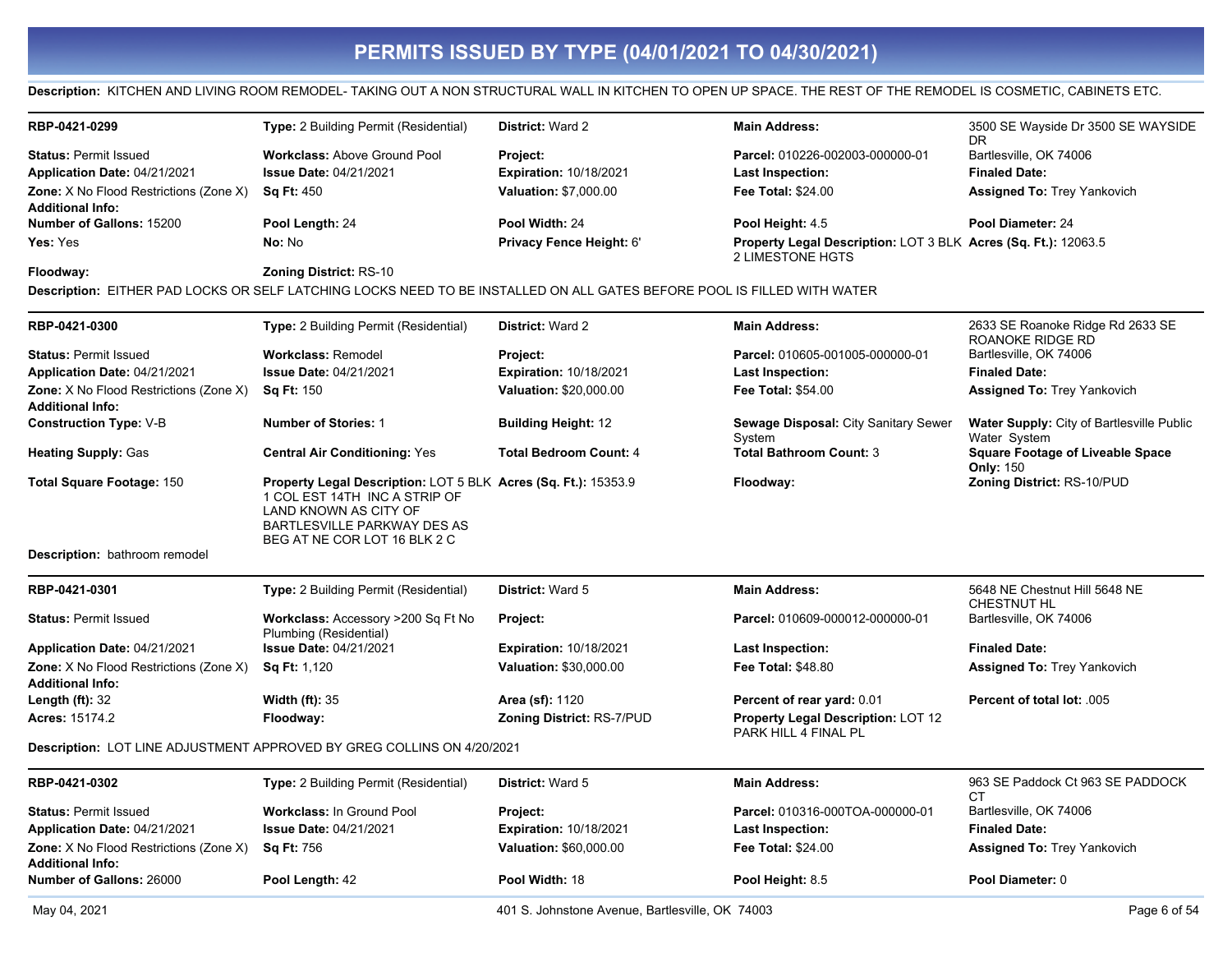| PERMITS ISSUED BY TYPE (04/01/2021 TO 04/30/2021)                                      |                                                                |                                                                                                                                              |                                                                                                                                                                                           |                                                   |
|----------------------------------------------------------------------------------------|----------------------------------------------------------------|----------------------------------------------------------------------------------------------------------------------------------------------|-------------------------------------------------------------------------------------------------------------------------------------------------------------------------------------------|---------------------------------------------------|
| Yes: No                                                                                | No: Yes                                                        | Privacy Fence Height: 4'                                                                                                                     | Property Legal Description: TRACT A - Acres (Sq. Ft.): 83754.6<br>BEG 240 S OF THE NE CORNER OF<br>PADDOCK MEADOWS 1ST ADDITION;<br>S 420 W 205 N 358 E 45 N62 E 160 TO<br><b>BEG PAD</b> |                                                   |
| Floodway:                                                                              | <b>Zoning District: RS-7</b>                                   |                                                                                                                                              |                                                                                                                                                                                           |                                                   |
| RBP-0421-0303                                                                          | Type: 2 Building Permit (Residential)                          | <b>District: Ward 5</b>                                                                                                                      | <b>Main Address:</b>                                                                                                                                                                      | 327 NE Emery Ln                                   |
| <b>Status: Permit Issued</b>                                                           | <b>Workclass: New Construction</b>                             | Project:                                                                                                                                     | Parcel: 010703-000014-000000-01                                                                                                                                                           | Bartlesville, OK 74006                            |
| Application Date: 04/22/2021                                                           | <b>Issue Date: 04/26/2021</b>                                  | <b>Expiration: 10/26/2021</b>                                                                                                                | <b>Last Inspection: 04/29/2021</b>                                                                                                                                                        | <b>Finaled Date:</b>                              |
| Zone: X No Flood Restrictions (Zone X)<br><b>Additional Info:</b>                      | <b>Sq Ft: 2,555</b>                                            | Valuation: \$390,000.00                                                                                                                      | Fee Total: \$208.40                                                                                                                                                                       | Assigned To: Trey Yankovich                       |
| <b>Construction Type: V-A</b>                                                          | Building Occupancy: R-3: 1 & amp; 2<br><b>Family Dwellings</b> | <b>Number of Stories: 0</b>                                                                                                                  | <b>Building Height: 18'</b>                                                                                                                                                               | Sewage Disposal: City Sanitary Sewer<br>System    |
| Water Supply: City of Bartlesville Public<br>Water System                              | <b>Heating Supply: Gas</b>                                     | <b>Central Air Conditioning: Yes</b>                                                                                                         | <b>Total Bedroom Count: 4</b>                                                                                                                                                             | <b>Total Bathroom Count: 3</b>                    |
| <b>Square Footage of Liveable Space</b><br>Only: 2555<br><b>Zoning District: RS-7</b>  | Total Square Footage: 3761                                     | <b>Property Legal Description: LOT 14</b><br>STONEBRANCH 1ST PHASE I                                                                         | Acres (Sq. Ft.): 13961.4                                                                                                                                                                  | Floodway:                                         |
| <b>Description:</b> New spec home                                                      |                                                                |                                                                                                                                              |                                                                                                                                                                                           |                                                   |
| RBP-0421-0304                                                                          | Type: 2 Building Permit (Residential)                          | District: Ward 3                                                                                                                             | <b>Main Address:</b>                                                                                                                                                                      | 2531 SW Westview Dr 2531 SW<br><b>WESTVIEW DR</b> |
| <b>Status: Fees Due</b>                                                                | <b>Workclass: Addition</b>                                     | Project:                                                                                                                                     | Parcel: 010069-000075-000000-01                                                                                                                                                           | Bartlesville, OK 74003                            |
| Application Date: 04/23/2021                                                           | <b>Issue Date: 04/23/2021</b>                                  | Expiration: 10/20/2021                                                                                                                       | Last Inspection:                                                                                                                                                                          | <b>Finaled Date:</b>                              |
| <b>Zone:</b> X No Flood Restrictions (Zone X)<br><b>Additional Info:</b>               | <b>Sq Ft: 114</b>                                              | Valuation: \$30,000.00                                                                                                                       | <b>Fee Total: \$104.00</b>                                                                                                                                                                | <b>Assigned To: Trey Yankovich</b>                |
| <b>Construction Type: V-B</b>                                                          | Building Occupancy: R-3: 1 & amp; 2<br><b>Family Dwellings</b> | <b>Number of Stories: 1</b>                                                                                                                  | <b>Building Height: 16</b>                                                                                                                                                                | Sewage Disposal: City Sanitary Sewer<br>System    |
| Water Supply: City of Bartlesville Public<br>Water System                              | <b>Heating Supply: Gas</b>                                     | <b>Central Air Conditioning: Yes</b>                                                                                                         | <b>Total Bedroom Count: 3</b>                                                                                                                                                             | <b>Total Bathroom Count: 3</b>                    |
| <b>Square Footage of Liveable Space</b><br><b>Only: 3000</b><br>Zoning District: RS-10 | <b>Total Square Footage: 114</b>                               | <b>Property Legal Description: LOT 75</b><br><b>CIRCLE MOUNT EST 2ND</b>                                                                     | Acres (Sq. Ft.): 16210.6                                                                                                                                                                  | Floodway:                                         |
| RBP-0421-0307                                                                          | Type: 2 Building Permit (Residential)                          | District: Ward 1                                                                                                                             | <b>Main Address:</b>                                                                                                                                                                      | 4913 SE Kentucky St 4913 SE<br><b>KENTUCKY ST</b> |
| <b>Status: Permit Issued</b>                                                           | <b>Workclass: Storm Shelter</b>                                | Project:                                                                                                                                     | Parcel: 010149-003004-000000-04                                                                                                                                                           | Bartlesville, OK 74006                            |
| Application Date: 04/23/2021                                                           | <b>Issue Date: 04/23/2021</b>                                  | Expiration: 10/20/2021                                                                                                                       | Last Inspection:                                                                                                                                                                          | <b>Finaled Date:</b>                              |
| <b>Zone:</b> X No Flood Restrictions (Zone X)<br><b>Additional Info:</b>               | <b>Sq Ft: 24</b>                                               | <b>Valuation: \$5,000.00</b>                                                                                                                 | <b>Fee Total: \$24.00</b>                                                                                                                                                                 | Assigned To: Trey Yankovich                       |
| <b>ShelterExtIngroundCheck: No</b>                                                     | <b>ShelterExtRoom: No</b>                                      | <b>ShelterIntSlabCheck: No</b>                                                                                                               | <b>ShelterRoomInteriorCheck: Yes</b>                                                                                                                                                      | <b>Acres (Sq. Ft.): 15000</b>                     |
| Floodway:                                                                              | <b>Zoning District: RS-7</b>                                   | <b>Property Legal Description: PART LOT</b><br>4-BEG 90 W OF NE COR GO W 90 S<br>125 E 15 S 50 E 75 N 175 TO BEG BLK<br>3 HALL ACRES SUB-DIV |                                                                                                                                                                                           |                                                   |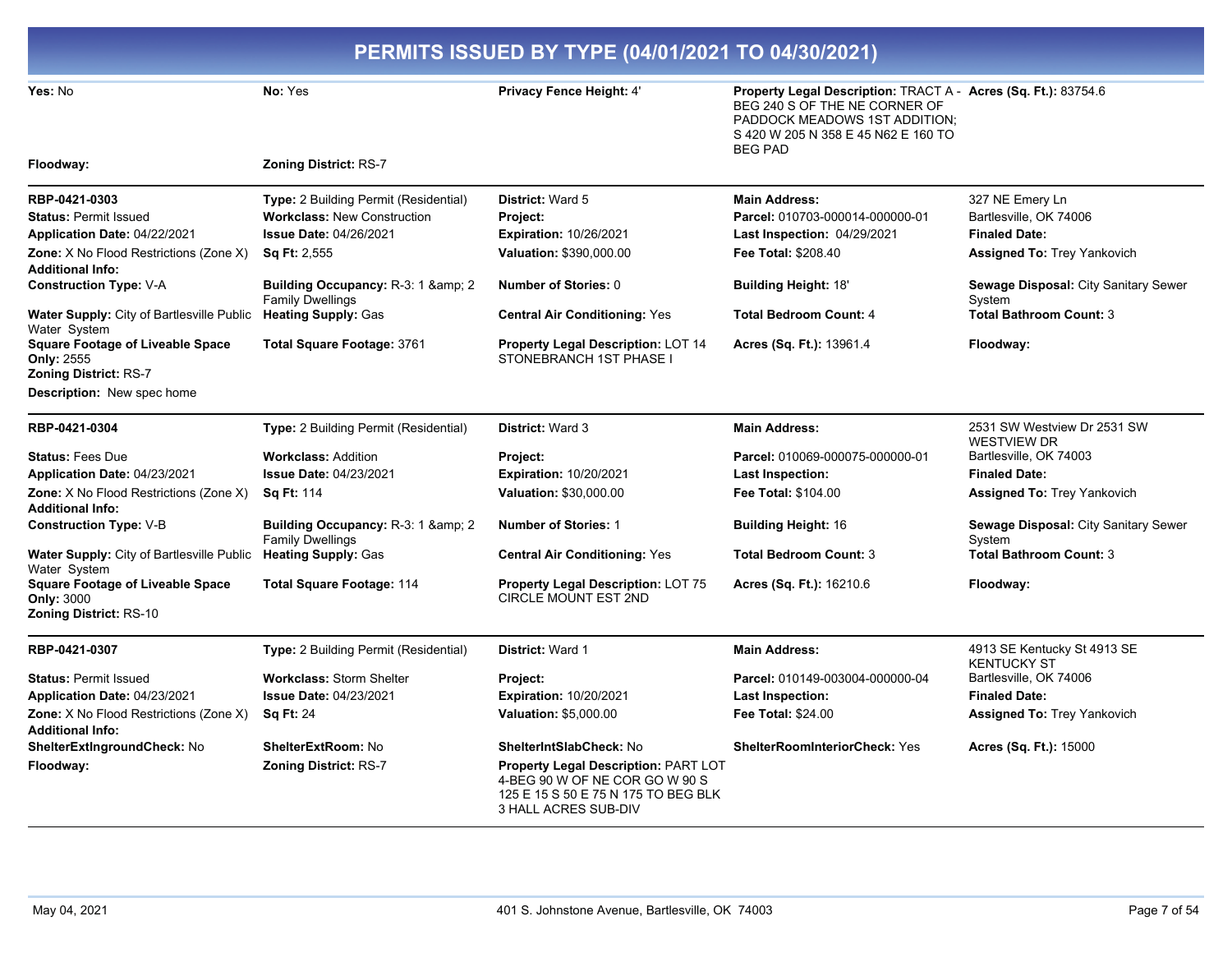| RBP-0421-0308                                                  | Type: 2 Building Permit (Residential)                     | District: Ward 3                                                                                                   | <b>Main Address:</b>                                                                     | 920 SW Oak Ave 00920 SW OAK AVE                   |
|----------------------------------------------------------------|-----------------------------------------------------------|--------------------------------------------------------------------------------------------------------------------|------------------------------------------------------------------------------------------|---------------------------------------------------|
| <b>Status: Permit Issued</b>                                   | <b>Workclass: New Construction</b>                        | Project:                                                                                                           | Parcel: 010129-019007-000000-01                                                          | Bartlesville, OK 74003                            |
| Application Date: 04/26/2021                                   | <b>Issue Date: 04/26/2021</b>                             | <b>Expiration: 10/25/2021</b>                                                                                      | <b>Last Inspection:</b>                                                                  | <b>Finaled Date:</b>                              |
| <b>Zone: RS-5 RS-5</b>                                         | <b>Sq Ft: 336</b>                                         | Valuation: \$9,045.00                                                                                              | Fee Total: \$104.00                                                                      | <b>Assigned To: Trey Yankovich</b>                |
| Additional Info:                                               |                                                           |                                                                                                                    |                                                                                          |                                                   |
| <b>Construction Type:</b> V-B                                  | Building Occupancy: R-3: 1 & 2<br><b>Family Dwellings</b> | <b>Number of Stories: 1</b>                                                                                        | <b>Building Height: 11</b>                                                               | Sewage Disposal: City Sanitary Sewer<br>System    |
| Water Supply: City of Bartlesville Public<br>Water System      | <b>Heating Supply: Electric</b>                           | <b>Central Air Conditioning: No</b>                                                                                | <b>Total Bedroom Count: 1</b>                                                            | <b>Total Bathroom Count: 1</b>                    |
| <b>Square Footage of Liveable Space</b><br><b>Only: 288</b>    | <b>Total Square Footage: 336</b>                          | <b>NZOD Location Code: G0819</b>                                                                                   | Property Legal Description: LOT 7 BLK Acres (Sq. Ft.): 6417.63<br><b>19 GILKEYS ADDN</b> |                                                   |
| Floodway:                                                      | <b>Zoning District: RS-5</b>                              |                                                                                                                    |                                                                                          |                                                   |
| RBP-0421-0309                                                  | Type: 2 Building Permit (Residential)                     | District: Ward 4                                                                                                   | <b>Main Address:</b>                                                                     | 212 NW Park 212 NW PARK                           |
| <b>Status: Permit Issued</b>                                   | <b>Workclass: Demolition</b>                              | Project:                                                                                                           | Parcel: 010189-003016-000000-01                                                          | Bartlesville, OK 74003                            |
| Application Date: 04/28/2021                                   | <b>Issue Date: 04/28/2021</b>                             | <b>Expiration: 10/25/2021</b>                                                                                      | Last Inspection:                                                                         | <b>Finaled Date:</b>                              |
| Zone: M-2 M-2                                                  | <b>Sq Ft: 0</b>                                           | Valuation: \$0.00                                                                                                  | Fee Total: \$20.00                                                                       | <b>Assigned To: Trey Yankovich</b>                |
| Additional Info:                                               |                                                           |                                                                                                                    |                                                                                          |                                                   |
| <b>Type of Demolition: Entire Structure</b>                    | <b>Type of Building: House</b>                            | <b>Number of Dwellings: 1</b>                                                                                      | Foundation Type: Crawl Space                                                             | <b>Number of Stories: 1</b>                       |
| <b>Number of Buildings: 1</b>                                  | <b>Zoning District: M-2</b>                               | <b>NZOD Location Code:</b>                                                                                         | <b>Property Legal Description: LOT 16</b><br><b>BLK 3 INDUSTRIAL</b>                     | Acres (Sq. Ft.): 6443.93                          |
| Floodway: 100yr flood                                          |                                                           |                                                                                                                    |                                                                                          |                                                   |
| RBP-0421-0310                                                  | Type: 2 Building Permit (Residential)                     | District: Ward 4                                                                                                   | <b>Main Address:</b>                                                                     | 218 NW Henry 218 NW HENRY                         |
| <b>Status: Permit Issued</b>                                   | <b>Workclass: Demolition</b>                              | Project:                                                                                                           | Parcel: 010324-001017-000000-01                                                          | Bartlesville, OK 74003                            |
| Application Date: 04/28/2021                                   | <b>Issue Date: 04/28/2021</b>                             | <b>Expiration: 10/25/2021</b>                                                                                      | Last Inspection:                                                                         | <b>Finaled Date:</b>                              |
| Zone: TIF 1 District TIF 1 District<br><b>Additional Info:</b> | <b>Sq Ft: 0</b>                                           | Valuation: \$0.00                                                                                                  | <b>Fee Total: \$0.00</b>                                                                 | <b>Assigned To: Trey Yankovich</b>                |
| Type of Demolition: Entire Structure                           | <b>Type of Building: House</b>                            | <b>Number of Dwellings: 1</b>                                                                                      | Foundation Type: Crawl Space                                                             | <b>Number of Stories: 1</b>                       |
| <b>Number of Buildings: 1</b>                                  | <b>Zoning District: M-2</b>                               | <b>NZOD Location Code: Pa1701</b>                                                                                  | <b>Property Legal Description: LOT 17</b><br><b>BLK 1 PARKVIEW</b>                       | Acres (Sq. Ft.): 6395.87                          |
| Floodway: 100yr flood                                          |                                                           |                                                                                                                    |                                                                                          |                                                   |
| RBP-0421-0311                                                  | Type: 2 Building Permit (Residential)                     | District: Ward 4                                                                                                   | <b>Main Address:</b>                                                                     | 305 NW Larchmont Dr 305 NW<br><b>LARCHMONT DR</b> |
| <b>Status: Permit Issued</b>                                   | <b>Workclass: Demolition</b>                              | Project:                                                                                                           | Parcel: 010303-029002-000000-01                                                          | Bartlesville, OK 74003                            |
| Application Date: 04/29/2021                                   | <b>Issue Date: 04/29/2021</b>                             | <b>Expiration: 10/26/2021</b>                                                                                      | <b>Last Inspection:</b>                                                                  | <b>Finaled Date:</b>                              |
| Zone: RS-7 RS-7                                                | Sq Ft: 0                                                  | Valuation: \$0.00                                                                                                  | <b>Fee Total: \$0.00</b>                                                                 | <b>Assigned To: Trey Yankovich</b>                |
| <b>Additional Info:</b>                                        |                                                           |                                                                                                                    |                                                                                          |                                                   |
| Type of Demolition: Entire Structure                           | Type of Building: House                                   | Number of Dwellings: 0                                                                                             | Foundation Type: Crawl Space                                                             | <b>Number of Stories: 1</b>                       |
| <b>Number of Buildings: 1</b>                                  | <b>Zoning District: RS-7</b>                              | Property Legal Description: E 11 LOT 2 Acres (Sq. Ft.): 7059.64<br>W 47 LOT 3 BLK 29 OAK PARK<br><b>VILLAGE S2</b> |                                                                                          | Floodway:                                         |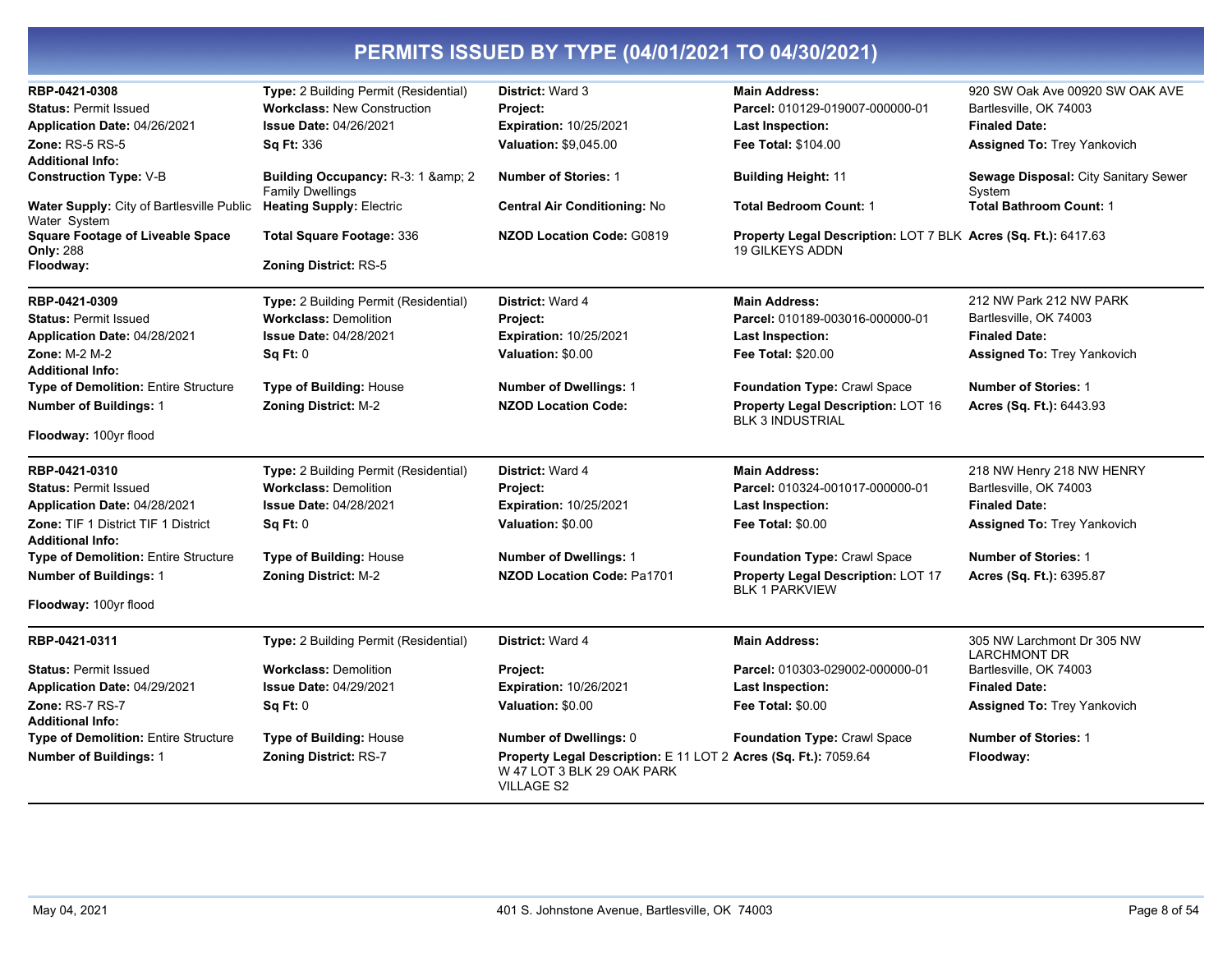| RBP-0421-0312                                                            | <b>Type:</b> 2 Building Permit (Residential)                 | <b>District: Ward 3</b>       | <b>Main Address:</b>                                                                                                                              | 1624 S Johnstone 1624 S JOHNSTONE   |
|--------------------------------------------------------------------------|--------------------------------------------------------------|-------------------------------|---------------------------------------------------------------------------------------------------------------------------------------------------|-------------------------------------|
| <b>Status: Permit Issued</b>                                             | Workclass: Accessory >200 Sq Ft No<br>Plumbing (Residential) | <b>Project:</b>               | Parcel: 010418-001007-000000-01                                                                                                                   | Bartlesville, OK 74003              |
| Application Date: 04/30/2021                                             | <b>Issue Date: 04/30/2021</b>                                | <b>Expiration: 10/27/2021</b> | Last Inspection:                                                                                                                                  | <b>Finaled Date:</b>                |
| <b>Zone:</b> X No Flood Restrictions (Zone X)<br><b>Additional Info:</b> | <b>Sq Ft: 500</b>                                            | <b>Valuation: \$6,700.00</b>  | <b>Fee Total: \$24.00</b>                                                                                                                         | <b>Assigned To: Trey Yankovich</b>  |
| Length $(ft)$ : 25                                                       | Width $(ft)$ : 20                                            | <b>Area (sf): 500</b>         | Percent of rear yard: 5                                                                                                                           | Percent of total lot: 2.5           |
| <b>Acres: 6680.36</b>                                                    | Floodway:                                                    | <b>Zoning District: RS-5</b>  | Property Legal Description: S 59 LOT 7<br>N 10 LOT 8 BLK 1 ROSEDALE                                                                               |                                     |
| REQUIREMENT.                                                             |                                                              |                               | Description: DEMO EXISTING GARAGE AND REPLACE WITH A 500 SF GARAGE. NEW GARAGE WILL BE MOVED OVER 2 EET TO COMPLY WITH ACCESSORY BUILDING SETBACK |                                     |
| RBP-0421-0313                                                            | <b>Type:</b> 2 Building Permit (Residential)                 | <b>District: Ward 1</b>       | <b>Main Address:</b>                                                                                                                              | 1400 SE Harris Dr 1400 SE HARRIS DR |
| <b>Status: Permit Issued</b>                                             | <b>Workclass: Above Ground Pool</b>                          | <b>Project:</b>               | Parcel: 010152-004009-000000-01                                                                                                                   | Bartlesville, OK 74006              |
| Application Date: 04/30/2021                                             | <b>Issue Date: 04/30/2021</b>                                | <b>Expiration: 10/27/2021</b> | <b>Last Inspection:</b>                                                                                                                           | <b>Finaled Date:</b>                |
| <b>Zone: RS-10 RS-10</b><br><b>Additional Info:</b>                      | <b>Sq Ft: 346</b>                                            | <b>Valuation: \$4,200.00</b>  | <b>Fee Total: \$24.00</b>                                                                                                                         | Assigned To: Trey Yankovich         |
| <b>Number of Gallons: 10408</b>                                          | Pool Lenath: 21                                              | Pool Width: 21                | Pool Height: 4.5                                                                                                                                  | Pool Diameter: 21                   |

Property Legal Description: LOT 9 BLK Acres (Sq. Ft.): 12059.3<br>4 HIGHLAND ESTATES 2ND

Zoning District: RS-10

No: No

Description: PROPERTY OWNER STATES THAT THE REAR YARD IS COMPLETELY ENCLOSED WITH A 6' WOODEN PRIVACY FENCE. GATES HAVE PADLOCKS.

Privacy Fence Height: 6'

|                                                                 |                                                                | <b>PERMITS ISSUED FOR 2 BUILDING PERMIT (RESIDENTIAL):</b> |                                                                      | 22                                                                |
|-----------------------------------------------------------------|----------------------------------------------------------------|------------------------------------------------------------|----------------------------------------------------------------------|-------------------------------------------------------------------|
| <b>3 TRADE PERMIT (COMMERCIAL)</b>                              |                                                                |                                                            |                                                                      |                                                                   |
| CTP-0421-0419                                                   | Type: 3 Trade Permit (Commercial)                              | <b>District: Ward 2</b>                                    | <b>Main Address:</b>                                                 | 1409 & 1407 SE Washington Blvd 1409 &<br>1407 SE WASHINGTON BLVD. |
| <b>Status: Permit Issued</b>                                    | <b>Workclass: Plumbing for New</b><br>Construction             | Project:                                                   | Parcel: 010999-172613-002000-06                                      | Bartlesville, OK 74006                                            |
| Application Date: 04/01/2021                                    | <b>Issue Date: 04/01/2021</b>                                  | <b>Expiration: 10/25/2021</b>                              | <b>Last Inspection: 04/26/2021</b>                                   | <b>Finaled Date:</b>                                              |
| Zone: O/PUD O/PUD<br><b>Additional Info:</b>                    | <b>Sq Ft: 8,506</b>                                            | <b>Valuation: \$2,088,000.00</b>                           | <b>Fee Total: \$139.06</b>                                           | Assigned To: Trey Yankovich                                       |
| <b>Total Square Footage of New</b><br><b>Construction: 8506</b> | UtilityOrderRelated: Yes                                       | Is this permit accompanied by a<br>building permit?: Yes   |                                                                      |                                                                   |
| <b>Description: NEW RESTAURANT AND RETAIL</b>                   |                                                                |                                                            |                                                                      |                                                                   |
| CTP-0421-0420                                                   | Type: 3 Trade Permit (Commercial)                              | District: Ward 4                                           | <b>Main Address:</b>                                                 | 141 SE Katherine Ave 141 SE<br><b>KATHERINE AVE</b>               |
| <b>Status: Fees Due</b>                                         | <b>Workclass: Plumbing</b><br>New/Repair/Replace (Contractors) | Project:                                                   | Parcel: 010155-008017-000000-01                                      | Bartlesville, OK 74003                                            |
| Application Date: 04/06/2021                                    | <b>Issue Date: 04/06/2021</b>                                  | <b>Expiration: 10/04/2021</b>                              | <b>Last Inspection: 04/06/2021</b>                                   | <b>Finaled Date: 04/07/2021</b>                                   |
| Zone: C-5 C-5                                                   | Sq Ft: 0                                                       | Valuation: \$0.00                                          | <b>Fee Total: \$24.00</b>                                            | <b>Assigned To: Trey Yankovich</b>                                |
| <b>Additional Info:</b>                                         |                                                                |                                                            |                                                                      |                                                                   |
| Acres (Sq. Ft.): 36259.4                                        | Floodway:                                                      | <b>Zoning District: C-5</b>                                | Property Legal Description: LOTS 17<br>TO 24 INC BLK 8 HIGHLAND PARK | <b>BackflowCheck: No</b>                                          |
| GasLineCheck: No                                                | GreaseQuanity: 0                                               | GreaseCheck: No                                            | ReconfigureCheck: No                                                 | SewerCheck: No                                                    |
| SewerRepairCheck: No                                            | <b>BoilerQuantity: 1</b>                                       | <b>BoilerCheck: Yes</b>                                    | <b>WaterLineCheck: No</b>                                            |                                                                   |

Yes: Yes

Floodway: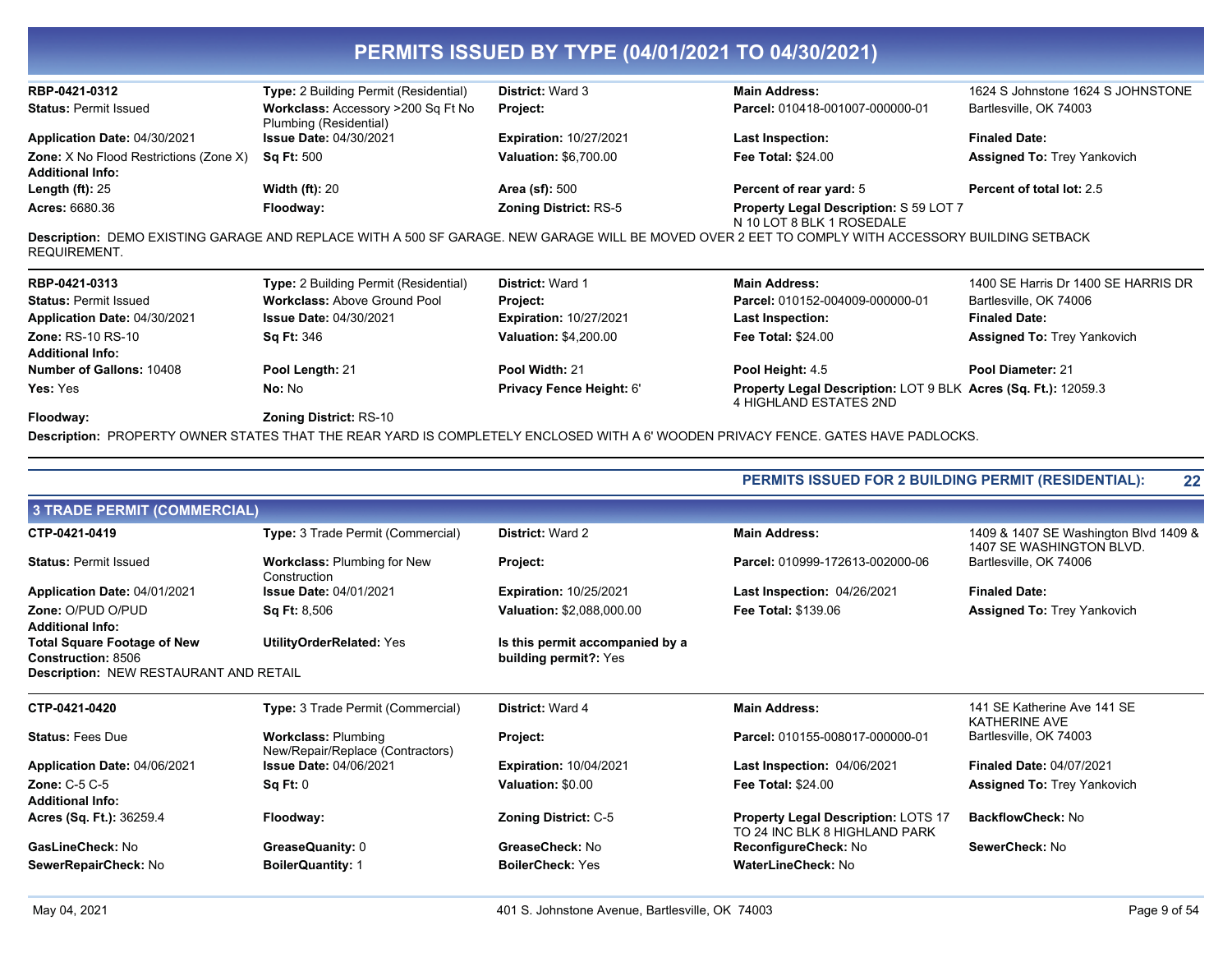#### Description: Replace water heater

| CTP-0421-0421                                                       | <b>Type: 3 Trade Permit (Commercial)</b>                         | <b>District: Ward 2</b>                                    | <b>Main Address:</b>                                                | 3091 SE Washington Blvd 03091 SE                                      |
|---------------------------------------------------------------------|------------------------------------------------------------------|------------------------------------------------------------|---------------------------------------------------------------------|-----------------------------------------------------------------------|
| <b>Status: Complete</b>                                             | <b>Workclass: Electrical for New</b><br>Construction             | Project:                                                   | Parcel: 010478-000002-000000-01                                     | <b>WASHINGTON BLVD</b><br>Bartlesville, OK 74003                      |
| Application Date: 04/06/2021                                        | <b>Issue Date: 04/06/2021</b>                                    | <b>Expiration: 10/04/2021</b>                              | Last Inspection: 04/07/2021                                         | Finaled Date: 04/07/2021                                              |
| Zone: C-5/PUD C-5/PUD                                               | Sq Ft: 1,000                                                     | Valuation: \$229,926.75                                    | <b>Fee Total: \$24.00</b>                                           | <b>Assigned To: Trey Yankovich</b>                                    |
| <b>Additional Info:</b>                                             |                                                                  |                                                            |                                                                     |                                                                       |
|                                                                     |                                                                  |                                                            |                                                                     |                                                                       |
| CTP-0421-0422                                                       | Type: 3 Trade Permit (Commercial)                                | <b>District: Ward 2</b>                                    | <b>Main Address:</b>                                                | 1409 & 1407 SE Washington Blvd 1409 &<br>1407 SE WASHINGTON BLVD.     |
| <b>Status: Fees Due</b>                                             | <b>Workclass: Electrical for New</b><br>Construction             | Project:                                                   | Parcel: 010999-172613-002000-06                                     | Bartlesville, OK 74006                                                |
| <b>Application Date: 04/06/2021</b>                                 | <b>Issue Date: 04/06/2021</b>                                    | <b>Expiration: 10/06/2021</b>                              | <b>Last Inspection: 04/09/2021</b>                                  | <b>Finaled Date:</b>                                                  |
| Zone: O/PUD O/PUD                                                   | <b>Sq Ft: 8,506</b>                                              | Valuation: \$2,088,000.00                                  | <b>Fee Total: \$139.06</b>                                          | Assigned To: Trey Yankovich                                           |
| Additional Info:                                                    |                                                                  |                                                            |                                                                     |                                                                       |
| <b>Total Square Footage of New</b>                                  |                                                                  |                                                            |                                                                     |                                                                       |
| <b>Construction: 8506</b><br>Description: NEW RESTAURANT AND RETAIL |                                                                  |                                                            |                                                                     |                                                                       |
|                                                                     |                                                                  |                                                            |                                                                     |                                                                       |
| CTP-0421-0424                                                       | Type: 3 Trade Permit (Commercial)                                | <b>District: Ward 4</b>                                    | <b>Main Address:</b>                                                | 105 1/2 SE Frank Phillips Blvd 00101 SE<br><b>FRANK PHILLIPS BLVD</b> |
| <b>Status: Fees Paid</b>                                            | <b>Workclass: Mechanical</b><br>New/Repair/Replace (Contractors) | Project:                                                   | Parcel: 010001-029011-000000-01                                     | Bartlesville, OK 74003                                                |
| Application Date: 04/07/2021                                        | <b>Issue Date: 04/07/2021</b>                                    | <b>Expiration: 10/04/2021</b>                              | <b>Last Inspection:</b>                                             | <b>Finaled Date:</b>                                                  |
| <b>Zone: TIF 1 District TIF 1 District</b>                          | SqFt:0                                                           | Valuation: \$0.00                                          | <b>Fee Total: \$24.00</b>                                           | <b>Assigned To: Trey Yankovich</b>                                    |
| Additional Info:                                                    |                                                                  |                                                            |                                                                     |                                                                       |
| Acres (Sq. Ft.): 9643.46                                            | <b>Zoning District: C-4</b>                                      | Floodway:                                                  | Property Legal Description: W 85 LOT<br>11 BLK 29 ORIG BARTLESVILLE | Fireplace / Stove: No                                                 |
| GasLineCheck: No                                                    | CoilOnlyCheck: No                                                | CoilQuantity: 0                                            | DuctsVentsCheck: No                                                 | HeatPumpCheck: No                                                     |
| FurnaceOnlyCheck: No                                                | MiniSplitCheck: No                                               | <b>NewSplitSystemCheck: No</b>                             | PackageUnitCheck: No                                                | <b>RTUCheck: Yes</b>                                                  |
| <b>RTUQuantity: 1</b>                                               | SplitSystemChangeOutCheck: No                                    | RefrigerationOrCompressorCheck: No WaterHeaterOrBoiler: No |                                                                     |                                                                       |
| Description: Replacing roof top condenser and fan coil              |                                                                  |                                                            |                                                                     |                                                                       |
| CTP-0421-0425                                                       | Type: 3 Trade Permit (Commercial)                                | District: Ward 1                                           | <b>Main Address:</b>                                                | 2509 SE Washington Blvd 2509 SE<br><b>WASHINGTON BLVD</b>             |
| <b>Status: Fees Due</b>                                             | <b>Workclass: Plumbing</b><br>New/Repair/Replace (Contractors)   | Project:                                                   | Parcel:                                                             | Bartlesville, OK 74006                                                |
| Application Date: 04/07/2021                                        | <b>Issue Date: 04/07/2021</b>                                    | <b>Expiration: 10/05/2021</b>                              | Last Inspection: 04/08/2021                                         | <b>Finaled Date:</b>                                                  |
| Zone:                                                               | Sq Ft: 0                                                         | Valuation: \$0.00                                          | <b>Fee Total: \$24.00</b>                                           | <b>Assigned To: Trey Yankovich</b>                                    |
| Additional Info:                                                    |                                                                  |                                                            |                                                                     |                                                                       |
| BackflowCheck: No                                                   | GasLineCheck: No                                                 | GreaseQuanity: 0                                           | GreaseCheck: No                                                     | ReconfigureCheck: No                                                  |
| SewerCheck: No                                                      | SewerRepairCheck: Yes                                            | <b>BoilerQuantity: 0</b>                                   | <b>BoilerCheck: No</b>                                              | <b>WaterLineCheck: No</b>                                             |
| Description: Replace drain lines                                    |                                                                  |                                                            |                                                                     |                                                                       |
|                                                                     |                                                                  |                                                            |                                                                     |                                                                       |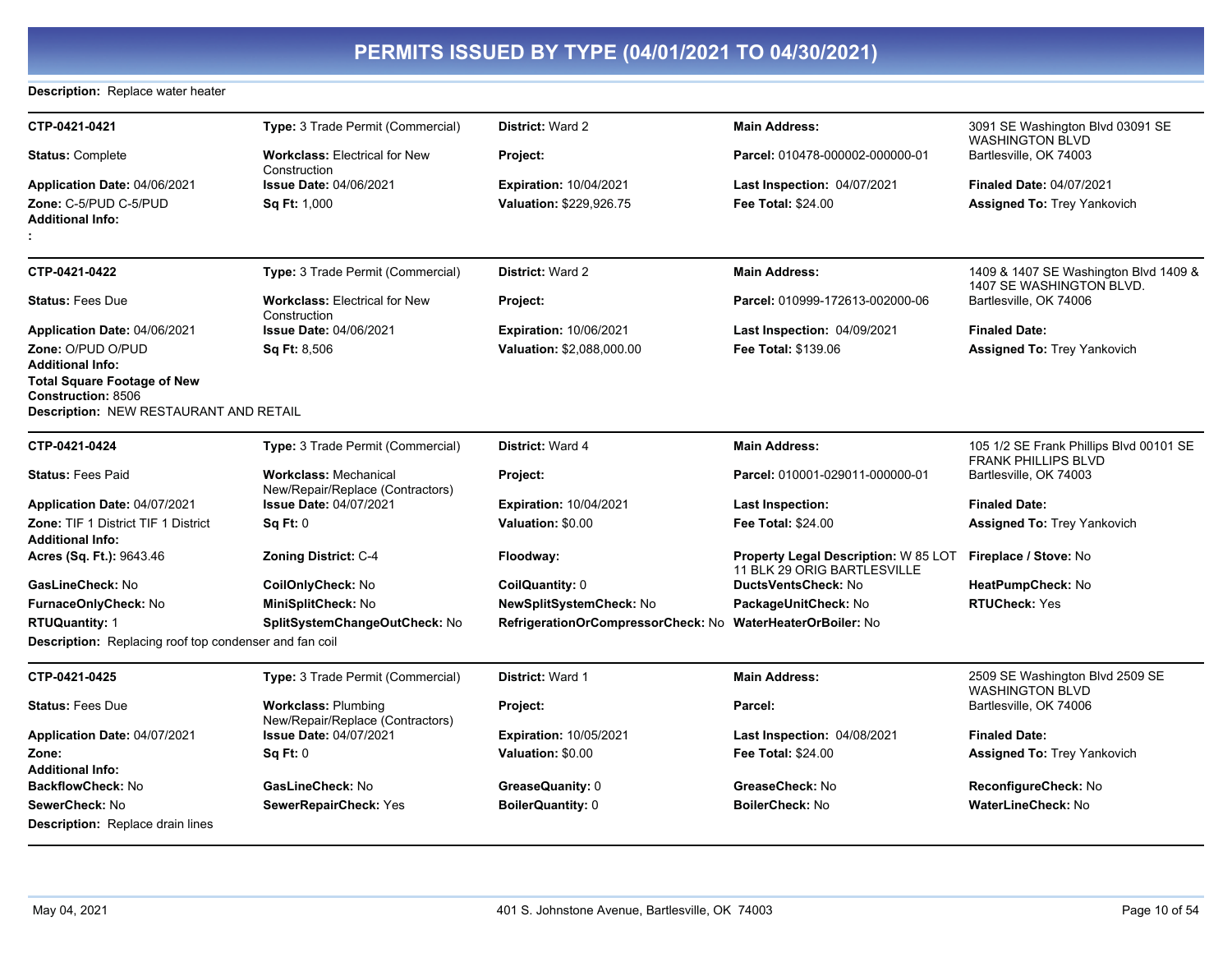| CTP-0421-0426                                                 | Type: 3 Trade Permit (Commercial)                    | District: Ward 4              | <b>Main Address:</b>                                                           | 319 SE Seneca 319 SE SENECA                       |
|---------------------------------------------------------------|------------------------------------------------------|-------------------------------|--------------------------------------------------------------------------------|---------------------------------------------------|
| <b>Status: Complete</b>                                       | <b>Workclass: Mechanical</b>                         | Project:                      | Parcel: 010006-003005-000000-01                                                | Bartlesville, OK 74003                            |
|                                                               | New/Repair/Replace (Contractors)                     |                               |                                                                                |                                                   |
| Application Date: 04/08/2021                                  | <b>Issue Date: 04/08/2021</b>                        | <b>Expiration: 10/06/2021</b> | <b>Last Inspection: 04/09/2021</b>                                             | <b>Finaled Date: 04/25/2021</b>                   |
| Zone: C-5 C-5                                                 | <b>Sq Ft: 0</b>                                      | Valuation: \$0.00             | <b>Fee Total: \$24.00</b>                                                      | <b>Assigned To: Trey Yankovich</b>                |
| Additional Info:                                              |                                                      |                               |                                                                                |                                                   |
| Acres (Sq. Ft.): 7461.42                                      | <b>Zoning District: C-5</b>                          | Floodway: 500yr flood         | Property Legal Description: LOT 5 BLK Fireplace / Stove: No<br>3 ARMSTRONG 1ST |                                                   |
| GasLineCheck: No                                              | CoilOnlyCheck: No                                    | CoilQuantity: 0               | <b>DuctsVentsCheck: No</b>                                                     | DuctsVentsQuantity: 0                             |
| HeatPumpCheck: No                                             | HeatPumpQuantity: 0                                  | FurnaceOnlyCheck: No          | FurnaceOnlyQuantity: 0                                                         | MiniSplitCheck: No                                |
| MiniSplitQuantity: 0                                          | NewSplitSystemCheck: No                              | NewSplitSystemQuantity: 0     | PackageUnitCheck: Yes                                                          | PackageUnitQuantity: 1                            |
| <b>RTUCheck: No</b>                                           | <b>RTUQuantity: 0</b>                                | SplitSystemChangeOutCheck: No | RefrigerationOrCompressorCheck: No                                             | RefrigerationOrCompressorQuantity: 0              |
| WaterHeaterOrBoiler: No                                       | WaterHeaterOrBoilerCheck: 0                          |                               |                                                                                |                                                   |
|                                                               |                                                      |                               |                                                                                |                                                   |
| CTP-0421-0427                                                 | Type: 3 Trade Permit (Commercial)                    | District: Ward 4              | <b>Main Address:</b>                                                           | 405 S Cherokee Ave 00405 S<br><b>CHEROKEE AVE</b> |
| <b>Status: Fees Paid</b>                                      | <b>Workclass: Mechanical for New</b><br>Construction | Project:                      | Parcel:                                                                        | Bartlesville, OK 74003                            |
| Application Date: 04/16/2021                                  | <b>Issue Date: 04/16/2021</b>                        | <b>Expiration: 10/25/2021</b> | <b>Last Inspection: 04/26/2021</b>                                             | <b>Finaled Date:</b>                              |
| Zone:                                                         | Sq Ft: 4,794                                         | Valuation: \$5,000,000.00     | <b>Fee Total: \$99.88</b>                                                      | <b>Assigned To: Trey Yankovich</b>                |
| <b>Additional Info:</b>                                       |                                                      |                               |                                                                                |                                                   |
| <b>Total Square Footage of New</b>                            |                                                      |                               |                                                                                |                                                   |
| <b>Construction: 4794</b>                                     |                                                      |                               |                                                                                |                                                   |
| CTP-0421-0428                                                 | Type: 3 Trade Permit (Commercial)                    | District: Ward 5              | <b>Main Address:</b>                                                           | 5701 SE Adams Blvd 5701 SE ADAMS                  |
|                                                               |                                                      |                               |                                                                                | <b>BLVD</b>                                       |
| <b>Status: Fees Due</b>                                       | <b>Workclass: Mechanical for New</b><br>Construction | Project:                      | Parcel: 010999-152613-004000-10                                                | Bartlesville, OK 74003                            |
| Application Date: 04/20/2021                                  | <b>Issue Date: 04/20/2021</b>                        | <b>Expiration: 10/25/2021</b> | Last Inspection: 04/27/2021                                                    | <b>Finaled Date:</b>                              |
| <b>Zone: C-3 C-3</b>                                          | Sq Ft: 0                                             | Valuation: \$0.00             | <b>Fee Total: \$24.00</b>                                                      | <b>Assigned To: Trey Yankovich</b>                |
| Additional Info:                                              |                                                      |                               |                                                                                |                                                   |
|                                                               |                                                      |                               |                                                                                |                                                   |
| Description: install furnace coil and condensor and duct work |                                                      |                               |                                                                                |                                                   |
| CTP-0421-0429                                                 | Type: 3 Trade Permit (Commercial)                    | District: Ward 5              | <b>Main Address:</b>                                                           | 7202 SE International Ct 07202 SE                 |
| <b>Status: Fees Paid</b>                                      | <b>Workclass: Electrical for New</b><br>Construction | Project:                      | Parcel: 010619-000014-000000-03                                                | <b>INTERNATIONAL CT</b><br>Bartlesville, OK 74003 |
| Application Date: 04/21/2021                                  | <b>Issue Date: 04/22/2021</b>                        | <b>Expiration: 10/26/2021</b> | Last Inspection: 04/29/2021                                                    | <b>Finaled Date:</b>                              |
| <b>Zone:</b> X No Flood Restrictions (Zone X)                 | Sq Ft: 7,564                                         | Valuation: \$0.00             | Fee Total: \$129.64                                                            | <b>Assigned To: Trey Yankovich</b>                |
| Additional Info:                                              |                                                      |                               |                                                                                |                                                   |
| <b>Description:</b> New 30 X 50 addition                      |                                                      |                               |                                                                                |                                                   |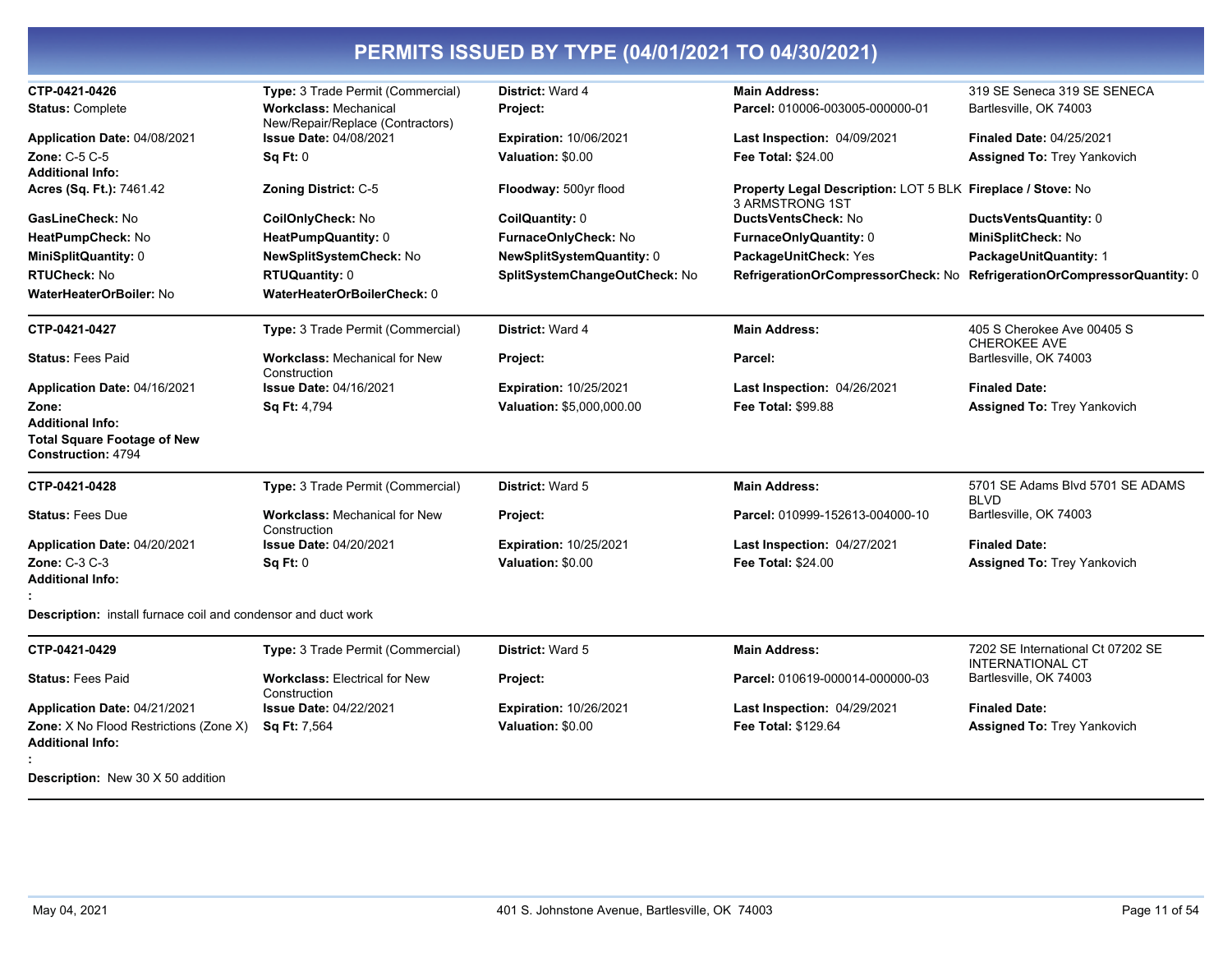| PERMITS ISSUED BY TYPE (04/01/2021 TO 04/30/2021)                                                        |                                                                               |                                                          |                                                                                                                                                                    |                                                                       |  |
|----------------------------------------------------------------------------------------------------------|-------------------------------------------------------------------------------|----------------------------------------------------------|--------------------------------------------------------------------------------------------------------------------------------------------------------------------|-----------------------------------------------------------------------|--|
| CTP-0421-0431                                                                                            | Type: 3 Trade Permit (Commercial)                                             | District: Ward 2                                         | <b>Main Address:</b>                                                                                                                                               | 5200 SE Nowata Rd 05200 SE NOWATA<br>RD.                              |  |
| <b>Status: Fees Due</b>                                                                                  | <b>Workclass: Plumbing</b>                                                    | Project:                                                 | Parcel: 010999-212613-005000-03                                                                                                                                    | Bartlesville, OK 74003                                                |  |
| Application Date: 04/22/2021<br><b>Zone:</b> X No Flood Restrictions (Zone X)<br><b>Additional Info:</b> | New/Repair/Replace (Contractors)<br><b>Issue Date: 04/22/2021</b><br>Sq Ft: 0 | <b>Expiration: 10/19/2021</b><br>Valuation: \$0.00       | <b>Last Inspection: 04/22/2021</b><br><b>Fee Total: \$24.00</b>                                                                                                    | <b>Finaled Date: 04/23/2021</b><br><b>Assigned To: Trey Yankovich</b> |  |
| <b>BackflowCheck: No</b>                                                                                 | GasLineCheck: No                                                              | GreaseCheck: No                                          | ReconfigureCheck: No                                                                                                                                               | SewerCheck: No                                                        |  |
| SewerRepairCheck: No<br><b>Description: WATER LINE/DRAIN LINE</b>                                        | <b>BoilerCheck: No</b>                                                        | <b>WaterLineCheck: Yes</b>                               |                                                                                                                                                                    |                                                                       |  |
| CTP-0421-0433                                                                                            | Type: 3 Trade Permit (Commercial)                                             | <b>District: Ward 4</b>                                  | <b>Main Address:</b>                                                                                                                                               | 3401 NE Michigan St 3401 NE<br><b>MICHIGAN ST</b>                     |  |
| <b>Status: Fees Paid</b>                                                                                 | <b>Workclass: Electrical</b><br>New/Repair/Replace (Contractors)              | Project:                                                 | Parcel: 010493-005001-000000-01                                                                                                                                    | Bartlesville, OK 74003                                                |  |
| Application Date: 04/22/2021                                                                             | <b>Issue Date: 04/22/2021</b>                                                 | <b>Expiration: 10/19/2021</b>                            | <b>Last Inspection:</b>                                                                                                                                            | <b>Finaled Date:</b>                                                  |  |
| Zone: C-5/PUD C-5/PUD<br><b>Additional Info:</b>                                                         | <b>Sq Ft: 4,200</b>                                                           | Valuation: \$0.00                                        | <b>Fee Total: \$88.00</b>                                                                                                                                          | <b>Assigned To: Trey Yankovich</b>                                    |  |
| Acres (Sq. Ft.): 45414.5                                                                                 | <b>Zoning District: RS-7</b>                                                  | Floodway:                                                | Property Legal Description: LOTS 1<br>THRU 5 BLK 5 TUXEDO PARK                                                                                                     | <b>NewMeterCheck: Yes</b>                                             |  |
| ServiceRiserReplace: No                                                                                  | ReplacementMeterCheck: No                                                     | NewBreakerCheck: No                                      | ReplacementBreakerCheck: No                                                                                                                                        | <b>TransferSwitchInstallation: No</b>                                 |  |
| <b>NewExtensionCheck: No</b>                                                                             | GeneratorCheck: No                                                            | PoolCheck: No                                            | SolarPanelCheckBox: No                                                                                                                                             | TemporaryServiceCheck: No                                             |  |
| Description: Electrical upgrade Replaced meter loops and panels                                          |                                                                               |                                                          |                                                                                                                                                                    |                                                                       |  |
| CTP-0421-0434                                                                                            | Type: 3 Trade Permit (Commercial)                                             | District: Ward 4                                         | <b>Main Address:</b>                                                                                                                                               | 3450 SE Frank Phillips Blvd 3450 SE<br><b>FRANK PHILLIPS BLVD</b>     |  |
| <b>Status: Fees Paid</b>                                                                                 | <b>Workclass: Electrical</b><br>New/Repair/Replace (Contractors)              | Project:                                                 | Parcel: 010999-082613-001000-13                                                                                                                                    | Bartlesville, OK 74003                                                |  |
| Application Date: 04/23/2021                                                                             | Issue Date: 04/23/2021                                                        | <b>Expiration: 10/20/2021</b>                            | <b>Last Inspection: 04/23/2021</b>                                                                                                                                 | <b>Finaled Date:</b>                                                  |  |
| Zone: RS-10 RS-10<br><b>Additional Info:</b>                                                             | Sq Ft: 5,500                                                                  | Valuation: \$0.00                                        | Fee Total: \$109.00                                                                                                                                                | <b>Assigned To: Trey Yankovich</b>                                    |  |
| Acres (Sq. Ft.): 837556                                                                                  | <b>Zoning District: RS-10</b>                                                 | Floodway:                                                | <b>Property Legal Description: PART</b><br>SECT 8-26-13 W 550 OF SE NE LYING<br>N OF N RIGHT-OF-WAY LINE OF<br>HIGHWAY 60 LESS N 30: E 500 OF S<br>690 OF N 720 OF | NewMeterCheck: No                                                     |  |
| ServiceRiserReplace: No                                                                                  | ReplacementMeterCheck: No                                                     | <b>New BreakerQuantity: 0</b>                            | NewBreakerCheck: No                                                                                                                                                | ReplacementBreakerCheck: No                                           |  |
| TransferSwitchInstallation: No                                                                           | <b>NewExtensionCheck: Yes</b>                                                 | GeneratorCheck: No                                       | <b>Generator Quantity: 0</b>                                                                                                                                       | PoolCheck: No                                                         |  |
| SolarPanelCheckBox: No                                                                                   | TemporaryServiceCheck: No                                                     |                                                          |                                                                                                                                                                    |                                                                       |  |
| <b>Description:</b> Gemini Med Office Electrical Remodel                                                 |                                                                               |                                                          |                                                                                                                                                                    |                                                                       |  |
| CTP-0421-0435                                                                                            | Type: 3 Trade Permit (Commercial)                                             | District: Ward 4                                         | <b>Main Address:</b>                                                                                                                                               | 413 E 5Th St 00413 E 5TH ST                                           |  |
| <b>Status: Permit Issued</b>                                                                             | <b>Workclass: Plumbing for New</b><br>Construction                            | Project:                                                 | Parcel: 010001-049001-000000-01                                                                                                                                    | Bartlesville, OK 74003                                                |  |
| Application Date: 04/26/2021                                                                             | <b>Issue Date: 04/26/2021</b>                                                 | <b>Expiration: 10/26/2021</b>                            | Last Inspection: 04/29/2021                                                                                                                                        | <b>Finaled Date:</b>                                                  |  |
| <b>Zone: TIF 2 District TIF 2 District</b><br><b>Additional Info:</b>                                    | <b>Sq Ft: 1,500</b>                                                           | Valuation: \$20,000.00                                   | <b>Fee Total: \$34.00</b>                                                                                                                                          | <b>Assigned To: Trey Yankovich</b>                                    |  |
| <b>Total Square Footage of New</b><br><b>Construction: 1500</b>                                          | UtilityOrderRelated: No                                                       | Is this permit accompanied by a<br>building permit?: Yes |                                                                                                                                                                    |                                                                       |  |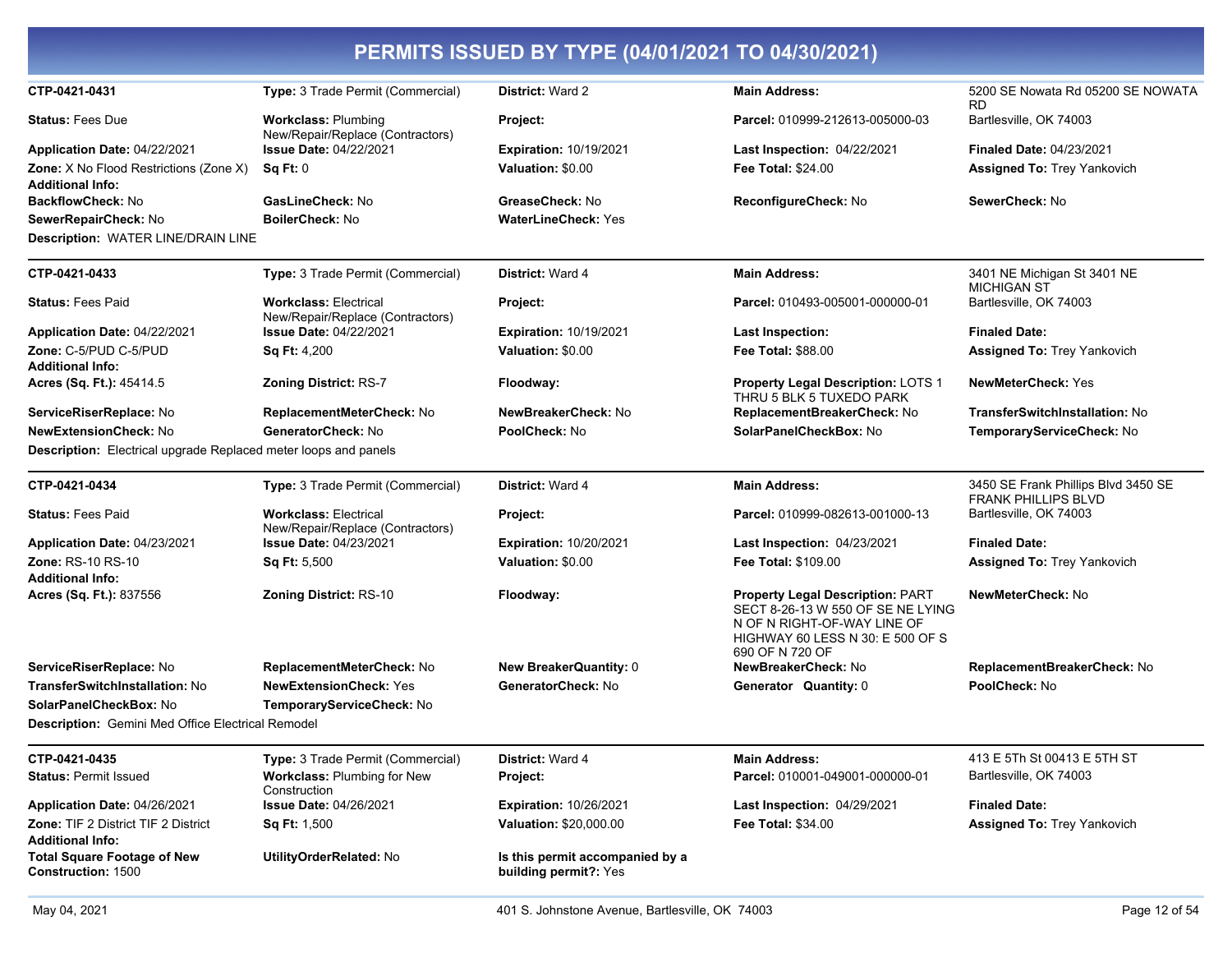#### **Description: NEW ADA RESTROOM**

| CTP-0421-0436                                                            | Type: 3 Trade Permit (Commercial)                                | District: Ward 4                                           | <b>Main Address:</b>               | 815 SE Delaware Ave 815 SE<br><b>DELAWARE AVE</b>                                                                                                                          |
|--------------------------------------------------------------------------|------------------------------------------------------------------|------------------------------------------------------------|------------------------------------|----------------------------------------------------------------------------------------------------------------------------------------------------------------------------|
| <b>Status: Fees Paid</b>                                                 | <b>Workclass: Mechanical</b><br>New/Repair/Replace (Contractors) | Project:                                                   | Parcel: 010197-005001-000000-01    | Bartlesville, OK 74003                                                                                                                                                     |
| Application Date: 04/26/2021                                             | Issue Date: 04/26/2021                                           | Expiration: 10/25/2021                                     | Last Inspection:                   | <b>Finaled Date:</b>                                                                                                                                                       |
| <b>Zone: RS-5 RS-5</b>                                                   | Sq Ft: 0                                                         | Valuation: \$0.00                                          | Fee Total: \$24.00                 | <b>Assigned To: Trey Yankovich</b>                                                                                                                                         |
| <b>Additional Info:</b>                                                  |                                                                  |                                                            |                                    |                                                                                                                                                                            |
| Acres (Sq. Ft.): 100285                                                  | <b>Zoning District: RS-5</b>                                     | Floodway:                                                  | <b>NZOD Location Code: CMS</b>     | <b>Property Legal Description: LOTS 1 TO</b><br>12 ALL OF BLK 5 JOHNSTONE HGTS<br>ADDN PART OF VAC ST DES AS BEG<br>AT SELY COR OF BLK 5: N 81 DEG 03<br><b>MIN 53 SEC</b> |
| Fireplace / Stove: No                                                    | GasLineCheck: No                                                 | CoilOnlyCheck: No                                          | <b>DuctsVentsCheck: No</b>         | HeatPumpCheck: No                                                                                                                                                          |
| FurnaceOnlyCheck: No                                                     | MiniSplitCheck: No                                               | <b>NewSplitSystemCheck: No</b>                             | PackageUnitCheck: No               | <b>RTUCheck: Yes</b>                                                                                                                                                       |
| <b>RTUQuantity: 1</b>                                                    | SplitSystemChangeOutCheck: No                                    | RefrigerationOrCompressorCheck: No WaterHeaterOrBoiler: No |                                    |                                                                                                                                                                            |
| Description: ROOFTOP UNIT                                                |                                                                  |                                                            |                                    |                                                                                                                                                                            |
| CTP-0421-0439                                                            | <b>Type: 3 Trade Permit (Commercial)</b>                         | District: Ward 4                                           | <b>Main Address:</b>               | 100 SW Frank Phillips Blvd 00100 SW<br><b>FRANK PHILLIPS BLVD</b>                                                                                                          |
| <b>Status: Permit Issued</b>                                             | <b>Workclass: Mechanical</b><br>New/Repair/Replace (Contractors) | Project:                                                   | Parcel: 010001-020012-000000-03    | Bartlesville, OK 74003                                                                                                                                                     |
| Application Date: 04/26/2021                                             | Issue Date: 04/26/2021                                           | <b>Expiration: 10/25/2021</b>                              | <b>Last Inspection:</b>            | <b>Finaled Date:</b>                                                                                                                                                       |
| <b>Zone:</b> X No Flood Restrictions (Zone X)<br><b>Additional Info:</b> | Sq Ft: 0                                                         | Valuation: \$0.00                                          | <b>Fee Total: \$44.00</b>          | Assigned To: Trey Yankovich                                                                                                                                                |
| Acres (Sq. Ft.): 11635.2                                                 | <b>Zoning District: C-4</b>                                      | Floodway:                                                  | NZOD Location Code: Or1220         | <b>Property Legal Description: E 25 LOT</b><br>12 ALL LOT 13 BLK 20 ORIG<br><b>BARTLESVILLE</b>                                                                            |
| Fireplace / Stove: No                                                    | GasLineCheck: No                                                 | CoilOnlyCheck: No                                          | <b>DuctsVentsCheck: No</b>         | HeatPumpCheck: No                                                                                                                                                          |
| FurnaceOnlyCheck: No                                                     | MiniSplitCheck: No                                               | <b>NewSplitSystemCheck: No</b>                             | PackageUnitCheck: Yes              | PackageUnitQuantity: 2                                                                                                                                                     |
| <b>RTUCheck: No</b>                                                      | SplitSystemChangeOutCheck: No                                    | RefrigerationOrCompressorCheck: No WaterHeaterOrBoiler: No |                                    |                                                                                                                                                                            |
| CTP-0421-0440                                                            | Type: 3 Trade Permit (Commercial)                                | <b>District: Ward 5</b>                                    | <b>Main Address:</b>               | 5701 SE Adams Blvd 5701 SE ADAMS<br><b>BLVD</b>                                                                                                                            |
| <b>Status: Fees Due</b>                                                  | <b>Workclass: Electrical for New</b><br>Construction             | Project:                                                   | Parcel: 010999-152613-004000-10    | Bartlesville, OK 74006                                                                                                                                                     |
| Application Date: 04/27/2021                                             | <b>Issue Date: 04/27/2021</b>                                    | <b>Expiration: 10/25/2021</b>                              | <b>Last Inspection: 04/27/2021</b> | <b>Finaled Date:</b>                                                                                                                                                       |
| Zone: RS-7 RS-7                                                          | <b>Sq Ft: 1,200</b>                                              | Valuation: \$20,000.00                                     | <b>Fee Total: \$28.00</b>          | Assigned To: Trey Yankovich                                                                                                                                                |
| <b>Additional Info:</b>                                                  |                                                                  |                                                            |                                    |                                                                                                                                                                            |
|                                                                          |                                                                  |                                                            |                                    |                                                                                                                                                                            |
| CTP-0421-0441                                                            | <b>Type: 3 Trade Permit (Commercial)</b>                         | District: Ward 4                                           | <b>Main Address:</b>               | 3450 SE Frank Phillips Blvd 3450 SE<br><b>FRANK PHILLIPS BLVD</b>                                                                                                          |
| <b>Status: Fees Paid</b>                                                 | <b>Workclass: Mechanical for New</b><br>Construction             | Project:                                                   | Parcel: 010999-082613-001000-13    | Bartlesville, OK 74006                                                                                                                                                     |
| Application Date: 04/28/2021                                             | <b>Issue Date: 04/28/2021</b>                                    | <b>Expiration: 10/25/2021</b>                              | <b>Last Inspection:</b>            | <b>Finaled Date:</b>                                                                                                                                                       |
| <b>Zone:</b> X No Flood Restrictions (Zone X)<br><b>Additional Info:</b> | Sq Ft: 5,500                                                     | Valuation: \$150,000.00                                    | <b>Fee Total: \$109.00</b>         | <b>Assigned To: Trey Yankovich</b>                                                                                                                                         |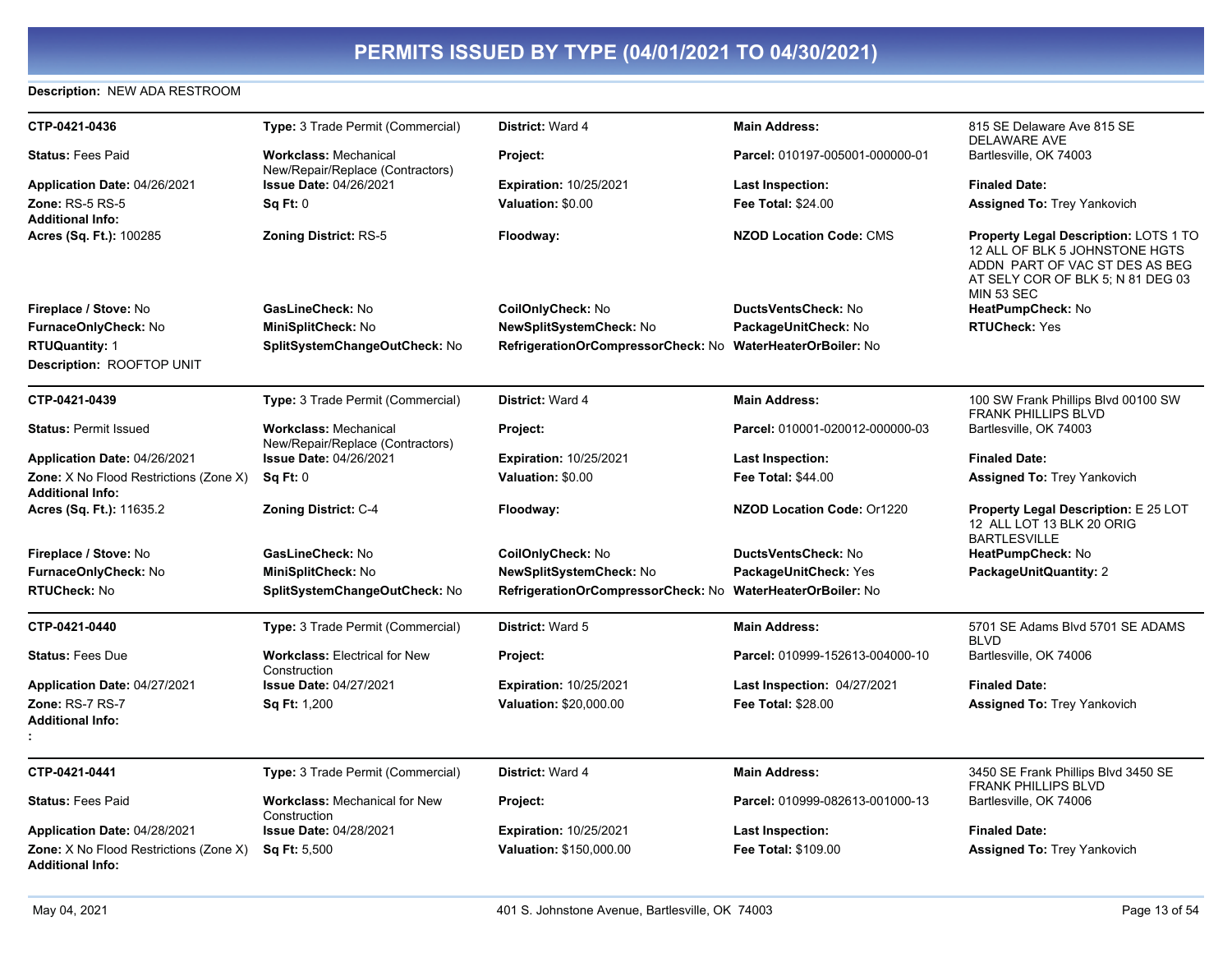#### **Total Square Footage of New** Construction: 5500 Description: Gemini Medical Office

| CTP-0421-0442                                                                                   | Type: 3 Trade Permit (Commercial)                                | <b>District: Ward 4</b>                                    | <b>Main Address:</b>                                                                                                                                              | 641 SE Washington Blvd 641 SE<br><b>WASHINGTON BLVD</b>       |
|-------------------------------------------------------------------------------------------------|------------------------------------------------------------------|------------------------------------------------------------|-------------------------------------------------------------------------------------------------------------------------------------------------------------------|---------------------------------------------------------------|
| <b>Status: Permit Issued</b>                                                                    | <b>Workclass: Mechanical</b><br>New/Repair/Replace (Contractors) | Project:                                                   | Parcel: 010999-082613-002000-10                                                                                                                                   | Bartlesville, OK 74003                                        |
| Application Date: 04/29/2021                                                                    | <b>Issue Date: 04/29/2021</b>                                    | <b>Expiration: 10/26/2021</b>                              | <b>Last Inspection:</b>                                                                                                                                           | <b>Finaled Date:</b>                                          |
| <b>Zone: C-5 C-5</b><br><b>Additional Info:</b>                                                 | Sq Ft: 0                                                         | Valuation: \$0.00                                          | <b>Fee Total: \$24.00</b>                                                                                                                                         | <b>Assigned To: Trey Yankovich</b>                            |
| Acres (Sq. Ft.): 34626.7                                                                        | <b>Zoning District: RS-10</b>                                    | Floodway: 500yr flood                                      | <b>Property Legal Description: PART</b><br>SECT 8-26-13 BEG N 0 DEG 1 MIN 11<br>SEC W 1107.28 S 89 DEG 7 MIN 37<br>SEC W 175.65 FROM SE COR ON H/W<br>R/W LINE GO | Fireplace / Stove: No                                         |
| GasLineCheck: No                                                                                | CoilOnlyCheck: No                                                | DuctsVentsCheck: No                                        | HeatPumpCheck: No                                                                                                                                                 | FurnaceOnlyCheck: No                                          |
| MiniSplitCheck: No                                                                              | NewSplitSystemCheck: No                                          | PackageUnitCheck: Yes                                      | PackageUnitQuantity: 1                                                                                                                                            | <b>RTUCheck: No</b>                                           |
| SplitSystemChangeOutCheck: No<br>Description: REPLACING PACK UNIT                               | RefrigerationOrCompressorCheck: No WaterHeaterOrBoiler: No       |                                                            |                                                                                                                                                                   |                                                               |
| CTP-0421-0443                                                                                   | Type: 3 Trade Permit (Commercial)                                | <b>District: Ward 1</b>                                    | <b>Main Address:</b>                                                                                                                                              | 3805 SE Washington PI 03805 SE<br><b>WASHINGTON PL</b>        |
| <b>Status: Permit Issued</b>                                                                    | <b>Workclass: Mechanical</b><br>New/Repair/Replace (Contractors) | Project:                                                   | Parcel: 010502-000003-000000-01                                                                                                                                   | Bartlesville, OK 74003                                        |
| Application Date: 04/29/2021                                                                    | <b>Issue Date: 04/29/2021</b>                                    | <b>Expiration: 10/26/2021</b>                              | <b>Last Inspection:</b>                                                                                                                                           | <b>Finaled Date:</b>                                          |
| <b>Zone:</b> X No Flood Restrictions (Zone X)<br><b>Additional Info:</b>                        | Sq Ft: 0                                                         | Valuation: \$0.00                                          | <b>Fee Total: \$24.00</b>                                                                                                                                         | <b>Assigned To: Trey Yankovich</b>                            |
| Fireplace / Stove: No                                                                           | GasLineCheck: No                                                 | CoilOnlyCheck: No                                          | DuctsVentsCheck: No                                                                                                                                               | HeatPumpCheck: No                                             |
| FurnaceOnlyCheck: No                                                                            | MiniSplitCheck: No                                               | NewSplitSystemCheck: No                                    | PackageUnitCheck: No                                                                                                                                              | <b>RTUCheck: No</b>                                           |
| SplitSystemChangeOutCheck: Yes<br>Description: CHANGEOUT MINI SPLIT TO SPLIT SYSTEM - SUSHI ONE | SplitSystemChangeOutQuantity: 1                                  | RefrigerationOrCompressorCheck: No WaterHeaterOrBoiler: No |                                                                                                                                                                   |                                                               |
| CTP-0421-0444                                                                                   | Type: 3 Trade Permit (Commercial)                                | District: Ward 4                                           | <b>Main Address:</b>                                                                                                                                              | 309 SW Bucy 309 SW BUCY                                       |
| <b>Status: Fees Due</b>                                                                         | <b>Workclass: Electrical</b><br>New/Repair/Replace (Contractors) | Project:                                                   | Parcel: 010044-001010-000000-01                                                                                                                                   | Bartlesville, OK 74003                                        |
| Application Date: 04/29/2021                                                                    | <b>Issue Date: 04/29/2021</b>                                    | <b>Expiration: 10/27/2021</b>                              | Last Inspection: 04/30/2021                                                                                                                                       | <b>Finaled Date:</b>                                          |
| Zone: RS-5 RS-5                                                                                 | Sq Ft: 1,500                                                     | Valuation: \$0.00                                          | <b>Fee Total: \$24.00</b>                                                                                                                                         | <b>Assigned To: Trey Yankovich</b>                            |
| <b>Additional Info:</b>                                                                         |                                                                  |                                                            |                                                                                                                                                                   |                                                               |
| Acres (Sq. Ft.): 6320.43                                                                        | <b>Zoning District: RS-5</b>                                     | Floodway: 100yr flood                                      | <b>NZOD Location Code: Bc0901</b>                                                                                                                                 | Property Legal Description: LOT 10<br><b>BLK 1 BRUCE CASS</b> |
| NewMeterCheck: No                                                                               | ServiceRiserReplace: No                                          | ReplacementMeterCheck: No                                  | <b>New BreakerQuantity: 0</b>                                                                                                                                     | NewBreakerCheck: No                                           |
| ReplacementBreakerCheck: No<br>PoolCheck: No<br>Description: New AC Circuit                     | TransferSwitchInstallation: No<br>SolarPanelCheckBox: No         | <b>NewExtensionCheck: Yes</b><br>TemporaryServiceCheck: No | GeneratorCheck: No                                                                                                                                                | Generator Quantity: 0                                         |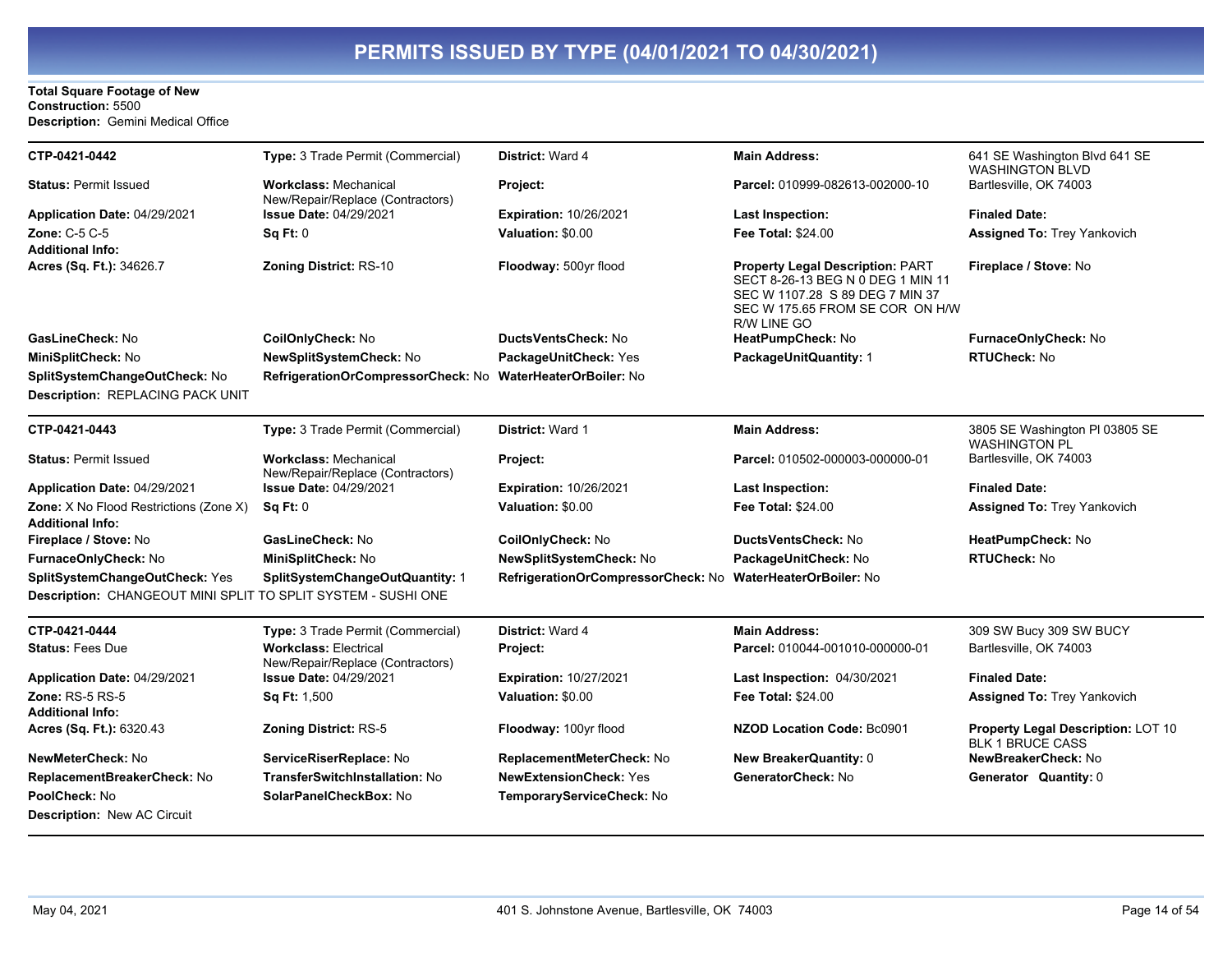| CTP-0421-0445                     | <b>Type: 3 Trade Permit (Commercial)</b>                         | <b>District: Ward 4</b>                                    | <b>Main Address:</b>               | 309 SW Bucy 309 SW BUCY                                            |
|-----------------------------------|------------------------------------------------------------------|------------------------------------------------------------|------------------------------------|--------------------------------------------------------------------|
| <b>Status: Complete</b>           | <b>Workclass: Mechanical</b><br>New/Repair/Replace (Contractors) | Project:                                                   | Parcel: 010484-008002-000000-01    | Bartlesville, OK 74003                                             |
| Application Date: 04/30/2021      | <b>Issue Date: 04/30/2021</b>                                    | <b>Expiration: 10/27/2021</b>                              | <b>Last Inspection: 04/30/2021</b> | <b>Finaled Date: 05/01/2021</b>                                    |
| Zone: $C-5$ $C-5$                 | Sq Ft: 0                                                         | Valuation: \$0.00                                          | <b>Fee Total: \$44.00</b>          | <b>Assigned To: Trey Yankovich</b>                                 |
| <b>Additional Info:</b>           |                                                                  |                                                            |                                    |                                                                    |
| Acres (Sq. Ft.): 6014.57          | <b>Zoning District: C-5</b>                                      | Floodway:                                                  | NZOD Location Code: Ty0208         | <b>Property Legal Description: LOT 2 BLK</b><br>8 TAYLORS 2ND ADDN |
| Fireplace / Stove: No             | GasLineCheck: No                                                 | <b>CoilOnlyCheck: No</b>                                   | DuctsVentsCheck: No                | HeatPumpCheck: No                                                  |
| <b>FurnaceOnlyCheck: No</b>       | <b>MiniSplitCheck: Yes</b>                                       | <b>MiniSplitQuantity: 2</b>                                | NewSplitSystemCheck: No            | PackageUnitCheck: No                                               |
| <b>RTUCheck: No</b>               | SplitSystemChangeOutCheck: No                                    | RefrigerationOrCompressorCheck: No WaterHeaterOrBoiler: No |                                    |                                                                    |
| <b>Description: 2 MINI SPLITS</b> |                                                                  |                                                            |                                    |                                                                    |

#### PERMITS ISSUED FOR 3 TRADE PERMIT (COMMERCIAL): 22

| 4 TRADE PERMIT (RESIDENTIAL)                           |                                                                  |                                  |                                                                                                                                                                          |                                                     |  |  |
|--------------------------------------------------------|------------------------------------------------------------------|----------------------------------|--------------------------------------------------------------------------------------------------------------------------------------------------------------------------|-----------------------------------------------------|--|--|
| RTP-0421-1585                                          | <b>Type:</b> 4 Trade Permit (Residential)                        | <b>District: Ward 2</b>          | <b>Main Address:</b>                                                                                                                                                     | 2757 SE Stonewall Dr 2757 SE<br><b>STONEWALL DR</b> |  |  |
| <b>Status: Complete</b>                                | <b>Workclass: Plumbing</b><br>New/Repair/Replace (Contractors)   | Project:                         | Parcel: 010999-202613-003000-03                                                                                                                                          | Bartlesville, OK 74003                              |  |  |
| Application Date: 04/01/2021                           | <b>Issue Date: 04/01/2021</b>                                    | <b>Expiration: 09/28/2021</b>    | <b>Last Inspection: 04/01/2021</b>                                                                                                                                       | <b>Finaled Date: 04/02/2021</b>                     |  |  |
| <b>Zone: RS-12 RS-12</b><br><b>Additional Info:</b>    | Sq Ft: 0                                                         | Valuation: \$0.00                | <b>Fee Total: \$24.00</b>                                                                                                                                                | <b>Assigned To: Trey Yankovich</b>                  |  |  |
| Acres (Sq. Ft.): 588884                                | Floodway:                                                        | <b>Zoning District: RS-12</b>    | <b>Property Legal Description: PART</b><br>SECT 20-26-13 E 910 OF NE SW LESS<br>5.32 AC TO SCHOOL LESS 7.70 AC TO<br>DEERFIELD II ADDN LESS 1.20 AC TO<br><b>WAYSIDE</b> | <b>BackflowCheck: No</b>                            |  |  |
| <b>GasLineCheck: Yes</b>                               | GreaseCheck: No                                                  | ReconfigureCheck: No             | SewerCheck: No                                                                                                                                                           | SewerRepairCheck: No                                |  |  |
| BoilerCheck: No                                        | WaterLineCheck: No                                               |                                  |                                                                                                                                                                          |                                                     |  |  |
| <b>Description:</b> Gas line to a heated pool.         |                                                                  |                                  |                                                                                                                                                                          |                                                     |  |  |
| RTP-0421-1586                                          | <b>Type:</b> 4 Trade Permit (Residential)                        | <b>District: Ward 2</b>          | <b>Main Address:</b>                                                                                                                                                     | 5233 SE Nowata Rd 5233 SE NOWATA<br><b>RD G-202</b> |  |  |
| <b>Status: Fees Paid</b>                               | <b>Workclass: Mechanical</b><br>New/Repair/Replace (Contractors) | Project:                         | Parcel: 010123-00G202-000000-01                                                                                                                                          | Bartlesville, OK 74003                              |  |  |
| Application Date: 04/01/2021                           | <b>Issue Date: 04/01/2021</b>                                    | <b>Expiration: 09/28/2021</b>    | Last Inspection:                                                                                                                                                         | <b>Finaled Date:</b>                                |  |  |
| Zone: RM-1.5/PUD RM-1.5/PUD<br><b>Additional Info:</b> | Sq Ft: 0                                                         | Valuation: \$0.00                | <b>Fee Total: \$24.00</b>                                                                                                                                                | <b>Assigned To: Trey Yankovich</b>                  |  |  |
| Acres (Sq. Ft.): 678.434                               | Zoning District: RM-1.5/PUD                                      | Floodway:                        | Property Legal Description: UNIT 202<br><b>BLDG G FOREST CREEK CONDO</b>                                                                                                 | Fireplace / Stove: No                               |  |  |
| GasLineCheck: No                                       | CoilOnlyCheck: No                                                | CoilQuantity: 0                  | <b>DuctsVentsCheck: No</b>                                                                                                                                               | DuctsVentsQuantity: 0                               |  |  |
| HeatPumpCheck: No                                      | HeatPumpQuantity: 0                                              | FurnaceOnlyCheck: No             | <b>FurnaceOnlyQuantity: 0</b>                                                                                                                                            | MiniSplitCheck: No                                  |  |  |
| MiniSplitQuantity: 0                                   | <b>NewSplitSystemCheck: Yes</b>                                  | <b>NewSplitSystemQuantity: 1</b> | PackageUnitCheck: No                                                                                                                                                     | PackageUnitQuantity: 0                              |  |  |
| <b>RTUCheck: No</b>                                    | <b>RTUQuantity: 0</b>                                            | SplitSystemChangeOutCheck: No    | RefrigerationOrCompressorCheck: No                                                                                                                                       | RefrigerationOrCompressorQuantity: 0                |  |  |
| <b>WaterHeaterOrBoiler: No</b>                         | WaterHeaterOrBoilerCheck: 0                                      |                                  |                                                                                                                                                                          |                                                     |  |  |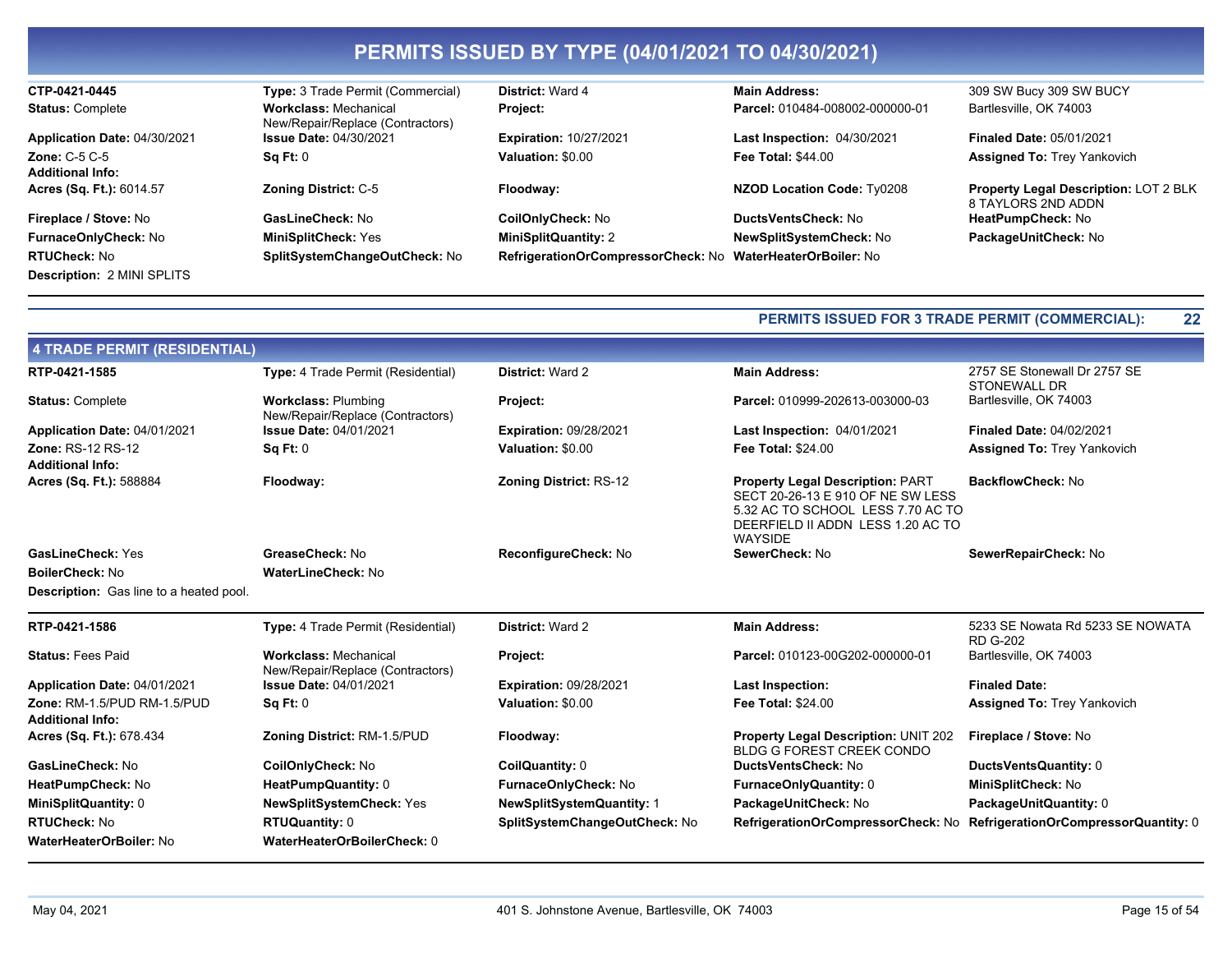| RTP-0421-1587                                                     | <b>Type:</b> 4 Trade Permit (Residential)                             | <b>District: Ward 2</b>                                 | <b>Main Address:</b>                                                                                                                                                             | 1513 SE Mission Rd 1513 SE MISSION                                                                   |
|-------------------------------------------------------------------|-----------------------------------------------------------------------|---------------------------------------------------------|----------------------------------------------------------------------------------------------------------------------------------------------------------------------------------|------------------------------------------------------------------------------------------------------|
|                                                                   |                                                                       |                                                         |                                                                                                                                                                                  | RD.                                                                                                  |
| <b>Status: Complete</b>                                           | Workclass: Roofing Repair/Replacement Project:<br>(Contractor)        |                                                         | Parcel: 010308-002045-000000-01                                                                                                                                                  | Bartlesville, OK 74003                                                                               |
| Application Date: 04/01/2021                                      | <b>Issue Date: 04/01/2021</b>                                         | <b>Expiration: 10/11/2021</b>                           | <b>Last Inspection: 04/13/2021</b>                                                                                                                                               | Finaled Date: 04/14/2021                                                                             |
| Zone: X No Flood Restrictions (Zone X)                            | SqFt:0                                                                | Valuation: \$0.00                                       | <b>Fee Total: \$24.00</b>                                                                                                                                                        | <b>Assigned To: Trey Yankovich</b>                                                                   |
| <b>Additional Info:</b>                                           |                                                                       |                                                         |                                                                                                                                                                                  |                                                                                                      |
| Acres (sq. Ft.): 11514.2                                          | Floodway:                                                             | <b>Zoning District: RS-10</b>                           | <b>Property Legal Description: E 150 LOT CompositeCheck: Yes</b><br>45 BLK 2 OAK RIDGE HEIGHTS                                                                                   |                                                                                                      |
| MetalCheck: No                                                    | OtherCheck: No                                                        | <b>Number of SEPARATE structures to be</b><br>Roofed: 1 |                                                                                                                                                                                  |                                                                                                      |
| RTP-0421-1588                                                     | <b>Type:</b> 4 Trade Permit (Residential)                             | <b>District: Ward 2</b>                                 | <b>Main Address:</b>                                                                                                                                                             | 2915 SE Montrose Ct 2915 SE<br><b>MONTROSE CT</b>                                                    |
| <b>Status: Fees Paid</b>                                          | <b>Workclass: Plumbing</b><br>New/Repair/Replace (Contractors)        | Project:                                                | Parcel: 010615-000027-000000-01                                                                                                                                                  | Bartlesville, OK 74003                                                                               |
| Application Date: 04/02/2021                                      | <b>Issue Date: 04/02/2021</b>                                         | <b>Expiration: 10/04/2021</b>                           | <b>Last Inspection: 04/05/2021</b>                                                                                                                                               | <b>Finaled Date:</b>                                                                                 |
| Zone: X No Flood Restrictions (Zone X)<br><b>Additional Info:</b> | <b>Sq Ft: 1</b>                                                       | Valuation: \$0.00                                       | <b>Fee Total: \$24.00</b>                                                                                                                                                        | <b>Assigned To: Trey Yankovich</b>                                                                   |
| Acres (Sq. Ft.): 16502.3                                          | Floodway: 500yr flood                                                 | <b>Zoning District: RS-10</b>                           | <b>Property Legal Description: LOT 27</b><br>LESS BEG AT NE COR OF LOT 27; S 1<br>DEG 15 MIN 58 SEC E 78.46; N 39 DEG<br>46 MIN 21 SEC W 100.53; N 88 DEG 48<br>MIN <sub>1</sub> | <b>BackflowCheck: No</b>                                                                             |
| GasLineCheck: No                                                  | GreaseQuanity: 0                                                      | GreaseCheck: No                                         | ReconfigureCheck: No                                                                                                                                                             | SewerCheck: No                                                                                       |
| SewerRepairCheck: No                                              | <b>BoilerQuantity: 1</b>                                              | <b>BoilerCheck: Yes</b>                                 | <b>WaterLineCheck: No</b>                                                                                                                                                        |                                                                                                      |
| <b>Description:</b> water heater                                  |                                                                       |                                                         |                                                                                                                                                                                  |                                                                                                      |
| RTP-0421-1589                                                     | <b>Type:</b> 4 Trade Permit (Residential)                             | District: Ward 2                                        | <b>Main Address:</b>                                                                                                                                                             | 2008 SE Charleston Dr 2008 SE<br><b>CHARLESTON DR</b>                                                |
| <b>Status: Complete</b>                                           | <b>Workclass: Roofing Repair/Replacement Project:</b><br>(Contractor) |                                                         | Parcel: 010451-000021-000000-01                                                                                                                                                  | Bartlesville, OK 74006                                                                               |
| <b>Application Date: 04/05/2021</b>                               | <b>Issue Date: 04/05/2021</b>                                         | <b>Expiration: 10/11/2021</b>                           | <b>Last Inspection: 04/13/2021</b>                                                                                                                                               | Finaled Date: 04/14/2021                                                                             |
| Zone: RS-10/PUD RS-10/PUD<br><b>Additional Info:</b>              | Sq Ft: 0                                                              | Valuation: \$0.00                                       | <b>Fee Total: \$24.00</b>                                                                                                                                                        | <b>Assigned To: Trey Yankovich</b>                                                                   |
| <b>Acres (sq. Ft.): 10720.1</b>                                   | Floodway:                                                             | Zoning District: RS-10/PUD                              | <b>Property Legal Description: LOT 21</b><br>SOUTHERN HILLS ADDN                                                                                                                 | <b>CompositeCheck: Yes</b>                                                                           |
| MetalCheck: No                                                    | OtherCheck: No                                                        | Number of SEPARATE structures to be<br>Roofed: 1        |                                                                                                                                                                                  |                                                                                                      |
| RTP-0421-1591                                                     | Type: 4 Trade Permit (Residential)                                    | <b>District: Ward 3</b>                                 | <b>Main Address:</b>                                                                                                                                                             | 1525 SW Jennings Ave 1525 SW<br><b>JENNINGS AVE</b>                                                  |
| <b>Status: Complete</b>                                           | <b>Workclass: Plumbing</b><br>New/Repair/Replace (Contractors)        | Project:                                                | Parcel: 010133-018007-000000-01                                                                                                                                                  | Bartlesville, OK 74003                                                                               |
| Application Date: 04/05/2021                                      | <b>Issue Date: 04/05/2021</b>                                         | <b>Expiration: 10/04/2021</b>                           | <b>Last Inspection: 04/05/2021</b>                                                                                                                                               | <b>Finaled Date: 04/05/2021</b>                                                                      |
| Zone: X No Flood Restrictions (Zone X)<br><b>Additional Info:</b> | Sq Ft: 0                                                              | Valuation: \$0.00                                       | <b>Fee Total: \$24.00</b>                                                                                                                                                        | <b>Assigned To: Trey Yankovich</b>                                                                   |
| Acres (Sq. Ft.): 7345.02                                          | Floodway:                                                             | <b>Zoning District: RS-5</b>                            | <b>NZOD Location Code: Gv0718</b>                                                                                                                                                | Property Legal Description: LOT 7 BLK<br>18 GRANDVIEW INC VALUE OF E 10<br>OF VACATED ALLEY ADJ ON W |

**GRANDVIEW ADDN**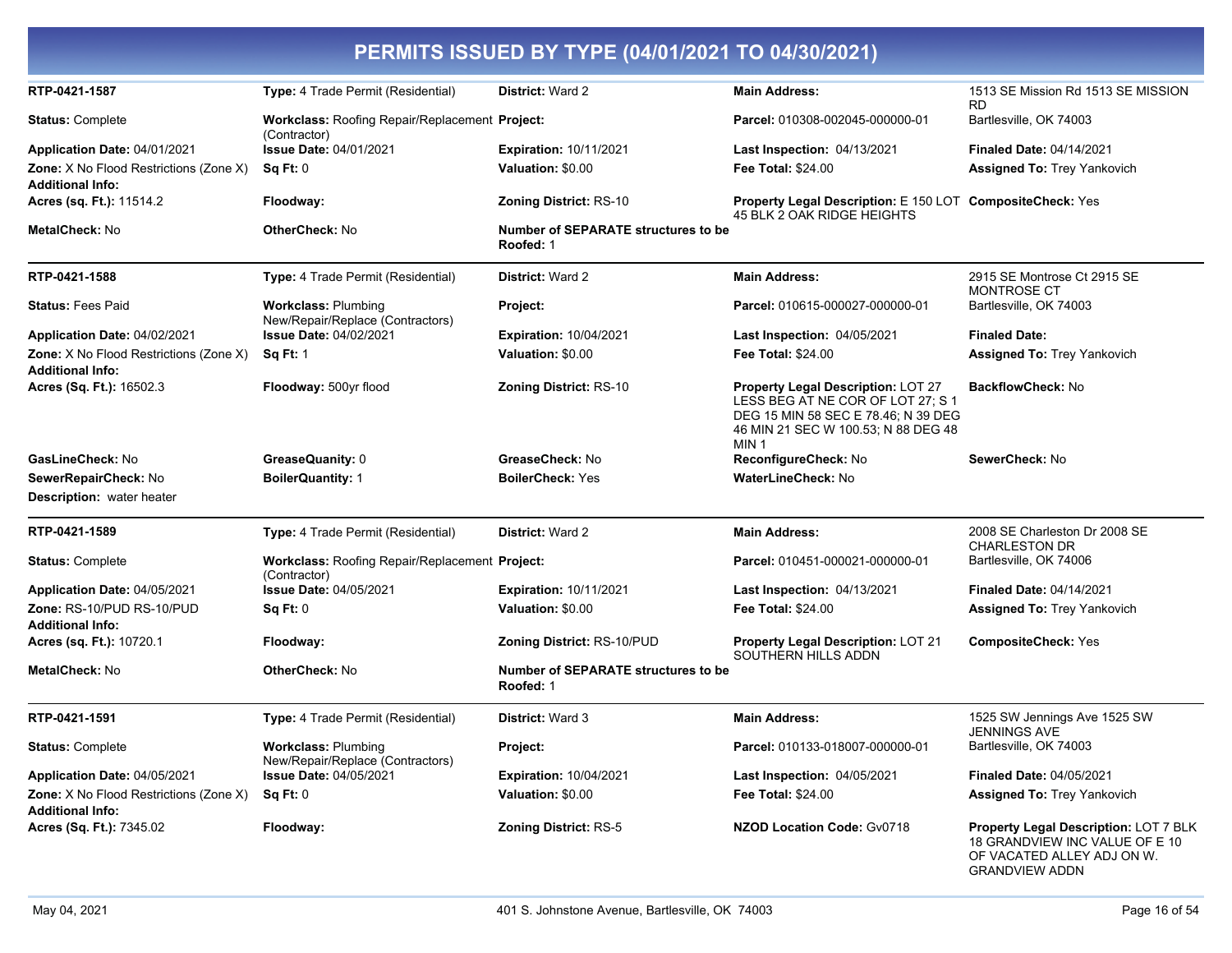| <b>BackflowCheck: No</b>                                                 | GasLineCheck: No                                                 | GreaseCheck: No               | ReconfigureCheck: No                                                                                                     | SewerCheck: No                                                                                                                     |
|--------------------------------------------------------------------------|------------------------------------------------------------------|-------------------------------|--------------------------------------------------------------------------------------------------------------------------|------------------------------------------------------------------------------------------------------------------------------------|
| SewerRepairCheck: Yes                                                    | BoilerCheck: No                                                  | <b>WaterLineCheck: No</b>     |                                                                                                                          |                                                                                                                                    |
| Description: Sewer line replace in back yard                             |                                                                  |                               |                                                                                                                          |                                                                                                                                    |
| RTP-0421-1592                                                            | Type: 4 Trade Permit (Residential)                               | District: Ward 4              | <b>Main Address:</b>                                                                                                     | 402 E 6Th St 00402 E 6TH ST                                                                                                        |
| <b>Status: Fees Paid</b>                                                 | <b>Workclass: Plumbing</b><br>New/Repair/Replace (Contractors)   | Project:                      | Parcel:                                                                                                                  | Bartlesville, OK 74003                                                                                                             |
| Application Date: 04/05/2021                                             | <b>Issue Date: 04/05/2021</b>                                    | <b>Expiration: 10/04/2021</b> | <b>Last Inspection:</b>                                                                                                  | <b>Finaled Date:</b>                                                                                                               |
| Zone:                                                                    | Sq Ft: 0                                                         | Valuation: \$0.00             | <b>Fee Total: \$24.00</b>                                                                                                | <b>Assigned To: Trey Yankovich</b>                                                                                                 |
| <b>Additional Info:</b>                                                  |                                                                  |                               |                                                                                                                          |                                                                                                                                    |
| BackflowCheck: No                                                        | GasLineCheck: No                                                 | GreaseCheck: No               | ReconfigureCheck: No                                                                                                     | SewerCheck: No                                                                                                                     |
| SewerRepairCheck: No                                                     | <b>BoilerQuantity: 1</b>                                         | <b>BoilerCheck: Yes</b>       | WaterLineCheck: No                                                                                                       |                                                                                                                                    |
| RTP-0421-1593                                                            | Type: 4 Trade Permit (Residential)                               | <b>District: Ward 5</b>       | <b>Main Address:</b>                                                                                                     | 200 NE Spruce Ave 200 NE SPRUCE<br><b>AVE</b>                                                                                      |
| <b>Status: Fees Paid</b>                                                 | <b>Workclass: Plumbing</b><br>New/Repair/Replace (Contractors)   | Project:                      | Parcel: 010182-005001-000000-01                                                                                          | Bartlesville, OK 74003                                                                                                             |
| Application Date: 04/05/2021                                             | <b>Issue Date: 04/05/2021</b>                                    | <b>Expiration: 10/05/2021</b> | Last Inspection: 04/08/2021                                                                                              | <b>Finaled Date:</b>                                                                                                               |
| Zone: RS-7 RS-7                                                          | <b>Sq Ft: 1</b>                                                  | Valuation: \$0.00             | <b>Fee Total: \$24.00</b>                                                                                                | <b>Assigned To: Trey Yankovich</b>                                                                                                 |
| <b>Additional Info:</b>                                                  |                                                                  |                               |                                                                                                                          |                                                                                                                                    |
| Acres (Sq. Ft.): 9322.65                                                 | Floodway:                                                        | <b>Zoning District: RS-7</b>  | Property Legal Description: LOT 1 BLK BackflowCheck: No<br>5 HUGHES FISHER 2ND                                           |                                                                                                                                    |
| GasLineCheck: No                                                         | GreaseQuanity: 0                                                 | GreaseCheck: No               | ReconfigureCheck: No                                                                                                     | SewerCheck: No                                                                                                                     |
| SewerRepairCheck: No                                                     | <b>BoilerQuantity: 1</b>                                         | <b>BoilerCheck: Yes</b>       | WaterLineCheck: No                                                                                                       |                                                                                                                                    |
| <b>Description:</b> water heater                                         |                                                                  |                               |                                                                                                                          |                                                                                                                                    |
| RTP-0421-1594                                                            | Type: 4 Trade Permit (Residential)                               | District: Ward 3              | <b>Main Address:</b>                                                                                                     | 1303 SE Delaware 1303 SE DELAWARE                                                                                                  |
| <b>Status: Complete</b>                                                  | Workclass: Roofing Repair/Replacement Project:<br>(Contractor)   |                               | Parcel: 010330-008001-000000-02                                                                                          | Bartlesville, OK 74003                                                                                                             |
| Application Date: 04/06/2021                                             | <b>Issue Date: 04/06/2021</b>                                    | <b>Expiration: 10/04/2021</b> | Last Inspection: 04/07/2021                                                                                              | <b>Finaled Date: 04/07/2021</b>                                                                                                    |
| Zone: X No Flood Restrictions (Zone X)<br><b>Additional Info:</b>        | Sq Ft: 0                                                         | Valuation: \$0.00             | <b>Fee Total: \$24.00</b>                                                                                                | <b>Assigned To: Trey Yankovich</b>                                                                                                 |
| Number of SEPARATE structures to be Acres (sq. Ft.): 7809.3<br>Roofed: 1 |                                                                  | Floodway:                     | Zoning District: RS-5                                                                                                    | Property Legal Description: S 10 OF W<br>29 S 3 OF E 116 LOT 1 LOT 2 LESS S<br>4 OF E 15 S 2.5 OF W 130 BLK 8<br>PEMBERTON HEIGHTS |
| <b>CompositeCheck: Yes</b>                                               | <b>MetalCheck: No</b>                                            | <b>OtherCheck: No</b>         |                                                                                                                          |                                                                                                                                    |
| RTP-0421-1595                                                            | Type: 4 Trade Permit (Residential)                               | <b>District: Ward 2</b>       | <b>Main Address:</b>                                                                                                     | 1605 SE Washington Blvd 01605 SE<br><b>WASHINGTON BLVD</b>                                                                         |
| <b>Status: Fees Paid</b>                                                 | <b>Workclass: Mechanical</b><br>New/Repair/Replace (Contractors) | Project:                      | Parcel: 010308-007015-000000-01                                                                                          | Bartlesville, OK 74003                                                                                                             |
| Application Date: 04/06/2021                                             | <b>Issue Date: 04/06/2021</b>                                    | <b>Expiration: 10/11/2021</b> | Last Inspection: 04/14/2021                                                                                              | <b>Finaled Date:</b>                                                                                                               |
| <b>Zone:</b> X No Flood Restrictions (Zone X)<br><b>Additional Info:</b> | Sq Ft: 0                                                         | Valuation: \$0.00             | <b>Fee Total: \$24.00</b>                                                                                                | Assigned To: Trey Yankovich                                                                                                        |
| Acres (Sq. Ft.): 9611.22                                                 | <b>Zoning District: O/PUD</b>                                    | Floodway:                     | Property Legal Description: N 15 OF W Fireplace / Stove: No<br>150 LOT 15 W 150 LOT 16 BLK 7 OAK<br><b>RIDGE HEIGHTS</b> |                                                                                                                                    |
| GasLineCheck: No                                                         | CoilOnlyCheck: No                                                | CoilQuantity: 0               | DuctsVentsCheck: No                                                                                                      | DuctsVentsQuantity: 0                                                                                                              |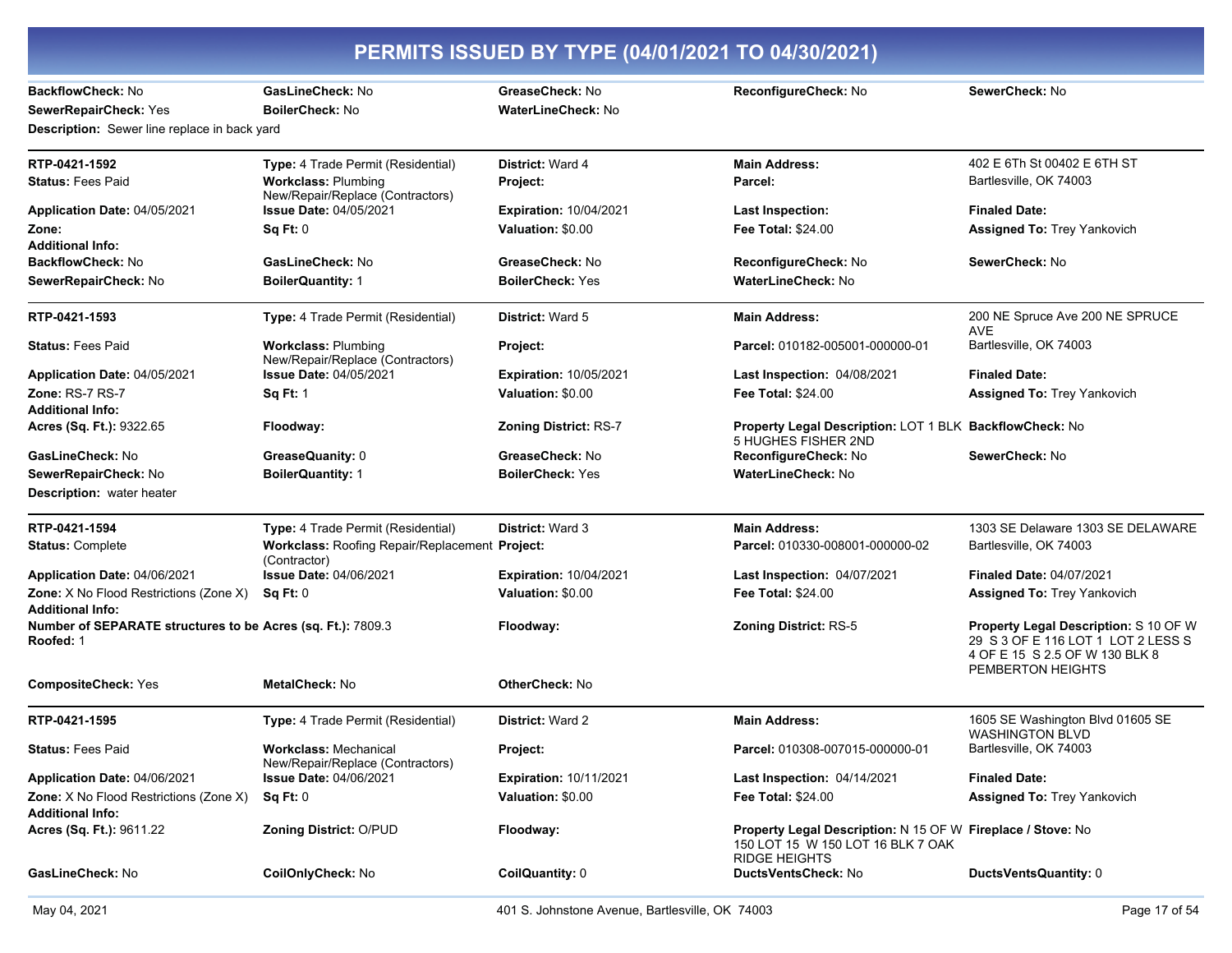| PERMITS ISSUED BY TYPE (04/01/2021 TO 04/30/2021)                        |                                                                       |                                                         |                                                                      |                                                   |  |
|--------------------------------------------------------------------------|-----------------------------------------------------------------------|---------------------------------------------------------|----------------------------------------------------------------------|---------------------------------------------------|--|
| HeatPumpCheck: Yes                                                       | <b>HeatPumpQuantity: 1</b>                                            | FurnaceOnlyCheck: No                                    | FurnaceOnlyQuantity: 0                                               | MiniSplitCheck: No                                |  |
| <b>MiniSplitQuantity: 0</b>                                              | NewSplitSystemCheck: No                                               | NewSplitSystemQuantity: 0                               | PackageUnitCheck: No                                                 | PackageUnitQuantity: 0                            |  |
| <b>RTUCheck: No</b>                                                      | RTUQuantity: 0                                                        | SplitSystemChangeOutCheck: No                           | RefrigerationOrCompressorCheck: No                                   | RefrigerationOrCompressorQuantity: 0              |  |
| <b>WaterHeaterOrBoiler: No</b>                                           | WaterHeaterOrBoilerCheck: 0                                           |                                                         |                                                                      |                                                   |  |
| <b>Description: HVAC Change Out</b>                                      |                                                                       |                                                         |                                                                      |                                                   |  |
| RTP-0421-1598                                                            | Type: 4 Trade Permit (Residential)                                    | <b>District: Ward 3</b>                                 | <b>Main Address:</b>                                                 | 2120 SE Skyline PI 2120 SE SKYLINE PL             |  |
| <b>Status: Complete</b>                                                  | <b>Workclass: Plumbing</b><br>New/Repair/Replace (Contractors)        | Project:                                                | Parcel: 010166-000136-000000-01                                      | Bartlesville, OK 74006                            |  |
| Application Date: 04/06/2021                                             | <b>Issue Date: 04/06/2021</b>                                         | <b>Expiration: 10/04/2021</b>                           | Last Inspection: 04/06/2021                                          | <b>Finaled Date: 04/06/2021</b>                   |  |
| <b>Zone:</b> X No Flood Restrictions (Zone X)<br><b>Additional Info:</b> | <b>Sq Ft: 0</b>                                                       | Valuation: \$0.00                                       | <b>Fee Total: \$24.00</b>                                            | <b>Assigned To: Trey Yankovich</b>                |  |
| Acres (Sq. Ft.): 16278.4                                                 | Floodway:                                                             | <b>Zoning District: RS-12</b>                           | Property Legal Description: LOT 136<br><b>HILLCREST HGTS 3RD</b>     | <b>BackflowCheck: No</b>                          |  |
| GasLineCheck: No                                                         | GreaseCheck: No                                                       | ReconfigureCheck: No                                    | SewerCheck: No                                                       | SewerRepairCheck: Yes                             |  |
| <b>BoilerCheck: No</b>                                                   | <b>WaterLineCheck: No</b>                                             |                                                         |                                                                      |                                                   |  |
| <b>Description: Sewer line</b>                                           |                                                                       |                                                         |                                                                      |                                                   |  |
| RTP-0421-1599                                                            | Type: 4 Trade Permit (Residential)                                    | District: Ward 5                                        | <b>Main Address:</b>                                                 | 305 NE Wilshire Ave 305 NE WILSHIRE<br><b>AVE</b> |  |
| <b>Status: Permit Issued</b>                                             | <b>Workclass: Roofing Repair/Replacement Project:</b><br>(Contractor) |                                                         | Parcel: 010266-002007-000000-01                                      | Bartlesville, OK 74003                            |  |
| <b>Application Date: 04/06/2021</b>                                      | <b>Issue Date: 04/06/2021</b>                                         | <b>Expiration: 10/04/2021</b>                           | <b>Last Inspection:</b>                                              | <b>Finaled Date:</b>                              |  |
| <b>Zone:</b> X No Flood Restrictions (Zone X)<br><b>Additional Info:</b> | Sq Ft: 0                                                              | Valuation: \$0.00                                       | Fee Total: \$24.00                                                   | <b>Assigned To: Trey Yankovich</b>                |  |
| Acres (sq. Ft.): 9189.31                                                 | Floodway:                                                             | <b>Zoning District: RS-7</b>                            | Property Legal Description: LOT 7 BLK CompositeCheck: Yes<br>2 MASON |                                                   |  |
| <b>MetalCheck: No</b>                                                    | <b>OtherCheck: No</b>                                                 | <b>Number of SEPARATE structures to be</b><br>Roofed: 1 |                                                                      |                                                   |  |
| RTP-0421-1600                                                            | <b>Type:</b> 4 Trade Permit (Residential)                             | <b>District: Ward 1</b>                                 | <b>Main Address:</b>                                                 | 4709 SE Melody Ln 4709 SE MELODY<br>LN            |  |
| <b>Status: Fees Due</b>                                                  | <b>Workclass: Electrical</b><br>New/Repair/Replace (Contractors)      | Project:                                                | Parcel: 010521-000084-000000-01                                      | Bartlesville, OK 74003                            |  |
| Application Date: 04/06/2021                                             | <b>Issue Date: 04/06/2021</b>                                         | <b>Expiration: 10/12/2021</b>                           | Last Inspection: 04/15/2021                                          | <b>Finaled Date:</b>                              |  |
| <b>Zone:</b> X No Flood Restrictions (Zone X)<br><b>Additional Info:</b> | <b>Sq Ft: 1,847</b>                                                   | Valuation: \$0.00                                       | <b>Fee Total: \$24.00</b>                                            | <b>Assigned To: Trey Yankovich</b>                |  |
| Acres (Sq. Ft.): 11002.8                                                 | Zoning District: RS-7                                                 | Floodway:                                               | Property Legal Description: LOT 84<br><b>WILL ROGERS HGTS 3RD</b>    | NewMeterCheck: No                                 |  |
| ServiceRiserReplace: No                                                  | ReplacementMeterCheck: No                                             | <b>New BreakerQuantity: 1</b>                           | <b>NewBreakerCheck: Yes</b>                                          | ReplacementBreakerCheck: No                       |  |
| <b>TransferSwitchInstallation: No</b>                                    | <b>NewExtensionCheck: No</b>                                          | GeneratorCheck: No                                      | Generator Quantity: 0                                                | PoolCheck: No                                     |  |
| SolarPanelCheckBox: No                                                   | TemporaryServiceCheck: No                                             |                                                         |                                                                      |                                                   |  |
| Description: Replacing panel                                             |                                                                       |                                                         |                                                                      |                                                   |  |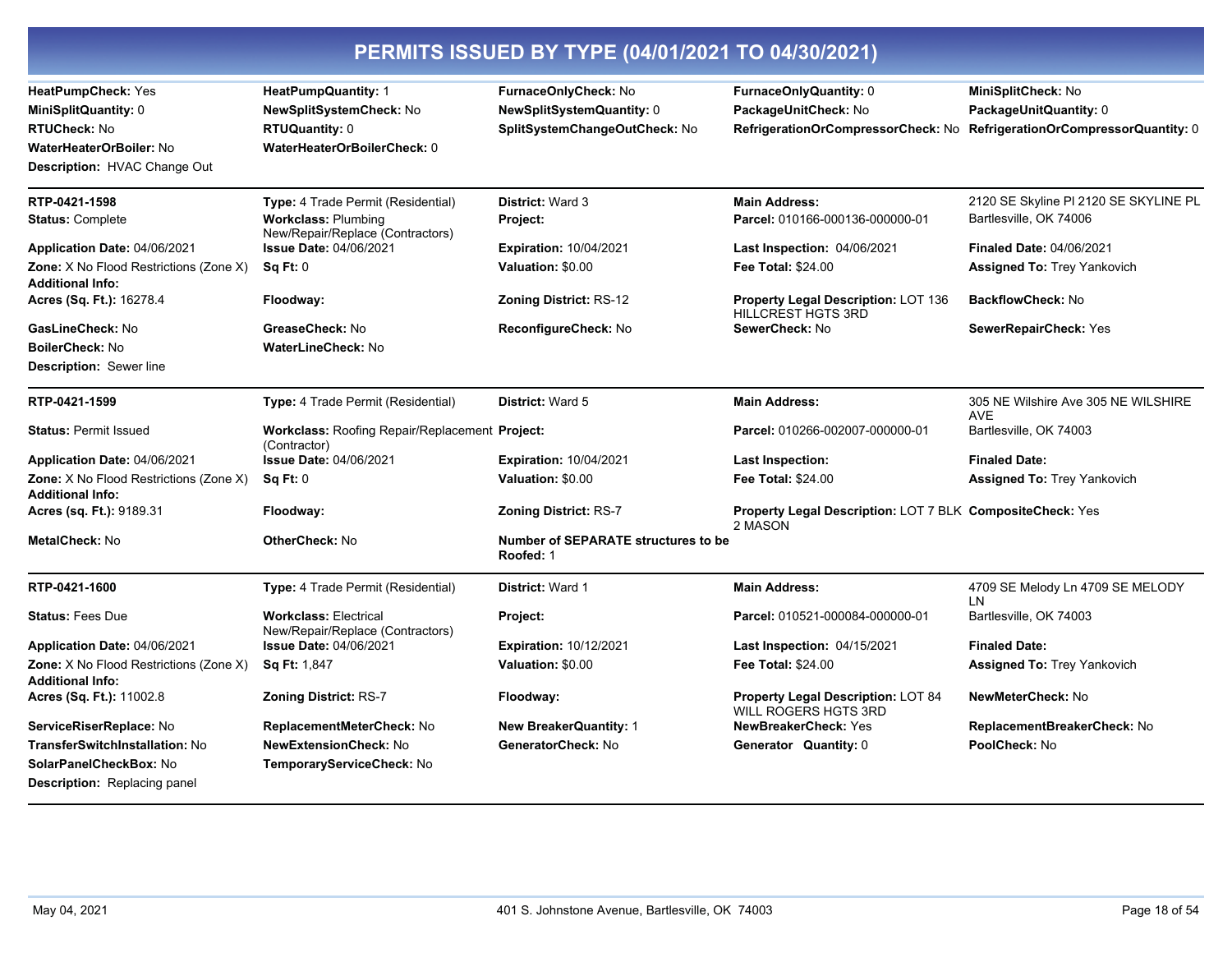|                                                                          |                                                                  | PERMITS ISSUED BY TYPE (04/01/2021 TO 04/30/2021) |                                                                                                                                                                         |                                                    |
|--------------------------------------------------------------------------|------------------------------------------------------------------|---------------------------------------------------|-------------------------------------------------------------------------------------------------------------------------------------------------------------------------|----------------------------------------------------|
| RTP-0421-1602                                                            | Type: 4 Trade Permit (Residential)                               | District: Ward 2                                  | <b>Main Address:</b>                                                                                                                                                    | 2800 SE Kingston Ct 2800 SE<br>KINGSTON CT         |
| <b>Status: Fees Paid</b>                                                 | <b>Workclass: Mechanical</b><br>New/Repair/Replace (Contractors) | Project:                                          | Parcel: 010606-000017-000000-01                                                                                                                                         | Bartlesville, OK 74006                             |
| Application Date: 04/06/2021                                             | <b>Issue Date: 04/06/2021</b>                                    | <b>Expiration: 10/04/2021</b>                     | Last Inspection:                                                                                                                                                        | <b>Finaled Date:</b>                               |
| <b>Zone:</b> X No Flood Restrictions (Zone X)                            | Sq Ft: 0                                                         | Valuation: \$0.00                                 | <b>Fee Total: \$24.00</b>                                                                                                                                               | <b>Assigned To: Trey Yankovich</b>                 |
| <b>Additional Info:</b>                                                  |                                                                  |                                                   |                                                                                                                                                                         |                                                    |
| Acres (Sq. Ft.): 20531.7                                                 | <b>Zoning District: RS-10/PUD</b>                                | Floodway:                                         | <b>Property Legal Description: LOT 17</b><br><b>LEGACY ESTATES</b>                                                                                                      | Fireplace / Stove: No                              |
| GasLineCheck: No                                                         | CoilOnlyCheck: No                                                | DuctsVentsCheck: No                               | HeatPumpCheck: No                                                                                                                                                       | FurnaceOnlyCheck: No                               |
| MiniSplitCheck: No                                                       | NewSplitSystemCheck: No                                          | PackageUnitCheck: No                              | RTUCheck: No                                                                                                                                                            | SplitSystemChangeOutCheck: Yes                     |
| <b>SplitSystemChangeOutQuantity: 1</b>                                   | RefrigerationOrCompressorCheck: No WaterHeaterOrBoiler: No       |                                                   |                                                                                                                                                                         |                                                    |
| <b>Description:</b> Complete HVAC changeout                              |                                                                  |                                                   |                                                                                                                                                                         |                                                    |
| RTP-0421-1604                                                            | Type: 4 Trade Permit (Residential)                               | District: Ward 5                                  | <b>Main Address:</b>                                                                                                                                                    | 963 SE Paddock Ct 963 SE PADDOCK<br>СT             |
| <b>Status: Fees Due</b>                                                  | <b>Workclass: Plumbing</b><br>New/Repair/Replace (Contractors)   | Project:                                          | Parcel: 010316-000TOA-000000-01                                                                                                                                         | Bartlesville, OK 74006                             |
| Application Date: 04/06/2021                                             | <b>Issue Date: 04/06/2021</b>                                    | <b>Expiration: 10/04/2021</b>                     | Last Inspection:                                                                                                                                                        | <b>Finaled Date: 04/07/2021</b>                    |
| Zone: RS-7 RS-7                                                          | Sq Ft: 0                                                         | Valuation: \$0.00                                 | <b>Fee Total: \$44.00</b>                                                                                                                                               | <b>Assigned To: Trey Yankovich</b>                 |
| <b>Additional Info:</b>                                                  |                                                                  |                                                   |                                                                                                                                                                         |                                                    |
| Acres (Sq. Ft.): 83754.6                                                 | Floodway:                                                        | <b>Zoning District: RS-7</b>                      | <b>Property Legal Description: TRACT A -</b><br>BEG 240 S OF THE NE CORNER OF<br>PADDOCK MEADOWS 1ST ADDITION;<br>S 420 W 205 N 358 E 45 N62 E 160 TO<br><b>BEG PAD</b> | <b>BackflowCheck: No</b>                           |
| <b>GasLineCheck: Yes</b>                                                 | GreaseCheck: No                                                  | ReconfigureCheck: No                              | SewerCheck: No                                                                                                                                                          | SewerRepairCheck: No                               |
| <b>BoilerCheck: No</b>                                                   | <b>WaterLineCheck: Yes</b>                                       |                                                   |                                                                                                                                                                         |                                                    |
| <b>Description:</b> New water and gas line                               |                                                                  |                                                   |                                                                                                                                                                         |                                                    |
| RTP-0421-1607                                                            | <b>Type:</b> 4 Trade Permit (Residential)                        | District: Ward 3                                  | <b>Main Address:</b>                                                                                                                                                    | 1328 SE Cherokee Ave 1328 SE<br><b>CHEROKEE AV</b> |
| <b>Status: Fees Due</b>                                                  | <b>Workclass: Mechanical</b><br>New/Repair/Replace (Contractors) | Project:                                          | Parcel: 010010-001010-000000-01                                                                                                                                         | Bartlesville, OK 74003                             |
| Application Date: 04/06/2021                                             | <b>Issue Date: 04/06/2021</b>                                    | <b>Expiration: 10/04/2021</b>                     | <b>Last Inspection: 04/07/2021</b>                                                                                                                                      | <b>Finaled Date:</b>                               |
| <b>Zone:</b> X No Flood Restrictions (Zone X)<br><b>Additional Info:</b> | <b>Sq Ft: 1,500</b>                                              | Valuation: \$0.00                                 | <b>Fee Total: \$24.00</b>                                                                                                                                               | <b>Assigned To: Trey Yankovich</b>                 |
| Acres (Sq. Ft.): 9330.28                                                 | <b>Zoning District: RS-5</b>                                     | Floodway:                                         | <b>Property Legal Description: N 15 LOT</b><br>10 ALL LOT 11 BLK 1 ARMSTRONG<br><b>HEIGHTS</b>                                                                          | Fireplace / Stove: No                              |
| GasLineCheck: No                                                         | CoilOnlyCheck: No                                                | CoilQuantity: 0                                   | <b>DuctsVentsCheck: No</b>                                                                                                                                              | DuctsVentsQuantity: 0                              |
| HeatPumpCheck: No                                                        | HeatPumpQuantity: 0                                              | FurnaceOnlyCheck: No                              | <b>FurnaceOnlyQuantity: 0</b>                                                                                                                                           | MiniSplitCheck: No                                 |
| <b>MiniSplitQuantity: 0</b>                                              | NewSplitSystemCheck: No                                          | <b>NewSplitSystemQuantity: 0</b>                  | PackageUnitCheck: Yes                                                                                                                                                   | <b>PackageUnitQuantity: 1</b>                      |
| <b>RTUCheck: No</b>                                                      | <b>RTUQuantity: 0</b>                                            | SplitSystemChangeOutCheck: No                     | RefrigerationOrCompressorCheck: No                                                                                                                                      | RefrigerationOrCompressorQuantity: 0               |
| <b>WaterHeaterOrBoiler: No</b>                                           | WaterHeaterOrBoilerCheck: 0                                      |                                                   |                                                                                                                                                                         |                                                    |
| <b>Description: Replace HVAC unit</b>                                    |                                                                  |                                                   |                                                                                                                                                                         |                                                    |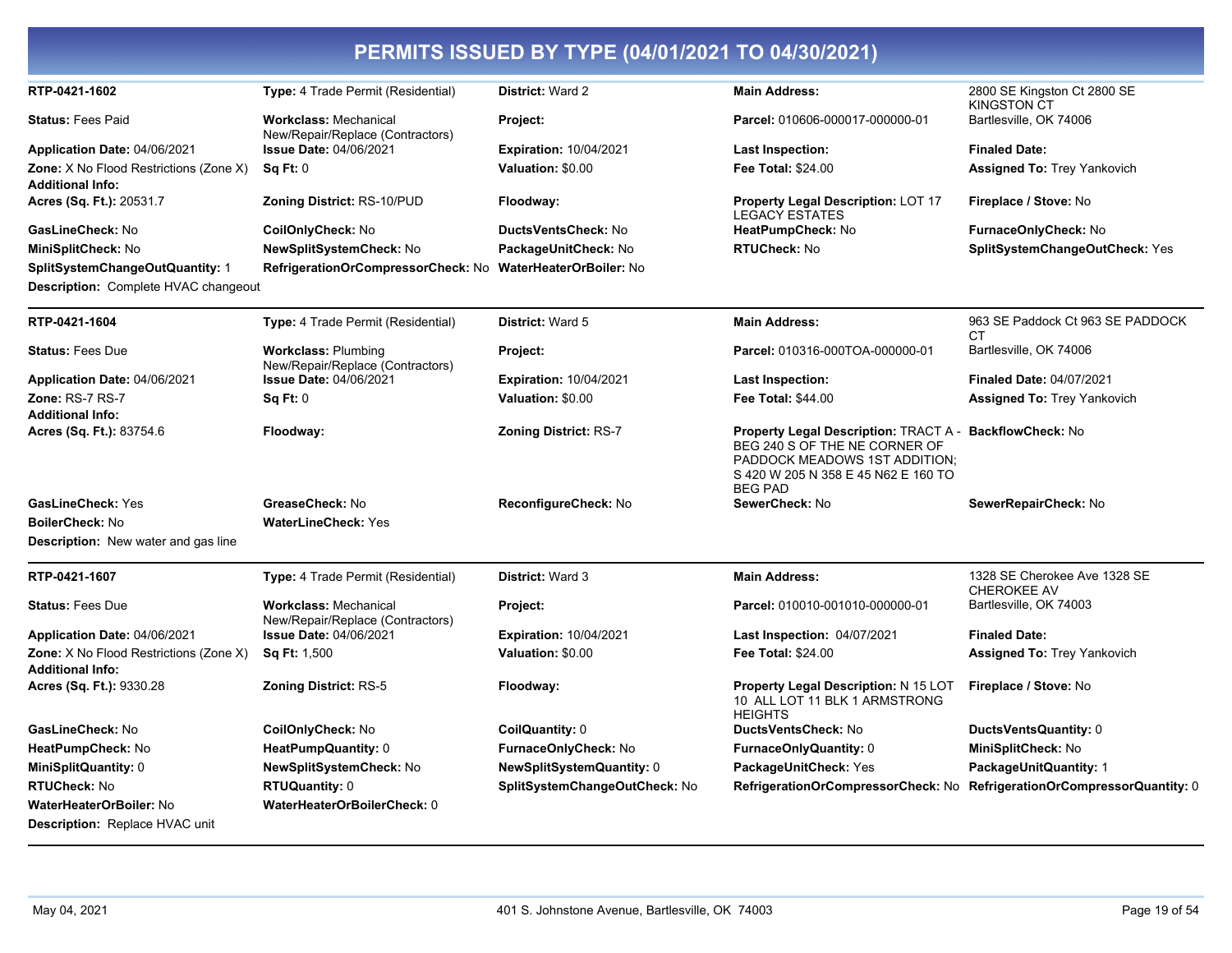| RTP-0421-1609                                                                                | Type: 4 Trade Permit (Residential)                                | <b>District: Ward 2</b>            | <b>Main Address:</b>                                                                     | 3229 SE Debbie Ln 3229 SE DEBBIE LN                                                              |
|----------------------------------------------------------------------------------------------|-------------------------------------------------------------------|------------------------------------|------------------------------------------------------------------------------------------|--------------------------------------------------------------------------------------------------|
| <b>Status: Complete</b>                                                                      | <b>Workclass: Mechanical</b><br>New/Repair/Replace (Contractors)  | Project:                           | Parcel: 010507-000038-000000-01                                                          | Bartlesville, OK 74003                                                                           |
| Application Date: 04/07/2021                                                                 | <b>Issue Date: 04/07/2021</b>                                     | <b>Expiration: 10/06/2021</b>      | <b>Last Inspection: 04/09/2021</b>                                                       | Finaled Date: 04/09/2021                                                                         |
| <b>Zone: RS-7 RS-7</b>                                                                       | Sq Ft: 0                                                          | Valuation: \$0.00                  | Fee Total: \$24.00                                                                       | <b>Assigned To: Trey Yankovich</b>                                                               |
| <b>Additional Info:</b>                                                                      |                                                                   |                                    |                                                                                          |                                                                                                  |
| <b>Acres (Sq. Ft.): 8941.37</b>                                                              | <b>Zoning District: RS-7</b>                                      | Floodway:                          | <b>Property Legal Description: LOT 38</b><br><b>WAYSIDE HEIGHTS 3RD</b>                  | Fireplace / Stove: No                                                                            |
| GasLineCheck: No                                                                             | <b>CoilOnlyCheck: Yes</b>                                         | <b>CoilQuantity: 1</b>             | <b>DuctsVentsCheck: No</b>                                                               | HeatPumpCheck: No                                                                                |
| FurnaceOnlyCheck: No                                                                         | MiniSplitCheck: No                                                | NewSplitSystemCheck: No            | PackageUnitCheck: No                                                                     | <b>RTUCheck: No</b>                                                                              |
| SplitSystemChangeOutCheck: No                                                                | RefrigerationOrCompressorCheck: No WaterHeaterOrBoiler: No        |                                    |                                                                                          |                                                                                                  |
| Description: HVAC- Furnace. Coil and Condenser changeout.                                    |                                                                   |                                    |                                                                                          |                                                                                                  |
| RTP-0421-1611                                                                                | Type: 4 Trade Permit (Residential)                                | District: Ward 3                   | <b>Main Address:</b>                                                                     | 1026 S Johnstone Ave 01026 S                                                                     |
| <b>Status: Fees Paid</b>                                                                     | <b>Workclass: Mechanical</b>                                      | Project:                           | Parcel: 010001-081004-000000-01                                                          | <b>JOHNSTONE AVE</b><br>Bartlesville, OK 74003                                                   |
|                                                                                              | New/Repair/Replace (Contractors)<br><b>Issue Date: 04/07/2021</b> | <b>Expiration: 10/04/2021</b>      |                                                                                          | <b>Finaled Date:</b>                                                                             |
| Application Date: 04/07/2021                                                                 |                                                                   |                                    | <b>Last Inspection:</b>                                                                  |                                                                                                  |
| Zone: Downtown Downtown<br>Redevelopment District - Design Review<br><b>Additional Info:</b> | Sq Ft: 0                                                          | Valuation: \$0.00                  | <b>Fee Total: \$24.00</b>                                                                | Assigned To: Trey Yankovich                                                                      |
| Acres (Sq. Ft.): 13605.7                                                                     | <b>Zoning District: RM-1.5</b>                                    | Floodway:                          | NZOD Location Code: Or0581                                                               | <b>Property Legal Description: LOT 4 S</b><br>50 LOT 5 BLK 81 ORIG BARTLESVILLE<br>"LODGES APTS" |
| Fireplace / Stove: No                                                                        | GasLineCheck: No                                                  | CoilOnlyCheck: No                  | <b>DuctsVentsCheck: No</b>                                                               | HeatPumpCheck: No                                                                                |
| FurnaceOnlyCheck: No                                                                         | MiniSplitCheck: No                                                | NewSplitSystemCheck: No            | PackageUnitCheck: No                                                                     | <b>RTUCheck: No</b>                                                                              |
| SplitSystemChangeOutCheck: Yes                                                               | SplitSystemChangeOutQuantity: 1                                   | RefrigerationOrCompressorCheck: No | <b>WaterHeaterOrBoiler: No</b>                                                           |                                                                                                  |
| <b>Description:</b> condenser only                                                           |                                                                   |                                    |                                                                                          |                                                                                                  |
| RTP-0421-1612                                                                                | Type: 4 Trade Permit (Residential)                                | <b>District: Ward 4</b>            | <b>Main Address:</b>                                                                     | 322 NE Rockwood Ave 00322 NE<br>ROCKWOOD AVE                                                     |
| <b>Status: Complete</b>                                                                      | <b>Workclass: Plumbing</b><br>New/Repair/Replace (Contractors)    | Project:                           | Parcel: 010354-003003-000000-03                                                          | Bartlesville, OK 74003                                                                           |
| Application Date: 04/07/2021                                                                 | <b>Issue Date: 04/07/2021</b>                                     | <b>Expiration: 10/05/2021</b>      | Last Inspection: 04/08/2021                                                              | <b>Finaled Date: 04/24/2021</b>                                                                  |
| Zone: RS-7 RS-7                                                                              | <b>Sq Ft: 1</b>                                                   | Valuation: \$0.00                  | <b>Fee Total: \$24.00</b>                                                                | <b>Assigned To: Trey Yankovich</b>                                                               |
| <b>Additional Info:</b>                                                                      |                                                                   |                                    |                                                                                          |                                                                                                  |
| Acres (Sq. Ft.): 10459                                                                       | Floodway:                                                         | Zoning District: RS-7              | Property Legal Description: S 70 OF W BackflowCheck: No<br>1/2 LOT 3 BLK 3 PLEASANT VIEW |                                                                                                  |
| GasLineCheck: No                                                                             | GreaseQuanity: 0                                                  | GreaseCheck: No                    | ReconfigureCheck: No                                                                     | SewerCheck: No                                                                                   |
| SewerRepairCheck: No                                                                         | <b>BoilerQuantity: 0</b>                                          | BoilerCheck: No                    | <b>WaterLineCheck: Yes</b>                                                               |                                                                                                  |
| Description: Replace water service                                                           |                                                                   |                                    |                                                                                          |                                                                                                  |
| RTP-0421-1614                                                                                | Type: 4 Trade Permit (Residential)                                | <b>District: Ward 3</b>            | <b>Main Address:</b>                                                                     | 905 SW Elm 905 SW ELM                                                                            |
| <b>Status: Fees Paid</b>                                                                     | <b>Workclass: Mechanical</b><br>New/Repair/Replace (Contractors)  | Project:                           | Parcel: 010129-016002-000000-01                                                          | Bartlesville, OK 74003                                                                           |
| Application Date: 04/07/2021                                                                 | <b>Issue Date: 04/07/2021</b>                                     | <b>Expiration: 10/04/2021</b>      | <b>Last Inspection:</b>                                                                  | <b>Finaled Date:</b>                                                                             |
| <b>Zone: RS-5 RS-5</b><br><b>Additional Info:</b>                                            | Sq Ft: 0                                                          | Valuation: \$0.00                  | Fee Total: \$24.00                                                                       | Assigned To: Trey Yankovich                                                                      |
| Acres (Sq. Ft.): 5683.49                                                                     | Zoning District: RS-5                                             | Floodway:                          | <b>NZOD Location Code: G0116</b>                                                         |                                                                                                  |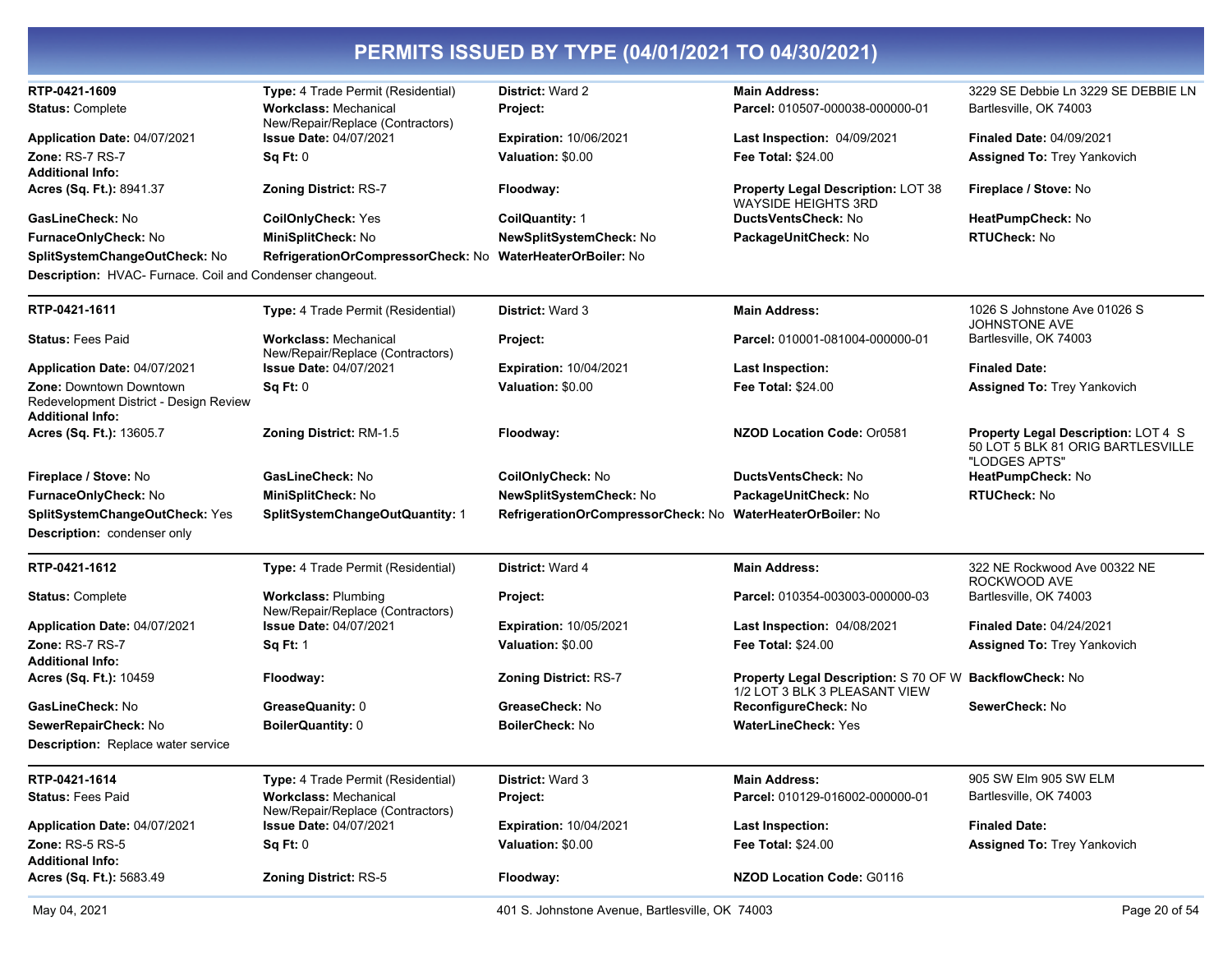| Property Legal Description: LOT 2 BLK Fireplace / Stove: No<br><b>16 GILKEYS ADDN</b> |                                                                  | GasLineCheck: No                       | CoilOnlyCheck: No                                                                        | <b>DuctsVentsCheck: No</b>                                     |
|---------------------------------------------------------------------------------------|------------------------------------------------------------------|----------------------------------------|------------------------------------------------------------------------------------------|----------------------------------------------------------------|
| HeatPumpCheck: No                                                                     | FurnaceOnlyCheck: No                                             | <b>MiniSplitCheck: No</b>              | <b>NewSplitSystemCheck: No</b>                                                           | PackageUnitCheck: No                                           |
| <b>RTUCheck:</b> No                                                                   | SplitSystemChangeOutCheck: Yes                                   | <b>SplitSystemChangeOutQuantity: 1</b> | RefrigerationOrCompressorCheck: No                                                       | <b>WaterHeaterOrBoiler: No</b>                                 |
| Description: HVAC Change out                                                          |                                                                  |                                        |                                                                                          |                                                                |
|                                                                                       |                                                                  |                                        |                                                                                          |                                                                |
| RTP-0421-1615                                                                         | <b>Type:</b> 4 Trade Permit (Residential)                        | <b>District: Ward 3</b>                | <b>Main Address:</b>                                                                     | 1211 SE Osage 1211 SE OSAGE                                    |
| <b>Status:</b> Fees Due                                                               | <b>Workclass: Plumbing</b><br>New/Repair/Replace (Contractors)   | Project:                               | Parcel: 010239-011003-000000-01                                                          | Bartlesville, OK 74003                                         |
| Application Date: 04/08/2021                                                          | <b>Issue Date: 04/08/2021</b>                                    | <b>Expiration: 10/05/2021</b>          | Last Inspection: 04/08/2021                                                              | Finaled Date: 04/09/2021                                       |
| Zone: X No Flood Restrictions (Zone X)                                                | $Sa$ Ft: $0$                                                     | Valuation: \$0.00                      | <b>Fee Total: \$24.00</b>                                                                | <b>Assigned To:</b> Trey Yankovich                             |
| <b>Additional Info:</b>                                                               |                                                                  |                                        |                                                                                          |                                                                |
| Acres (Sq. Ft.): 7088.39                                                              | Floodway:                                                        | <b>Zoning District: RM-3</b>           | <b>Property Legal Description: LOT 3 BLK BackflowCheck: No</b><br>11 MC DANIELS 1ST ADDN |                                                                |
| <b>GasLineCheck:</b> No                                                               | GreaseCheck: No                                                  | <b>ReconfigureCheck: No</b>            | SewerCheck: No                                                                           | SewerRepairCheck: No                                           |
| <b>BoilerQuantity: 1</b>                                                              | <b>BoilerCheck: Yes</b>                                          | <b>WaterLineCheck: No</b>              |                                                                                          |                                                                |
| Description: WATER HEATER                                                             |                                                                  |                                        |                                                                                          |                                                                |
| RTP-0421-1616                                                                         | Type: 4 Trade Permit (Residential)                               | <b>District: Ward 4</b>                | <b>Main Address:</b>                                                                     | 128 N Quapaw Ave 00128 N QUAPAW<br><b>AVE</b>                  |
| <b>Status:</b> Fees Due                                                               | <b>Workclass: Plumbing</b><br>New/Repair/Replace (Contractors)   | Project:                               | Parcel: 010053-002018-000000-01                                                          | Bartlesville, OK 74003                                         |
| <b>Application Date: 04/08/2021</b>                                                   | <b>Issue Date: 04/08/2021</b>                                    | <b>Expiration: 10/05/2021</b>          | Last Inspection: 04/08/2021                                                              | <b>Finaled Date: 04/09/2021</b>                                |
| <b>Zone: C-5 C-5</b>                                                                  | Sq Ft: 0                                                         | Valuation: \$0.00                      | <b>Fee Total: \$24.00</b>                                                                | <b>Assigned To: Trey Yankovich</b>                             |
| Additional Info:                                                                      |                                                                  |                                        |                                                                                          |                                                                |
| Acres (Sq. Ft.): 5753.34                                                              | Floodway: 100yr flood                                            | <b>Zoning District: C-5</b>            | <b>Property Legal Description: LOT 18</b><br><b>BLK 2 CAPITOL HILL</b>                   | <b>BackflowCheck: No</b>                                       |
| <b>GasLineCheck: No</b>                                                               | GreaseCheck: No                                                  | ReconfigureCheck: No                   | SewerCheck: No                                                                           | SewerRepairCheck: No                                           |
| BoilerCheck: No                                                                       | <b>WaterLineCheck: Yes</b>                                       |                                        |                                                                                          |                                                                |
| Description: WATER LINE                                                               |                                                                  |                                        |                                                                                          |                                                                |
| RTP-0421-1617                                                                         | Type: 4 Trade Permit (Residential)                               | District: Ward 3                       | <b>Main Address:</b>                                                                     | 1213 SW Maple Ave 1213 SW MAPLE<br><b>AVE</b>                  |
| <b>Status: Complete</b>                                                               | <b>Workclass: Electrical</b><br>New/Repair/Replace (Contractors) | Project:                               | <b>Parcel: 010237-005003-000000-01</b>                                                   | Bartlesville, OK 74003                                         |
| Application Date: 04/09/2021                                                          | <b>Issue Date: 04/09/2021</b>                                    | <b>Expiration: 10/06/2021</b>          | Last Inspection: 04/09/2021                                                              | <b>Finaled Date: 04/10/2021</b>                                |
| <b>Zone: RS-5 RS-5</b>                                                                | Sq Ft: 0                                                         | Valuation: \$0.00                      | <b>Fee Total: \$24.00</b>                                                                | <b>Assigned To: Trey Yankovich</b>                             |
| <b>Additional Info:</b>                                                               |                                                                  |                                        |                                                                                          |                                                                |
| <b>Acres (Sq. Ft.):</b> 12513.5                                                       | Zoning District: RS-5                                            | Floodway:                              | NZOD Location Code: M0105                                                                | Property Legal Description: LOTS 2 3<br><b>BLK 5 MC CALEBS</b> |
| NewMeterCheck: No                                                                     | ServiceRiserReplace: No                                          | ReplacementMeterCheck: No              | <b>New BreakerQuantity: 1</b>                                                            | <b>NewBreakerCheck: Yes</b>                                    |
| ReplacementBreakerCheck: No                                                           | <b>TransferSwitchInstallation: No</b>                            | <b>NewExtensionCheck: No</b>           | GeneratorCheck: No                                                                       | Generator Quantity: 0                                          |
| <b>PoolCheck:</b> No                                                                  | SolarPanelCheckBox: No                                           | TemporaryServiceCheck: No              |                                                                                          |                                                                |
| <b>Description:</b> panel replacement                                                 |                                                                  |                                        |                                                                                          |                                                                |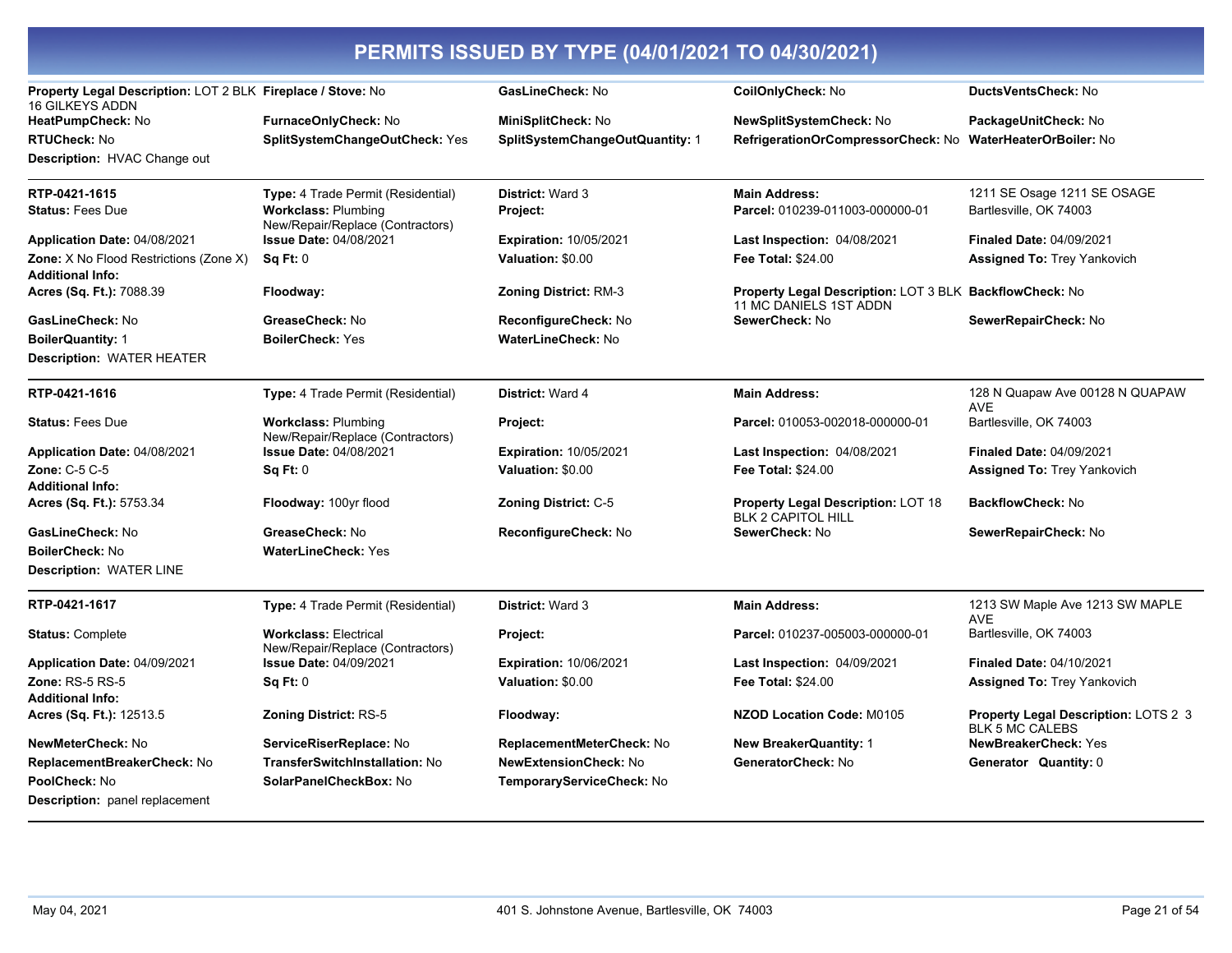|                                                                                                     |                                                                  | PERMITS ISSUED BY TYPE (04/01/2021 TO 04/30/2021) |                                                                                   |                                                   |
|-----------------------------------------------------------------------------------------------------|------------------------------------------------------------------|---------------------------------------------------|-----------------------------------------------------------------------------------|---------------------------------------------------|
| RTP-0421-1620                                                                                       | <b>Type:</b> 4 Trade Permit (Residential)                        | <b>District: Ward 1</b>                           | <b>Main Address:</b>                                                              | 214 SE Wilshire Ave 214 SE WILSHIRE<br><b>AVE</b> |
| <b>Status: Complete</b>                                                                             | <b>Workclass: Mechanical</b><br>New/Repair/Replace (Contractors) | Project:                                          | Parcel: 010222-005003-000000-01                                                   | Bartlesville, OK 74006                            |
| Application Date: 04/09/2021                                                                        | <b>Issue Date: 04/09/2021</b>                                    | <b>Expiration: 10/06/2021</b>                     | Last Inspection: 04/09/2021                                                       | <b>Finaled Date: 04/10/2021</b>                   |
| Zone: RS-7 RS-7                                                                                     | SqFt:0                                                           | Valuation: \$0.00                                 | Fee Total: \$24.00                                                                | <b>Assigned To: Trey Yankovich</b>                |
| <b>Additional Info:</b>                                                                             |                                                                  |                                                   |                                                                                   |                                                   |
| Acres (Sq. Ft.): 14515.8                                                                            | <b>Zoning District: RS-7</b>                                     | Floodway:                                         | Property Legal Description: LOT 3 BLK Fireplace / Stove: No<br>5 LAWN VIEW        |                                                   |
| GasLineCheck: Yes                                                                                   | CoilOnlyCheck: No                                                | DuctsVentsCheck: No                               | HeatPumpCheck: No                                                                 | FurnaceOnlyCheck: No                              |
| MiniSplitCheck: No                                                                                  | <b>NewSplitSystemCheck: No</b>                                   | PackageUnitCheck: No                              | <b>RTUCheck: No</b>                                                               | SplitSystemChangeOutCheck: No                     |
| RefrigerationOrCompressorCheck: No                                                                  | WaterHeaterOrBoiler: No                                          |                                                   |                                                                                   |                                                   |
| <b>Description: Gas line</b>                                                                        |                                                                  |                                                   |                                                                                   |                                                   |
| RTP-0421-1621                                                                                       | Type: 4 Trade Permit (Residential)                               | <b>District: Ward 4</b>                           | <b>Main Address:</b>                                                              | 909 SE Wyandotte 909 SE WYANDOTTE                 |
| <b>Status: Complete</b>                                                                             | <b>Workclass: Plumbing</b><br>New/Repair/Replace (Contractors)   | <b>Project:</b>                                   | Parcel: 010145-012003-000000-01                                                   | Bartlesville, OK 74003                            |
| Application Date: 04/09/2021                                                                        | <b>Issue Date: 04/09/2021</b>                                    | <b>Expiration: 10/06/2021</b>                     | Last Inspection: 04/09/2021                                                       | <b>Finaled Date: 04/10/2021</b>                   |
| <b>Zone: Downtown Downtown</b><br>Redevelopment District - Design Review<br><b>Additional Info:</b> | Sq Ft: 0                                                         | Valuation: \$0.00                                 | Fee Total: \$24.00                                                                | <b>Assigned To: Trey Yankovich</b>                |
| Acres (Sq. Ft.): 7322.87                                                                            | Floodway:                                                        | <b>Zoning District: RS-5</b>                      | Property Legal Description: LOT 3 BLK BackflowCheck: No<br><b>12 GUTHRIE ADDN</b> |                                                   |
| <b>GasLineCheck: Yes</b>                                                                            | GreaseCheck: No                                                  | ReconfigureCheck: No                              | SewerCheck: No                                                                    | SewerRepairCheck: No                              |
| <b>BoilerCheck: No</b>                                                                              | <b>WaterLineCheck: No</b>                                        |                                                   |                                                                                   |                                                   |
| <b>Description: GAS LINE</b>                                                                        |                                                                  |                                                   |                                                                                   |                                                   |
| RTP-0421-1622                                                                                       | Type: 4 Trade Permit (Residential)                               | District: Ward 4                                  | <b>Main Address:</b>                                                              | 639 SE Kenwood Ct 639 SE KENWOOD<br>СT            |
| <b>Status: Fees Paid</b>                                                                            | <b>Workclass: Mechanical for New</b><br>Construction             | <b>Project:</b>                                   | Parcel: 010560-000001-000000-01                                                   | Bartlesville, OK 74006                            |
| Application Date: 04/09/2021                                                                        | Issue Date: 04/09/2021                                           | <b>Expiration: 10/06/2021</b>                     | <b>Last Inspection: 04/09/2021</b>                                                | <b>Finaled Date:</b>                              |
| Zone: RS-10 RS-10                                                                                   | Sq Ft: 5,124                                                     | Valuation: \$500,000.00                           | Fee Total: \$106.48                                                               | <b>Assigned To: Trey Yankovich</b>                |
| <b>Additional Info:</b>                                                                             |                                                                  |                                                   |                                                                                   |                                                   |
| <b>Total Square Footage of New</b><br>Construction: 5124                                            |                                                                  |                                                   |                                                                                   |                                                   |
| <b>Description:</b> Susan and Neal Johnson New Single Family                                        |                                                                  |                                                   |                                                                                   |                                                   |
| RTP-0421-1623                                                                                       | <b>Type:</b> 4 Trade Permit (Residential)                        | <b>District: Ward 5</b>                           | <b>Main Address:</b>                                                              | 963 SE Paddock Ct 963 SE PADDOCK                  |
| <b>Status: Permit Issued</b>                                                                        | <b>Workclass: Electrical for New</b><br>Construction             | Project:                                          | Parcel: 010316-000TOA-000000-01                                                   | СT<br>Bartlesville, OK 74006                      |
| Application Date: 04/09/2021                                                                        | <b>Issue Date: 04/09/2021</b>                                    | <b>Expiration: 10/06/2021</b>                     | Last Inspection:                                                                  | <b>Finaled Date:</b>                              |
| Zone: RS-7 RS-7                                                                                     | <b>Sq Ft: 624</b>                                                | Valuation: \$20,000.00                            | Fee Total: \$24.00                                                                | <b>Assigned To: Trey Yankovich</b>                |
| <b>Additional Info:</b>                                                                             |                                                                  |                                                   |                                                                                   |                                                   |
| <b>Total Square Footage of New</b><br><b>Construction: 624</b>                                      |                                                                  |                                                   |                                                                                   |                                                   |
| Description: 24X12 PAVILLION ATTACHED TO A 12X24 ACCESSORY BUILDING                                 |                                                                  |                                                   |                                                                                   |                                                   |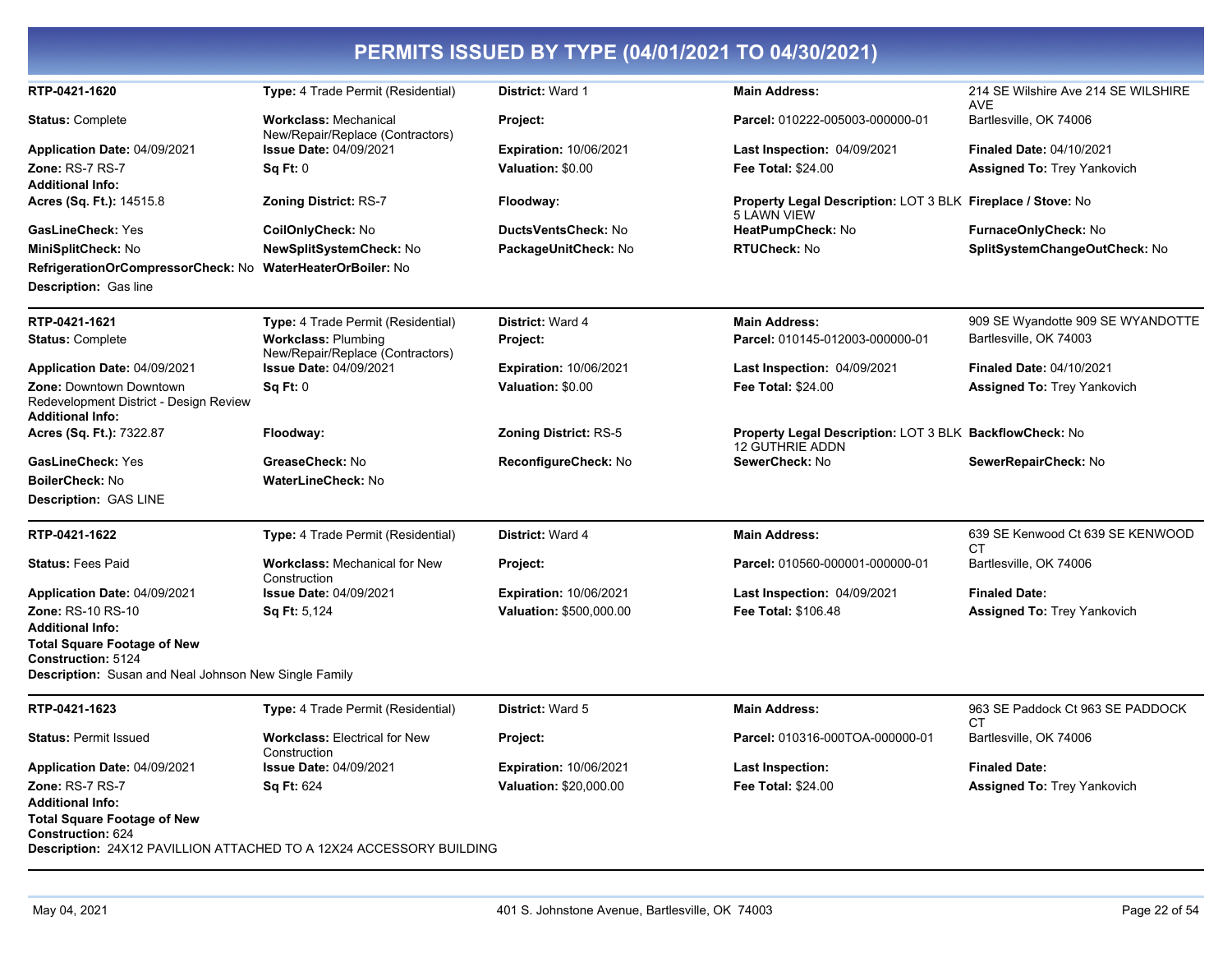| RTP-0421-1624                                                     | Type: 4 Trade Permit (Residential)                                   | <b>District: Ward 5</b>         | <b>Main Address:</b>                                                                                                                                                 | 1216 SE Larkspur Dr 1216 SE<br><b>LARKSPUR DR</b>                                          |
|-------------------------------------------------------------------|----------------------------------------------------------------------|---------------------------------|----------------------------------------------------------------------------------------------------------------------------------------------------------------------|--------------------------------------------------------------------------------------------|
| <b>Status: Fees Due</b>                                           | Workclass: Roofing Repair/Replacement Project:<br>(Homeowner)        |                                 | Parcel: 010132-004001-000000-01                                                                                                                                      | Bartlesville, OK 74003                                                                     |
| <b>Application Date: 04/11/2021</b>                               | <b>Issue Date: 04/12/2021</b>                                        | <b>Expiration: 10/11/2021</b>   | <b>Last Inspection:</b>                                                                                                                                              | <b>Finaled Date:</b>                                                                       |
| <b>Zone:</b> X No Flood Restrictions (Zone X)<br>Additional Info: | Sq Ft: 0                                                             | Valuation: \$0.00               | <b>Fee Total: \$24.00</b>                                                                                                                                            | Assigned To: Trey Yankovich                                                                |
| Acres (sq. Ft.): 13538.2                                          | Floodway:                                                            | Zoning District: RS-10/PUD      | Property Legal Description: LOT 1 BLK CompositeCheck: Yes<br><b>4 GRAND PRAIRIE</b>                                                                                  |                                                                                            |
| MetalCheck: No                                                    | OtherCheck: No                                                       | <b>Material Type:</b>           | Number of SEPARATE structures to be<br>Roofed: 1                                                                                                                     |                                                                                            |
| RTP-0421-1625                                                     | Type: 4 Trade Permit (Residential)                                   | District: Ward 2                | <b>Main Address:</b>                                                                                                                                                 | 2401 SE Stonewall Dr 2401 SE<br>STONEWALL DR                                               |
| <b>Status: Fees Due</b>                                           | <b>Workclass: Roofing Repair/Replacement Project:</b><br>(Homeowner) |                                 | Parcel: 010463-000010-000000-01                                                                                                                                      | Bartlesville, OK 74003                                                                     |
| Application Date: 04/11/2021                                      | <b>Issue Date: 04/12/2021</b>                                        | <b>Expiration: 10/11/2021</b>   | <b>Last Inspection:</b>                                                                                                                                              | <b>Finaled Date:</b>                                                                       |
| <b>Zone:</b> X No Flood Restrictions (Zone X)<br>Additional Info: | Sq Ft: 0                                                             | Valuation: \$0.00               | <b>Fee Total: \$24.00</b>                                                                                                                                            | Assigned To: Trey Yankovich                                                                |
| Acres (sq. Ft.): 19233.8                                          | Floodway:                                                            | <b>Zoning District: RS-12</b>   | <b>Property Legal Description: BEG AT</b><br>NW COR OF LOT 10 GO S ALONG W<br>LINE 149.55: S 89 DEG 48 MIN 56 SEC<br>E 129.47 TO E LINE; N 131.42 TO NE<br>COR; GO A | <b>CompositeCheck: Yes</b>                                                                 |
| <b>MetalCheck: No</b>                                             | OtherCheck: No                                                       | <b>Material Type:</b>           | Number of SEPARATE structures to be<br>Roofed: 1                                                                                                                     |                                                                                            |
| RTP-0421-1626                                                     | Type: 4 Trade Permit (Residential)                                   | District: Ward 1                | <b>Main Address:</b>                                                                                                                                                 | 208 SE Clear Ridge Ct 208 SE CLEAR<br>RIDGE CT                                             |
| <b>Status:</b> Complete                                           | <b>Workclass: Mechanical</b><br>New/Repair/Replace (Contractors)     | Project:                        | Parcel: 010370-000174-000000-01                                                                                                                                      | Bartlesville, OK 74003                                                                     |
| Application Date: 04/11/2021                                      | <b>Issue Date: 04/11/2021</b>                                        | <b>Expiration: 10/11/2021</b>   | Last Inspection: 04/12/2021                                                                                                                                          | <b>Finaled Date: 04/13/2021</b>                                                            |
| Zone:                                                             | Sq Ft: 0                                                             | Valuation: \$0.00               | <b>Fee Total: \$24.00</b>                                                                                                                                            | <b>Assigned To: Trey Yankovich</b>                                                         |
| Additional Info:                                                  |                                                                      |                                 |                                                                                                                                                                      |                                                                                            |
| Fireplace / Stove: No                                             | GasLineCheck: No                                                     | CoilOnlyCheck: No               | CoilQuantity: 0                                                                                                                                                      | <b>DuctsVentsCheck:</b> No                                                                 |
| DuctsVentsQuantity: 0                                             | HeatPumpCheck: No                                                    | HeatPumpQuantity: 0             | <b>FurnaceOnlyCheck: No</b>                                                                                                                                          | <b>FurnaceOnlyQuantity: 0</b>                                                              |
| MiniSplitCheck: No                                                | MiniSplitQuantity: 0                                                 | <b>NewSplitSystemCheck: Yes</b> | <b>NewSplitSystemQuantity: 1</b>                                                                                                                                     | PackageUnitCheck: No                                                                       |
| PackageUnitQuantity: 0                                            | <b>RTUCheck: No</b>                                                  | <b>RTUQuantity: 0</b>           | SplitSystemChangeOutCheck: No                                                                                                                                        | RefrigerationOrCompressorCheck: No                                                         |
| RefrigerationOrCompressorQuantity: 0 WaterHeaterOrBoiler: No      |                                                                      | WaterHeaterOrBoilerCheck: 0     |                                                                                                                                                                      |                                                                                            |
| RTP-0421-1628                                                     | Type: 4 Trade Permit (Residential)                                   | District: Ward 4                | <b>Main Address:</b>                                                                                                                                                 | 1620 SW 2Nd St 1620 SW 2ND ST                                                              |
| <b>Status: Fees Due</b>                                           | <b>Workclass: Plumbing</b><br>New/Repair/Replace (Contractors)       | Project:                        | Parcel: 010483-002007-000000-01                                                                                                                                      | Bartlesville, OK 74003                                                                     |
| Application Date: 04/12/2021                                      | <b>Issue Date: 04/12/2021</b>                                        | Expiration: 10/11/2021          | Last Inspection:                                                                                                                                                     | <b>Finaled Date:</b>                                                                       |
| <b>Zone:</b> X No Flood Restrictions (Zone X)<br>Additional Info: | Sq Ft: 0                                                             | Valuation: \$0.00               | <b>Fee Total: \$24.00</b>                                                                                                                                            | <b>Assigned To: Trey Yankovich</b>                                                         |
| Acres (Sq. Ft.): 9511.61                                          | Floodway:                                                            | Zoning District: C-5            | NZOD Location Code: RaTa02                                                                                                                                           | <b>Property Legal Description: LOT 7 S</b><br>25 OF LOT 8 BLK 2 TAYLORS 1ST<br><b>ADDN</b> |
| <b>BackflowCheck: No</b>                                          | GasLineCheck: No                                                     | GreaseCheck: No                 | ReconfigureCheck: No                                                                                                                                                 | SewerCheck: No                                                                             |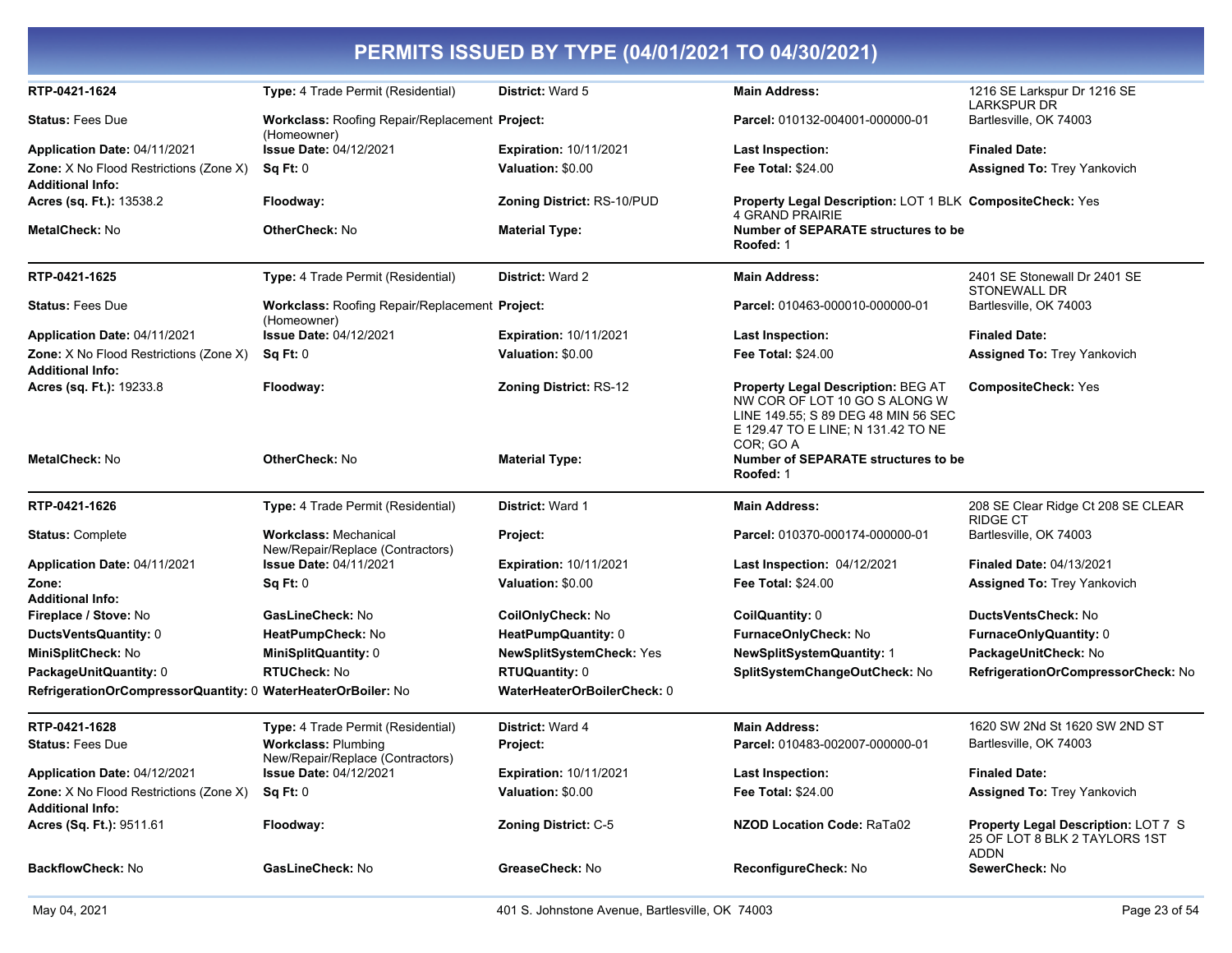| PERMITS ISSUED BY TYPE (04/01/2021 TO 04/30/2021)                        |                                                                  |                                                         |                                                                     |                                              |
|--------------------------------------------------------------------------|------------------------------------------------------------------|---------------------------------------------------------|---------------------------------------------------------------------|----------------------------------------------|
| SewerRepairCheck: Yes                                                    | BoilerCheck: No                                                  | WaterLineCheck: No                                      |                                                                     |                                              |
| <b>Description:</b> sewer line replace                                   |                                                                  |                                                         |                                                                     |                                              |
| RTP-0421-1629                                                            | Type: 4 Trade Permit (Residential)                               | District: Ward 5                                        | <b>Main Address:</b>                                                | 3824 NE Nebraska 3824 NE NEBRASKA            |
| <b>Status: Permit Issued</b>                                             | Workclass: Roofing Repair/Replacement Project:<br>(Homeowner)    |                                                         | Parcel: 010028-001014-000000-01                                     | Bartlesville, OK 74006                       |
| Application Date: 04/12/2021                                             | <b>Issue Date: 04/12/2021</b>                                    | <b>Expiration: 10/11/2021</b>                           | <b>Last Inspection:</b>                                             | <b>Finaled Date:</b>                         |
| <b>Zone:</b> X No Flood Restrictions (Zone X)<br><b>Additional Info:</b> | Sq Ft: 0                                                         | Valuation: \$0.00                                       | <b>Fee Total: \$24.00</b>                                           | <b>Assigned To: Trey Yankovich</b>           |
| Acres (sq. Ft.): 9277.71                                                 | Floodway:                                                        | <b>Zoning District: RS-7</b>                            | <b>Property Legal Description: LOT 14</b><br><b>BLK 1 BEL-AIRE</b>  | CompositeCheck: No                           |
| <b>MetalCheck: Yes</b>                                                   | <b>OtherCheck: No</b>                                            | <b>Number of SEPARATE structures to be</b><br>Roofed: 1 |                                                                     |                                              |
| Description: METAL RE-ROOF BY HOMEOWNER                                  |                                                                  |                                                         |                                                                     |                                              |
| RTP-0421-1632                                                            | Type: 4 Trade Permit (Residential)                               | District: Ward 5                                        | <b>Main Address:</b>                                                | 6532 Autumn Cir 6532 AUTUMN CIR              |
| <b>Status: Complete</b>                                                  | <b>Workclass: Mechanical</b><br>New/Repair/Replace (Contractors) | Project:                                                | Parcel: 010367-000035-000000-01                                     | Bartlesville, OK 74006                       |
| Application Date: 04/12/2021                                             | Issue Date: 04/12/2021                                           | <b>Expiration: 10/11/2021</b>                           | <b>Last Inspection: 04/13/2021</b>                                  | <b>Finaled Date: 04/28/2021</b>              |
| Zone: RS-7 RS-7                                                          | Sq Ft: 0                                                         | Valuation: \$0.00                                       | <b>Fee Total: \$24.00</b>                                           | <b>Assigned To: Trey Yankovich</b>           |
| <b>Additional Info:</b>                                                  |                                                                  |                                                         |                                                                     |                                              |
| Acres (Sq. Ft.): 12798.3                                                 | <b>Zoning District: RS-7</b>                                     | Floodway:                                               | <b>Property Legal Description: LOT 35</b><br><b>QUAIL RIDGE 2ND</b> | Fireplace / Stove: No                        |
| GasLineCheck: No                                                         | CoilOnlyCheck: No                                                | DuctsVentsCheck: No                                     | HeatPumpCheck: No                                                   | FurnaceOnlyCheck: No                         |
| MiniSplitCheck: No                                                       | NewSplitSystemCheck: No                                          | PackageUnitCheck: No                                    | <b>RTUCheck: No</b>                                                 | SplitSystemChangeOutCheck: Yes               |
| SplitSystemChangeOutQuantity: 1                                          | RefrigerationOrCompressorCheck: No                               | <b>WaterHeaterOrBoiler: No</b>                          |                                                                     |                                              |
| Description: HVAC CHANGE OUT                                             |                                                                  |                                                         |                                                                     |                                              |
| RTP-0421-1634                                                            | Type: 4 Trade Permit (Residential)                               | District: Ward 1                                        | <b>Main Address:</b>                                                | 4150 SE Adams Rd 04150 SE ADAMS<br><b>RD</b> |
| <b>Status: Fees Paid</b>                                                 | <b>Workclass: Mechanical</b><br>New/Repair/Replace (Contractors) | Project:                                                | Parcel: NoParcelID_19250                                            | Bartlesville, OK 74003                       |
| Application Date: 04/12/2021                                             | <b>Issue Date: 04/12/2021</b>                                    | <b>Expiration: 10/11/2021</b>                           | Last Inspection:                                                    | <b>Finaled Date:</b>                         |
| Zone: O/PUD O/PUD                                                        | <b>Sq Ft: 1</b>                                                  | Valuation: \$0.00                                       | <b>Fee Total: \$24.00</b>                                           | <b>Assigned To: Trey Yankovich</b>           |
| <b>Additional Info:</b>                                                  |                                                                  |                                                         |                                                                     |                                              |
| Acres (Sq. Ft.): 298226                                                  | Zoning District: O/PUD                                           | Floodway:                                               | <b>Property Legal Description:</b>                                  | Fireplace / Stove: No                        |
| GasLineCheck: No                                                         | CoilOnlyCheck: No                                                | CoilQuantity: 0                                         | <b>DuctsVentsCheck: No</b>                                          | DuctsVentsQuantity: 0                        |
| HeatPumpCheck: No                                                        | HeatPumpQuantity: 0                                              | FurnaceOnlyCheck: No                                    | FurnaceOnlyQuantity: 0                                              | MiniSplitCheck: No                           |
| MiniSplitQuantity: 0                                                     | NewSplitSystemCheck: No                                          | NewSplitSystemQuantity: 0                               | PackageUnitCheck: No                                                | PackageUnitQuantity: 0                       |
| <b>RTUCheck: No</b>                                                      | <b>RTUQuantity: 0</b>                                            | SplitSystemChangeOutCheck: Yes                          | SplitSystemChangeOutQuantity: 1                                     | RefrigerationOrCompressorCheck: No           |
| RefrigerationOrCompressorQuantity: 0 WaterHeaterOrBoiler: No             |                                                                  | WaterHeaterOrBoilerCheck: 0                             |                                                                     |                                              |
| Description: HVAC Coil & Condenser Change Out                            |                                                                  |                                                         |                                                                     |                                              |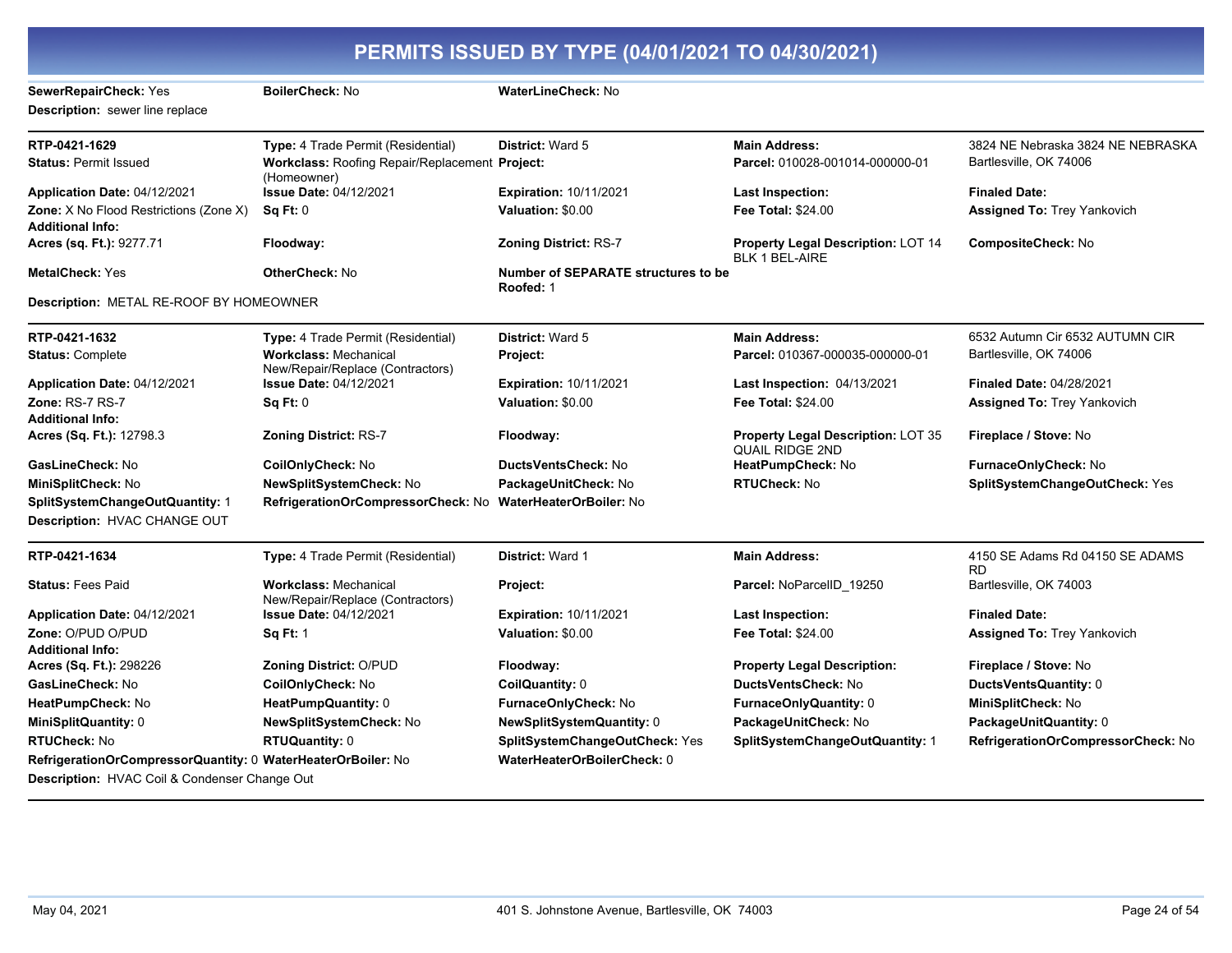| PERMITS ISSUED BY TYPE (04/01/2021 TO 04/30/2021)                 |                                                                  |                                |                                                                                |                                                            |
|-------------------------------------------------------------------|------------------------------------------------------------------|--------------------------------|--------------------------------------------------------------------------------|------------------------------------------------------------|
| RTP-0421-1636                                                     | Type: 4 Trade Permit (Residential)                               | District: Ward 2               | <b>Main Address:</b>                                                           | 1605 SE Washington Blvd 01605 SE<br><b>WASHINGTON BLVD</b> |
| <b>Status: Complete</b>                                           | <b>Workclass: Electrical</b><br>New/Repair/Replace (Homeowner)   | Project:                       | Parcel:                                                                        | Bartlesville, OK 74006                                     |
| Application Date: 04/12/2021                                      | <b>Issue Date: 04/12/2021</b>                                    | <b>Expiration: 10/11/2021</b>  | <b>Last Inspection: 04/13/2021</b>                                             | <b>Finaled Date: 04/13/2021</b>                            |
| Zone:                                                             | Sq Ft: 0                                                         | Valuation: \$0.00              | <b>Fee Total: \$24.00</b>                                                      | <b>Assigned To: Trey Yankovich</b>                         |
| <b>Additional Info:</b>                                           |                                                                  |                                |                                                                                |                                                            |
| <b>NewMeterCheck: Yes</b>                                         | ServiceRiserReplace: No                                          | ReplacementMeterCheck: No      | NewBreakerCheck: No                                                            | ReplacementBreakerCheck: No                                |
| <b>TransferSwitchInstallation: No</b>                             | <b>NewExtensionCheck: No</b>                                     | GeneratorCheck: No             | PoolCheck: No                                                                  | SolarPanelCheckBox: No                                     |
| TemporaryServiceCheck: No                                         |                                                                  |                                |                                                                                |                                                            |
| Description: NEW SERVICE                                          |                                                                  |                                |                                                                                |                                                            |
| RTP-0421-1637                                                     | Type: 4 Trade Permit (Residential)                               | District: Ward 5               | <b>Main Address:</b>                                                           | 1400 SE Crescent Dr 1400 SE<br><b>CRESCENT DR</b>          |
| <b>Status: Complete</b>                                           | <b>Workclass: Mechanical</b><br>New/Repair/Replace (Contractors) | Project:                       | Parcel:                                                                        | Bartlesville, OK 74003                                     |
| <b>Application Date: 04/12/2021</b>                               | <b>Issue Date: 04/12/2021</b>                                    | <b>Expiration: 10/11/2021</b>  | <b>Last Inspection: 04/12/2021</b>                                             | Finaled Date: 04/13/2021                                   |
| Zone:                                                             | Sq Ft: 0                                                         | Valuation: \$0.00              | <b>Fee Total: \$24.00</b>                                                      | <b>Assigned To: Trey Yankovich</b>                         |
| <b>Additional Info:</b>                                           |                                                                  |                                |                                                                                |                                                            |
| Fireplace / Stove: No                                             | <b>GasLineCheck: Yes</b>                                         | CoilOnlyCheck: No              | <b>DuctsVentsCheck: No</b>                                                     | HeatPumpCheck: No                                          |
| FurnaceOnlyCheck: No                                              | MiniSplitCheck: No                                               | <b>NewSplitSystemCheck: No</b> | PackageUnitCheck: No                                                           | RTUCheck: No                                               |
| SplitSystemChangeOutCheck: No                                     | RefrigerationOrCompressorCheck: No WaterHeaterOrBoiler: No       |                                |                                                                                |                                                            |
| Description: GAS LINE                                             |                                                                  |                                |                                                                                |                                                            |
| RTP-0421-1638                                                     | Type: 4 Trade Permit (Residential)                               | <b>District: Ward 5</b>        | <b>Main Address:</b>                                                           | 204 NE Beecher Ln 204 NE BEECHER<br>LN.                    |
| <b>Status: Fees Paid</b>                                          | <b>Workclass: Mechanical for New</b><br>Construction             | Project:                       | Parcel: 010702-000012-000000-01                                                | Bartlesville, OK 74006                                     |
| Application Date: 04/12/2021                                      | <b>Issue Date: 04/12/2021</b>                                    | <b>Expiration: 10/11/2021</b>  | Last Inspection: 04/14/2021                                                    | <b>Finaled Date:</b>                                       |
| Zone: RS-7 RS-7                                                   | <b>Sq Ft: 3,400</b>                                              | Valuation: \$360,000.00        | <b>Fee Total: \$72.00</b>                                                      | <b>Assigned To: Trey Yankovich</b>                         |
| <b>Additional Info:</b>                                           |                                                                  |                                |                                                                                |                                                            |
|                                                                   |                                                                  |                                |                                                                                |                                                            |
| RTP-0421-1640                                                     | Type: 4 Trade Permit (Residential)                               | <b>District: Ward 2</b>        | <b>Main Address:</b>                                                           | 3608 SE Woodland Rd 3608 SE<br><b>WOODLAND RD</b>          |
| <b>Status: Complete</b>                                           | <b>Workclass: Plumbing</b><br>New/Repair/Replace (Contractors)   | Project:                       | Parcel: 010531-004002-000000-01                                                | Bartlesville, OK 74003                                     |
| Application Date: 04/12/2021                                      | <b>Issue Date: 04/12/2021</b>                                    | <b>Expiration: 10/12/2021</b>  | Last Inspection: 04/15/2021                                                    | <b>Finaled Date: 04/15/2021</b>                            |
| Zone: X No Flood Restrictions (Zone X)<br><b>Additional Info:</b> | Sq Ft: 0                                                         | Valuation: \$0.00              | <b>Fee Total: \$24.00</b>                                                      | Assigned To: Trey Yankovich                                |
| Acres (Sq. Ft.): 15521.2                                          | Floodway:                                                        | <b>Zoning District: RS-10</b>  | Property Legal Description: LOT 2 BLK BackflowCheck: No<br>4 WOODLAND PARK 2ND |                                                            |
| GasLineCheck: No                                                  | GreaseCheck: No                                                  | ReconfigureCheck: No           | SewerCheck: No                                                                 | SewerRepairCheck: No                                       |
| <b>BoilerQuantity: 1</b>                                          | <b>BoilerCheck: Yes</b>                                          | <b>WaterLineCheck: No</b>      |                                                                                |                                                            |
| Description: WATER HEATER                                         |                                                                  |                                |                                                                                |                                                            |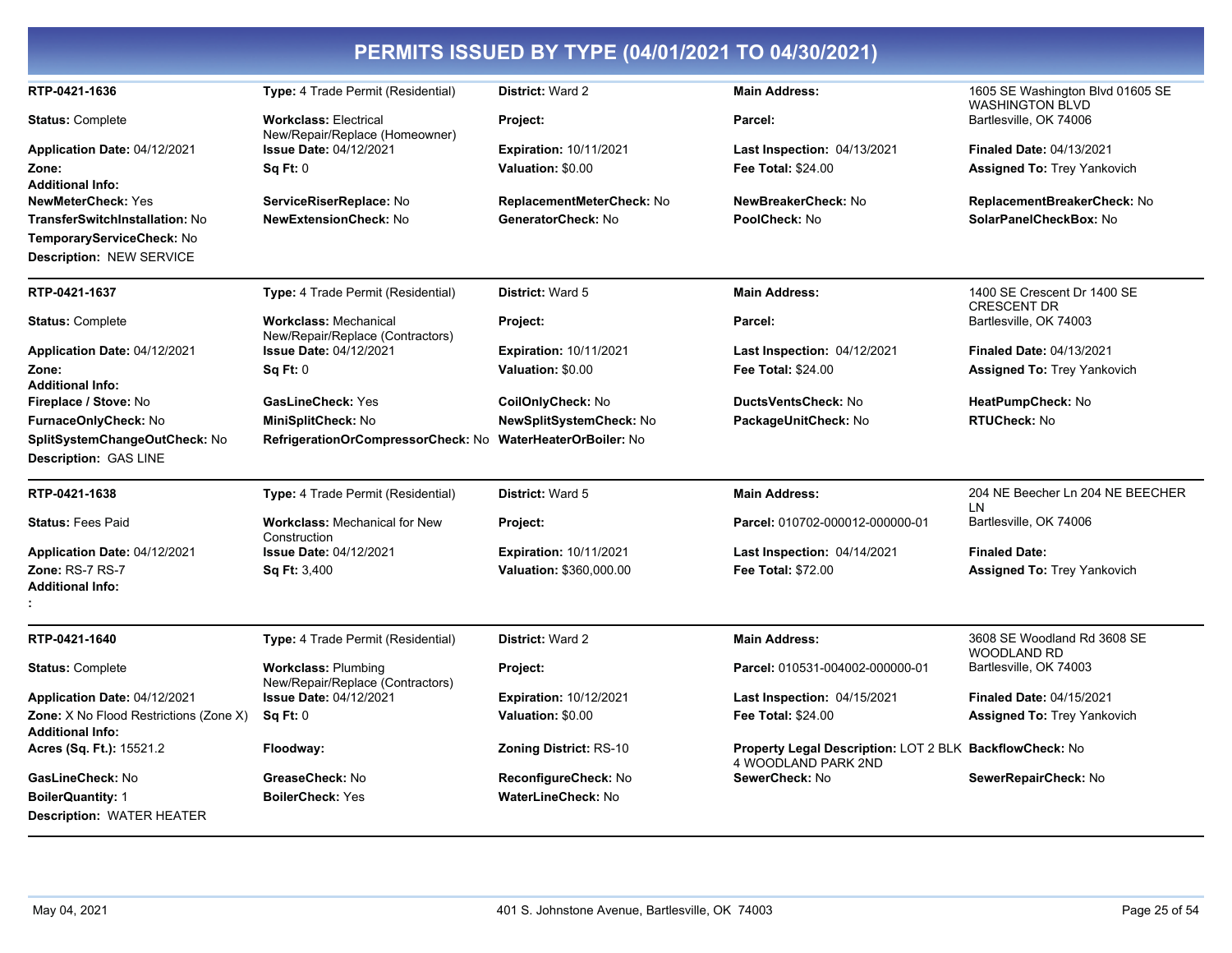| PERMITS ISSUED BY TYPE (04/01/2021 TO 04/30/2021)                                                    |                                                                  |                                |                                                                                  |                                                               |
|------------------------------------------------------------------------------------------------------|------------------------------------------------------------------|--------------------------------|----------------------------------------------------------------------------------|---------------------------------------------------------------|
| RTP-0421-1642                                                                                        | Type: 4 Trade Permit (Residential)                               | District: Ward 4               | <b>Main Address:</b>                                                             | 316 NW Cheyenne PI 316 NW EAST<br><b>CHEYENNE PL</b>          |
| <b>Status: Complete</b>                                                                              | <b>Workclass: Plumbing</b><br>New/Repair/Replace (Contractors)   | Project:                       | Parcel: 010115-003005-000000-01                                                  | Bartlesville, OK 74003                                        |
| Application Date: 04/12/2021                                                                         | <b>Issue Date: 04/12/2021</b>                                    | <b>Expiration: 10/18/2021</b>  | <b>Last Inspection: 04/19/2021</b>                                               | <b>Finaled Date: 04/20/2021</b>                               |
| <b>Zone: RS-5 RS-5</b><br><b>Additional Info:</b>                                                    | Sq Ft: 0                                                         | Valuation: \$0.00              | <b>Fee Total: \$24.00</b>                                                        | <b>Assigned To: Trey Yankovich</b>                            |
| Acres (Sq. Ft.): 5615.76                                                                             | Floodway: 500yr flood                                            | <b>Zoning District: RS-5</b>   | <b>NZOD Location Code: Fe0503</b>                                                | Property Legal Description: LOT 5 BLK<br>3 FEDERAL HOMES ADDN |
| BackflowCheck: No                                                                                    | GasLineCheck: No                                                 | GreaseCheck: No                | ReconfigureCheck: No                                                             | SewerCheck: No                                                |
| SewerRepairCheck: Yes                                                                                | <b>BoilerCheck: No</b>                                           | <b>WaterLineCheck: No</b>      |                                                                                  |                                                               |
| <b>Description: SEWER LINE REPLACE</b>                                                               |                                                                  |                                |                                                                                  |                                                               |
| RTP-0421-1643                                                                                        | Type: 4 Trade Permit (Residential)                               | District: Ward 5               | <b>Main Address:</b>                                                             | 328 NE Meadowlark Ave 328 NE<br><b>MEADOWLARK AVE</b>         |
| <b>Status: Fees Due</b>                                                                              | <b>Workclass: Plumbing</b><br>New/Repair/Replace (Contractors)   | Project:                       | Parcel: 010055-001003-000000-01                                                  | Bartlesville, OK 74003                                        |
| Application Date: 04/13/2021                                                                         | <b>Issue Date: 04/13/2021</b>                                    | <b>Expiration: 10/11/2021</b>  | Last Inspection: 04/13/2021                                                      | <b>Finaled Date: 04/14/2021</b>                               |
| Zone: RS-7 RS-7                                                                                      | Sq Ft: 0                                                         | Valuation: \$0.00              | <b>Fee Total: \$24.00</b>                                                        | <b>Assigned To: Trey Yankovich</b>                            |
| <b>Additional Info:</b><br>Acres (Sq. Ft.): 10408.9                                                  | Floodway:                                                        | Zoning District: RS-7          | Property Legal Description: LOT 3 BLK BackflowCheck: No<br>1 CASTOE HGTS SUB-DIV |                                                               |
| GasLineCheck: No                                                                                     | GreaseCheck: No                                                  | ReconfigureCheck: No           | SewerCheck: No                                                                   | SewerRepairCheck: No                                          |
| <b>BoilerCheck: No</b>                                                                               | <b>WaterLineCheck: Yes</b>                                       |                                |                                                                                  |                                                               |
| <b>Description: WATER LINE</b>                                                                       |                                                                  |                                |                                                                                  |                                                               |
| RTP-0421-1644                                                                                        | Type: 4 Trade Permit (Residential)                               | <b>District: Ward 5</b>        | <b>Main Address:</b>                                                             | 1012 SE Taylor Dr 1012 SE TAYLOR DR<br>UNIT <sub>3</sub>      |
| <b>Status: Permit Issued</b>                                                                         | <b>Workclass: Mechanical</b><br>New/Repair/Replace (Contractors) | Project:                       | Parcel: 010523-101203-000000-01                                                  | Bartlesville, OK 74003                                        |
| <b>Application Date: 04/13/2021</b>                                                                  | <b>Issue Date: 04/13/2021</b>                                    | <b>Expiration: 10/11/2021</b>  | <b>Last Inspection:</b>                                                          | <b>Finaled Date:</b>                                          |
| Zone: RM-3/PUD RM-3/PUD<br><b>Additional Info:</b>                                                   | <b>Sq Ft: 1</b>                                                  | Valuation: \$0.00              | <b>Fee Total: \$24.00</b>                                                        | <b>Assigned To: Trey Yankovich</b>                            |
| Acres (Sq. Ft.): 2616.29                                                                             | Zoning District: RM-3/PUD                                        | Floodway:                      | <b>Property Legal Description: UNIT</b><br>1012-3 WILLOWHILL CONDOMINIUMS        | Fireplace / Stove: No                                         |
| GasLineCheck: No                                                                                     | CoilOnlyCheck: No                                                | CoilQuantity: 0                | DuctsVentsCheck: No                                                              | DuctsVentsQuantity: 0                                         |
| HeatPumpCheck: No                                                                                    | HeatPumpQuantity: 0                                              | FurnaceOnlyCheck: No           | FurnaceOnlyQuantity: 0                                                           | MiniSplitCheck: No                                            |
| MiniSplitQuantity: 0                                                                                 | NewSplitSystemCheck: No                                          | NewSplitSystemQuantity: 0      | PackageUnitCheck: No                                                             | PackageUnitQuantity: 0                                        |
| <b>RTUCheck: No</b>                                                                                  | <b>RTUQuantity: 0</b>                                            | SplitSystemChangeOutCheck: Yes | SplitSystemChangeOutQuantity: 1                                                  | RefrigerationOrCompressorCheck: No                            |
| RefrigerationOrCompressorQuantity: 0 WaterHeaterOrBoiler: No<br>Description: HVAC 2.5 Ton Change out |                                                                  | WaterHeaterOrBoilerCheck: 0    |                                                                                  |                                                               |
| RTP-0421-1645                                                                                        | Type: 4 Trade Permit (Residential)                               | District: Ward 2               | <b>Main Address:</b>                                                             | 2804 SE Kingston Ct 2804 SE<br><b>KINGSTON CT</b>             |
| <b>Status: Fees Paid</b>                                                                             | <b>Workclass: Mechanical</b><br>New/Repair/Replace (Contractors) | Project:                       | Parcel: 010606-000018-000000-01                                                  | Bartlesville, OK 74003                                        |
| Application Date: 04/13/2021                                                                         | <b>Issue Date: 04/13/2021</b>                                    | <b>Expiration: 10/11/2021</b>  | Last Inspection:                                                                 | <b>Finaled Date:</b>                                          |
| Zone: RS-10/PUD RS-10/PUD<br><b>Additional Info:</b>                                                 | Sq Ft: 0                                                         | Valuation: \$0.00              | <b>Fee Total: \$24.00</b>                                                        | <b>Assigned To: Trey Yankovich</b>                            |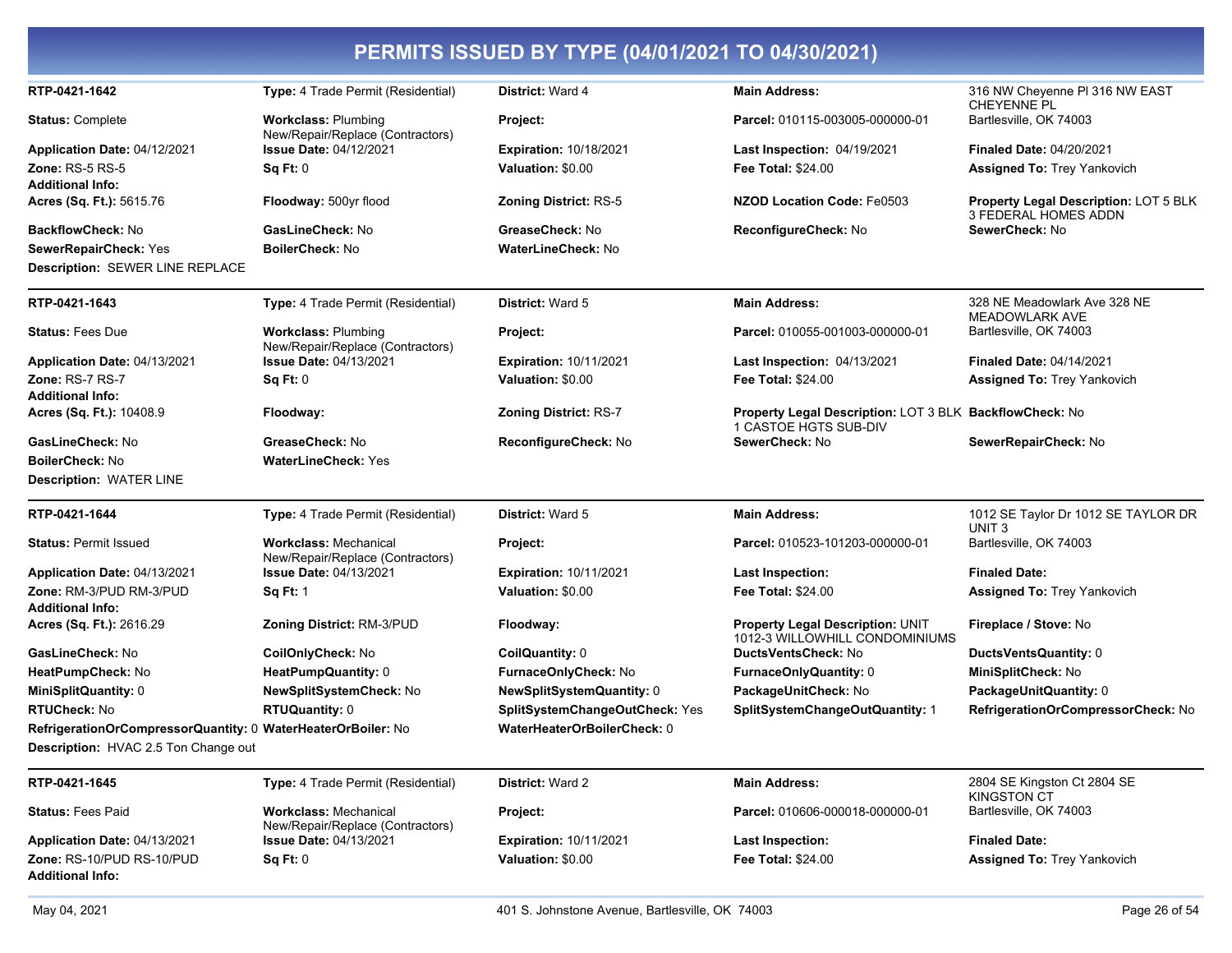| Acres (Sq. Ft.): 16415.8                                       | Zoning District: RS-10/PUD                                        | Floodway:                        | Property Legal Description: LOT 18                                                                                                                                       | Fireplace / Stove: No                                   |
|----------------------------------------------------------------|-------------------------------------------------------------------|----------------------------------|--------------------------------------------------------------------------------------------------------------------------------------------------------------------------|---------------------------------------------------------|
| GasLineCheck: No                                               | CoilOnlyCheck: No                                                 | <b>CoilQuantity: 0</b>           | <b>LEGACY ESTATES</b><br><b>DuctsVentsCheck: No</b>                                                                                                                      | DuctsVentsQuantity: 0                                   |
| HeatPumpCheck: No                                              | HeatPumpQuantity: 0                                               | FurnaceOnlyCheck: No             | <b>FurnaceOnlyQuantity: 0</b>                                                                                                                                            | MiniSplitCheck: No                                      |
| MiniSplitQuantity: 0                                           | NewSplitSystemCheck: No                                           | NewSplitSystemQuantity: 0        | PackageUnitCheck: No                                                                                                                                                     | PackageUnitQuantity: 0                                  |
| RTUCheck: No                                                   | <b>RTUQuantity: 0</b>                                             | SplitSystemChangeOutCheck: Yes   | SplitSystemChangeOutQuantity: 1                                                                                                                                          | RefrigerationOrCompressorCheck: No                      |
| RefrigerationOrCompressorQuantity: 0 WaterHeaterOrBoiler: No   |                                                                   | WaterHeaterOrBoilerCheck: 0      |                                                                                                                                                                          |                                                         |
| RTP-0421-1646                                                  | Type: 4 Trade Permit (Residential)                                | District: Ward 4                 | <b>Main Address:</b>                                                                                                                                                     | 709 Acorn Dr 709 ACORN DR                               |
| <b>Status: Complete</b>                                        | <b>Workclass: Mechanical</b>                                      | Project:                         | Parcel: 010310-002010-000000-01                                                                                                                                          | Bartlesville, OK 74003                                  |
| Application Date: 04/13/2021                                   | New/Repair/Replace (Contractors)<br><b>Issue Date: 04/13/2021</b> | <b>Expiration: 10/11/2021</b>    | Last Inspection: 04/13/2021                                                                                                                                              | <b>Finaled Date: 04/14/2021</b>                         |
| Zone: RS-7/PUD RS-7/PUD                                        | Sq Ft: 0                                                          | Valuation: \$0.00                | <b>Fee Total: \$24.00</b>                                                                                                                                                | <b>Assigned To: Trey Yankovich</b>                      |
| <b>Additional Info:</b>                                        |                                                                   |                                  |                                                                                                                                                                          |                                                         |
| Acres (Sq. Ft.): 4007.61                                       | Zoning District: RS-7/PUD                                         | Floodway:                        | <b>Property Legal Description: LOT 10</b><br>BLK 2 OAK WOOD                                                                                                              | Fireplace / Stove: No                                   |
| GasLineCheck: No                                               | CoilOnlyCheck: No                                                 | CoilQuantity: 0                  | DuctsVentsCheck: No                                                                                                                                                      | DuctsVentsQuantity: 0                                   |
| HeatPumpCheck: No                                              | HeatPumpQuantity: 0                                               | FurnaceOnlyCheck: No             | <b>FurnaceOnlyQuantity: 0</b>                                                                                                                                            | MiniSplitCheck: No                                      |
| <b>MiniSplitQuantity: 0</b>                                    | NewSplitSystemCheck: Yes                                          | <b>NewSplitSystemQuantity: 1</b> | PackageUnitCheck: No                                                                                                                                                     | PackageUnitQuantity: 0                                  |
| <b>RTUCheck: No</b>                                            | <b>RTUQuantity: 0</b>                                             | SplitSystemChangeOutCheck: No    | RefrigerationOrCompressorCheck: No                                                                                                                                       | RefrigerationOrCompressorQuantity: 0                    |
| WaterHeaterOrBoiler: No                                        | WaterHeaterOrBoilerCheck: 0                                       |                                  |                                                                                                                                                                          |                                                         |
| RTP-0421-1647                                                  | Type: 4 Trade Permit (Residential)                                | <b>District: Ward 3</b>          | <b>Main Address:</b>                                                                                                                                                     | 1605 SE Osage 1605 SE OSAGE                             |
| <b>Status: Complete</b>                                        | <b>Workclass: Mechanical</b><br>New/Repair/Replace (Contractors)  | Project:                         | Parcel: 010999-132612-002000-02                                                                                                                                          | Bartlesville, OK 74003                                  |
| Application Date: 04/13/2021                                   | <b>Issue Date: 04/13/2021</b>                                     | <b>Expiration: 10/11/2021</b>    | Last Inspection: 04/13/2021                                                                                                                                              | <b>Finaled Date: 04/14/2021</b>                         |
| <b>Zone: RS-5 RS-5</b><br><b>Additional Info:</b>              | Sq Ft: 0                                                          | Valuation: \$0.00                | <b>Fee Total: \$24.00</b>                                                                                                                                                | <b>Assigned To: Trey Yankovich</b>                      |
| Acres (Sq. Ft.): 8016.43                                       | <b>Zoning District: RS-5</b>                                      | Floodway:                        | <b>Property Legal Description: PART</b><br>SECT 13-26-12 TR 2 BEG 110 S OF SE<br>COR BLK 1 MARTINS ADDN GO W 150<br>S 60 E 150 N 60 TO BEG: .20 AC<br><b>BVILLE PART</b> | Fireplace / Stove: No                                   |
| GasLineCheck: No                                               | CoilOnlyCheck: No                                                 | CoilQuantity: 0                  | <b>DuctsVentsCheck: No</b>                                                                                                                                               | DuctsVentsQuantity: 0                                   |
| HeatPumpCheck: No                                              | HeatPumpQuantity: 0                                               | FurnaceOnlyCheck: No             | <b>FurnaceOnlyQuantity: 0</b>                                                                                                                                            | MiniSplitCheck: No                                      |
| <b>MiniSplitQuantity: 0</b>                                    | NewSplitSystemCheck: Yes                                          | <b>NewSplitSystemQuantity: 1</b> | PackageUnitCheck: No                                                                                                                                                     | PackageUnitQuantity: 0                                  |
| <b>RTUCheck: No</b>                                            | <b>RTUQuantity: 0</b>                                             | SplitSystemChangeOutCheck: No    | RefrigerationOrCompressorCheck: No                                                                                                                                       | RefrigerationOrCompressorQuantity: 0                    |
| WaterHeaterOrBoiler: No                                        | WaterHeaterOrBoilerCheck: 0                                       |                                  |                                                                                                                                                                          |                                                         |
| <b>Description:</b> Replace HVAC System & Add attic insulation |                                                                   |                                  |                                                                                                                                                                          |                                                         |
| RTP-0421-1648                                                  | Type: 4 Trade Permit (Residential)                                | District: Ward 4                 | <b>Main Address:</b>                                                                                                                                                     | 600 NW Herrick St 600 NW HERRICK ST                     |
| <b>Status: Complete</b>                                        | <b>Workclass: Electrical</b><br>New/Repair/Replace (Contractors)  | Project:                         | Parcel: 010032-001009-000000-01                                                                                                                                          | Bartlesville, OK 74003                                  |
| Application Date: 04/13/2021                                   | <b>Issue Date: 04/13/2021</b>                                     | <b>Expiration: 10/11/2021</b>    | Last Inspection: 04/14/2021                                                                                                                                              | <b>Finaled Date: 04/14/2021</b>                         |
| <b>Zone: RS-5 RS-5</b><br><b>Additional Info:</b>              | Sq Ft: 0                                                          | Valuation: \$0.00                | Fee Total: \$24.00                                                                                                                                                       | Assigned To: Trey Yankovich                             |
| Acres (Sq. Ft.): 7883.72                                       | <b>Zoning District: RS-5</b>                                      | Floodway: 500yr flood            | NZOD Location Code: Bt0801                                                                                                                                               | Property Legal Description: LOT 9 BLK<br>1 BERENTZ ADDN |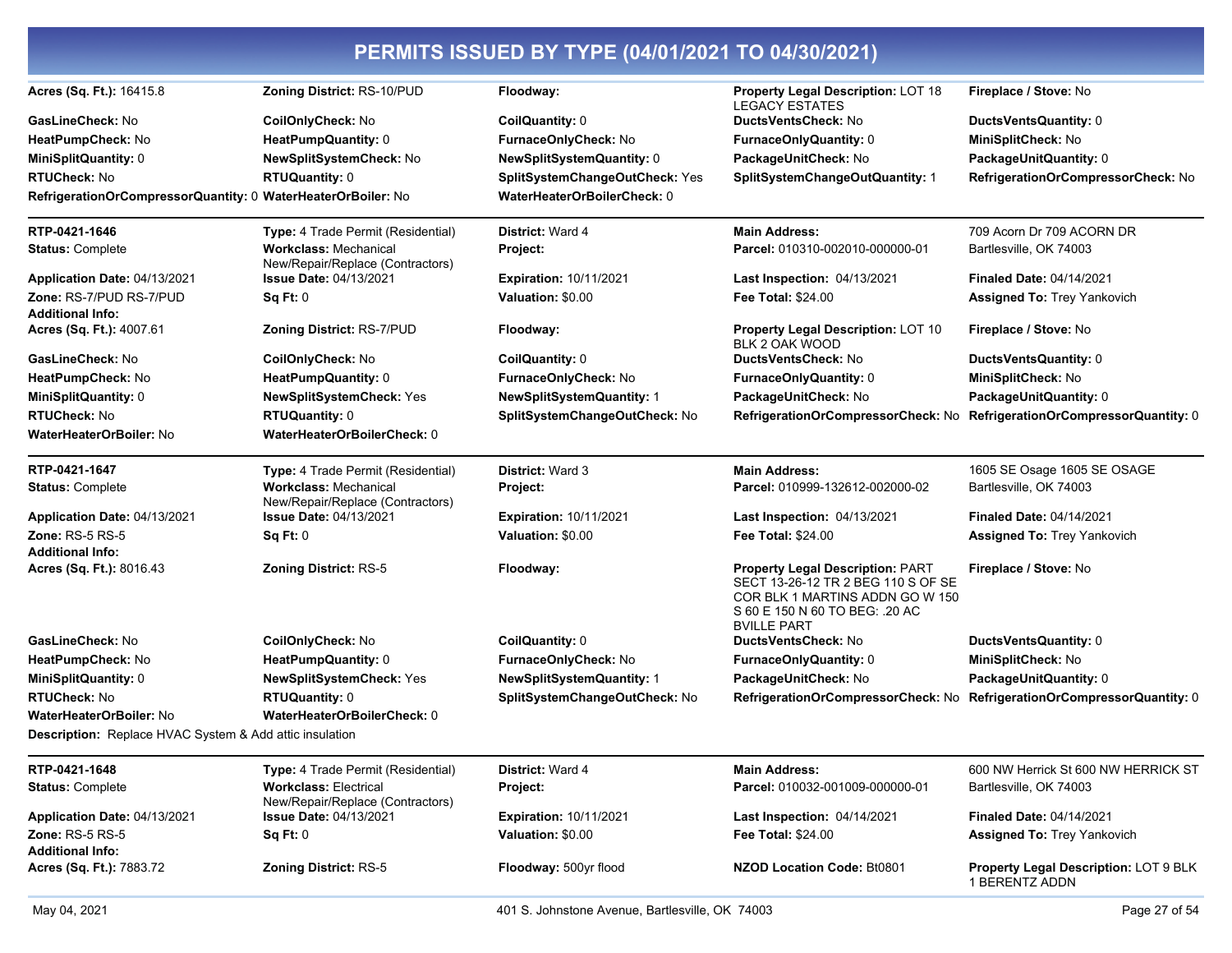| PERMITS ISSUED BY TYPE (04/01/2021 TO 04/30/2021)                                               |                                                                                                      |                                                 |                                                                                        |                                                                |
|-------------------------------------------------------------------------------------------------|------------------------------------------------------------------------------------------------------|-------------------------------------------------|----------------------------------------------------------------------------------------|----------------------------------------------------------------|
| <b>NewMeterCheck: Yes</b><br><b>TransferSwitchInstallation: No</b><br>TemporaryServiceCheck: No | ServiceRiserReplace: No<br><b>NewExtensionCheck: No</b>                                              | ReplacementMeterCheck: No<br>GeneratorCheck: No | NewBreakerCheck: No<br>PoolCheck: No                                                   | ReplacementBreakerCheck: No<br>SolarPanelCheckBox: No          |
| RTP-0421-1649                                                                                   | Type: 4 Trade Permit (Residential)                                                                   | District: Ward 5                                | <b>Main Address:</b>                                                                   | 6101 SE Cornell Dr 6101 SE CORNELL<br>DR.                      |
| <b>Status: Permit Issued</b>                                                                    | Workclass: Roofing Repair/Replacement Project:<br>(Homeowner)                                        |                                                 | Parcel: 010247-010007-000000-01                                                        | Bartlesville, OK 74003                                         |
| Application Date: 04/13/2021                                                                    | <b>Issue Date: 04/13/2021</b>                                                                        | <b>Expiration: 10/11/2021</b>                   | <b>Last Inspection:</b>                                                                | <b>Finaled Date:</b>                                           |
| <b>Zone: RS-7 RS-7</b><br><b>Additional Info:</b>                                               | <b>Sq Ft: 3,336</b>                                                                                  | Valuation: \$0.00                               | <b>Fee Total: \$24.00</b>                                                              | <b>Assigned To: Trey Yankovich</b>                             |
| Acres (sq. Ft.): 10722.5                                                                        | Floodway:                                                                                            | <b>Zoning District: RS-7</b>                    | Property Legal Description: LOT 7 BLK CompositeCheck: Yes                              |                                                                |
| <b>MetalCheck: No</b>                                                                           | <b>OtherCheck: No</b>                                                                                | <b>Material Type:</b>                           | 10 MADISON HEIGHTS 4TH<br><b>Number of SEPARATE structures to be</b><br>Roofed: 1      |                                                                |
| <b>Description: REROOF</b>                                                                      |                                                                                                      |                                                 |                                                                                        |                                                                |
| RTP-0421-1653                                                                                   | Type: 4 Trade Permit (Residential)                                                                   | District: Ward 2                                | <b>Main Address:</b>                                                                   | 3100 Camelot Dr 03100 CAMELOT DR                               |
| <b>Status: Complete</b>                                                                         | Workclass: Roofing Repair/Replacement Project:<br>(Contractor)                                       |                                                 | Parcel: 010082-004001-000000-01                                                        | Bartlesville, OK 74003                                         |
| Application Date: 04/14/2021                                                                    | <b>Issue Date: 04/14/2021</b>                                                                        | Expiration: 10/25/2021                          | <b>Last Inspection: 04/27/2021</b>                                                     | <b>Finaled Date: 04/28/2021</b>                                |
| <b>Zone: RS-10 RS-10</b><br><b>Additional Info:</b>                                             | <b>Sq Ft: 3,210</b>                                                                                  | Valuation: \$0.00                               | <b>Fee Total: \$24.00</b>                                                              | <b>Assigned To: Trey Yankovich</b>                             |
| Acres (sq. Ft.): 16924.6                                                                        | Floodway:                                                                                            | <b>Zoning District: RS-10</b>                   | Property Legal Description: LOT 1 BLK CompositeCheck: Yes<br><b>4 COLONIAL EST 5TH</b> |                                                                |
| <b>MetalCheck: No</b>                                                                           | <b>OtherCheck: No</b>                                                                                | <b>Material Type:</b>                           | <b>Number of SEPARATE structures to be</b><br>Roofed: 1                                |                                                                |
| RTP-0421-1654                                                                                   | Type: 4 Trade Permit (Residential)                                                                   | <b>District: Ward 3</b>                         | <b>Main Address:</b>                                                                   | 1120 SW Armstrong 1120 SW<br><b>ARMSTRONG</b>                  |
| <b>Status: Complete</b>                                                                         | <b>Workclass: Plumbing</b><br>New/Repair/Replace (Contractors)                                       | Project:                                        | Parcel: 010239-006007-000000-01                                                        | Bartlesville, OK 74003                                         |
| Application Date: 04/14/2021                                                                    | <b>Issue Date: 04/14/2021</b>                                                                        | <b>Expiration: 10/11/2021</b>                   | Last Inspection: 04/14/2021                                                            | <b>Finaled Date: 04/15/2021</b>                                |
| <b>Zone: RM-3 RM-3</b><br><b>Additional Info:</b>                                               | Sq Ft: 0                                                                                             | Valuation: \$0.00                               | <b>Fee Total: \$24.00</b>                                                              | <b>Assigned To: Trey Yankovich</b>                             |
| Acres (Sq. Ft.): 8110.75                                                                        | Floodway:                                                                                            | <b>Zoning District: RM-3</b>                    | NZOD Location Code: Mc0806                                                             | Property Legal Description: LOT 7 BLK<br>6 MC DANIELS 1ST ADDN |
| <b>BackflowCheck: No</b>                                                                        | GasLineCheck: No                                                                                     | GreaseCheck: No                                 | ReconfigureCheck: No                                                                   | SewerCheck: No                                                 |
| SewerRepairCheck: Yes                                                                           | <b>BoilerCheck: No</b>                                                                               | <b>WaterLineCheck: No</b>                       |                                                                                        |                                                                |
|                                                                                                 | <b>Description:</b> Tying in to the sewer line from the main house to the garage apartment on alley. |                                                 |                                                                                        |                                                                |
| RTP-0421-1656                                                                                   | Type: 4 Trade Permit (Residential)                                                                   | <b>District: Ward 3</b>                         | <b>Main Address:</b>                                                                   | 1120 SW Armstrong 1120 SW<br><b>ARMSTRONG</b>                  |
| <b>Status: Complete</b>                                                                         | <b>Workclass: Plumbing</b><br>New/Repair/Replace (Contractors)                                       | Project:                                        | Parcel: 010239-006007-000000-01                                                        | Bartlesville, OK 74003                                         |
| Application Date: 04/14/2021                                                                    | <b>Issue Date: 04/14/2021</b>                                                                        | <b>Expiration: 10/12/2021</b>                   | Last Inspection: 04/15/2021                                                            | <b>Finaled Date: 04/15/2021</b>                                |
| <b>Zone:</b> X No Flood Restrictions (Zone X)<br><b>Additional Info:</b>                        | Sq Ft: 0                                                                                             | Valuation: \$0.00                               | <b>Fee Total: \$24.00</b>                                                              | <b>Assigned To: Trey Yankovich</b>                             |
| Acres (Sq. Ft.): 8110.75                                                                        | Floodway:                                                                                            | Zoning District: RM-3                           | NZOD Location Code: Mc0806                                                             | Property Legal Description: LOT 7 BLK<br>6 MC DANIELS 1ST ADDN |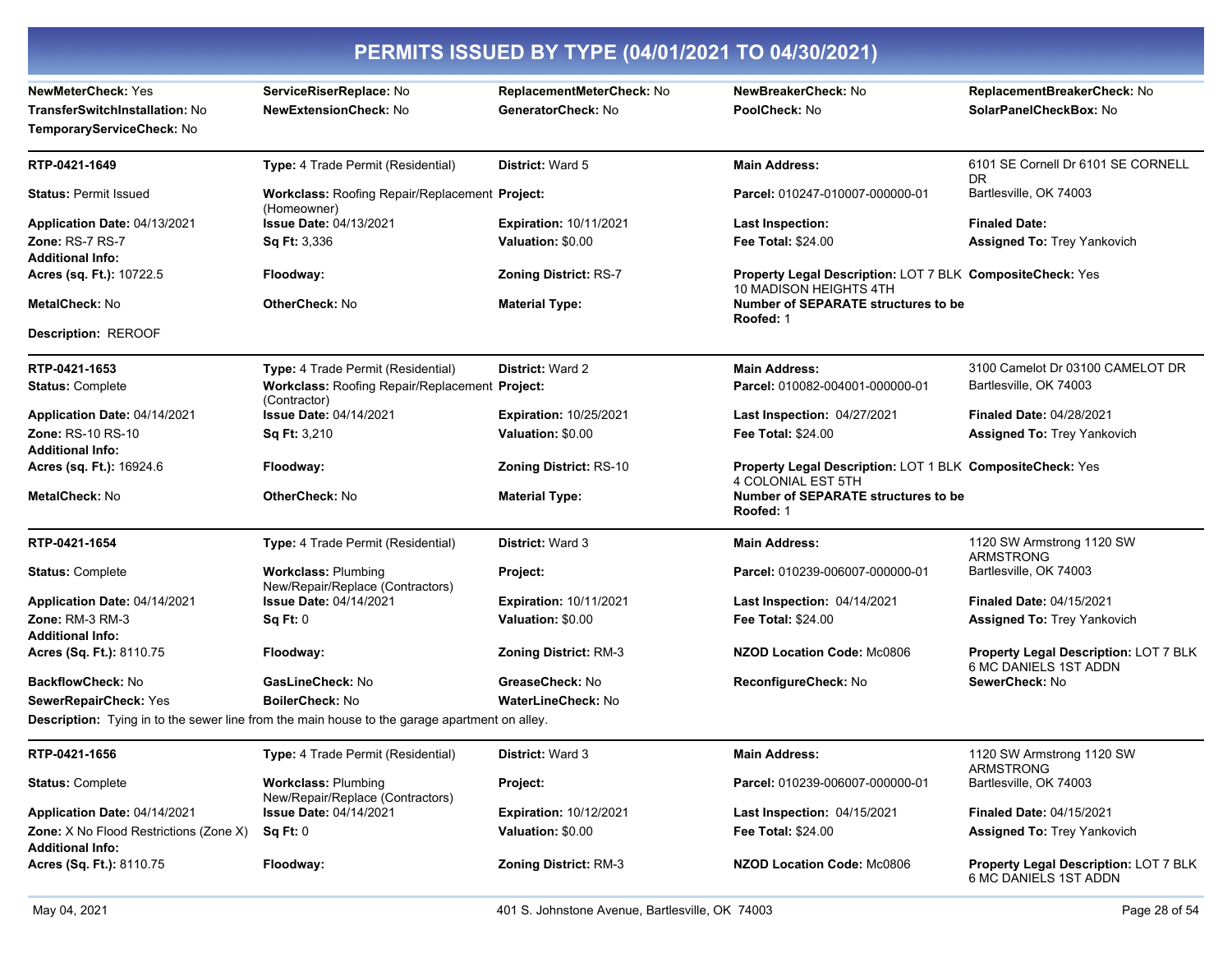| PERMITS ISSUED BY TYPE (04/01/2021 TO 04/30/2021)                           |                                                                  |                                                  |                                                                                                                                  |                                                     |
|-----------------------------------------------------------------------------|------------------------------------------------------------------|--------------------------------------------------|----------------------------------------------------------------------------------------------------------------------------------|-----------------------------------------------------|
| BackflowCheck: No<br>SewerRepairCheck: No<br>Description: Water line repair | GasLineCheck: No<br><b>BoilerCheck:</b> No                       | GreaseCheck: No<br><b>WaterLineCheck: Yes</b>    | ReconfigureCheck: No                                                                                                             | SewerCheck: No                                      |
| RTP-0421-1657                                                               | Type: 4 Trade Permit (Residential)                               | <b>District: Ward 2</b>                          | <b>Main Address:</b>                                                                                                             | 3317 SE Willowood Dr 3317 SE<br><b>WILLOWOOD DR</b> |
| <b>Status: Fees Due</b>                                                     | <b>Workclass: Electrical</b><br>New/Repair/Replace (Contractors) | Project:                                         | Parcel: 010535-013010-000000-01                                                                                                  | Bartlesville, OK 74003                              |
| Application Date: 04/14/2021                                                | <b>Issue Date: 04/14/2021</b>                                    | <b>Expiration: 10/18/2021</b>                    | Last Inspection: 04/20/2021                                                                                                      | <b>Finaled Date:</b>                                |
| Zone: RS-10 RS-10<br><b>Additional Info:</b>                                | Sq Ft: 2,385                                                     | Valuation: \$0.00                                | <b>Fee Total: \$24.00</b>                                                                                                        | <b>Assigned To: Trey Yankovich</b>                  |
| Acres (Sq. Ft.): 32110.6                                                    | <b>Zoning District: RS-10</b>                                    | Floodway:                                        | <b>Property Legal Description: LOT 10</b><br>LOT 11 LESS BEG NW COR ELY 3 SLY<br>147 WLY 13 N TO BEG BLK 13<br>WOODLAND PARK 6TH | NewMeterCheck: No                                   |
| ServiceRiserReplace: No                                                     | ReplacementMeterCheck: No                                        | <b>New BreakerQuantity: 1</b>                    | NewBreakerCheck: Yes                                                                                                             | ReplacementBreakerCheck: No                         |
| TransferSwitchInstallation: No                                              | <b>NewExtensionCheck: No</b>                                     | GeneratorCheck: No                               | Generator Quantity: 0                                                                                                            | PoolCheck: No                                       |
| SolarPanelCheckBox: No<br><b>Description:</b> replace panel                 | TemporaryServiceCheck: No                                        |                                                  |                                                                                                                                  |                                                     |
| RTP-0421-1658                                                               | Type: 4 Trade Permit (Residential)                               | District: Ward 4                                 | <b>Main Address:</b>                                                                                                             | 350 SE Morningside Ave 350 SE<br>MORNINGSIDE AVE    |
| <b>Status: Fees Due</b>                                                     | Workclass: Roofing Repair/Replacement Project:<br>(Contractor)   |                                                  | Parcel: 010179-005009-000000-01                                                                                                  | Bartlesville, OK 74006                              |
| Application Date: 04/14/2021                                                | <b>Issue Date: 04/14/2021</b>                                    | <b>Expiration: 10/11/2021</b>                    | <b>Last Inspection:</b>                                                                                                          | <b>Finaled Date:</b>                                |
| <b>Zone: RS-10 RS-10</b><br><b>Additional Info:</b>                         | Sq Ft: 0                                                         | Valuation: \$0.00                                | <b>Fee Total: \$24.00</b>                                                                                                        | Assigned To: Trey Yankovich                         |
| Acres (sq. Ft.): 11065                                                      | Floodway:                                                        | <b>Zoning District: RS-10</b>                    | Property Legal Description: LOT 9 BLK CompositeCheck: Yes<br>5 HUBER HGTS 2ND                                                    |                                                     |
| <b>MetalCheck: No</b>                                                       | <b>OtherCheck: No</b>                                            | Number of SEPARATE structures to be<br>Roofed: 1 |                                                                                                                                  |                                                     |
| RTP-0421-1659                                                               | Type: 4 Trade Permit (Residential)                               | <b>District: Ward 2</b>                          | <b>Main Address:</b>                                                                                                             | 1808 E Jefferson Rd 1808 E JEFFERSON<br><b>RD</b>   |
| <b>Status: Complete</b>                                                     | Workclass: Roofing Repair/Replacement Project:<br>(Contractor)   |                                                  | Parcel: 010173-002003-000000-01                                                                                                  | Bartlesville, OK 74003                              |
| Application Date: 04/14/2021                                                | <b>Issue Date: 04/14/2021</b>                                    | <b>Expiration: 10/25/2021</b>                    | Last Inspection: 04/27/2021                                                                                                      | <b>Finaled Date: 04/28/2021</b>                     |
| Zone: X No Flood Restrictions (Zone X)<br>Additional Info:                  | Sq Ft: 3,200                                                     | Valuation: \$0.00                                | <b>Fee Total: \$24.00</b>                                                                                                        | <b>Assigned To: Trey Yankovich</b>                  |
| Acres (sq. Ft.): 19539                                                      | Floodway:                                                        | <b>Zoning District: RS-10</b>                    | Property Legal Description: LOT 3 BLK CompositeCheck: Yes<br>2 HOLLIMANS REPLAT                                                  |                                                     |
| MetalCheck: No                                                              | <b>OtherCheck: No</b>                                            | <b>Material Type:</b>                            | Number of SEPARATE structures to be<br>Roofed: 1                                                                                 |                                                     |
| RTP-0421-1660                                                               | Type: 4 Trade Permit (Residential)                               | <b>District: Ward 3</b>                          | <b>Main Address:</b>                                                                                                             | 1343 SW Jennings 1343 SW JENNINGS                   |
| <b>Status: Complete</b>                                                     | <b>Workclass: Plumbing</b><br>New/Repair/Replace (Homeowner)     | Project:                                         | Parcel: 010133-006002-000000-01                                                                                                  | Bartlesville, OK 74003                              |
| Application Date: 04/14/2021                                                | <b>Issue Date: 04/14/2021</b>                                    | <b>Expiration: 10/25/2021</b>                    | Last Inspection: 04/26/2021                                                                                                      | <b>Finaled Date: 04/26/2021</b>                     |
| <b>Zone: RS-5 RS-5</b><br><b>Additional Info:</b>                           | Sq Ft: 0                                                         | Valuation: \$0.00                                | Fee Total: \$24.00                                                                                                               | <b>Assigned To: Trey Yankovich</b>                  |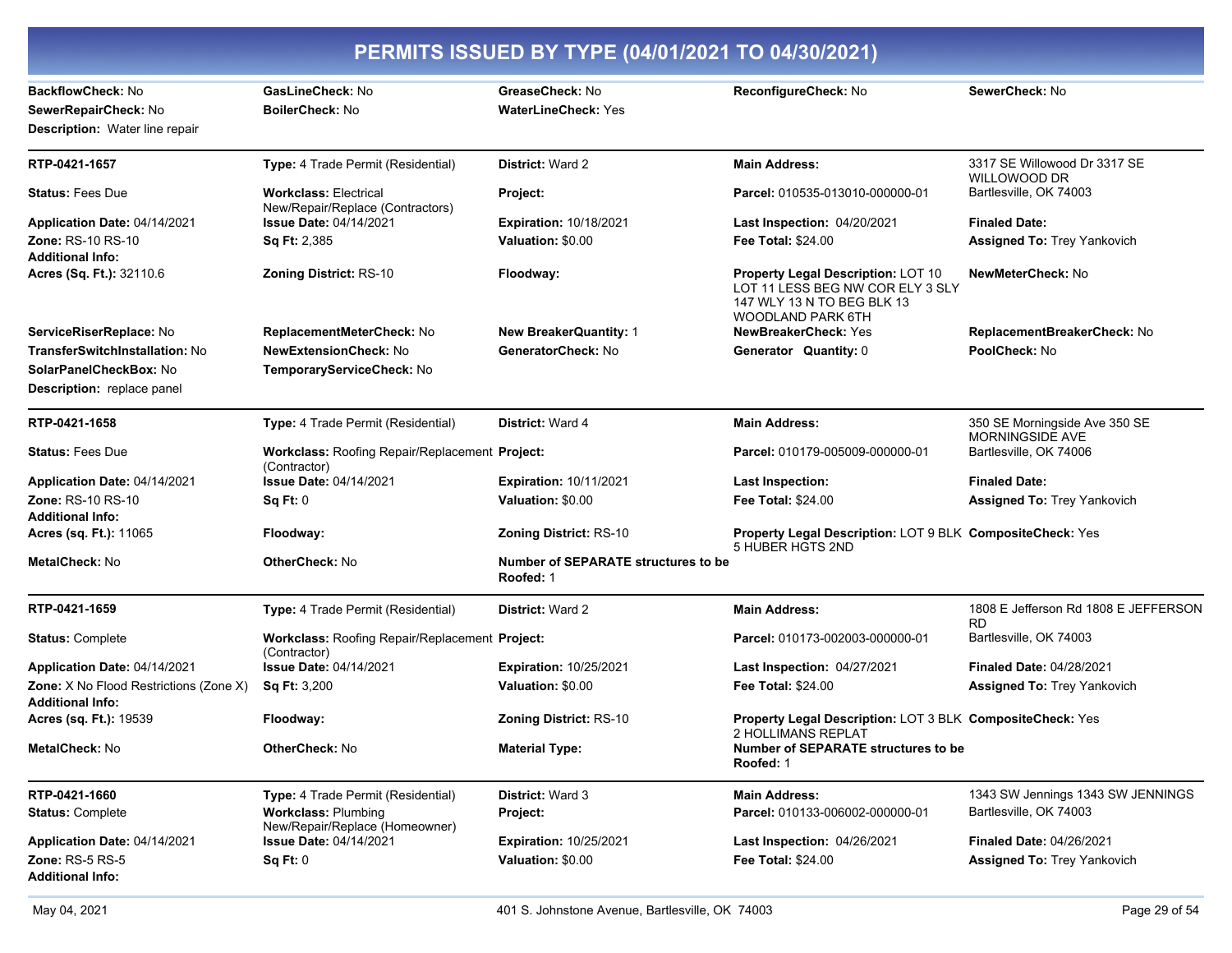| PERMITS ISSUED BY TYPE (04/01/2021 TO 04/30/2021)                        |                                                                  |                               |                                                                                       |                                                                                                                                                             |
|--------------------------------------------------------------------------|------------------------------------------------------------------|-------------------------------|---------------------------------------------------------------------------------------|-------------------------------------------------------------------------------------------------------------------------------------------------------------|
| Acres (Sq. Ft.): 7326.2                                                  | Floodway:                                                        | <b>Zoning District: RS-5</b>  | <b>NZOD Location Code: Gv0106</b>                                                     | Property Legal Description: LOT 2 BLK<br><b>6 GRANDVIEW ADDN</b>                                                                                            |
| <b>BackflowCheck: No</b>                                                 | GasLineCheck: No                                                 | GreaseCheck: No               | ReconfigureCheck: No                                                                  | SewerCheck: No                                                                                                                                              |
| <b>SewerRepairCheck: Yes</b>                                             | <b>BoilerCheck: No</b>                                           | <b>WaterLineCheck: No</b>     |                                                                                       |                                                                                                                                                             |
| <b>Description: SEWER LINE REPLACEMENT</b>                               |                                                                  |                               |                                                                                       |                                                                                                                                                             |
| RTP-0421-1662                                                            | Type: 4 Trade Permit (Residential)                               | <b>District: Ward 3</b>       | <b>Main Address:</b>                                                                  | 1905 SW Santa Fe PI 01905 SW SANTA<br>FE PL                                                                                                                 |
| <b>Status: Permit Issued</b>                                             | Workclass: Roofing Repair/Replacement Project:<br>(Contractor)   |                               | Parcel: 010509-003002-000000-01                                                       | Bartlesville, OK 74003                                                                                                                                      |
| Application Date: 04/14/2021                                             | <b>Issue Date: 04/19/2021</b>                                    | <b>Expiration: 10/18/2021</b> | <b>Last Inspection:</b>                                                               | <b>Finaled Date:</b>                                                                                                                                        |
| <b>Zone: RS-5 RS-5</b>                                                   | Sq Ft: 0                                                         | Valuation: \$0.00             | <b>Fee Total: \$24.00</b>                                                             | Assigned To: Trey Yankovich                                                                                                                                 |
| <b>Additional Info:</b>                                                  |                                                                  |                               |                                                                                       |                                                                                                                                                             |
| Acres (sq. Ft.): 7723.57                                                 | Floodway: 100yr flood                                            | <b>Zoning District: RS-5</b>  | <b>NZOD Location Code: Wv0203</b>                                                     | Property Legal Description: LOT 2 BLK<br><b>3 WEAVER ADDN</b>                                                                                               |
| <b>CompositeCheck: Yes</b>                                               | MetalCheck: No                                                   | <b>OtherCheck: No</b>         | <b>Material Type: Shingles</b>                                                        | <b>Number of SEPARATE structures to be</b><br>Roofed: 1                                                                                                     |
| <b>Description:</b> Tear off and replace                                 |                                                                  |                               |                                                                                       |                                                                                                                                                             |
| RTP-0421-1663                                                            | Type: 4 Trade Permit (Residential)                               | <b>District: Ward 5</b>       | <b>Main Address:</b>                                                                  | 6408 Baylor Dr 6408 BAYLOR DR                                                                                                                               |
| <b>Status: Complete</b>                                                  | <b>Workclass: Mechanical</b><br>New/Repair/Replace (Contractors) | Project:                      | Parcel: 010253-039005-000000-01                                                       | Bartlesville, OK 74003                                                                                                                                      |
| Application Date: 04/15/2021                                             | <b>Issue Date: 04/15/2021</b>                                    | Expiration: 10/25/2021        | Last Inspection: 04/26/2021                                                           | <b>Finaled Date: 04/27/2021</b>                                                                                                                             |
| <b>Zone:</b> X No Flood Restrictions (Zone X)<br><b>Additional Info:</b> | Sq Ft: 0                                                         | Valuation: \$0.00             | <b>Fee Total: \$24.00</b>                                                             | Assigned To: Trey Yankovich                                                                                                                                 |
| Acres (Sq. Ft.): 11586.9                                                 | <b>Zoning District: RS-7</b>                                     | Floodway:                     | Property Legal Description: LOT 5 BLK Fireplace / Stove: No<br>39 MADISON HEIGHTS 9TH |                                                                                                                                                             |
| GasLineCheck: No                                                         | CoilOnlyCheck: No                                                | <b>DuctsVentsCheck:</b> No    | HeatPumpCheck: No                                                                     | <b>FurnaceOnlyCheck: Yes</b>                                                                                                                                |
| <b>FurnaceOnlyQuantity: 1</b>                                            | MiniSplitCheck: No                                               | NewSplitSystemCheck: No       | PackageUnitCheck: No                                                                  | <b>RTUCheck: No</b>                                                                                                                                         |
| SplitSystemChangeOutCheck: No                                            | RefrigerationOrCompressorCheck: No WaterHeaterOrBoiler: No       |                               |                                                                                       |                                                                                                                                                             |
| Description: CHANGEOUT - FURN/COIL/CONDENSER                             |                                                                  |                               |                                                                                       |                                                                                                                                                             |
| RTP-0421-1664                                                            | Type: 4 Trade Permit (Residential)                               | <b>District: Ward 3</b>       | <b>Main Address:</b>                                                                  | 909 SW Virginia Ave 909 SW VIRGINIA<br><b>AVE</b>                                                                                                           |
| <b>Status: Permit Issued</b>                                             | <b>Workclass: Mechanical</b><br>New/Repair/Replace (Contractors) | Project:                      | Parcel: 010999-112612-002000-15                                                       | Bartlesville, OK 74003                                                                                                                                      |
| Application Date: 04/15/2021                                             | <b>Issue Date: 04/15/2021</b>                                    | <b>Expiration: 10/13/2021</b> | Last Inspection: 04/16/2021                                                           | <b>Finaled Date:</b>                                                                                                                                        |
| Zone: X No Flood Restrictions (Zone X)<br><b>Additional Info:</b>        | <b>Sq Ft: 1</b>                                                  | Valuation: \$0.00             | <b>Fee Total: \$24.00</b>                                                             | <b>Assigned To: Trey Yankovich</b>                                                                                                                          |
| Acres (Sq. Ft.): 145600                                                  | Zoning District: M-2                                             | Floodway:                     | NZOD Location Code: Cha25428                                                          | Property Legal Description: PART<br>SECT 11-26-12 BEG 728 N OF SE COR<br>SE GO W 275.6 N 591.55 TO N LINE E<br>TO NE COR S 591.55 TO BEG LESS E<br>40: BVIL |
| Fireplace / Stove: No                                                    | GasLineCheck: No                                                 | CoilOnlyCheck: No             | CoilQuantity: 0                                                                       | DuctsVentsCheck: No                                                                                                                                         |
| DuctsVentsQuantity: 0                                                    | HeatPumpCheck: No                                                | HeatPumpQuantity: 0           | FurnaceOnlyCheck: No                                                                  | FurnaceOnlyQuantity: 0                                                                                                                                      |
| MiniSplitCheck: No                                                       | MiniSplitQuantity: 0                                             | NewSplitSystemCheck: Yes      | <b>NewSplitSystemQuantity: 1</b>                                                      | PackageUnitCheck: No                                                                                                                                        |
| PackageUnitQuantity: 0                                                   | <b>RTUCheck: No</b>                                              | <b>RTUQuantity: 0</b>         | SplitSystemChangeOutCheck: No                                                         | RefrigerationOrCompressorCheck: No                                                                                                                          |
| RefrigerationOrCompressorQuantity: 0 WaterHeaterOrBoiler: No             |                                                                  | WaterHeaterOrBoilerCheck: 0   |                                                                                       |                                                                                                                                                             |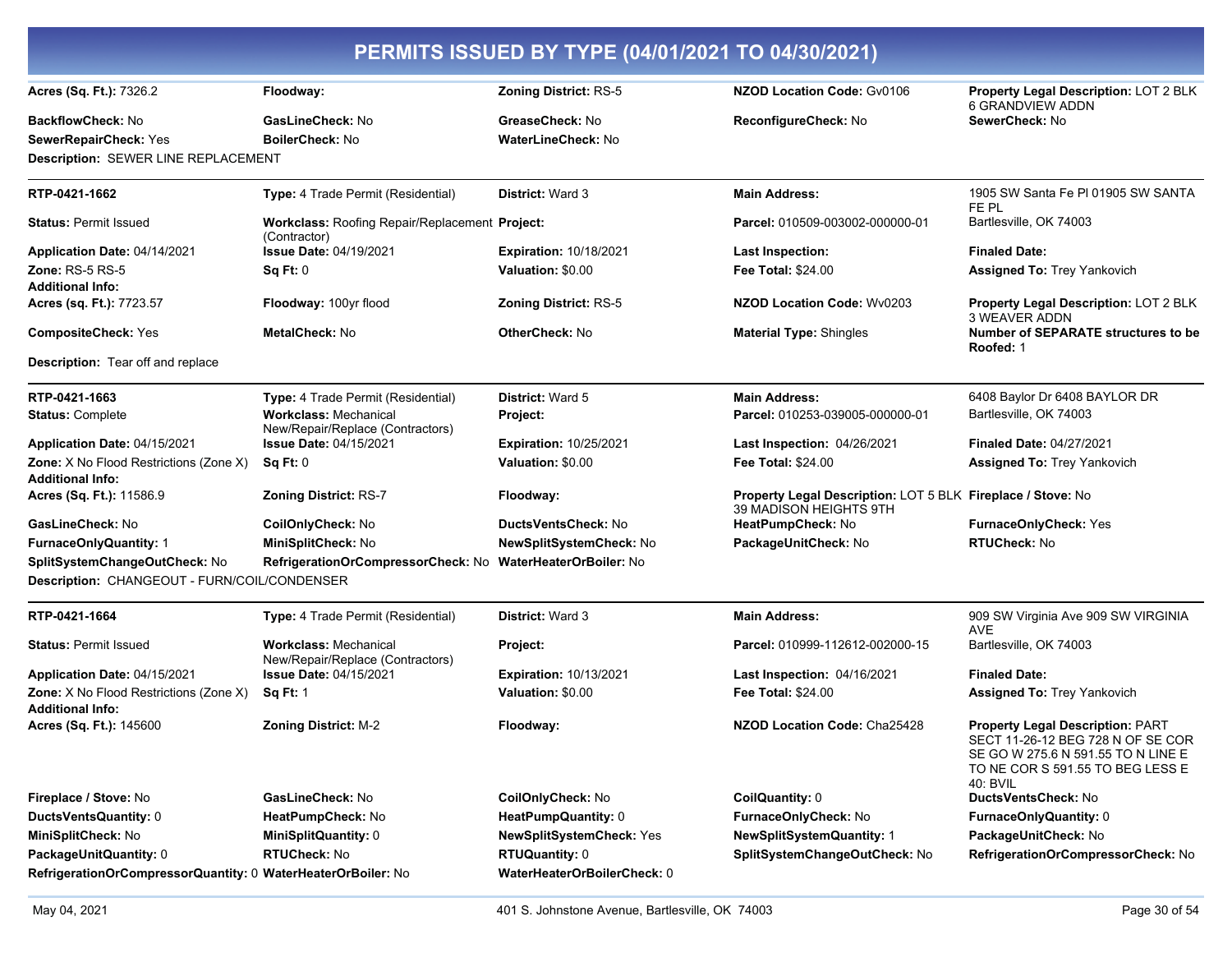#### Description: HVAC Remodel

| RTP-0421-1665                                                                                       | <b>Type:</b> 4 Trade Permit (Residential)                            | <b>District: Ward 4</b>           | <b>Main Address:</b>                                          | 911 SE Delaware 911 SE DELAWARE                                       |
|-----------------------------------------------------------------------------------------------------|----------------------------------------------------------------------|-----------------------------------|---------------------------------------------------------------|-----------------------------------------------------------------------|
| <b>Status: Complete</b>                                                                             | <b>Workclass: Electrical</b><br>New/Repair/Replace (Contractors)     | Project:                          | Parcel: 010197-008003-000000-01                               | Bartlesville, OK 74003                                                |
| Application Date: 04/15/2021                                                                        | Issue Date: 04/15/2021                                               | <b>Expiration: 10/12/2021</b>     | <b>Last Inspection: 04/15/2021</b>                            | <b>Finaled Date: 04/16/2021</b>                                       |
| <b>Zone: Downtown Downtown</b><br>Redevelopment District - Design Review<br><b>Additional Info:</b> | Sq Ft: 0                                                             | Valuation: \$0.00                 | <b>Fee Total: \$24.00</b>                                     | <b>Assigned To: Trey Yankovich</b>                                    |
| Acres (Sq. Ft.): 6707.7                                                                             | <b>Zoning District: RS-5</b>                                         | Floodway:                         | <b>NZOD Location Code:</b>                                    | <b>Property Legal Description: LOT 3 BLK</b><br>8 JOHNSTONE HGTS ADDN |
| <b>NewMeterCheck: No</b>                                                                            | ServiceRiserReplace: No                                              | <b>ReplacementMeterCheck: Yes</b> | NewBreakerCheck: No                                           | ReplacementBreakerCheck: No                                           |
| TransferSwitchInstallation: No                                                                      | <b>NewExtensionCheck: No</b>                                         | GeneratorCheck: No                | PoolCheck: No                                                 | SolarPanelCheckBox: No                                                |
| TemporaryServiceCheck: No                                                                           |                                                                      |                                   |                                                               |                                                                       |
| Description: METER LOOP - 911 1/2 SE DELAWARE                                                       |                                                                      |                                   |                                                               |                                                                       |
| RTP-0421-1666                                                                                       | Type: 4 Trade Permit (Residential)                                   | District: Ward 4                  | <b>Main Address:</b>                                          | 221 NW Santa Fe 221 NW SANTA FE                                       |
| <b>Status: Permit Issued</b>                                                                        | <b>Workclass: Roofing Repair/Replacement Project:</b><br>(Homeowner) |                                   | Parcel: 010314-001006-000000-01                               | Bartlesville, OK 74003                                                |
| Application Date: 04/15/2021                                                                        | <b>Issue Date: 04/15/2021</b>                                        | <b>Expiration: 10/12/2021</b>     | Last Inspection:                                              | <b>Finaled Date:</b>                                                  |
| Zone: AE 100-Year Flood Hazard Area -<br><b>Restrictions Apply</b><br><b>Additional Info:</b>       | Sq Ft: 0                                                             | Valuation: \$0.00                 | <b>Fee Total: \$24.00</b>                                     | <b>Assigned To: Trey Yankovich</b>                                    |
| Acres (sq. Ft.): 6269.49                                                                            | Floodway: 100yr flood                                                | <b>Zoning District: RS-5</b>      | <b>NZOD Location Code: OI0501</b>                             | <b>Property Legal Description: LOT 6 BLK</b><br>1 OVERLEES 3RD        |
| <b>CompositeCheck: Yes</b>                                                                          | <b>MetalCheck: No</b>                                                | <b>OtherCheck: No</b>             | <b>Number of SEPARATE structures to be</b><br>Roofed: 1       |                                                                       |
| RTP-0421-1667                                                                                       | Type: 4 Trade Permit (Residential)                                   | <b>District: Ward 2</b>           | <b>Main Address:</b>                                          | 5419 Bow 5419 BOW DR                                                  |
| <b>Status: Complete</b>                                                                             | <b>Workclass: Plumbing</b><br>New/Repair/Replace (Contractors)       | Project:                          | Parcel: 010018-000084-000000-01                               | Bartlesville, OK 74003                                                |
| Application Date: 04/15/2021                                                                        | Issue Date: 04/15/2021                                               | <b>Expiration: 10/25/2021</b>     | <b>Last Inspection: 04/27/2021</b>                            | <b>Finaled Date: 04/27/2021</b>                                       |
| <b>Zone:</b> X No Flood Restrictions (Zone X)<br><b>Additional Info:</b>                            | <b>Sq Ft: 1</b>                                                      | Valuation: \$0.00                 | Fee Total: \$24.00                                            | <b>Assigned To: Trey Yankovich</b>                                    |
| Acres (Sq. Ft.): 16511.4                                                                            | Floodway:                                                            | <b>Zoning District: RS-7</b>      | Property Legal Description: LOTS 84<br>85 ARROWHEAD ACRES 7TH | BackflowCheck: No                                                     |
| GasLineCheck: No                                                                                    | GreaseQuanity: 0                                                     | GreaseCheck: No                   | ReconfigureCheck: No                                          | SewerCheck: No                                                        |
| SewerRepairCheck: No                                                                                | <b>BoilerQuantity: 1</b>                                             | <b>BoilerCheck: Yes</b>           | WaterLineCheck: No                                            |                                                                       |
| <b>Description:</b> water heater                                                                    |                                                                      |                                   |                                                               |                                                                       |
| RTP-0421-1668                                                                                       | Type: 4 Trade Permit (Residential)                                   | District: Ward 1                  | <b>Main Address:</b>                                          | 3998 Lakeview Dr 03998 LAKEVIEW DR                                    |
| <b>Status: Fees Paid</b>                                                                            | <b>Workclass: Plumbing</b><br>New/Repair/Replace (Contractors)       | Project:                          | Parcel: 010214-000012-000000-01                               | Bartlesville, OK 74003                                                |
| Application Date: 04/15/2021                                                                        | Issue Date: 04/15/2021                                               | <b>Expiration: 10/25/2021</b>     | <b>Last Inspection: 04/28/2021</b>                            | <b>Finaled Date:</b>                                                  |
| Zone: X No Flood Restrictions (Zone X)<br><b>Additional Info:</b>                                   | <b>Sq Ft: 1</b>                                                      | Valuation: \$0.00                 | Fee Total: \$24.00                                            | <b>Assigned To: Trey Yankovich</b>                                    |
| Acres (Sq. Ft.): 13472.8                                                                            | Floodway:                                                            | <b>Zoning District: RS-10</b>     |                                                               |                                                                       |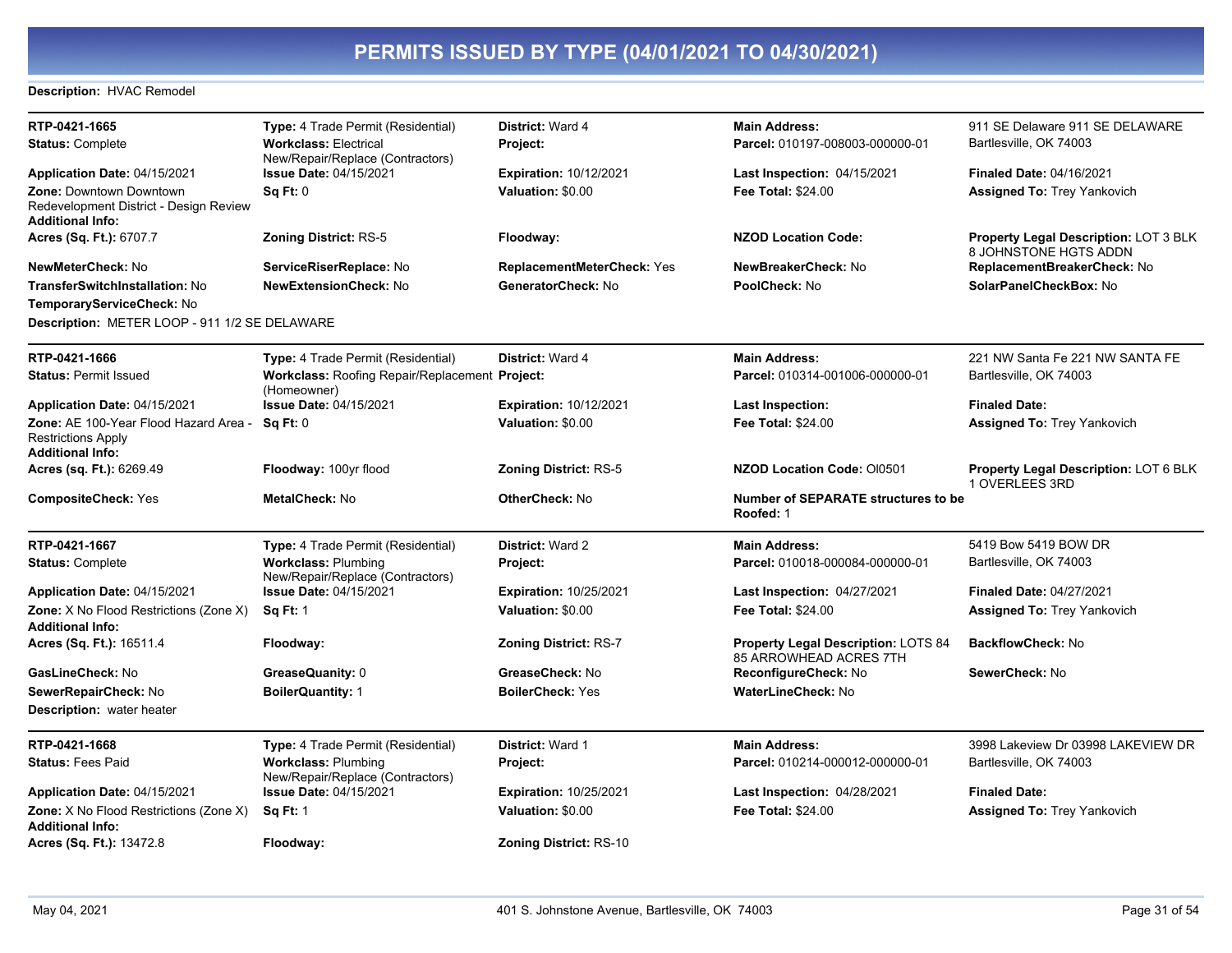| Property Legal Description: LOT 12<br>LESS BEG 58 N OF SE COR OF LOT 12<br>N 1 DEG 45 MIN E 24.9 THENCE ON A<br><b>CURVE TO RIGHT-R-29.3 DISTANCE</b> | <b>BackflowCheck: No</b>                                       | GasLineCheck: No              | GreaseQuanity: 0                                                                                    | GreaseCheck: No                                   |
|-------------------------------------------------------------------------------------------------------------------------------------------------------|----------------------------------------------------------------|-------------------------------|-----------------------------------------------------------------------------------------------------|---------------------------------------------------|
| 16.58 TO E                                                                                                                                            |                                                                |                               |                                                                                                     |                                                   |
| ReconfigureCheck: No                                                                                                                                  | SewerCheck: No                                                 | SewerRepairCheck: No          | <b>BoilerQuantity: 1</b>                                                                            | <b>BoilerCheck: Yes</b>                           |
| WaterLineCheck: No                                                                                                                                    |                                                                |                               |                                                                                                     |                                                   |
| <b>Description:</b> water heater                                                                                                                      |                                                                |                               |                                                                                                     |                                                   |
| RTP-0421-1669                                                                                                                                         | Type: 4 Trade Permit (Residential)                             | District: Ward 3              | <b>Main Address:</b>                                                                                | 2270 SW Mountain Dr 2270 SW<br><b>MOUNTAIN DR</b> |
| <b>Status: Complete</b>                                                                                                                               | <b>Workclass: Plumbing</b><br>New/Repair/Replace (Contractors) | Project:                      | Parcel: 010068-000050-000000-01                                                                     | Bartlesville, OK 74003                            |
| Application Date: 04/15/2021                                                                                                                          | <b>Issue Date: 04/15/2021</b>                                  | <b>Expiration: 10/25/2021</b> | Last Inspection: 04/27/2021                                                                         | <b>Finaled Date: 04/27/2021</b>                   |
| Zone: RS-10 RS-10                                                                                                                                     | <b>Sq Ft: 1</b>                                                | Valuation: \$0.00             | <b>Fee Total: \$24.00</b>                                                                           | <b>Assigned To: Trey Yankovich</b>                |
| Additional Info:                                                                                                                                      |                                                                |                               |                                                                                                     |                                                   |
| Acres (Sq. Ft.): 16344.6                                                                                                                              | Floodway:                                                      | <b>Zoning District: RS-10</b> | Property Legal Description: LOT 50<br><b>CIRCLE MOUNTAIN EST</b>                                    | <b>BackflowCheck: No</b>                          |
| GasLineCheck: No                                                                                                                                      | GreaseQuanity: 0                                               | GreaseCheck: No               | ReconfigureCheck: No                                                                                | SewerCheck: No                                    |
| SewerRepairCheck: No                                                                                                                                  | <b>BoilerQuantity: 1</b>                                       | <b>BoilerCheck: Yes</b>       | <b>WaterLineCheck: No</b>                                                                           |                                                   |
| <b>Description:</b> water heater                                                                                                                      |                                                                |                               |                                                                                                     |                                                   |
| RTP-0421-1670                                                                                                                                         | Type: 4 Trade Permit (Residential)                             | <b>District: Ward 3</b>       | <b>Main Address:</b>                                                                                | 1301 SE Delaware 1301 SE DELAWARE                 |
| <b>Status: Permit Issued</b>                                                                                                                          | <b>Workclass: Mechanical for New</b><br>Construction           | <b>Project:</b>               | Parcel: 010330-008001-000000-01                                                                     | Bartlesville, OK 74003                            |
| <b>Application Date: 04/16/2021</b>                                                                                                                   | <b>Issue Date: 04/16/2021</b>                                  | <b>Expiration: 10/18/2021</b> | Last Inspection: 04/21/2021                                                                         | <b>Finaled Date:</b>                              |
| Zone: X No Flood Restrictions (Zone X)                                                                                                                | <b>Sq Ft: 2,626</b>                                            | Valuation: \$150,000.00       | <b>Fee Total: \$56.52</b>                                                                           | Assigned To: Trey Yankovich                       |
| <b>Additional Info:</b>                                                                                                                               |                                                                |                               |                                                                                                     |                                                   |
| <b>Total Square Footage of New</b><br><b>Construction: 2626</b>                                                                                       |                                                                |                               |                                                                                                     |                                                   |
| RTP-0421-1672                                                                                                                                         | Type: 4 Trade Permit (Residential)                             | District: Ward 1              | <b>Main Address:</b>                                                                                | 1236 SE Swan Dr 1236 SE SWAN DR                   |
| <b>Status: Fees Due</b>                                                                                                                               | <b>Workclass: Plumbing</b><br>New/Repair/Replace (Contractors) | <b>Project:</b>               | Parcel: 010407-002009-000000-01                                                                     | Bartlesville, OK 74003                            |
| Application Date: 04/16/2021                                                                                                                          | <b>Issue Date: 04/16/2021</b>                                  | <b>Expiration: 10/13/2021</b> | Last Inspection: 04/16/2021                                                                         | <b>Finaled Date: 04/17/2021</b>                   |
| Zone: X No Flood Restrictions (Zone X)<br><b>Additional Info:</b>                                                                                     | Sq Ft: 0                                                       | Valuation: \$0.00             | <b>Fee Total: \$24.00</b>                                                                           | <b>Assigned To: Trey Yankovich</b>                |
| Acres (Sq. Ft.): 12546.4                                                                                                                              | Floodway:                                                      | <b>Zoning District: RS-10</b> | Property Legal Description: S 85 LOT 9 BackflowCheck: No<br>N 5 LOT 10 BLK 2 ROLLING MEADOWS<br>1ST |                                                   |
| GasLineCheck: No                                                                                                                                      | GreaseCheck: No                                                | ReconfigureCheck: No          | SewerCheck: No                                                                                      | SewerRepairCheck: No                              |
| <b>BoilerQuantity: 1</b>                                                                                                                              | <b>BoilerCheck: Yes</b>                                        | <b>WaterLineCheck: No</b>     |                                                                                                     |                                                   |
|                                                                                                                                                       |                                                                |                               |                                                                                                     |                                                   |
| RTP-0421-1673                                                                                                                                         | Type: 4 Trade Permit (Residential)                             | <b>District: Ward 5</b>       | <b>Main Address:</b>                                                                                | 424 NE Cummings Ave 424 NE<br><b>CUMMINGS AVE</b> |
| <b>Status: Permit Issued</b>                                                                                                                          | <b>Workclass: Electrical for New</b><br>Construction           | Project:                      | Parcel: 010185-00107A-000000-01                                                                     | Bartlesville, OK 74003                            |
| Application Date: 04/16/2021                                                                                                                          | <b>Issue Date: 04/16/2021</b>                                  | Expiration: 10/25/2021        | Last Inspection: 04/26/2021                                                                         | <b>Finaled Date:</b>                              |
| Zone: RS-7/PUD RS-7/PUD<br>Additional Info:                                                                                                           | <b>Sq Ft: 260</b>                                              | Valuation: \$20,000.00        | Fee Total: \$24.00                                                                                  | <b>Assigned To: Trey Yankovich</b>                |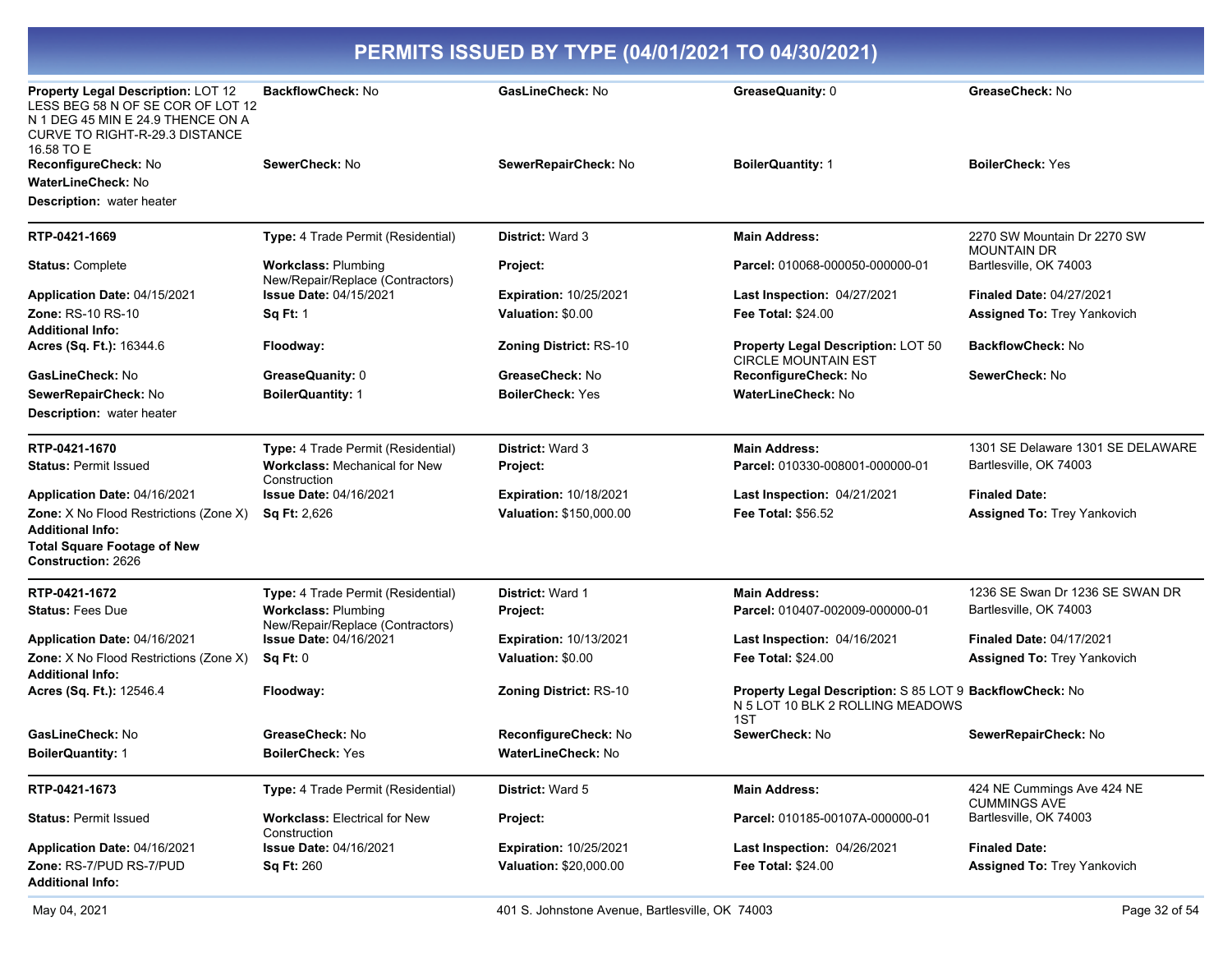### **Total Square Footage of New**

#### **Construction: 260**

Description: New edition will not infringe on building setback. 1st floor foyer and 2nd floor walk in closet with egress window

| RTP-0421-1676                                                         | Type: 4 Trade Permit (Residential)                               | <b>District: Ward 3</b>       | <b>Main Address:</b>                                                                      | 2406 SE Terrace Dr 2406 SE TERRACE<br>DR. |
|-----------------------------------------------------------------------|------------------------------------------------------------------|-------------------------------|-------------------------------------------------------------------------------------------|-------------------------------------------|
| <b>Status: Fees Due</b>                                               | <b>Workclass: Electrical</b><br>New/Repair/Replace (Contractors) | Project:                      | Parcel: 010089-004002-000000-01                                                           | Bartlesville, OK 74003                    |
| Application Date: 04/16/2021                                          | <b>Issue Date: 04/16/2021</b>                                    | <b>Expiration: 10/13/2021</b> | Last Inspection:                                                                          | <b>Finaled Date:</b>                      |
| Zone: RS-12 RS-12                                                     | Sq Ft: 0                                                         | Valuation: \$0.00             | Fee Total: \$24.00                                                                        | Assigned To: Trey Yankovich               |
| Additional Info:                                                      |                                                                  |                               |                                                                                           |                                           |
| Acres (Sq. Ft.): 15937.4                                              | Zoning District: RS-12                                           | Floodway:                     | Property Legal Description: LOT 2 BLK NewMeterCheck: Yes<br>4 CNTRY CLB TERR S/D          |                                           |
| ServiceRiserReplace: No                                               | ReplacementMeterCheck: No                                        | NewBreakerCheck: No           | ReplacementBreakerCheck: No                                                               | TransferSwitchInstallation: No            |
| <b>NewExtensionCheck: No</b>                                          | GeneratorCheck: No                                               | PoolCheck: No                 | SolarPanelCheckBox: No                                                                    | TemporaryServiceCheck: No                 |
| <b>Description:</b> meter and panel                                   |                                                                  |                               |                                                                                           |                                           |
| RTP-0421-1679                                                         | Type: 4 Trade Permit (Residential)                               | <b>District: Ward 2</b>       | <b>Main Address:</b>                                                                      | 1742 SE Harned Dr 1742 SE HARNED<br>DR.   |
| <b>Status: Fees Paid</b>                                              | <b>Workclass: Mechanical</b><br>New/Repair/Replace (Contractors) | Project:                      | Parcel: 010397-001008-000000-01                                                           | Bartlesville, OK 74006                    |
| Application Date: 04/16/2021                                          | <b>Issue Date: 04/16/2021</b>                                    | <b>Expiration: 10/13/2021</b> | <b>Last Inspection:</b>                                                                   | <b>Finaled Date:</b>                      |
| Zone: RS-10 RS-10                                                     | Sq Ft: 0                                                         | Valuation: \$0.00             | <b>Fee Total: \$24.00</b>                                                                 | <b>Assigned To: Trey Yankovich</b>        |
| <b>Additional Info:</b>                                               |                                                                  |                               |                                                                                           |                                           |
| Acres (Sq. Ft.): 10926.4                                              | Zoning District: RS-10                                           | Floodway:                     | Property Legal Description: LOT 8 BLK Fireplace / Stove: No<br>1 ROLLING HILLS 1ST        |                                           |
| GasLineCheck: No                                                      | CoilOnlyCheck: No                                                | DuctsVentsCheck: No           | HeatPumpCheck: No                                                                         | FurnaceOnlyCheck: No                      |
| MiniSplitCheck: No                                                    | NewSplitSystemCheck: No                                          | PackageUnitCheck: No          | <b>RTUCheck: No</b>                                                                       | SplitSystemChangeOutCheck: Yes            |
| SplitSystemChangeOutQuantity: 1<br><b>Description: HVAC Changeout</b> | RefrigerationOrCompressorCheck: No WaterHeaterOrBoiler: No       |                               |                                                                                           |                                           |
| RTP-0421-1681                                                         | Type: 4 Trade Permit (Residential)                               | District: Ward 1              | <b>Main Address:</b>                                                                      | 1428 SE Melmart Dr 1428 SE MELMART<br>DR. |
| <b>Status: Complete</b>                                               | <b>Workclass: Electrical</b><br>New/Repair/Replace (Contractors) | Project:                      | Parcel: 010385-016005-000000-01                                                           | Bartlesville, OK 74003                    |
| Application Date: 04/19/2021                                          | <b>Issue Date: 04/19/2021</b>                                    | <b>Expiration: 10/18/2021</b> | Last Inspection: 04/19/2021                                                               | <b>Finaled Date: 04/20/2021</b>           |
| Zone: X No Flood Restrictions (Zone X)                                | <b>Sq Ft: 1,600</b>                                              | Valuation: \$0.00             | <b>Fee Total: \$24.00</b>                                                                 | <b>Assigned To: Trey Yankovich</b>        |
| Additional Info:                                                      |                                                                  |                               |                                                                                           |                                           |
| Acres (Sq. Ft.): 15589.1                                              | <b>Zoning District: RS-10</b>                                    | Floodway:                     | Property Legal Description: LOT 5 BLK NewMeterCheck: No<br><b>16 WEST RANCH ACRES 2ND</b> |                                           |
| ServiceRiserReplace: Yes                                              | ReplacementMeterCheck: No                                        | New BreakerQuantity: 0        | NewBreakerCheck: No                                                                       | ReplacementBreakerCheck: No               |
| TransferSwitchInstallation: No                                        | <b>NewExtensionCheck: No</b>                                     | GeneratorCheck: No            | Generator Quantity: 0                                                                     | PoolCheck: No                             |
| SolarPanelCheckBox: No                                                | TemporaryServiceCheck: No                                        |                               |                                                                                           |                                           |
| Description: replace meter can and change out riser on service        |                                                                  |                               |                                                                                           |                                           |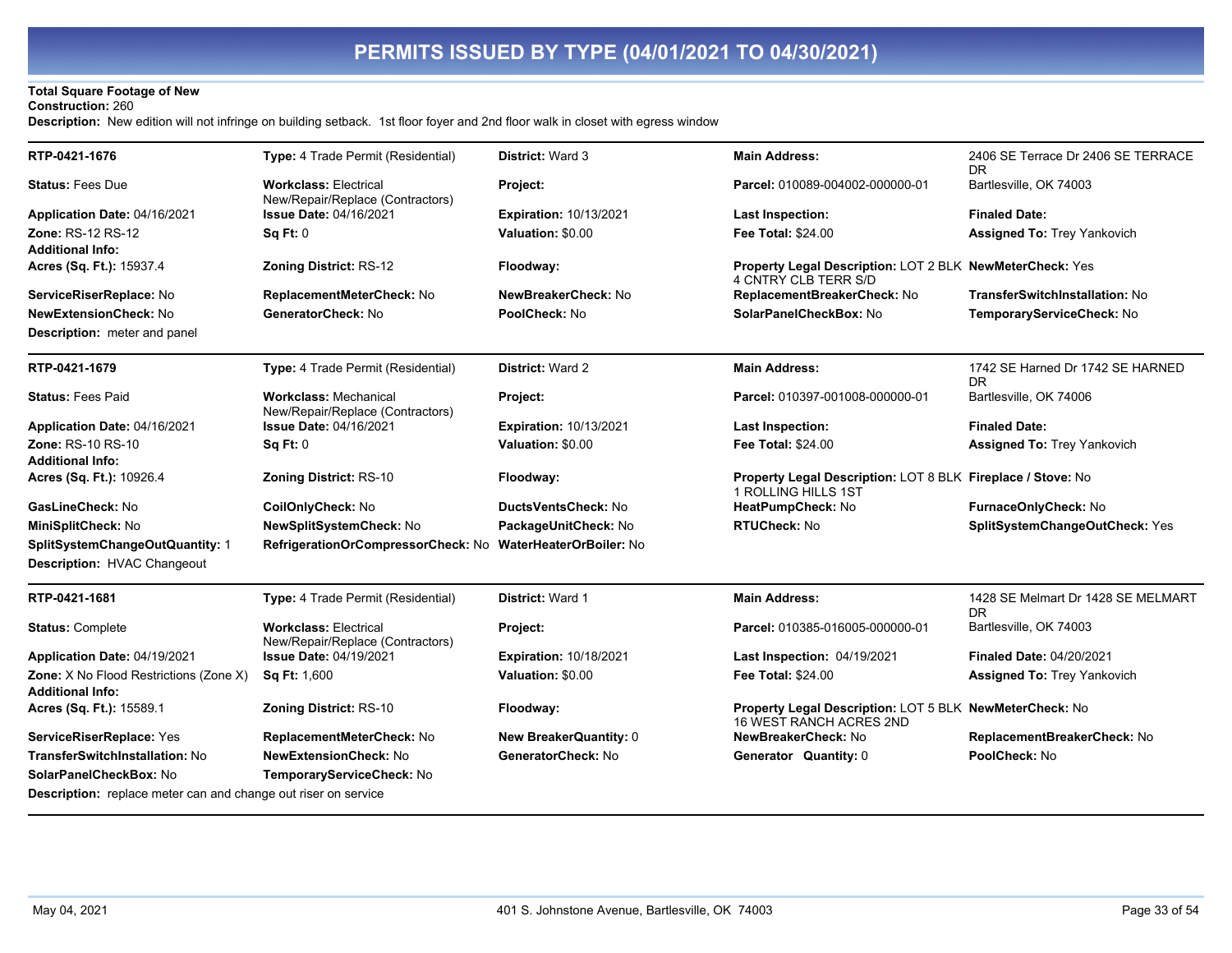| PERMITS ISSUED BY TYPE (04/01/2021 TO 04/30/2021)                        |                                                                               |                                                    |                                                                                                 |                                                                                              |  |
|--------------------------------------------------------------------------|-------------------------------------------------------------------------------|----------------------------------------------------|-------------------------------------------------------------------------------------------------|----------------------------------------------------------------------------------------------|--|
| RTP-0421-1682<br><b>Status: Complete</b>                                 | Type: 4 Trade Permit (Residential)<br><b>Workclass: Electrical</b>            | <b>District: Ward 3</b><br>Project:                | <b>Main Address:</b><br>Parcel: 010001-075006-000000-03                                         | 219 W 9Th St 00219 W 9TH ST<br>Bartlesville, OK 74003                                        |  |
| Application Date: 04/19/2021<br><b>Zone: RM-1.5 RM-1.5</b>               | New/Repair/Replace (Contractors)<br><b>Issue Date: 04/19/2021</b><br>Sq Ft: 0 | <b>Expiration: 10/18/2021</b><br>Valuation: \$0.00 | Last Inspection: 04/20/2021<br><b>Fee Total: \$24.00</b>                                        | <b>Finaled Date: 04/21/2021</b><br><b>Assigned To: Trey Yankovich</b>                        |  |
| <b>Additional Info:</b><br>Acres (Sq. Ft.): 10421.9                      | <b>Zoning District: RM-1.5</b>                                                | Floodway:                                          | NZOD Location Code: Or0675                                                                      | Property Legal Description: W 62 OF N<br>50 S 50 OF LOT 6 BLK 75 ORIG<br><b>BARTLESVILLE</b> |  |
| NewMeterCheck: No                                                        | ServiceRiserReplace: Yes                                                      | ReplacementMeterCheck: No                          | <b>New BreakerQuantity: 0</b>                                                                   | NewBreakerCheck: No                                                                          |  |
| ReplacementBreakerCheck: No                                              | TransferSwitchInstallation: No                                                | <b>NewExtensionCheck: No</b>                       | GeneratorCheck: No                                                                              | Generator Quantity: 0                                                                        |  |
| PoolCheck: No                                                            | SolarPanelCheckBox: No                                                        | TemporaryServiceCheck: No                          |                                                                                                 |                                                                                              |  |
| <b>Description: 100 amp service rebuild</b>                              |                                                                               |                                                    |                                                                                                 |                                                                                              |  |
| RTP-0421-1684                                                            | Type: 4 Trade Permit (Residential)                                            | <b>District: Ward 5</b>                            | <b>Main Address:</b>                                                                            | 322 NE Park Hill Ln 322 NE PARK HILL<br>LN                                                   |  |
| <b>Status: Complete</b>                                                  | <b>Workclass: Mechanical</b><br>New/Repair/Replace (Contractors)              | Project:                                           | Parcel: 010567-000064-000000-01                                                                 | Bartlesville, OK 74003                                                                       |  |
| Application Date: 04/20/2021                                             | <b>Issue Date: 04/20/2021</b>                                                 | Expiration: 10/19/2021                             | Last Inspection: 04/22/2021                                                                     | <b>Finaled Date: 04/28/2021</b>                                                              |  |
| <b>Zone:</b> X No Flood Restrictions (Zone X)<br><b>Additional Info:</b> | Sq Ft: 0                                                                      | Valuation: \$0.00                                  | <b>Fee Total: \$24.00</b>                                                                       | <b>Assigned To: Trey Yankovich</b>                                                           |  |
| Acres (Sq. Ft.): 12230.1                                                 | <b>Zoning District: RS-7/PUD</b>                                              | Floodway:                                          | Property Legal Description: LOT 64<br>PARK HILL 2ND                                             | Fireplace / Stove: No                                                                        |  |
| GasLineCheck: No                                                         | CoilOnlyCheck: No                                                             | DuctsVentsCheck: No                                | HeatPumpCheck: No                                                                               | FurnaceOnlyCheck: No                                                                         |  |
| MiniSplitCheck: No                                                       | NewSplitSystemCheck: No                                                       | PackageUnitCheck: No                               | <b>RTUCheck: No</b>                                                                             | SplitSystemChangeOutCheck: Yes                                                               |  |
| SplitSystemChangeOutQuantity: 1                                          | RefrigerationOrCompressorCheck: No                                            | <b>WaterHeaterOrBoiler: No</b>                     |                                                                                                 |                                                                                              |  |
| Description: complete system change out                                  |                                                                               |                                                    |                                                                                                 |                                                                                              |  |
| RTP-0421-1685                                                            | Type: 4 Trade Permit (Residential)                                            | <b>District: Ward 3</b>                            | <b>Main Address:</b>                                                                            | 815 SW Hickory Ave 00815 SW<br><b>HICKORY AVE</b>                                            |  |
| <b>Status: Permit Issued</b>                                             | <b>Workclass: Electrical for New</b><br>Construction                          | <b>Project:</b>                                    | Parcel: 010129-014006-000000-01                                                                 | Bartlesville, OK 74003                                                                       |  |
| <b>Application Date: 04/20/2021</b>                                      | <b>Issue Date: 04/20/2021</b>                                                 | <b>Expiration: 10/18/2021</b>                      | Last Inspection: 04/20/2021                                                                     | <b>Finaled Date:</b>                                                                         |  |
| Zone: RS-5 RS-5<br><b>Additional Info:</b>                               | Sq Ft: 0                                                                      | Valuation: \$0.00                                  | <b>Fee Total: \$24.00</b>                                                                       | <b>Assigned To: Trey Yankovich</b>                                                           |  |
| <b>Description:</b> Install 100 Amp electric pole- meter loop            |                                                                               |                                                    |                                                                                                 |                                                                                              |  |
| RTP-0421-1686                                                            | Type: 4 Trade Permit (Residential)                                            | <b>District: Ward 2</b>                            | <b>Main Address:</b>                                                                            | 3005 Candlestick Ct 03005                                                                    |  |
| <b>Status: Complete</b>                                                  | <b>Workclass: Plumbing</b><br>New/Repair/Replace (Contractors)                | Project:                                           | <b>Parcel: 010600-00002B-000000-01</b>                                                          | CANDLESTICK CT<br>Bartlesville, OK 74003                                                     |  |
| Application Date: 04/20/2021                                             | <b>Issue Date: 04/20/2021</b>                                                 | <b>Expiration: 10/18/2021</b>                      | Last Inspection: 04/20/2021                                                                     | <b>Finaled Date: 04/21/2021</b>                                                              |  |
| Zone: RS-10/PUD RS-10/PUD<br><b>Additional Info:</b>                     | <b>Sq Ft: 1</b>                                                               | Valuation: \$0.00                                  | Fee Total: \$24.00                                                                              | <b>Assigned To: Trey Yankovich</b>                                                           |  |
| Acres (Sq. Ft.): 6940.02                                                 | Floodway:                                                                     | <b>Zoning District: RS-10/PUD</b>                  | <b>Property Legal Description: LOT 2-B</b><br>COLONIAL EST 10 REPLAT A<br>PORTION OF 15 VACATED | <b>BackflowCheck: No</b>                                                                     |  |

PATHFINDER PARKWAY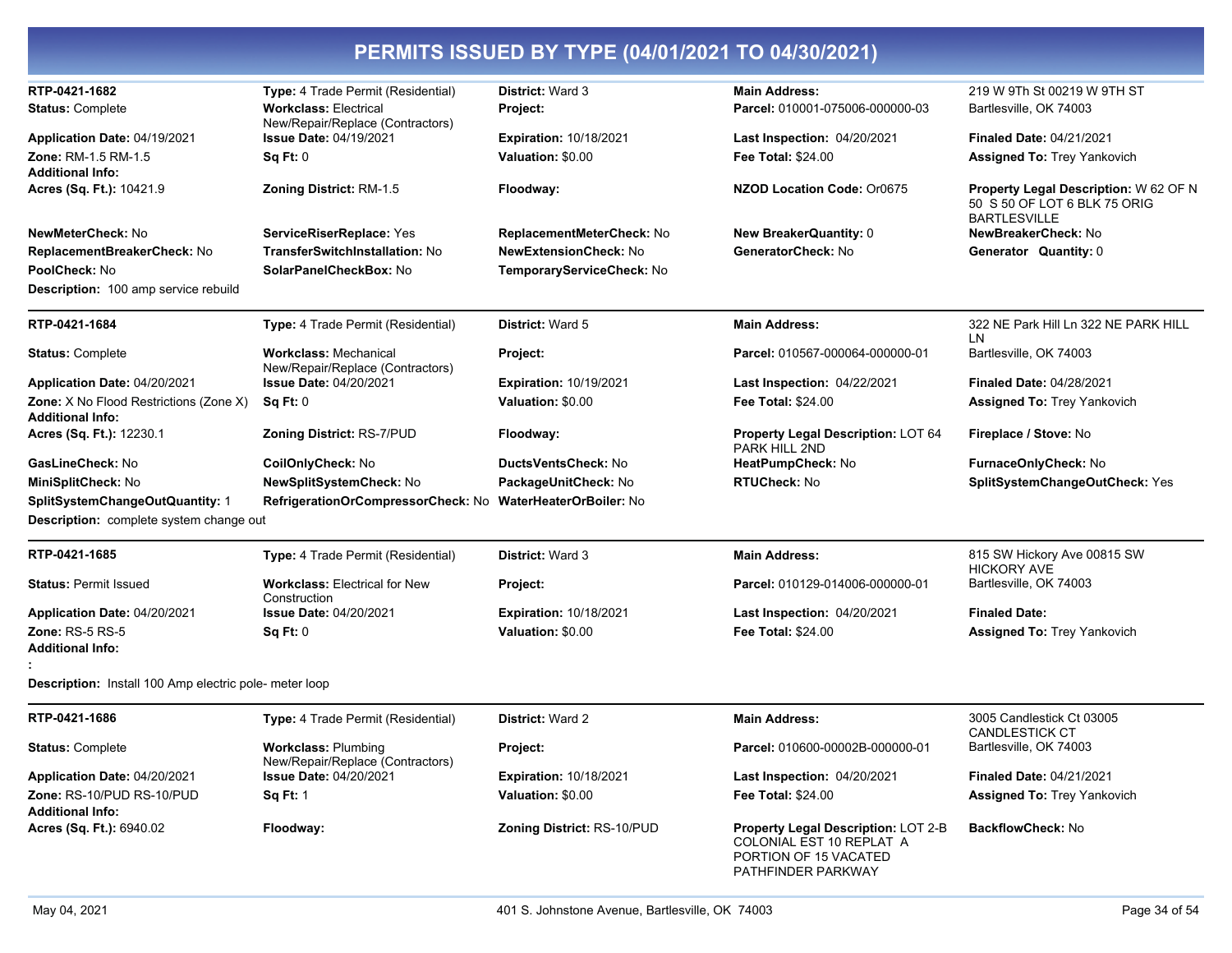| PERMITS ISSUED BY TYPE (04/01/2021 TO 04/30/2021)                        |                                                                  |                                                  |                                                                                     |                                                     |  |
|--------------------------------------------------------------------------|------------------------------------------------------------------|--------------------------------------------------|-------------------------------------------------------------------------------------|-----------------------------------------------------|--|
| GasLineCheck: No                                                         | GreaseQuanity: 0                                                 | GreaseCheck: No                                  | ReconfigureCheck: No                                                                | SewerCheck: No                                      |  |
| SewerRepairCheck: No                                                     | <b>BoilerQuantity: 1</b>                                         | <b>BoilerCheck: Yes</b>                          | <b>WaterLineCheck: No</b>                                                           |                                                     |  |
| <b>Description:</b> water heater                                         |                                                                  |                                                  |                                                                                     |                                                     |  |
| RTP-0421-1687                                                            | Type: 4 Trade Permit (Residential)                               | <b>District: Ward 2</b>                          | <b>Main Address:</b>                                                                | 821 SE Winding Way Way 821 SE<br><b>WINDING WAY</b> |  |
| <b>Status: Permit Issued</b>                                             | Workclass: Roofing Repair/Replacement Project:<br>(Contractor)   |                                                  | Parcel: 010538-018004-000000-01                                                     | Bartlesville, OK 74003                              |  |
| Application Date: 04/20/2021                                             | <b>Issue Date: 04/20/2021</b>                                    | <b>Expiration: 10/18/2021</b>                    | Last Inspection:                                                                    | <b>Finaled Date:</b>                                |  |
| <b>Zone: RS-10 RS-10</b>                                                 | Sq Ft: 0                                                         | Valuation: \$0.00                                | <b>Fee Total: \$24.00</b>                                                           | <b>Assigned To: Trey Yankovich</b>                  |  |
| <b>Additional Info:</b>                                                  |                                                                  |                                                  |                                                                                     |                                                     |  |
| Acres (sq. Ft.): 17254.9                                                 | Floodway:                                                        | <b>Zoning District: RS-10</b>                    | Property Legal Description: LOT 4 BLK CompositeCheck: Yes<br>18 WOODLAND PARK 8TH   |                                                     |  |
| MetalCheck: No                                                           | OtherCheck: No                                                   | Number of SEPARATE structures to be<br>Roofed: 1 |                                                                                     |                                                     |  |
| Description: ROOF                                                        |                                                                  |                                                  |                                                                                     |                                                     |  |
| RTP-0421-1688                                                            | Type: 4 Trade Permit (Residential)                               | District: Ward 4                                 | <b>Main Address:</b>                                                                | 140 SE Rockwood Ave 140 SE<br>ROCKWOOD AVE          |  |
| <b>Status: Complete</b>                                                  | Workclass: Roofing Repair/Replacement Project:<br>(Contractor)   |                                                  | Parcel: 010158-001004-000000-01                                                     | Bartlesville, OK 74003                              |  |
| Application Date: 04/20/2021                                             | <b>Issue Date: 04/20/2021</b>                                    | <b>Expiration: 10/19/2021</b>                    | Last Inspection: 04/22/2021                                                         | <b>Finaled Date: 04/23/2021</b>                     |  |
| <b>Zone: RS-10 RS-10</b><br><b>Additional Info:</b>                      | Sq Ft: 0                                                         | Valuation: \$0.00                                | <b>Fee Total: \$24.00</b>                                                           | <b>Assigned To: Trey Yankovich</b>                  |  |
| Acres (sq. Ft.): 14342.2                                                 | Floodway:                                                        | <b>Zoning District: RS-10</b>                    | Property Legal Description: LOT 4 BLK CompositeCheck: Yes<br>1 HILDEBRAND SUB-DIV   |                                                     |  |
| <b>MetalCheck: No</b>                                                    | <b>OtherCheck: No</b>                                            | Number of SEPARATE structures to be<br>Roofed: 1 |                                                                                     |                                                     |  |
| <b>Description: ROOF</b>                                                 |                                                                  |                                                  |                                                                                     |                                                     |  |
| RTP-0421-1689                                                            | Type: 4 Trade Permit (Residential)                               | District: Ward 3                                 | <b>Main Address:</b>                                                                | 1521 SE Osage 1521 SE OSAGE                         |  |
| <b>Status: Fees Due</b>                                                  | <b>Workclass: Electrical</b><br>New/Repair/Replace (Contractors) | Project:                                         | Parcel: 010133-014006-000000-01                                                     | Bartlesville, OK 74003                              |  |
| Application Date: 04/21/2021                                             | <b>Issue Date: 04/21/2021</b>                                    | <b>Expiration: 10/18/2021</b>                    | Last Inspection: 04/21/2021                                                         | <b>Finaled Date: 04/22/2021</b>                     |  |
| <b>Zone:</b> X No Flood Restrictions (Zone X)<br><b>Additional Info:</b> | Sq Ft: 0                                                         | Valuation: \$0.00                                | <b>Fee Total: \$24.00</b>                                                           | <b>Assigned To: Trey Yankovich</b>                  |  |
| Acres (Sq. Ft.): 6920.25                                                 | Zoning District: RS-5                                            | Floodway:                                        | Property Legal Description: LOT 6 BLK NewMeterCheck: No<br><b>14 GRANDVIEW ADDN</b> |                                                     |  |
| ServiceRiserReplace: Yes                                                 | ReplacementMeterCheck: No                                        | <b>New BreakerQuantity: 0</b>                    | NewBreakerCheck: No                                                                 | ReplacementBreakerCheck: No                         |  |
| <b>TransferSwitchInstallation: No</b>                                    | <b>NewExtensionCheck: No</b>                                     | GeneratorCheck: No                               | Generator Quantity: 0                                                               | PoolCheck: No                                       |  |
| SolarPanelCheckBox: No                                                   | TemporaryServiceCheck: No                                        |                                                  |                                                                                     |                                                     |  |
| <b>Description:</b> Overhead service rebuild                             |                                                                  |                                                  |                                                                                     |                                                     |  |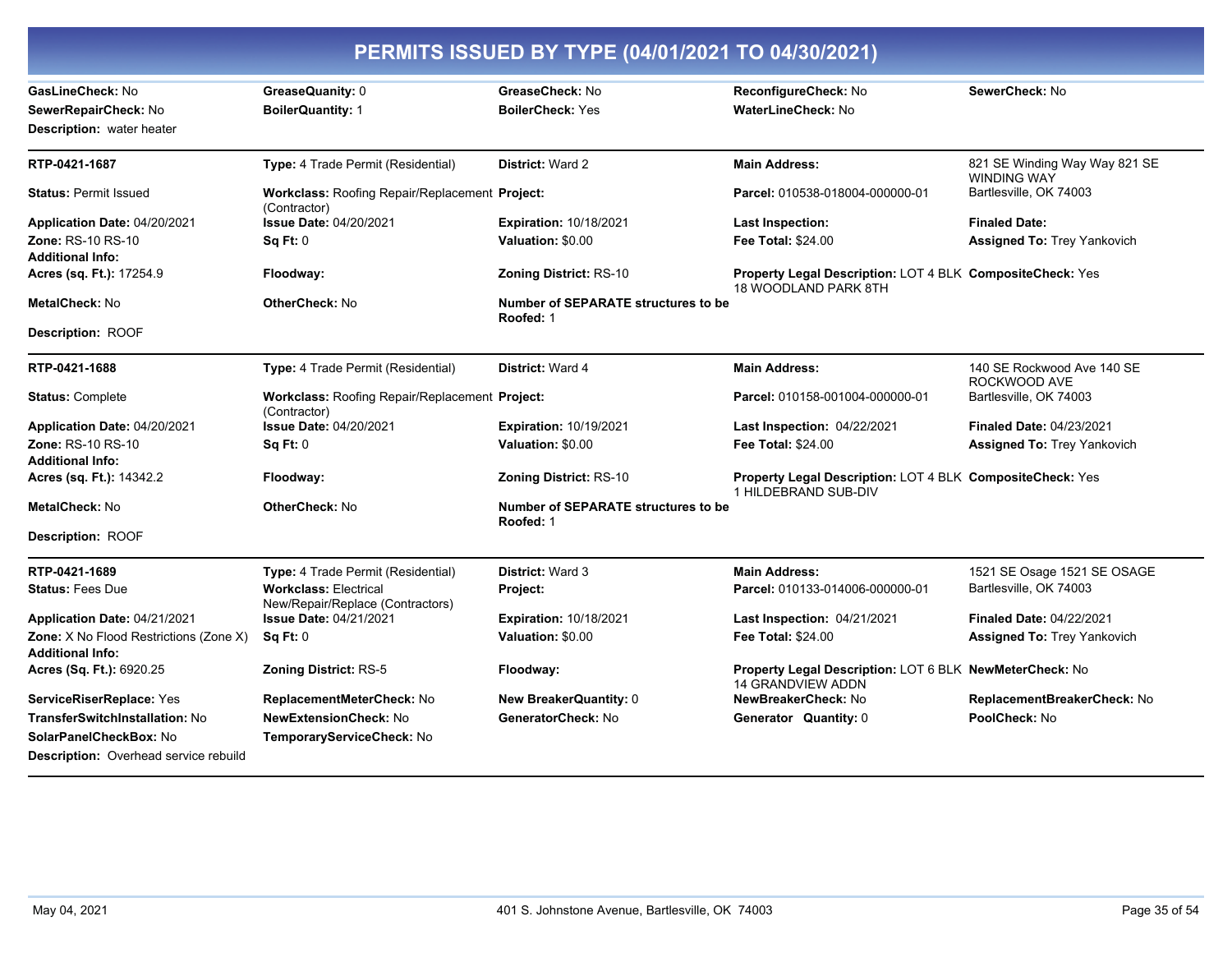| RTP-0421-1690                                         | Type: 4 Trade Permit (Residential)                                    | District: Ward 5                                 | <b>Main Address:</b>                                                                                                                                                      | 6233 NE Sawgrass Dr 6233 NE<br><b>SAWGRASS DR</b>                      |
|-------------------------------------------------------|-----------------------------------------------------------------------|--------------------------------------------------|---------------------------------------------------------------------------------------------------------------------------------------------------------------------------|------------------------------------------------------------------------|
| <b>Status: Fees Paid</b>                              | <b>Workclass: Mechanical</b><br>New/Repair/Replace (Contractors)      | Project:                                         | Parcel: 010361-005008-000000-01                                                                                                                                           | Bartlesville, OK 74003                                                 |
| Application Date: 04/21/2021                          | <b>Issue Date: 04/21/2021</b>                                         | <b>Expiration: 10/25/2021</b>                    | <b>Last Inspection: 04/26/2021</b>                                                                                                                                        | <b>Finaled Date:</b>                                                   |
| Zone: RS-7 RS-7                                       | <b>Sq Ft: 3,950</b>                                                   | Valuation: \$0.00                                | <b>Fee Total: \$83.00</b>                                                                                                                                                 | <b>Assigned To: Trey Yankovich</b>                                     |
| Additional Info:                                      |                                                                       |                                                  |                                                                                                                                                                           |                                                                        |
| HeatPumpQuantity: 0                                   | FurnaceOnlyCheck: No                                                  | FurnaceOnlyQuantity: 0                           | MiniSplitCheck: No                                                                                                                                                        | MiniSplitQuantity: 0                                                   |
| NewSplitSystemCheck: Yes                              | <b>NewSplitSystemQuantity: 2</b>                                      | PackageUnitCheck: No                             | PackageUnitQuantity: 0                                                                                                                                                    | <b>RTUCheck: No</b>                                                    |
| RTUQuantity: 0                                        | SplitSystemChangeOutCheck: No                                         | RefrigerationOrCompressorCheck: No               | RefrigerationOrCompressorQuantity: 0                                                                                                                                      | WaterHeaterOrBoiler: No                                                |
| WaterHeaterOrBoilerCheck: 0                           | Acres (Sq. Ft.): 15215.8                                              | <b>Zoning District: RS-7</b>                     | Floodway:                                                                                                                                                                 | <b>Property Legal Description: LOT 8 BLK</b><br><b>5 PRAIRIE RIDGE</b> |
| Fireplace / Stove: No                                 | GasLineCheck: No                                                      | CoilOnlyCheck: No                                | CoilQuantity: 0                                                                                                                                                           | <b>DuctsVentsCheck: No</b>                                             |
| DuctsVentsQuantity: 0                                 | HeatPumpCheck: No                                                     |                                                  |                                                                                                                                                                           |                                                                        |
| Description: Brent Taylor NSFR HVAC NEW 2 system home |                                                                       |                                                  |                                                                                                                                                                           |                                                                        |
| RTP-0421-1691                                         | Type: 4 Trade Permit (Residential)                                    | <b>District: Ward 5</b>                          | <b>Main Address:</b>                                                                                                                                                      | 3816 NE Indiana St 3816 NE INDIANA ST                                  |
| <b>Status: Permit Issued</b>                          | Workclass: Roofing Repair/Replacement Project:<br>(Contractor)        |                                                  | Parcel: 010999-042613-003000-033                                                                                                                                          | Bartlesville, OK 74006                                                 |
| Application Date: 04/21/2021                          | <b>Issue Date: 04/21/2021</b>                                         | <b>Expiration: 10/18/2021</b>                    | <b>Last Inspection: 04/21/2021</b>                                                                                                                                        | <b>Finaled Date:</b>                                                   |
| Zone: RS-7 RS-7<br>Additional Info:                   | Sq Ft: 0                                                              | Valuation: \$0.00                                | Fee Total: \$24.00                                                                                                                                                        | <b>Assigned To: Trey Yankovich</b>                                     |
| <b>Acres (sq. Ft.):</b> 16144.8                       | Floodway:                                                             | <b>Zoning District: RS-7</b>                     | <b>Property Legal Description: PART</b><br>SECT 4-26-13 TR 10-5 BEG 205 E OF<br>THE SW CORNER OF THE S 1/2 NW<br>NW SW; N 165; E 100; S 165; W 100 TO<br><b>BEG: .38</b>  | <b>CompositeCheck: Yes</b>                                             |
| MetalCheck: No                                        | <b>OtherCheck: No</b>                                                 | Number of SEPARATE structures to be<br>Roofed: 1 |                                                                                                                                                                           |                                                                        |
| RTP-0421-1692                                         | <b>Type:</b> 4 Trade Permit (Residential)                             | <b>District: Ward 2</b>                          | <b>Main Address:</b>                                                                                                                                                      | 2915 SE Montrose Ct 2915 SE<br><b>MONTROSE CT</b>                      |
| <b>Status: Fees Due</b>                               | <b>Workclass: Roofing Repair/Replacement Project:</b><br>(Contractor) |                                                  | Parcel: 010615-000027-000000-01                                                                                                                                           | Bartlesville, OK 74006                                                 |
| Application Date: 04/21/2021                          | <b>Issue Date: 04/21/2021</b>                                         | <b>Expiration: 10/20/2021</b>                    | Last Inspection: 04/23/2021                                                                                                                                               | <b>Finaled Date:</b>                                                   |
| Zone: RS-10 RS-10                                     | Sq Ft: 0                                                              | Valuation: \$0.00                                | Fee Total: \$24.00                                                                                                                                                        | <b>Assigned To: Trey Yankovich</b>                                     |
| Additional Info:                                      |                                                                       |                                                  |                                                                                                                                                                           |                                                                        |
| Acres (sq. Ft.): 16502.3                              | Floodway: 500yr flood                                                 | <b>Zoning District: RS-10</b>                    | Property Legal Description: LOT 27<br>LESS BEG AT NE COR OF LOT 27; S 1<br>DEG 15 MIN 58 SEC E 78.46; N 39 DEG<br>46 MIN 21 SEC W 100.53; N 88 DEG 48<br>MIN <sub>1</sub> | <b>CompositeCheck: Yes</b>                                             |
| MetalCheck: No                                        | <b>OtherCheck: No</b>                                                 | Number of SEPARATE structures to be<br>Roofed: 1 |                                                                                                                                                                           |                                                                        |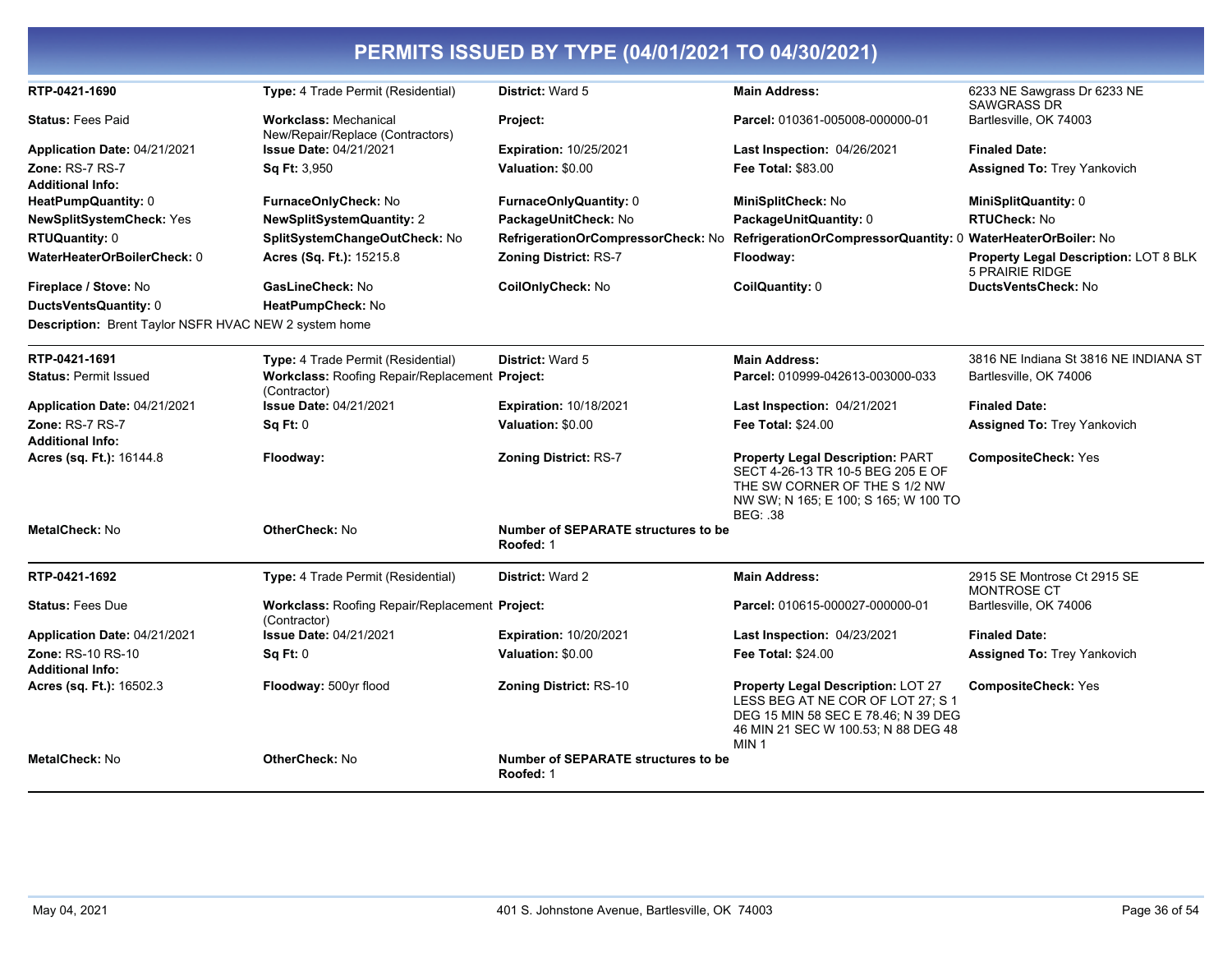| RTP-0421-1693                                                                                | Type: 4 Trade Permit (Residential)                               | District: Ward 4               | <b>Main Address:</b>                                                                                                                                       | 721 SE Shawnee Ave 721 SE SHAWNEE        |
|----------------------------------------------------------------------------------------------|------------------------------------------------------------------|--------------------------------|------------------------------------------------------------------------------------------------------------------------------------------------------------|------------------------------------------|
|                                                                                              |                                                                  |                                |                                                                                                                                                            | AV                                       |
| <b>Status: Fees Paid</b>                                                                     | <b>Workclass: Mechanical</b><br>New/Repair/Replace (Contractors) | Project:                       | Parcel: 010197-001007-000000-01                                                                                                                            | Bartlesville, OK 74003                   |
| Application Date: 04/21/2021                                                                 | <b>Issue Date: 04/21/2021</b>                                    | <b>Expiration: 11/01/2021</b>  | <b>Last Inspection: 05/03/2021</b>                                                                                                                         | <b>Finaled Date:</b>                     |
| <b>Zone: Downtown Downtown</b><br>Redevelopment District - Design Review<br>Additional Info: | <b>Sq Ft: 1</b>                                                  | Valuation: \$0.00              | <b>Fee Total: \$24.00</b>                                                                                                                                  | <b>Assigned To: Trey Yankovich</b>       |
| Acres (Sq. Ft.): 9368.28                                                                     | <b>Zoning District: RM-.75</b>                                   | Floodway:                      | Property Legal Description: LOT 7 BLK Fireplace / Stove: No<br>1 JOHNSTONE HGTS ADDN                                                                       |                                          |
| GasLineCheck: No                                                                             | CoilOnlyCheck: No                                                | CoilQuantity: 0                | <b>DuctsVentsCheck: No</b>                                                                                                                                 | DuctsVentsQuantity: 0                    |
| HeatPumpCheck: No                                                                            | HeatPumpQuantity: 0                                              | FurnaceOnlyCheck: No           | FurnaceOnlyQuantity: 0                                                                                                                                     | MiniSplitCheck: No                       |
| MiniSplitQuantity: 0                                                                         | NewSplitSystemCheck: Yes                                         | NewSplitSystemQuantity: 1      | PackageUnitCheck: No                                                                                                                                       | PackageUnitQuantity: 0                   |
| <b>RTUCheck:</b> No                                                                          | <b>RTUQuantity: 0</b>                                            | SplitSystemChangeOutCheck: No  | RefrigerationOrCompressorCheck: No                                                                                                                         | RefrigerationOrCompressorQuantity: 0     |
| WaterHeaterOrBoiler: No                                                                      | WaterHeaterOrBoilerCheck: 0                                      |                                |                                                                                                                                                            |                                          |
| <b>Description:</b> HVAC 2 Ton Change out and duct                                           |                                                                  |                                |                                                                                                                                                            |                                          |
| RTP-0421-1694                                                                                | Type: 4 Trade Permit (Residential)                               | District: Ward 2               | <b>Main Address:</b>                                                                                                                                       | 4106 SE Wayside Dr 4106 SE WAYSIDE<br>DR |
| <b>Status: Fees Paid</b>                                                                     | <b>Workclass: Mechanical</b><br>New/Repair/Replace (Contractors) | Project:                       | Parcel: 010346-010002-000000-01                                                                                                                            | Bartlesville, OK 74003                   |
| Application Date: 04/21/2021                                                                 | <b>Issue Date: 04/21/2021</b>                                    | <b>Expiration: 10/18/2021</b>  | <b>Last Inspection:</b>                                                                                                                                    | <b>Finaled Date:</b>                     |
| <b>Zone:</b> X No Flood Restrictions (Zone X)<br><b>Additional Info:</b>                     | Sq Ft: 0                                                         | Valuation: \$0.00              | <b>Fee Total: \$24.00</b>                                                                                                                                  | <b>Assigned To: Trey Yankovich</b>       |
| Acres (Sq. Ft.): 11638                                                                       | <b>Zoning District: RS-10</b>                                    | Floodway:                      | Property Legal Description: LOT 2 BLK Fireplace / Stove: No<br>10 PHIL ACRES 5TH                                                                           |                                          |
| <b>GasLineCheck: No</b>                                                                      | CoilOnlyCheck: No                                                | DuctsVentsCheck: No            | HeatPumpCheck: No                                                                                                                                          | FurnaceOnlyCheck: No                     |
| MiniSplitCheck: No                                                                           | NewSplitSystemCheck: No                                          | PackageUnitCheck: No           | <b>RTUCheck: No</b>                                                                                                                                        | SplitSystemChangeOutCheck: Yes           |
| SplitSystemChangeOutQuantity: 1<br>Description: SPLIT SYSTEM CHANGEOUT (FURN/COIL/AC)        | RefrigerationOrCompressorCheck: No                               | <b>WaterHeaterOrBoiler: No</b> |                                                                                                                                                            |                                          |
| RTP-0421-1695                                                                                | Type: 4 Trade Permit (Residential)                               | District: Ward 1               | <b>Main Address:</b>                                                                                                                                       | 125 NE Fenway Ave 125 NE FENWAY<br>AVE   |
| <b>Status: Fees Paid</b>                                                                     | <b>Workclass: Mechanical</b><br>New/Repair/Replace (Contractors) | Project:                       | Parcel: 010999-042613-002000-25                                                                                                                            | Bartlesville, OK 74003                   |
| Application Date: 04/21/2021                                                                 | <b>Issue Date: 04/21/2021</b>                                    | Expiration: 10/18/2021         | <b>Last Inspection:</b>                                                                                                                                    | <b>Finaled Date:</b>                     |
| Zone: X No Flood Restrictions (Zone X)<br>Additional Info:                                   | Sq Ft: 0                                                         | Valuation: \$0.00              | <b>Fee Total: \$44.00</b>                                                                                                                                  | <b>Assigned To: Trey Yankovich</b>       |
| Acres (Sq. Ft.): 15721.7                                                                     | <b>Zoning District: RS-7</b>                                     | Floodway:                      | <b>Property Legal Description: PART</b><br>SECT 4-26-13 TR 32-23 BEG 285 N 170<br>E OF SW CORNER OF SW SW SE: E<br>220: N 75: W 195: S 20: W 25: S 55 TO T | Fireplace / Stove: No                    |

May 04, 2021

DuctsVentsCheck: No

**MiniSplitQuantity: 1** 

CoilQuantity: 1

MiniSplitCheck: Yes

SplitSystemChangeOutCheck: No

HeatPumpCheck: No

RefrigerationOrCompressorCheck: No WaterHeaterOrBoiler: No

NewSplitSystemCheck: No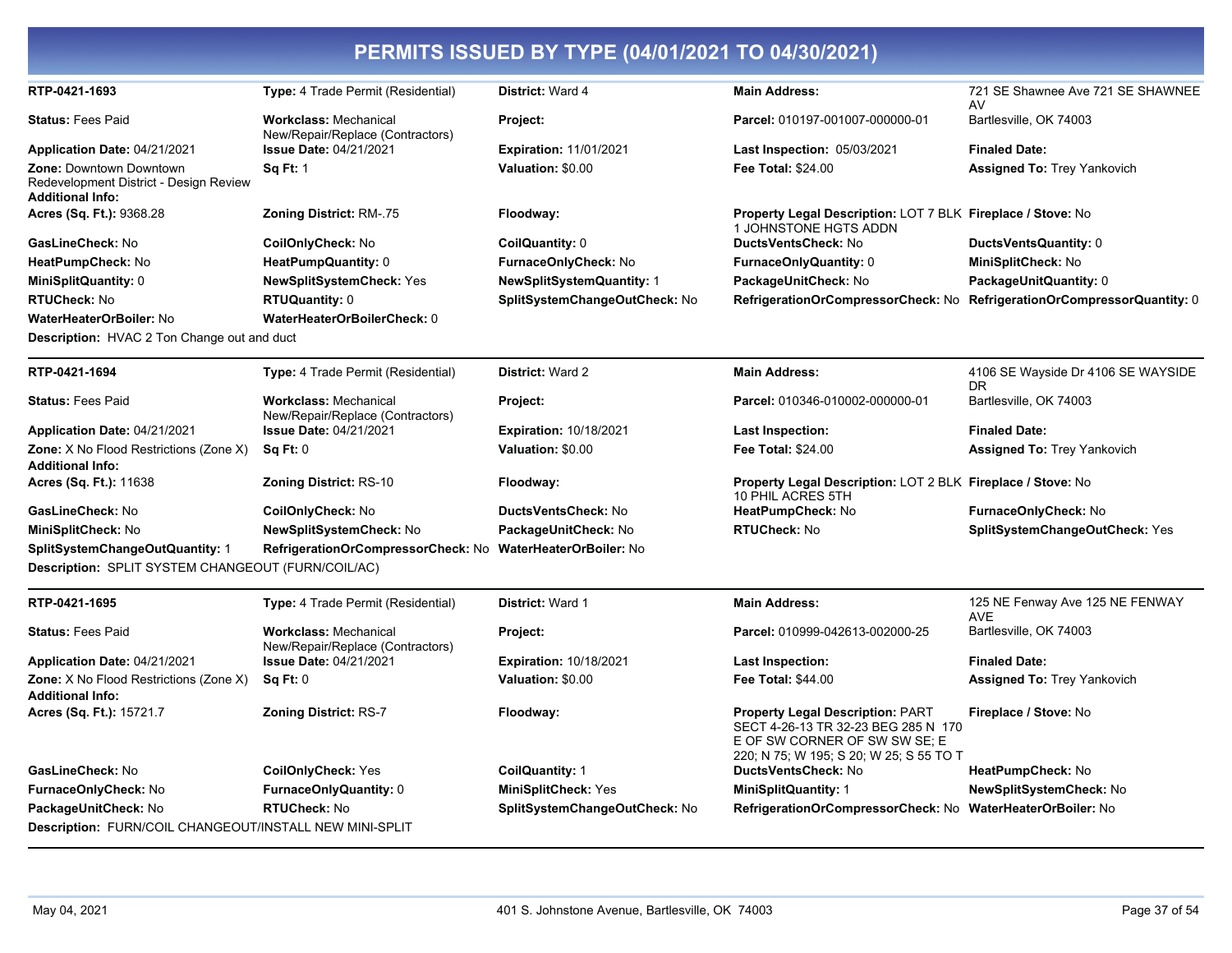| RTP-0421-1697                                                     | Type: 4 Trade Permit (Residential)                                    | District: Ward 2               | <b>Main Address:</b>                                                                                                                                                 | 2370 London Ln 02370 LONDON LN                    |
|-------------------------------------------------------------------|-----------------------------------------------------------------------|--------------------------------|----------------------------------------------------------------------------------------------------------------------------------------------------------------------|---------------------------------------------------|
| <b>Status: Fees Due</b>                                           | <b>Workclass: Plumbing</b><br>New/Repair/Replace (Contractors)        | Project:                       | Parcel: 010078-001013-000000-01                                                                                                                                      | Bartlesville, OK 74003                            |
| <b>Application Date: 04/21/2021</b>                               | <b>Issue Date: 04/21/2021</b>                                         | <b>Expiration: 10/18/2021</b>  | Last Inspection: 04/21/2021                                                                                                                                          | <b>Finaled Date: 04/22/2021</b>                   |
| Zone: 0.2 PCT ANNUAL CHANCE<br>FLOOD HAZARD 500-Year Flood Hazard | Sq Ft: 0                                                              | Valuation: \$0.00              | <b>Fee Total: \$24.00</b>                                                                                                                                            | Assigned To: Trey Yankovich                       |
| Area - No Restrictions<br>Additional Info:                        |                                                                       |                                |                                                                                                                                                                      |                                                   |
| Acres (Sq. Ft.): 16684.2                                          | Floodway: 500yr flood                                                 | <b>Zoning District: RS-12</b>  | Property Legal Description: LOT 13                                                                                                                                   | <b>BackflowCheck: No</b>                          |
|                                                                   |                                                                       |                                | <b>BLK 1 COLONIAL EST</b>                                                                                                                                            |                                                   |
| GasLineCheck: No                                                  | GreaseCheck: No                                                       | ReconfigureCheck: No           | SewerCheck: No                                                                                                                                                       | SewerRepairCheck: Yes                             |
| BoilerCheck: No                                                   | <b>WaterLineCheck: No</b>                                             |                                |                                                                                                                                                                      |                                                   |
| Description: SEWER LINE REPLACE                                   |                                                                       |                                |                                                                                                                                                                      |                                                   |
| RTP-0421-1699                                                     | Type: 4 Trade Permit (Residential)                                    | <b>District: Ward 2</b>        | <b>Main Address:</b>                                                                                                                                                 | 1100 SE Ridgewood Rd 1100 SE<br>RIDGEWOOD RD      |
| <b>Status: Complete</b>                                           | <b>Workclass: Mechanical</b><br>New/Repair/Replace (Contractors)      | Project:                       | Parcel: 010999-172613-001000-05                                                                                                                                      | Bartlesville, OK 74006                            |
| <b>Application Date: 04/21/2021</b>                               | <b>Issue Date: 04/21/2021</b>                                         | <b>Expiration: 10/19/2021</b>  | Last Inspection: 04/22/2021                                                                                                                                          | <b>Finaled Date: 04/28/2021</b>                   |
| <b>Zone: RS-10 RS-10</b><br>Additional Info:                      | Sq Ft: 0                                                              | Valuation: \$0.00              | <b>Fee Total: \$24.00</b>                                                                                                                                            | Assigned To: Trey Yankovich                       |
| <b>Acres (Sq. Ft.):</b> 259121                                    | <b>Zoning District: RS-10</b>                                         | Floodway:                      | <b>Property Legal Description: PART</b><br>SECT 17-26-13 BEG NE COR OF E 1/2<br>SE NE GO N 89 DEG 58 MIN W 91.1 TO<br>W LINE OF H/W S 529.9 E 20 S 0 DEG<br>55 MIN E | Fireplace / Stove: No                             |
| GasLineCheck: No                                                  | <b>CoilOnlyCheck: Yes</b>                                             | <b>CoilQuantity: 1</b>         | DuctsVentsCheck: No                                                                                                                                                  | HeatPumpCheck: No                                 |
| FurnaceOnlyCheck: No                                              | MiniSplitCheck: No                                                    | <b>NewSplitSystemCheck: No</b> | PackageUnitCheck: No                                                                                                                                                 | <b>RTUCheck: No</b>                               |
| SplitSystemChangeOutCheck: No                                     | RefrigerationOrCompressorCheck: No WaterHeaterOrBoiler: No            |                                |                                                                                                                                                                      |                                                   |
|                                                                   | Description: AC AND COIL (HOUSE ON REDEEMER LUTHERAN CHURCH PROPERTY) |                                |                                                                                                                                                                      |                                                   |
| RTP-0421-1701                                                     | <b>Type:</b> 4 Trade Permit (Residential)                             | District: Ward 1               | <b>Main Address:</b>                                                                                                                                                 | 551 SE Wilshire Ave 551 SE WILSHIRE<br><b>AVE</b> |
| <b>Status: Complete</b>                                           | <b>Workclass: Electrical</b><br>New/Repair/Replace (Contractors)      | Project:                       | Parcel: 010336-019042-000000-01                                                                                                                                      | Bartlesville, OK 74003                            |
| Application Date: 04/21/2021                                      | <b>Issue Date: 04/21/2021</b>                                         | <b>Expiration: 10/18/2021</b>  | Last Inspection: 04/21/2021                                                                                                                                          | <b>Finaled Date: 04/22/2021</b>                   |
| <b>Zone:</b> X No Flood Restrictions (Zone X)<br>Additional Info: | Sq Ft: 0                                                              | Valuation: \$0.00              | <b>Fee Total: \$24.00</b>                                                                                                                                            | <b>Assigned To: Trey Yankovich</b>                |
| Acres (Sq. Ft.): 7380.09                                          | <b>Zoning District: RS-7</b>                                          | Floodway:                      | <b>Property Legal Description: S 20 LOT</b><br>42 N 40 LOT 43 BLK 19 PENNINGTON<br><b>HILLS 3RD</b>                                                                  | <b>NewMeterCheck: Yes</b>                         |
| ServiceRiserReplace: No                                           | ReplacementMeterCheck: No                                             | NewBreakerCheck: No            | ReplacementBreakerCheck: No                                                                                                                                          | <b>TransferSwitchInstallation: No</b>             |
| <b>NewExtensionCheck: No</b>                                      | GeneratorCheck: No                                                    | PoolCheck: No                  | SolarPanelCheckBox: No                                                                                                                                               | TemporaryServiceCheck: No                         |
|                                                                   | Description: RUNNING WIRE FROM LINE SIDE SERVICE THROUGH WEATHER HEAD |                                |                                                                                                                                                                      |                                                   |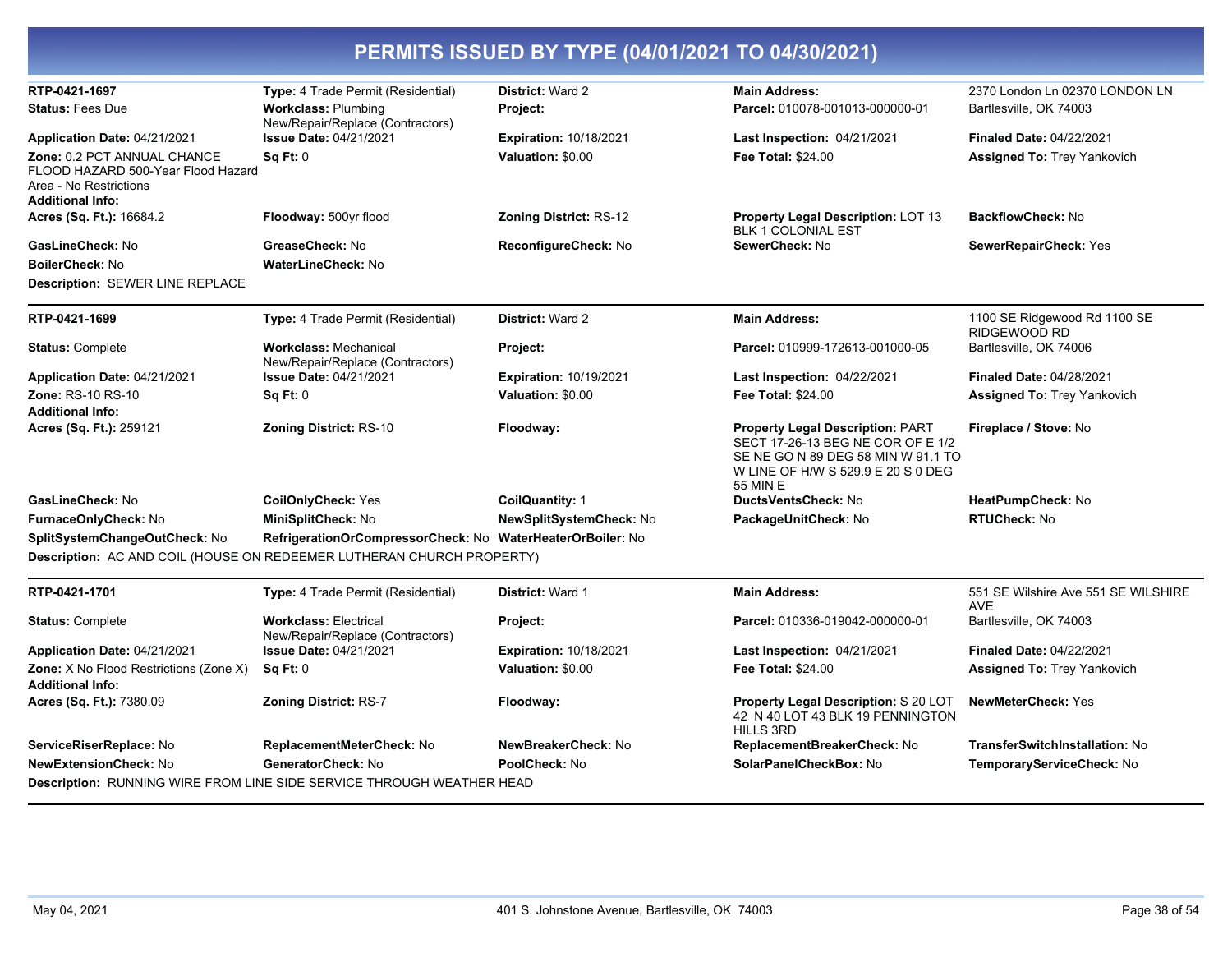|                                                                                           |                                                                  | PERMITS ISSUED BY TYPE (04/01/2021 TO 04/30/2021) |                                                                                                                                                             |                                                       |
|-------------------------------------------------------------------------------------------|------------------------------------------------------------------|---------------------------------------------------|-------------------------------------------------------------------------------------------------------------------------------------------------------------|-------------------------------------------------------|
| RTP-0421-1702                                                                             | Type: 4 Trade Permit (Residential)                               | District: Ward 1                                  | <b>Main Address:</b>                                                                                                                                        | 1233 SE Macklyn Ln 1233 SE MACKLYN<br>LN              |
| <b>Status: Complete</b>                                                                   | <b>Workclass: Electrical</b><br>New/Repair/Replace (Contractors) | Project:                                          | Parcel: 010461-009015-000000-01                                                                                                                             | Bartlesville, OK 74003                                |
| Application Date: 04/21/2021                                                              | <b>Issue Date: 04/21/2021</b>                                    | <b>Expiration: 10/18/2021</b>                     | Last Inspection: 04/21/2021                                                                                                                                 | Finaled Date: 04/22/2021                              |
| <b>Zone:</b> X No Flood Restrictions (Zone X)<br><b>Additional Info:</b>                  | Sq Ft: 1,700                                                     | Valuation: \$0.00                                 | <b>Fee Total: \$24.00</b>                                                                                                                                   | <b>Assigned To: Trey Yankovich</b>                    |
| Acres (Sq. Ft.): 9460.02                                                                  | <b>Zoning District: RS-7</b>                                     | Floodway:                                         | Property Legal Description: LOT 15<br>BLK 9 STONEGATE 1ST ADDN                                                                                              | NewMeterCheck: No                                     |
| ServiceRiserReplace: No                                                                   | ReplacementMeterCheck: No                                        | <b>New BreakerQuantity: 1</b>                     | <b>NewBreakerCheck: Yes</b>                                                                                                                                 | ReplacementBreakerCheck: No                           |
| TransferSwitchInstallation: No<br>SolarPanelCheckBox: No<br>Description: Panel Change out | <b>NewExtensionCheck: No</b><br>TemporaryServiceCheck: No        | GeneratorCheck: No                                | Generator Quantity: 0                                                                                                                                       | PoolCheck: No                                         |
| RTP-0421-1703                                                                             | <b>Type:</b> 4 Trade Permit (Residential)                        | <b>District: Ward 4</b>                           | <b>Main Address:</b>                                                                                                                                        | 630 SE Brookhollow Ln 630 SE<br><b>BROOKHOLLOW LN</b> |
| <b>Status: Fees Due</b>                                                                   | <b>Workclass: Plumbing</b><br>New/Repair/Replace (Contractors)   | Project:                                          | Parcel: 010561-000002-000000-01                                                                                                                             | Bartlesville, OK 74003                                |
| Application Date: 04/21/2021                                                              | <b>Issue Date: 04/21/2021</b>                                    | <b>Expiration: 10/18/2021</b>                     | Last Inspection: 04/21/2021                                                                                                                                 | <b>Finaled Date: 04/22/2021</b>                       |
| <b>Zone:</b> X No Flood Restrictions (Zone X)<br><b>Additional Info:</b>                  | <b>Sq Ft: 2,500</b>                                              | Valuation: \$0.00                                 | <b>Fee Total: \$44.00</b>                                                                                                                                   | <b>Assigned To: Trey Yankovich</b>                    |
| Acres (Sq. Ft.): 14713.8                                                                  | Floodway:                                                        | <b>Zoning District: RS-10</b>                     | Property Legal Description: LOT 2<br><b>WOODLAND VIEW 2ND</b>                                                                                               | <b>BackflowCheck: No</b>                              |
| GasLineCheck: No                                                                          | GreaseQuanity: 0                                                 | GreaseCheck: No                                   | ReconfigureCheck: No                                                                                                                                        | SewerCheck: No                                        |
| SewerRepairCheck: No                                                                      | <b>BoilerQuantity: 2</b>                                         | <b>BoilerCheck: Yes</b>                           | WaterLineCheck: No                                                                                                                                          |                                                       |
| Description: Replace hot water heaters.                                                   |                                                                  |                                                   |                                                                                                                                                             |                                                       |
| RTP-0421-1704                                                                             | <b>Type:</b> 4 Trade Permit (Residential)                        | <b>District: Ward 3</b>                           | <b>Main Address:</b>                                                                                                                                        | 1812 SE Hillcrest Dr 01812 SE<br><b>HILLCREST DR</b>  |
| <b>Status: Complete</b>                                                                   | <b>Workclass: Mechanical</b><br>New/Repair/Replace (Contractors) | Project:                                          | Parcel: 010090-001002-000000-01                                                                                                                             | Bartlesville, OK 74003                                |
| Application Date: 04/22/2021                                                              | <b>Issue Date: 04/22/2021</b>                                    | <b>Expiration: 10/25/2021</b>                     | Last Inspection: 04/28/2021                                                                                                                                 | <b>Finaled Date: 04/29/2021</b>                       |
| <b>Zone: C-2 C-2</b>                                                                      | Sq Ft: 0                                                         | Valuation: \$0.00                                 | <b>Fee Total: \$24.00</b>                                                                                                                                   | <b>Assigned To: Trey Yankovich</b>                    |
| <b>Additional Info:</b>                                                                   |                                                                  |                                                   |                                                                                                                                                             |                                                       |
| <b>Acres (Sq. Ft.):</b> 24384.3                                                           | <b>Zoning District: C-2</b>                                      | Floodway: 100yr flood                             | Property Legal Description: PART OF<br>LOTS 2 3 DES AS BEG AT NE COR<br>LOT 4 S 89 DEG 49 MIN W 103 TO POB:<br>SLY 120 S 89 DEG 49 MIN W TO SW<br>COR LOT 2 | Fireplace / Stove: No                                 |
| GasLineCheck: No                                                                          | CoilOnlyCheck: No                                                | <b>DuctsVentsCheck: No</b>                        | HeatPumpCheck: No                                                                                                                                           | FurnaceOnlyCheck: No                                  |
| MiniSplitCheck: No                                                                        | <b>NewSplitSystemCheck: No</b>                                   | PackageUnitCheck: No                              | <b>RTUCheck: Yes</b>                                                                                                                                        | <b>RTUQuantity: 1</b>                                 |
| SplitSystemChangeOutCheck: No                                                             | RefrigerationOrCompressorCheck: No                               | <b>WaterHeaterOrBoiler: No</b>                    |                                                                                                                                                             |                                                       |
| Description: ROOFTOP UNIT/OVERHEAD DUCT                                                   |                                                                  |                                                   |                                                                                                                                                             |                                                       |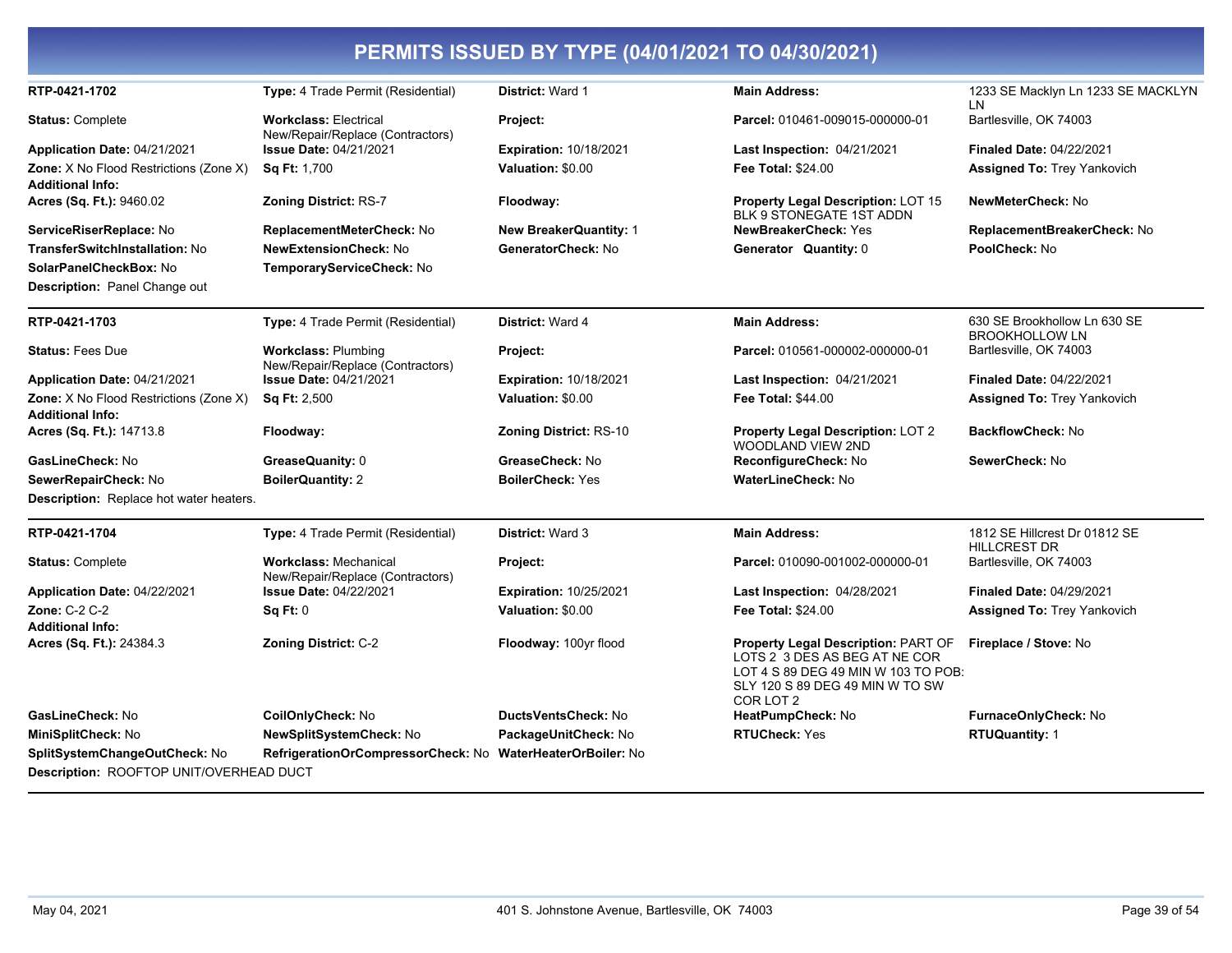| RTP-0421-1705                                                            | Type: 4 Trade Permit (Residential)                               | District: Ward 4              | <b>Main Address:</b>                                                               | 328 NW Cheyenne PI 328 NW EAST<br><b>CHEYENNE PL</b>           |
|--------------------------------------------------------------------------|------------------------------------------------------------------|-------------------------------|------------------------------------------------------------------------------------|----------------------------------------------------------------|
| <b>Status: Fees Due</b>                                                  | <b>Workclass: Plumbing</b><br>New/Repair/Replace (Contractors)   | Project:                      | Parcel: 010115-003002-000000-01                                                    | Bartlesville, OK 74003                                         |
| Application Date: 04/22/2021                                             | <b>Issue Date: 04/22/2021</b>                                    | <b>Expiration: 10/19/2021</b> | Last Inspection: 04/22/2021                                                        | <b>Finaled Date: 04/23/2021</b>                                |
| <b>Zone: RS-5 RS-5</b>                                                   | <b>Sq Ft: 20</b>                                                 | Valuation: \$0.00             | <b>Fee Total: \$24.00</b>                                                          | <b>Assigned To: Trey Yankovich</b>                             |
| <b>Additional Info:</b>                                                  |                                                                  |                               |                                                                                    |                                                                |
| Acres (Sq. Ft.): 5856.44                                                 | Floodway: 500yr flood                                            | <b>Zoning District: RS-5</b>  | <b>NZOD Location Code: Fe1903</b>                                                  | Property Legal Description: LOT 2 BLK<br>3 FEDERAL HOMES ADDN  |
| <b>BackflowCheck: No</b>                                                 | GasLineCheck: No                                                 | GreaseQuanity: 0              | GreaseCheck: No                                                                    | ReconfigureCheck: No                                           |
| SewerCheck: No                                                           | SewerRepairCheck: Yes                                            | <b>BoilerQuantity: 0</b>      | <b>BoilerCheck: No</b>                                                             | <b>WaterLineCheck: No</b>                                      |
| <b>Description:</b> Repair sewer line                                    |                                                                  |                               |                                                                                    |                                                                |
| RTP-0421-1706                                                            | Type: 4 Trade Permit (Residential)                               | <b>District: Ward 3</b>       | <b>Main Address:</b>                                                               | 1456 SW Hickory 1456 SW HICKORY                                |
| <b>Status: Fees Due</b>                                                  | <b>Workclass: Mechanical</b><br>New/Repair/Replace (Contractors) | Project:                      | Parcel: 010473-001012-000000-01                                                    | Bartlesville, OK 74003                                         |
| Application Date: 04/22/2021                                             | <b>Issue Date: 04/22/2021</b>                                    | <b>Expiration: 11/01/2021</b> | Last Inspection: 05/03/2021                                                        | <b>Finaled Date:</b>                                           |
| <b>Zone:</b> X No Flood Restrictions (Zone X)<br><b>Additional Info:</b> | <b>Sq Ft: 1,000</b>                                              | Valuation: \$0.00             | <b>Fee Total: \$24.00</b>                                                          | Assigned To: Trey Yankovich                                    |
| Acres (Sq. Ft.): 8940.77                                                 | <b>Zoning District: RS-5</b>                                     | Floodway:                     | NZOD Location Code: S1101                                                          | Property Legal Description: LOT 12<br><b>BLK 1 SUNSET ADDN</b> |
| Fireplace / Stove: No                                                    | <b>GasLineCheck: Yes</b>                                         | CoilOnlyCheck: No             | CoilQuantity: 0                                                                    | DuctsVentsCheck: No                                            |
| DuctsVentsQuantity: 0                                                    | HeatPumpCheck: No                                                | HeatPumpQuantity: 0           | FurnaceOnlyCheck: No                                                               | FurnaceOnlyQuantity: 0                                         |
| MiniSplitCheck: No                                                       | MiniSplitQuantity: 0                                             | NewSplitSystemCheck: No       | NewSplitSystemQuantity: 0                                                          | PackageUnitCheck: No                                           |
| PackageUnitQuantity: 0                                                   | <b>RTUCheck: No</b>                                              | <b>RTUQuantity: 0</b>         | SplitSystemChangeOutCheck: No                                                      | RefrigerationOrCompressorCheck: No                             |
| RefrigerationOrCompressorQuantity: 0 WaterHeaterOrBoiler: No             |                                                                  | WaterHeaterOrBoilerCheck: 0   |                                                                                    |                                                                |
| <b>Description:</b> Cap off gas line & pressure test                     |                                                                  |                               |                                                                                    |                                                                |
| RTP-0421-1708                                                            | Type: 4 Trade Permit (Residential)                               | <b>District: Ward 2</b>       | <b>Main Address:</b>                                                               | 1733 SE Harned Dr 1733 SE HARNED<br>DR                         |
| <b>Status: Fees Paid</b>                                                 | <b>Workclass: Mechanical</b><br>New/Repair/Replace (Contractors) | Project:                      | Parcel: 010397-002005-000000-01                                                    | Bartlesville, OK 74006                                         |
| Application Date: 04/23/2021                                             | <b>Issue Date: 04/23/2021</b>                                    | <b>Expiration: 10/20/2021</b> | <b>Last Inspection:</b>                                                            | <b>Finaled Date:</b>                                           |
| Zone: RS-10 RS-10                                                        | Sq Ft: 0                                                         | Valuation: \$0.00             | <b>Fee Total: \$24.00</b>                                                          | <b>Assigned To: Trey Yankovich</b>                             |
| <b>Additional Info:</b>                                                  |                                                                  |                               |                                                                                    |                                                                |
| Acres (Sq. Ft.): 14989                                                   | <b>Zoning District: RS-10</b>                                    | Floodway:                     | Property Legal Description: LOT 5 BLK Fireplace / Stove: No<br>2 ROLLING HILLS 1ST |                                                                |
| GasLineCheck: No                                                         | <b>CoilOnlyCheck: Yes</b>                                        | <b>CoilQuantity: 1</b>        | DuctsVentsCheck: No                                                                | HeatPumpCheck: No                                              |
| FurnaceOnlyCheck: No                                                     | MiniSplitCheck: No                                               | NewSplitSystemCheck: No       | PackageUnitCheck: No                                                               | RTUCheck: No                                                   |
| SplitSystemChangeOutCheck: No                                            | RefrigerationOrCompressorCheck: No WaterHeaterOrBoiler: No       |                               |                                                                                    |                                                                |
| Description: AC AND COIL                                                 |                                                                  |                               |                                                                                    |                                                                |
| RTP-0421-1710                                                            | Type: 4 Trade Permit (Residential)                               | <b>District: Ward 5</b>       | <b>Main Address:</b>                                                               | 501 NE Elmhurst Ave 00501 NE<br>ELMHURST AVE                   |
| <b>Status: Complete</b>                                                  | <b>Workclass: Mechanical</b><br>New/Repair/Replace (Contractors) | Project:                      | Parcel: 010195-001010-000000-01                                                    | Bartlesville, OK 74003                                         |
| Application Date: 04/23/2021                                             | <b>Issue Date: 04/23/2021</b>                                    | <b>Expiration: 10/20/2021</b> | Last Inspection: 04/23/2021                                                        | <b>Finaled Date: 04/24/2021</b>                                |
| Zone: RS-7 RS-7<br><b>Additional Info:</b>                               | Sq Ft: 0                                                         | Valuation: \$0.00             | <b>Fee Total: \$24.00</b>                                                          | <b>Assigned To: Trey Yankovich</b>                             |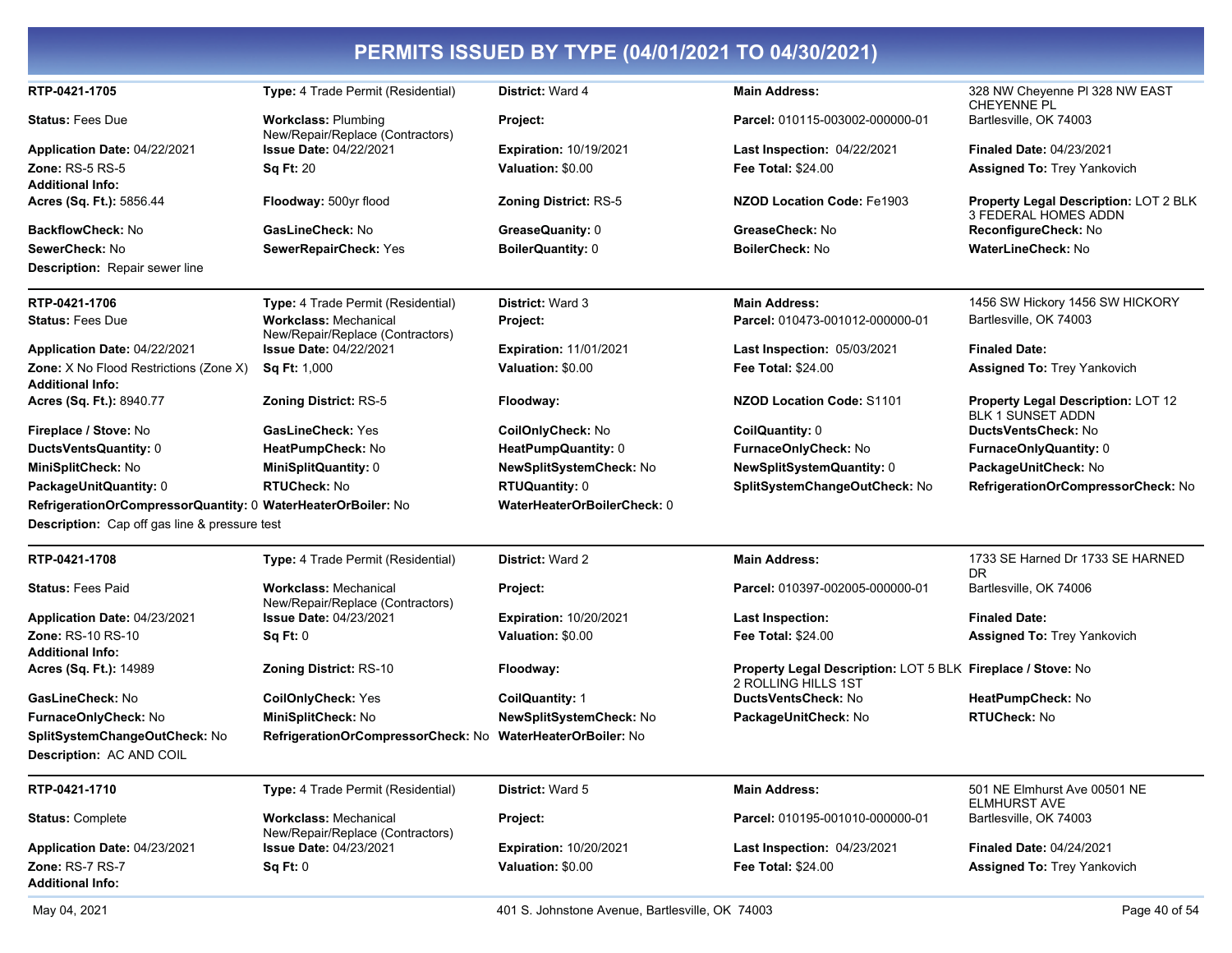| PERMITS ISSUED BY TYPE (04/01/2021 TO 04/30/2021)                        |                                                                  |                                                                                                                        |                                                                                                                                                                       |                                         |
|--------------------------------------------------------------------------|------------------------------------------------------------------|------------------------------------------------------------------------------------------------------------------------|-----------------------------------------------------------------------------------------------------------------------------------------------------------------------|-----------------------------------------|
| Acres (Sq. Ft.): 8547.53                                                 | <b>Zoning District: RS-7</b>                                     | Floodway:                                                                                                              | Property Legal Description: LOT 10<br><b>BLK 1 JESTER SUB-DIV</b>                                                                                                     | Fireplace / Stove: No                   |
| <b>GasLineCheck: No</b>                                                  | CoilOnlyCheck: No                                                | <b>DuctsVentsCheck: No</b>                                                                                             | HeatPumpCheck: No                                                                                                                                                     | FurnaceOnlyCheck: No                    |
| MiniSplitCheck: No                                                       | NewSplitSystemCheck: No                                          | PackageUnitCheck: No                                                                                                   | <b>RTUCheck: No</b>                                                                                                                                                   | SplitSystemChangeOutCheck: Yes          |
| SplitSystemChangeOutQuantity: 1                                          | RefrigerationOrCompressorCheck: No WaterHeaterOrBoiler: No       |                                                                                                                        |                                                                                                                                                                       |                                         |
| Description: COMPLETE HVAC CHANGE OUT                                    |                                                                  |                                                                                                                        |                                                                                                                                                                       |                                         |
| RTP-0421-1711                                                            | Type: 4 Trade Permit (Residential)                               | <b>District: Ward 1</b>                                                                                                | <b>Main Address:</b>                                                                                                                                                  | 956 SE Yale Dr 956 SE YALE DR           |
| <b>Status: Complete</b>                                                  | <b>Workclass: Plumbing</b><br>New/Repair/Replace (Contractors)   | Project:                                                                                                               | Parcel: 010337-024019-000000-01                                                                                                                                       | Bartlesville, OK 74003                  |
| Application Date: 04/23/2021                                             | <b>Issue Date: 04/23/2021</b>                                    | <b>Expiration: 10/20/2021</b>                                                                                          | Last Inspection: 04/23/2021                                                                                                                                           | Finaled Date: 04/24/2021                |
| Zone: RS-7 RS-7<br><b>Additional Info:</b>                               | Sq Ft: 0                                                         | Valuation: \$0.00                                                                                                      | <b>Fee Total: \$24.00</b>                                                                                                                                             | <b>Assigned To: Trey Yankovich</b>      |
| Acres (Sq. Ft.): 7666.81                                                 | Floodway:                                                        | Zoning District: RS-7                                                                                                  | <b>Property Legal Description: TRACT</b><br>KNOWN AS LOT 19 BEG SW COR LOT<br>18 GO S O DEG O MIN 17 SEC E 60 N<br>89 DEG 59 MIN 43 SEC E 120 N O DEG<br>O MIN 17 SEC | <b>BackflowCheck: No</b>                |
| GasLineCheck: No                                                         | GreaseCheck: No                                                  | ReconfigureCheck: No                                                                                                   | SewerCheck: No                                                                                                                                                        | SewerRepairCheck: No                    |
| <b>BoilerQuantity: 1</b>                                                 | <b>BoilerCheck: Yes</b>                                          | <b>WaterLineCheck: No</b>                                                                                              |                                                                                                                                                                       |                                         |
| RTP-0421-1712                                                            | Type: 4 Trade Permit (Residential)                               | District: Ward 1                                                                                                       | <b>Main Address:</b>                                                                                                                                                  | 1045 SE Meadow Dr 1045 SE MEADOW<br>DR. |
| <b>Status: Fees Due</b>                                                  | <b>Workclass: Plumbing</b><br>New/Repair/Replace (Contractors)   | Project:                                                                                                               | Parcel: 010411-001010-000000-01                                                                                                                                       | Bartlesville, OK 74003                  |
| Application Date: 04/23/2021                                             | <b>Issue Date: 04/23/2021</b>                                    | <b>Expiration: 10/25/2021</b>                                                                                          | Last Inspection: 04/27/2021                                                                                                                                           | <b>Finaled Date:</b>                    |
| Zone: RS-10 RS-10<br><b>Additional Info:</b>                             | <b>Sq Ft: 1</b>                                                  | Valuation: \$0.00                                                                                                      | <b>Fee Total: \$24.00</b>                                                                                                                                             | <b>Assigned To: Trey Yankovich</b>      |
| Acres (Sq. Ft.): 10548.3                                                 | Floodway:                                                        | <b>Zoning District: RS-10</b>                                                                                          | <b>Property Legal Description: LOT 10</b><br>BLK 1 ROLLING MEADOWS 5TH                                                                                                | <b>BackflowCheck: No</b>                |
| GasLineCheck: No                                                         | GreaseQuanity: 0                                                 | GreaseCheck: No                                                                                                        | ReconfigureCheck: No                                                                                                                                                  | SewerCheck: No                          |
| SewerRepairCheck: No                                                     | <b>BoilerQuantity: 1</b>                                         | <b>BoilerCheck: Yes</b>                                                                                                | <b>WaterLineCheck: No</b>                                                                                                                                             |                                         |
| Description: water heater                                                |                                                                  |                                                                                                                        |                                                                                                                                                                       |                                         |
| RTP-0421-1713                                                            | Type: 4 Trade Permit (Residential)                               | District: Ward 1                                                                                                       | <b>Main Address:</b>                                                                                                                                                  | 609 E 9Th St 00609 E 9TH ST             |
| <b>Status: Fees Due</b>                                                  | <b>Workclass: Mechanical</b><br>New/Repair/Replace (Contractors) | Project:                                                                                                               | Parcel: 050140-101001-000000-02                                                                                                                                       | Bartlesville, OK 74003                  |
| Application Date: 04/24/2021                                             | <b>Issue Date: 04/24/2021</b>                                    | <b>Expiration: 10/21/2021</b>                                                                                          | <b>Last Inspection:</b>                                                                                                                                               | <b>Finaled Date:</b>                    |
| <b>Zone:</b> X No Flood Restrictions (Zone X)<br><b>Additional Info:</b> | Sq Ft: 0                                                         | Valuation: \$0.00                                                                                                      | <b>Fee Total: \$24.00</b>                                                                                                                                             | Assigned To: Trey Yankovich             |
| Acres (Sq. Ft.): 5951.7                                                  | Floodway:                                                        | Property Legal Description: W 70 LOT Fireplace / Stove: No<br>1, W 70 LOT 2 W 70 LOT 3 BLK 101<br>JOE A BARTLES 2ND SC |                                                                                                                                                                       | GasLineCheck: No                        |
| CoilOnlyCheck: No                                                        | CoilQuantity: 0                                                  | DuctsVentsCheck: No                                                                                                    | DuctsVentsQuantity: 0                                                                                                                                                 | HeatPumpCheck: No                       |
| HeatPumpQuantity: 0                                                      | FurnaceOnlyCheck: No                                             | FurnaceOnlyQuantity: 0                                                                                                 | MiniSplitCheck: No                                                                                                                                                    | <b>MiniSplitQuantity: 0</b>             |
| <b>NewSplitSystemCheck: Yes</b>                                          | <b>NewSplitSystemQuantity: 1</b>                                 | PackageUnitCheck: No                                                                                                   | PackageUnitQuantity: 0                                                                                                                                                | <b>RTUCheck: No</b>                     |
| <b>RTUQuantity: 0</b>                                                    | SplitSystemChangeOutCheck: No                                    |                                                                                                                        | RefrigerationOrCompressorCheck: No RefrigerationOrCompressorQuantity: 0 WaterHeaterOrBoiler: No                                                                       |                                         |
| WaterHeaterOrBoilerCheck: 0                                              |                                                                  |                                                                                                                        |                                                                                                                                                                       |                                         |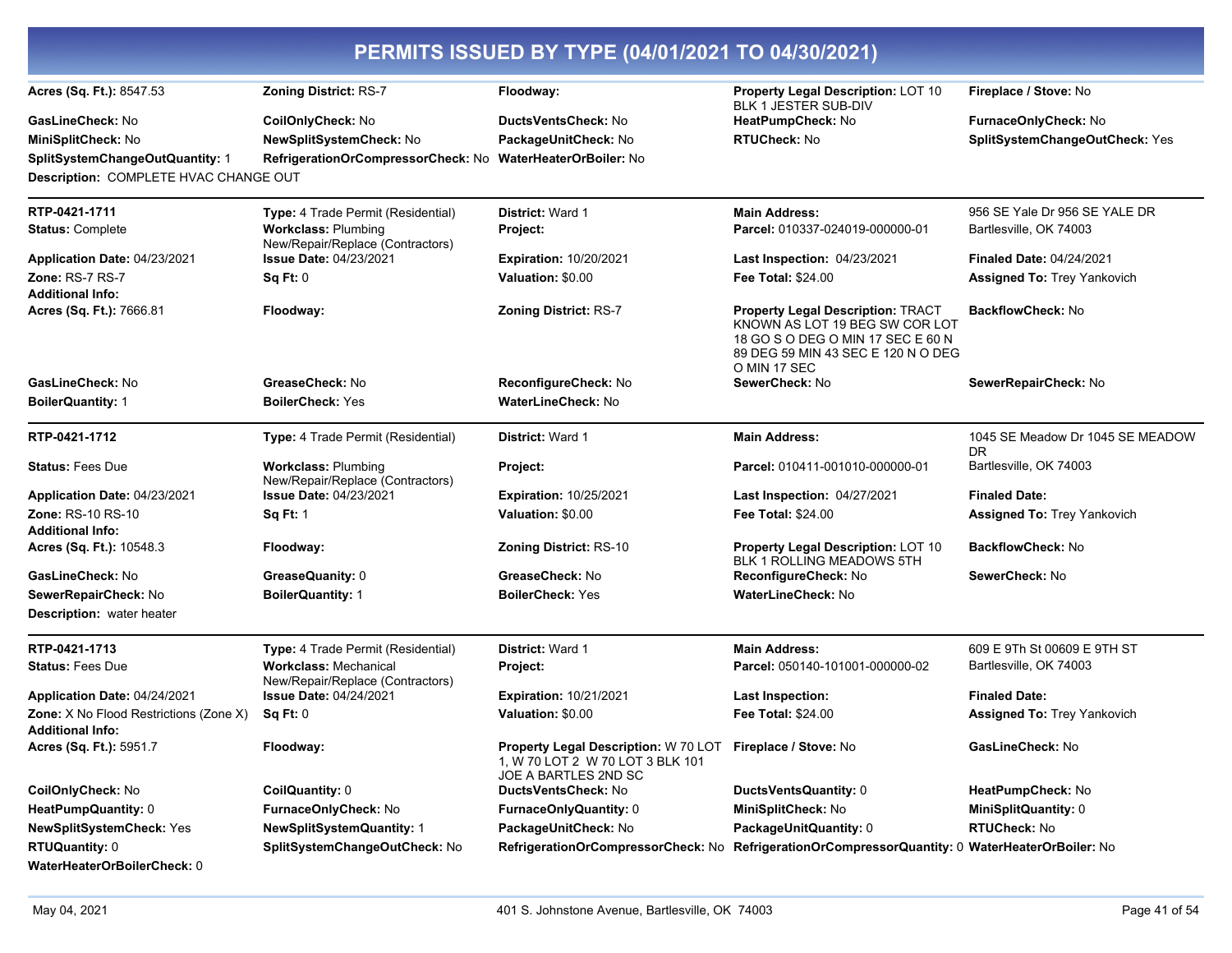| RTP-0421-1714                                                            | Type: 4 Trade Permit (Residential)                               | District: Ward 4              | <b>Main Address:</b>                                                                                                                                              | 721 SE Shawnee Ave 721 SE SHAWNEE<br>AV                          |
|--------------------------------------------------------------------------|------------------------------------------------------------------|-------------------------------|-------------------------------------------------------------------------------------------------------------------------------------------------------------------|------------------------------------------------------------------|
| <b>Status: Complete</b>                                                  | <b>Workclass: Electrical</b><br>New/Repair/Replace (Contractors) | Project:                      | Parcel: 010197-001007-000000-01                                                                                                                                   | Bartlesville, OK 74003                                           |
| Application Date: 04/26/2021                                             | Issue Date: 04/26/2021                                           | <b>Expiration: 10/25/2021</b> | Last Inspection: 04/27/2021                                                                                                                                       | <b>Finaled Date: 04/28/2021</b>                                  |
| <b>Zone: TIF 2 District TIF 2 District</b><br><b>Additional Info:</b>    | <b>Sq Ft: 0</b>                                                  | Valuation: \$0.00             | <b>Fee Total: \$44.00</b>                                                                                                                                         | <b>Assigned To: Trey Yankovich</b>                               |
| Acres (Sq. Ft.): 9368.28                                                 | Zoning District: RM-.75                                          | Floodway:                     | Property Legal Description: LOT 7 BLK NewMeterCheck: No<br>1 JOHNSTONE HGTS ADDN                                                                                  |                                                                  |
| ServiceRiserReplace: No                                                  | ReplacementMeterCheck: No                                        | <b>New BreakerQuantity: 1</b> | <b>NewBreakerCheck: Yes</b>                                                                                                                                       | ReplacementBreakerCheck: No                                      |
| TransferSwitchInstallation: No                                           | <b>NewExtensionCheck: Yes</b>                                    | GeneratorCheck: No            | PoolCheck: No                                                                                                                                                     | SolarPanelCheckBox: No                                           |
| TemporaryServiceCheck: No                                                |                                                                  |                               |                                                                                                                                                                   |                                                                  |
| <b>Description:</b> new panel and a circuit for hvac                     |                                                                  |                               |                                                                                                                                                                   |                                                                  |
| RTP-0421-1715                                                            | Type: 4 Trade Permit (Residential)                               | District: Ward 1              | <b>Main Address:</b>                                                                                                                                              | 513 SE Yale Dr 513 SE YALE DR                                    |
| <b>Status: Complete</b>                                                  | <b>Workclass: Electrical</b><br>New/Repair/Replace (Contractors) | Project:                      | Parcel: 010337-022012-000000-01                                                                                                                                   | Bartlesville, OK 74003                                           |
| Application Date: 04/26/2021                                             | <b>Issue Date: 04/26/2021</b>                                    | <b>Expiration: 10/26/2021</b> | <b>Last Inspection: 04/29/2021</b>                                                                                                                                | <b>Finaled Date: 04/30/2021</b>                                  |
| Zone: X No Flood Restrictions (Zone X)<br><b>Additional Info:</b>        | Sq Ft: 0                                                         | Valuation: \$0.00             | <b>Fee Total: \$24.00</b>                                                                                                                                         | <b>Assigned To: Trey Yankovich</b>                               |
| Acres (Sq. Ft.): 9714.84                                                 | <b>Zoning District: RS-7</b>                                     | Floodway:                     | <b>Property Legal Description: LOT 12</b><br>BLK 22 PENNINGTON HILLS 4TH                                                                                          | <b>NewMeterCheck: Yes</b>                                        |
| ServiceRiserReplace: No                                                  | ReplacementMeterCheck: No                                        | NewBreakerCheck: No           | ReplacementBreakerCheck: No                                                                                                                                       | <b>TransferSwitchInstallation: No</b>                            |
| <b>NewExtensionCheck: No</b>                                             | GeneratorCheck: No                                               | PoolCheck: No                 | SolarPanelCheckBox: No                                                                                                                                            | TemporaryServiceCheck: No                                        |
| <b>Description: REBUILD SERVICE</b>                                      |                                                                  |                               |                                                                                                                                                                   |                                                                  |
| RTP-0421-1716                                                            | Type: 4 Trade Permit (Residential)                               | District: Ward 4              | <b>Main Address:</b>                                                                                                                                              | 3315 E Frank Phillips Blvd 03315 E<br><b>FRANK PHILLIPS BLVD</b> |
| <b>Status: Fees Due</b>                                                  | <b>Workclass: Plumbing</b><br>New/Repair/Replace (Contractors)   | Project:                      | Parcel: 010999-082613-001000-08                                                                                                                                   | Bartlesville, OK 74003                                           |
| Application Date: 04/27/2021                                             | <b>Issue Date: 04/27/2021</b>                                    | Expiration: 10/25/2021        | <b>Last Inspection:</b>                                                                                                                                           | <b>Finaled Date:</b>                                             |
| <b>Zone: C-5 C-5</b><br><b>Additional Info:</b>                          | <b>Sq Ft: 5</b>                                                  | Valuation: \$0.00             | <b>Fee Total: \$24.00</b>                                                                                                                                         | <b>Assigned To: Trey Yankovich</b>                               |
| Acres (Sq. Ft.): 42105.8                                                 | Floodway:                                                        | <b>Zoning District: C-5</b>   | <b>Property Legal Description: PART</b><br>SECT 8-26-13 BEG 1068.4 E OF THE<br>SW CORNER OF THE S 1/2 SW NE; E<br>200; N 219.7; W 200; S 219.7 TO BEG:<br>1.01 AC | <b>BackflowCheck: No</b>                                         |
| GasLineCheck: No                                                         | GreaseQuanity: 0                                                 | GreaseCheck: No               | ReconfigureCheck: No                                                                                                                                              | SewerCheck: Yes                                                  |
| SewerRepairCheck: No                                                     | <b>BoilerQuantity: 0</b>                                         | <b>BoilerCheck: No</b>        | <b>WaterLineCheck: No</b>                                                                                                                                         |                                                                  |
| <b>Description: Cap Sewer line</b>                                       |                                                                  |                               |                                                                                                                                                                   |                                                                  |
| RTP-0421-1717                                                            | Type: 4 Trade Permit (Residential)                               | District: Ward 3              | <b>Main Address:</b>                                                                                                                                              | 1420 SW Keeler 1420 SW KEELER                                    |
| <b>Status: Fees Due</b>                                                  | <b>Workclass: Plumbing</b><br>New/Repair/Replace (Contractors)   | Project:                      | Parcel: 010133-009015-000000-01                                                                                                                                   | Bartlesville, OK 74003                                           |
| Application Date: 04/27/2021                                             | <b>Issue Date: 04/27/2021</b>                                    | <b>Expiration: 10/25/2021</b> | <b>Last Inspection: 04/27/2021</b>                                                                                                                                | <b>Finaled Date: 04/28/2021</b>                                  |
| <b>Zone:</b> X No Flood Restrictions (Zone X)<br><b>Additional Info:</b> | <b>Sq Ft: 1,500</b>                                              | Valuation: \$0.00             | <b>Fee Total: \$24.00</b>                                                                                                                                         | <b>Assigned To: Trey Yankovich</b>                               |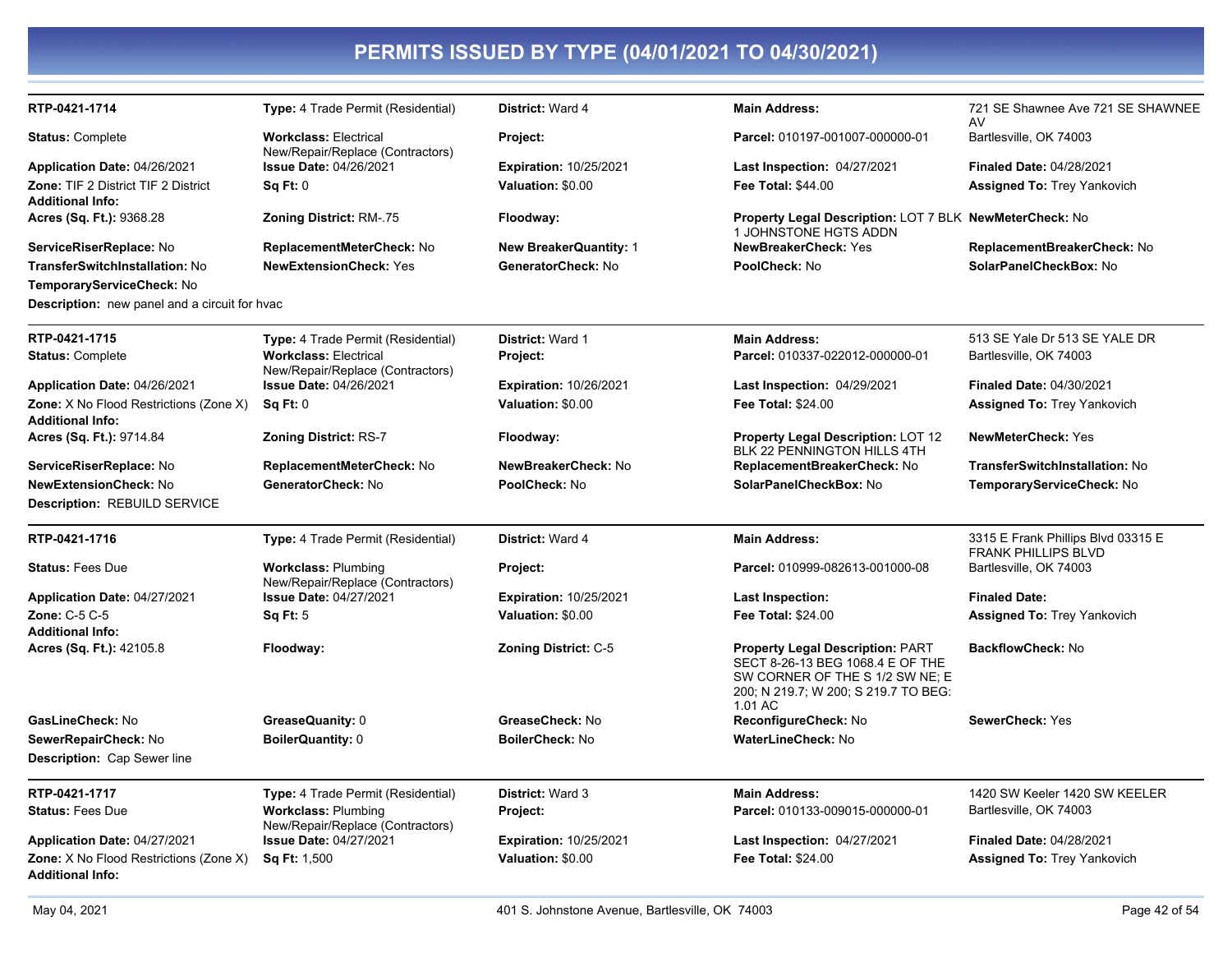| PERMITS ISSUED BY TYPE (04/01/2021 TO 04/30/2021)                        |                                                                  |                               |                                                                 |                                                               |
|--------------------------------------------------------------------------|------------------------------------------------------------------|-------------------------------|-----------------------------------------------------------------|---------------------------------------------------------------|
| Acres (Sq. Ft.): 7345.51                                                 | Floodway:                                                        | <b>Zoning District: RS-5</b>  | <b>NZOD Location Code: Gv1509</b>                               | Property Legal Description: LOT 15<br>BLK 9 GRANDVIEW ADDN    |
| <b>BackflowCheck: No</b>                                                 | GasLineCheck: No                                                 | GreaseQuanity: 0              | GreaseCheck: No                                                 | ReconfigureCheck: No                                          |
| SewerCheck: No                                                           | SewerRepairCheck: Yes                                            | <b>BoilerQuantity: 0</b>      | <b>BoilerCheck: No</b>                                          | <b>WaterLineCheck: No</b>                                     |
| <b>Description:</b> Replace/repair sewer line                            |                                                                  |                               |                                                                 |                                                               |
| RTP-0421-1719                                                            | Type: 4 Trade Permit (Residential)                               | District: Ward 1              | Main Address:                                                   | 201 SE Spruce Ave 201 SE SPRUCE<br><b>AVE</b>                 |
| <b>Status: Permit Issued</b>                                             | <b>Workclass: Plumbing</b><br>New/Repair/Replace (Contractors)   | Project:                      | Parcel: 010447-009017-000000-01                                 | Bartlesville, OK 74003                                        |
| Application Date: 04/27/2021                                             | <b>Issue Date: 04/27/2021</b>                                    | <b>Expiration: 10/25/2021</b> | Last Inspection:                                                | <b>Finaled Date:</b>                                          |
| <b>Zone:</b> X No Flood Restrictions (Zone X)<br><b>Additional Info:</b> | <b>Sq Ft: 60</b>                                                 | Valuation: \$0.00             | Fee Total: \$24.00                                              | <b>Assigned To: Trey Yankovich</b>                            |
| Acres (Sq. Ft.): 10630.6                                                 | Floodway:                                                        | <b>Zoning District: RS-7</b>  | Property Legal Description: LOT 17<br>BLK 9 SOONER HEIGHTS 3RD  | <b>BackflowCheck: No</b>                                      |
| GasLineCheck: Yes                                                        | GreaseQuanity: 0                                                 | GreaseCheck: No               | ReconfigureCheck: No                                            | SewerCheck: No                                                |
| SewerRepairCheck: No                                                     | <b>BoilerQuantity: 0</b>                                         | <b>BoilerCheck: No</b>        | <b>WaterLineCheck: No</b>                                       |                                                               |
| Description: New 1 1/2" gas line inspection                              |                                                                  |                               |                                                                 |                                                               |
| RTP-0421-1721                                                            | Type: 4 Trade Permit (Residential)                               | District: Ward 1              | <b>Main Address:</b>                                            | 1230 SE Harris Dr 1230 SE HARRIS DR                           |
| <b>Status: Fees Due</b>                                                  | <b>Workclass: Electrical</b><br>New/Repair/Replace (Contractors) | Project:                      | Parcel: 010414-002010-000000-01                                 | Bartlesville, OK 74003                                        |
| Application Date: 04/27/2021                                             | <b>Issue Date: 04/27/2021</b>                                    | <b>Expiration: 10/25/2021</b> | Last Inspection:                                                | <b>Finaled Date:</b>                                          |
| <b>Zone:</b> X No Flood Restrictions (Zone X)<br><b>Additional Info:</b> | $Sa$ Ft: $0$                                                     | Valuation: \$0.00             | <b>Fee Total: \$24.00</b>                                       | <b>Assigned To: Trey Yankovich</b>                            |
| Acres (Sq. Ft.): 13811.4                                                 | <b>Zoning District: RS-10</b>                                    | Floodway:                     | Property Legal Description: LOT 10<br>BLK 2 ROLLING MEADOWS 8TH | NewMeterCheck: No                                             |
| ServiceRiserReplace: No                                                  | ReplacementMeterCheck: No                                        | <b>New BreakerQuantity: 1</b> | NewBreakerCheck: Yes                                            | ReplacementBreakerCheck: No                                   |
| <b>TransferSwitchInstallation: No</b>                                    | <b>NewExtensionCheck: No</b>                                     | GeneratorCheck: No            | PoolCheck: No                                                   | SolarPanelCheckBox: No                                        |
| TemporaryServiceCheck: No                                                |                                                                  |                               |                                                                 |                                                               |
| <b>Description:</b> panel diconnect for A/C                              |                                                                  |                               |                                                                 |                                                               |
| RTP-0421-1722                                                            | Type: 4 Trade Permit (Residential)                               | District: Ward 4              | <b>Main Address:</b>                                            | 212 NW Park 212 NW PARK                                       |
| <b>Status: Fees Due</b>                                                  | <b>Workclass: Plumbing</b><br>New/Repair/Replace (Contractors)   | Project:                      | Parcel: 010189-003016-000000-01                                 | Bartlesville, OK 74003                                        |
| Application Date: 04/28/2021                                             | <b>Issue Date: 04/28/2021</b>                                    | <b>Expiration: 11/01/2021</b> | Last Inspection: 05/03/2021                                     | <b>Finaled Date:</b>                                          |
| Zone: TIF 1 District TIF 1 District<br><b>Additional Info:</b>           | Sq Ft: 0                                                         | Valuation: \$0.00             | <b>Fee Total: \$44.00</b>                                       | <b>Assigned To: Trey Yankovich</b>                            |
| Acres (Sq. Ft.): 6443.93                                                 | Floodway: 100yr flood                                            | <b>Zoning District: M-2</b>   | <b>NZOD Location Code:</b>                                      | Property Legal Description: LOT 16<br><b>BLK 3 INDUSTRIAL</b> |
| <b>BackflowCheck: No</b>                                                 | GasLineCheck: No                                                 | GreaseCheck: No               | ReconfigureCheck: No                                            | SewerCheck: Yes                                               |
| SewerRepairCheck: No<br><b>Description: SWER CAP FOR DEMO</b>            | <b>BoilerCheck: No</b>                                           | WaterLineCheck: No            |                                                                 |                                                               |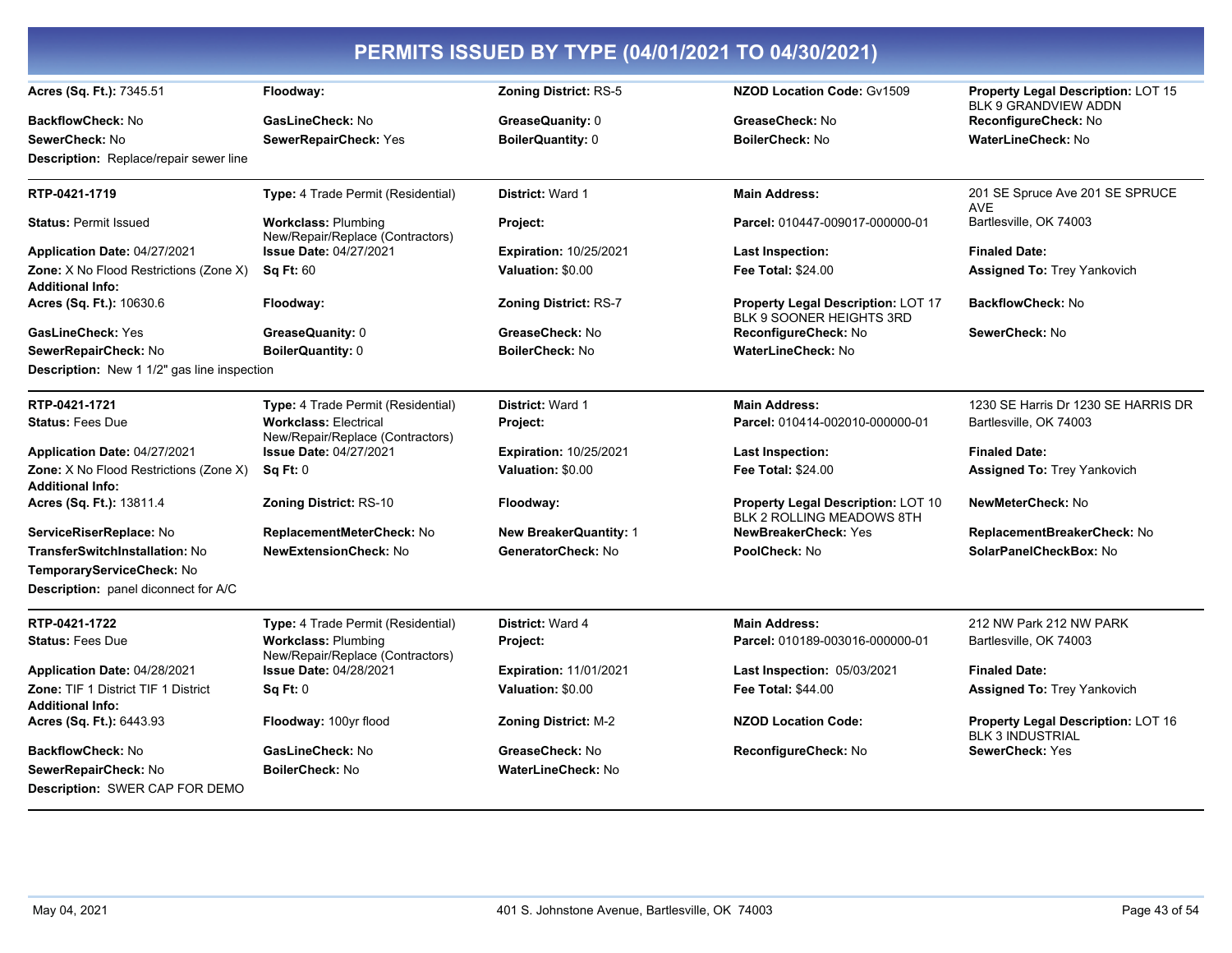| RTP-0421-1723                                                                                                          | Type: 4 Trade Permit (Residential)                                | <b>District: Ward 2</b>       | <b>Main Address:</b>                                                                                                                                                    | 3012 SE Loris Ln 3012 SE LORIS LN                      |
|------------------------------------------------------------------------------------------------------------------------|-------------------------------------------------------------------|-------------------------------|-------------------------------------------------------------------------------------------------------------------------------------------------------------------------|--------------------------------------------------------|
| <b>Status: Fees Due</b>                                                                                                | <b>Workclass: Mechanical</b>                                      | Project:                      | Parcel: 010507-000067-000000-01                                                                                                                                         | Bartlesville, OK 74003                                 |
| Application Date: 04/28/2021                                                                                           | New/Repair/Replace (Contractors)<br><b>Issue Date: 04/28/2021</b> | <b>Expiration: 10/25/2021</b> | <b>Last Inspection:</b>                                                                                                                                                 | <b>Finaled Date:</b>                                   |
| Zone: X No Flood Restrictions (Zone X)                                                                                 | $Sa$ Ft: $0$                                                      | Valuation: \$0.00             | Fee Total: \$24.00                                                                                                                                                      | <b>Assigned To: Trey Yankovich</b>                     |
| <b>Additional Info:</b>                                                                                                |                                                                   |                               |                                                                                                                                                                         |                                                        |
| Acres (Sq. Ft.): 8691.76                                                                                               | <b>Zoning District: RS-7</b>                                      | Floodway:                     | <b>Property Legal Description: LOT 67</b><br><b>WAYSIDE HEIGHTS 3RD</b>                                                                                                 | Fireplace / Stove: No                                  |
| GasLineCheck: No                                                                                                       | <b>CoilOnlyCheck: Yes</b>                                         | CoilQuantity: 1               | DuctsVentsCheck: No                                                                                                                                                     | HeatPumpCheck: No                                      |
| FurnaceOnlyCheck: No                                                                                                   | MiniSplitCheck: No                                                | NewSplitSystemCheck: No       | PackageUnitCheck: No                                                                                                                                                    | <b>RTUCheck: No</b>                                    |
| SplitSystemChangeOutCheck: No                                                                                          | RefrigerationOrCompressorCheck: No WaterHeaterOrBoiler: No        |                               |                                                                                                                                                                         |                                                        |
| Description: FURN/COIL/AC CHANGEOUT                                                                                    |                                                                   |                               |                                                                                                                                                                         |                                                        |
| RTP-0421-1724                                                                                                          | Type: 4 Trade Permit (Residential)                                | District: Ward 3              | <b>Main Address:</b>                                                                                                                                                    | 1905 SW Santa Fe Ave 1905 SW SANTA<br>FE AVE           |
| <b>Status: Fees Due</b>                                                                                                | <b>Workclass: Plumbing</b><br>New/Repair/Replace (Contractors)    | Project:                      | Parcel: 010509-002002-000000-01                                                                                                                                         | Bartlesville, OK 74003                                 |
| Application Date: 04/28/2021                                                                                           | <b>Issue Date: 04/28/2021</b>                                     | <b>Expiration: 10/26/2021</b> | Last Inspection: 04/29/2021                                                                                                                                             | <b>Finaled Date:</b>                                   |
| Zone: 0.2 PCT ANNUAL CHANCE<br>FLOOD HAZARD 500-Year Flood Hazard<br>Area - No Restrictions<br><b>Additional Info:</b> | <b>Sq Ft: 40</b>                                                  | Valuation: \$0.00             | <b>Fee Total: \$24.00</b>                                                                                                                                               | <b>Assigned To: Trey Yankovich</b>                     |
| Acres (Sq. Ft.): 8144.6                                                                                                | Floodway:                                                         | <b>Zoning District: RS-5</b>  | <b>NZOD Location Code: Wv0102</b>                                                                                                                                       | Property Legal Description: LOT 2 BLK<br>2 WEAVER ADDN |
| BackflowCheck: No                                                                                                      | GasLineCheck: No                                                  | GreaseQuanity: 0              | GreaseCheck: No                                                                                                                                                         | ReconfigureCheck: No                                   |
| SewerCheck: No                                                                                                         | SewerRepairCheck: Yes                                             | <b>BoilerQuantity: 0</b>      | <b>BoilerCheck: No</b>                                                                                                                                                  | <b>WaterLineCheck: No</b>                              |
| <b>Description: Repair sewer line</b>                                                                                  |                                                                   |                               |                                                                                                                                                                         |                                                        |
| RTP-0421-1726                                                                                                          | Type: 4 Trade Permit (Residential)                                | District: Ward 4              | <b>Main Address:</b>                                                                                                                                                    | 1222 SE Shawnee Ave 1222 SE<br>SHAWNE AV               |
| <b>Status: Complete</b>                                                                                                | <b>Workclass: Electrical</b><br>New/Repair/Replace (Contractors)  | Project:                      | Parcel: 010999-182613-004000-45                                                                                                                                         | Bartlesville, OK 74003                                 |
| Application Date: 04/28/2021                                                                                           | <b>Issue Date: 04/28/2021</b>                                     | <b>Expiration: 10/25/2021</b> | Last Inspection: 04/28/2021                                                                                                                                             | <b>Finaled Date: 04/28/2021</b>                        |
| Zone: X No Flood Restrictions (Zone X)<br><b>Additional Info:</b>                                                      | <b>Sq Ft: 0</b>                                                   | Valuation: \$0.00             | <b>Fee Total: \$24.00</b>                                                                                                                                               | <b>Assigned To: Trey Yankovich</b>                     |
| Acres (Sq. Ft.): 8875.7                                                                                                | Zoning District: RS-5                                             | Floodway:                     | <b>Property Legal Description: PART</b><br>SECT 18-26-13 TR 20 BEG 657.4 S OF<br>NW COR OF NW GO E 156.5 S 50 W<br>156.5 N 50 TO BEG: .18 AC BVILLE<br><b>PART SECT</b> | <b>NewMeterCheck: Yes</b>                              |
| ServiceRiserReplace: No                                                                                                | ReplacementMeterCheck: No                                         | NewBreakerCheck: No           | ReplacementBreakerCheck: No                                                                                                                                             | <b>TransferSwitchInstallation: No</b>                  |
| <b>NewExtensionCheck: No</b>                                                                                           | GeneratorCheck: No                                                | PoolCheck: No                 | SolarPanelCheckBox: No                                                                                                                                                  | TemporaryServiceCheck: No                              |
| <b>Description:</b> meter loop                                                                                         |                                                                   |                               |                                                                                                                                                                         |                                                        |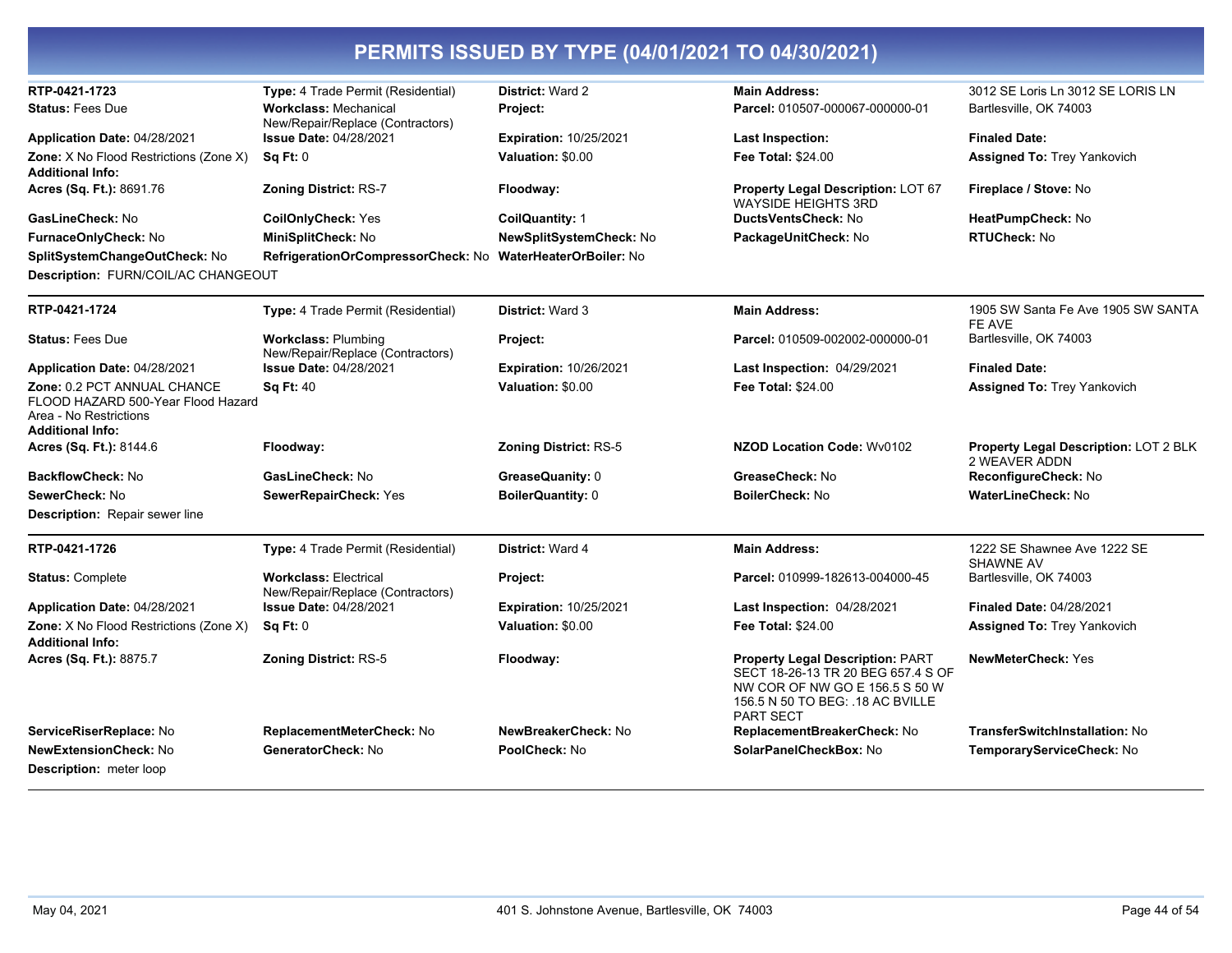| RTP-0421-1728<br><b>Type:</b> 4 Trade Permit (Residential)<br><b>District: Ward 2</b><br><b>Main Address:</b><br>3100 SE Oak Rd 3100 SE OAK RD<br><b>Workclass: Electrical</b><br>Bartlesville, OK 74003<br><b>Status: Complete</b><br>Parcel: 010308-002049-000000-01<br><b>Project:</b><br>New/Repair/Replace (Contractors)<br><b>Issue Date: 04/28/2021</b><br><b>Expiration: 10/27/2021</b><br>Finaled Date: 04/30/2021<br>Application Date: 04/28/2021<br>Last Inspection: 04/30/2021<br><b>Zone: RS-10 RS-10</b><br>Sq Ft: 0<br>Valuation: \$0.00<br><b>Fee Total: \$24.00</b><br><b>Assigned To: Trey Yankovich</b><br><b>Additional Info:</b><br>NewMeterCheck: No<br>Acres (Sq. Ft.): 35820.7<br><b>Zoning District: RS-10</b><br><b>Property Legal Description: LOTS 49</b><br>Floodway:<br>50 BLK 2 OAK RIDGE HEIGHTS<br>NewBreakerCheck: No<br>ReplacementBreakerCheck: Yes<br>ServiceRiserReplace: No<br>ReplacementMeterCheck: No<br><b>ReplBreakerQuantity: 1</b><br>PoolCheck: No<br>SolarPanelCheckBox: No<br><b>TransferSwitchInstallation: No</b><br><b>NewExtensionCheck: No</b><br>GeneratorCheck: No<br>TemporaryServiceCheck: No<br><b>Description:</b> adding disconnect for A/C<br>RTP-0421-1729<br>Type: 4 Trade Permit (Residential)<br>District: Ward 5<br>327 NE Emery Ln<br><b>Main Address:</b><br><b>Workclass: Electrical for New</b><br>Parcel: 010703-000014-000000-01<br>Bartlesville, OK 74006<br><b>Status: Permit Issued</b><br><b>Project:</b><br>Construction<br><b>Finaled Date:</b><br><b>Issue Date: 04/29/2021</b><br><b>Expiration: 10/26/2021</b><br><b>Last Inspection: 04/29/2021</b><br>Application Date: 04/29/2021<br>Zone: RS-7 RS-7<br>Valuation: \$390,000.00<br><b>Fee Total: \$55.10</b><br>Sq Ft: 2,555<br><b>Assigned To: Trey Yankovich</b><br><b>Additional Info:</b><br><b>Total Square Footage of New</b><br>Construction: 2555<br><b>Description:</b> New spec home<br>RTP-0421-1730<br><b>Main Address:</b><br>Type: 4 Trade Permit (Residential)<br><b>District: Ward 3</b><br>1644 SW Maple Ave 1644 SW MAPLE<br>AVE<br>Parcel: 010030-006012-000000-01<br>Bartlesville, OK 74003<br><b>Workclass: Electrical</b><br>Project:<br><b>Status: Complete</b><br>New/Repair/Replace (Contractors) |                              |                               |                               |                                    |                                 |
|-----------------------------------------------------------------------------------------------------------------------------------------------------------------------------------------------------------------------------------------------------------------------------------------------------------------------------------------------------------------------------------------------------------------------------------------------------------------------------------------------------------------------------------------------------------------------------------------------------------------------------------------------------------------------------------------------------------------------------------------------------------------------------------------------------------------------------------------------------------------------------------------------------------------------------------------------------------------------------------------------------------------------------------------------------------------------------------------------------------------------------------------------------------------------------------------------------------------------------------------------------------------------------------------------------------------------------------------------------------------------------------------------------------------------------------------------------------------------------------------------------------------------------------------------------------------------------------------------------------------------------------------------------------------------------------------------------------------------------------------------------------------------------------------------------------------------------------------------------------------------------------------------------------------------------------------------------------------------------------------------------------------------------------------------------------------------------------------------------------------------------------------------------------------------------------------------------------------------------------------------------------------|------------------------------|-------------------------------|-------------------------------|------------------------------------|---------------------------------|
|                                                                                                                                                                                                                                                                                                                                                                                                                                                                                                                                                                                                                                                                                                                                                                                                                                                                                                                                                                                                                                                                                                                                                                                                                                                                                                                                                                                                                                                                                                                                                                                                                                                                                                                                                                                                                                                                                                                                                                                                                                                                                                                                                                                                                                                                 |                              |                               |                               |                                    |                                 |
|                                                                                                                                                                                                                                                                                                                                                                                                                                                                                                                                                                                                                                                                                                                                                                                                                                                                                                                                                                                                                                                                                                                                                                                                                                                                                                                                                                                                                                                                                                                                                                                                                                                                                                                                                                                                                                                                                                                                                                                                                                                                                                                                                                                                                                                                 |                              |                               |                               |                                    |                                 |
|                                                                                                                                                                                                                                                                                                                                                                                                                                                                                                                                                                                                                                                                                                                                                                                                                                                                                                                                                                                                                                                                                                                                                                                                                                                                                                                                                                                                                                                                                                                                                                                                                                                                                                                                                                                                                                                                                                                                                                                                                                                                                                                                                                                                                                                                 |                              |                               |                               |                                    |                                 |
|                                                                                                                                                                                                                                                                                                                                                                                                                                                                                                                                                                                                                                                                                                                                                                                                                                                                                                                                                                                                                                                                                                                                                                                                                                                                                                                                                                                                                                                                                                                                                                                                                                                                                                                                                                                                                                                                                                                                                                                                                                                                                                                                                                                                                                                                 |                              |                               |                               |                                    |                                 |
|                                                                                                                                                                                                                                                                                                                                                                                                                                                                                                                                                                                                                                                                                                                                                                                                                                                                                                                                                                                                                                                                                                                                                                                                                                                                                                                                                                                                                                                                                                                                                                                                                                                                                                                                                                                                                                                                                                                                                                                                                                                                                                                                                                                                                                                                 |                              |                               |                               |                                    |                                 |
|                                                                                                                                                                                                                                                                                                                                                                                                                                                                                                                                                                                                                                                                                                                                                                                                                                                                                                                                                                                                                                                                                                                                                                                                                                                                                                                                                                                                                                                                                                                                                                                                                                                                                                                                                                                                                                                                                                                                                                                                                                                                                                                                                                                                                                                                 |                              |                               |                               |                                    |                                 |
|                                                                                                                                                                                                                                                                                                                                                                                                                                                                                                                                                                                                                                                                                                                                                                                                                                                                                                                                                                                                                                                                                                                                                                                                                                                                                                                                                                                                                                                                                                                                                                                                                                                                                                                                                                                                                                                                                                                                                                                                                                                                                                                                                                                                                                                                 |                              |                               |                               |                                    |                                 |
|                                                                                                                                                                                                                                                                                                                                                                                                                                                                                                                                                                                                                                                                                                                                                                                                                                                                                                                                                                                                                                                                                                                                                                                                                                                                                                                                                                                                                                                                                                                                                                                                                                                                                                                                                                                                                                                                                                                                                                                                                                                                                                                                                                                                                                                                 |                              |                               |                               |                                    |                                 |
|                                                                                                                                                                                                                                                                                                                                                                                                                                                                                                                                                                                                                                                                                                                                                                                                                                                                                                                                                                                                                                                                                                                                                                                                                                                                                                                                                                                                                                                                                                                                                                                                                                                                                                                                                                                                                                                                                                                                                                                                                                                                                                                                                                                                                                                                 |                              |                               |                               |                                    |                                 |
|                                                                                                                                                                                                                                                                                                                                                                                                                                                                                                                                                                                                                                                                                                                                                                                                                                                                                                                                                                                                                                                                                                                                                                                                                                                                                                                                                                                                                                                                                                                                                                                                                                                                                                                                                                                                                                                                                                                                                                                                                                                                                                                                                                                                                                                                 |                              |                               |                               |                                    |                                 |
|                                                                                                                                                                                                                                                                                                                                                                                                                                                                                                                                                                                                                                                                                                                                                                                                                                                                                                                                                                                                                                                                                                                                                                                                                                                                                                                                                                                                                                                                                                                                                                                                                                                                                                                                                                                                                                                                                                                                                                                                                                                                                                                                                                                                                                                                 |                              |                               |                               |                                    |                                 |
|                                                                                                                                                                                                                                                                                                                                                                                                                                                                                                                                                                                                                                                                                                                                                                                                                                                                                                                                                                                                                                                                                                                                                                                                                                                                                                                                                                                                                                                                                                                                                                                                                                                                                                                                                                                                                                                                                                                                                                                                                                                                                                                                                                                                                                                                 |                              |                               |                               |                                    |                                 |
|                                                                                                                                                                                                                                                                                                                                                                                                                                                                                                                                                                                                                                                                                                                                                                                                                                                                                                                                                                                                                                                                                                                                                                                                                                                                                                                                                                                                                                                                                                                                                                                                                                                                                                                                                                                                                                                                                                                                                                                                                                                                                                                                                                                                                                                                 |                              |                               |                               |                                    |                                 |
|                                                                                                                                                                                                                                                                                                                                                                                                                                                                                                                                                                                                                                                                                                                                                                                                                                                                                                                                                                                                                                                                                                                                                                                                                                                                                                                                                                                                                                                                                                                                                                                                                                                                                                                                                                                                                                                                                                                                                                                                                                                                                                                                                                                                                                                                 |                              |                               |                               |                                    |                                 |
|                                                                                                                                                                                                                                                                                                                                                                                                                                                                                                                                                                                                                                                                                                                                                                                                                                                                                                                                                                                                                                                                                                                                                                                                                                                                                                                                                                                                                                                                                                                                                                                                                                                                                                                                                                                                                                                                                                                                                                                                                                                                                                                                                                                                                                                                 |                              |                               |                               |                                    |                                 |
|                                                                                                                                                                                                                                                                                                                                                                                                                                                                                                                                                                                                                                                                                                                                                                                                                                                                                                                                                                                                                                                                                                                                                                                                                                                                                                                                                                                                                                                                                                                                                                                                                                                                                                                                                                                                                                                                                                                                                                                                                                                                                                                                                                                                                                                                 |                              |                               |                               |                                    |                                 |
|                                                                                                                                                                                                                                                                                                                                                                                                                                                                                                                                                                                                                                                                                                                                                                                                                                                                                                                                                                                                                                                                                                                                                                                                                                                                                                                                                                                                                                                                                                                                                                                                                                                                                                                                                                                                                                                                                                                                                                                                                                                                                                                                                                                                                                                                 |                              |                               |                               |                                    |                                 |
|                                                                                                                                                                                                                                                                                                                                                                                                                                                                                                                                                                                                                                                                                                                                                                                                                                                                                                                                                                                                                                                                                                                                                                                                                                                                                                                                                                                                                                                                                                                                                                                                                                                                                                                                                                                                                                                                                                                                                                                                                                                                                                                                                                                                                                                                 |                              |                               |                               |                                    |                                 |
|                                                                                                                                                                                                                                                                                                                                                                                                                                                                                                                                                                                                                                                                                                                                                                                                                                                                                                                                                                                                                                                                                                                                                                                                                                                                                                                                                                                                                                                                                                                                                                                                                                                                                                                                                                                                                                                                                                                                                                                                                                                                                                                                                                                                                                                                 | Application Date: 04/29/2021 | <b>Issue Date: 04/29/2021</b> | <b>Expiration: 10/26/2021</b> | <b>Last Inspection: 04/29/2021</b> | <b>Finaled Date: 04/30/2021</b> |
| Zone: RS-5 RS-5<br>Sq Ft: 0<br>Valuation: \$0.00<br><b>Fee Total: \$24.00</b><br><b>Assigned To: Trey Yankovich</b>                                                                                                                                                                                                                                                                                                                                                                                                                                                                                                                                                                                                                                                                                                                                                                                                                                                                                                                                                                                                                                                                                                                                                                                                                                                                                                                                                                                                                                                                                                                                                                                                                                                                                                                                                                                                                                                                                                                                                                                                                                                                                                                                             |                              |                               |                               |                                    |                                 |
| <b>Additional Info:</b><br>Property Legal Description: LOT 12<br>Acres (Sq. Ft.): 6200.32<br><b>Zoning District: RS-5</b><br>NZOD Location Code: B1106<br>Floodway:                                                                                                                                                                                                                                                                                                                                                                                                                                                                                                                                                                                                                                                                                                                                                                                                                                                                                                                                                                                                                                                                                                                                                                                                                                                                                                                                                                                                                                                                                                                                                                                                                                                                                                                                                                                                                                                                                                                                                                                                                                                                                             |                              |                               |                               |                                    |                                 |
| <b>BLK 6 BELLE MEADE</b>                                                                                                                                                                                                                                                                                                                                                                                                                                                                                                                                                                                                                                                                                                                                                                                                                                                                                                                                                                                                                                                                                                                                                                                                                                                                                                                                                                                                                                                                                                                                                                                                                                                                                                                                                                                                                                                                                                                                                                                                                                                                                                                                                                                                                                        |                              |                               |                               |                                    |                                 |
| NewMeterCheck: No<br>ReplacementMeterCheck: No<br><b>New BreakerQuantity: 1</b><br>NewBreakerCheck: Yes<br>ServiceRiserReplace: No                                                                                                                                                                                                                                                                                                                                                                                                                                                                                                                                                                                                                                                                                                                                                                                                                                                                                                                                                                                                                                                                                                                                                                                                                                                                                                                                                                                                                                                                                                                                                                                                                                                                                                                                                                                                                                                                                                                                                                                                                                                                                                                              |                              |                               |                               |                                    |                                 |
| <b>NewExtensionCheck: No</b><br>GeneratorCheck: No<br>PoolCheck: No<br>ReplacementBreakerCheck: No<br>TransferSwitchInstallation: No<br>SolarPanelCheckBox: No                                                                                                                                                                                                                                                                                                                                                                                                                                                                                                                                                                                                                                                                                                                                                                                                                                                                                                                                                                                                                                                                                                                                                                                                                                                                                                                                                                                                                                                                                                                                                                                                                                                                                                                                                                                                                                                                                                                                                                                                                                                                                                  |                              |                               |                               |                                    |                                 |
| TemporaryServiceCheck: No<br><b>Description:</b> Circuit and disconnect for A/C                                                                                                                                                                                                                                                                                                                                                                                                                                                                                                                                                                                                                                                                                                                                                                                                                                                                                                                                                                                                                                                                                                                                                                                                                                                                                                                                                                                                                                                                                                                                                                                                                                                                                                                                                                                                                                                                                                                                                                                                                                                                                                                                                                                 |                              |                               |                               |                                    |                                 |
|                                                                                                                                                                                                                                                                                                                                                                                                                                                                                                                                                                                                                                                                                                                                                                                                                                                                                                                                                                                                                                                                                                                                                                                                                                                                                                                                                                                                                                                                                                                                                                                                                                                                                                                                                                                                                                                                                                                                                                                                                                                                                                                                                                                                                                                                 |                              |                               |                               |                                    |                                 |
| RTP-0421-1731<br>Type: 4 Trade Permit (Residential)<br>District: Ward 5<br><b>Main Address:</b><br>436 NE Meadowlark Av Ave 436 NE<br><b>MEADOWLARK AVE</b>                                                                                                                                                                                                                                                                                                                                                                                                                                                                                                                                                                                                                                                                                                                                                                                                                                                                                                                                                                                                                                                                                                                                                                                                                                                                                                                                                                                                                                                                                                                                                                                                                                                                                                                                                                                                                                                                                                                                                                                                                                                                                                     |                              |                               |                               |                                    |                                 |
| Bartlesville, OK 74003<br><b>Status: Fees Due</b><br><b>Workclass: Plumbing</b><br>Project:<br>Parcel: 010271-001010-000000-01                                                                                                                                                                                                                                                                                                                                                                                                                                                                                                                                                                                                                                                                                                                                                                                                                                                                                                                                                                                                                                                                                                                                                                                                                                                                                                                                                                                                                                                                                                                                                                                                                                                                                                                                                                                                                                                                                                                                                                                                                                                                                                                                  |                              |                               |                               |                                    |                                 |
| New/Repair/Replace (Contractors)<br><b>Issue Date: 04/29/2021</b><br><b>Finaled Date:</b><br><b>Expiration: 10/26/2021</b><br>Last Inspection:<br>Application Date: 04/29/2021                                                                                                                                                                                                                                                                                                                                                                                                                                                                                                                                                                                                                                                                                                                                                                                                                                                                                                                                                                                                                                                                                                                                                                                                                                                                                                                                                                                                                                                                                                                                                                                                                                                                                                                                                                                                                                                                                                                                                                                                                                                                                  |                              |                               |                               |                                    |                                 |
| Zone: RS-7 RS-7<br><b>Sq Ft: 1</b><br>Valuation: \$0.00<br><b>Fee Total: \$24.00</b><br><b>Assigned To: Trey Yankovich</b>                                                                                                                                                                                                                                                                                                                                                                                                                                                                                                                                                                                                                                                                                                                                                                                                                                                                                                                                                                                                                                                                                                                                                                                                                                                                                                                                                                                                                                                                                                                                                                                                                                                                                                                                                                                                                                                                                                                                                                                                                                                                                                                                      |                              |                               |                               |                                    |                                 |
| <b>Additional Info:</b>                                                                                                                                                                                                                                                                                                                                                                                                                                                                                                                                                                                                                                                                                                                                                                                                                                                                                                                                                                                                                                                                                                                                                                                                                                                                                                                                                                                                                                                                                                                                                                                                                                                                                                                                                                                                                                                                                                                                                                                                                                                                                                                                                                                                                                         |                              |                               |                               |                                    |                                 |
| Acres (Sq. Ft.): 9696.89<br><b>Zoning District: RS-7</b><br><b>Property Legal Description: LOT 10</b><br><b>BackflowCheck: No</b><br>Floodway:<br><b>BLK 1 MEADOWLARK ACRES</b>                                                                                                                                                                                                                                                                                                                                                                                                                                                                                                                                                                                                                                                                                                                                                                                                                                                                                                                                                                                                                                                                                                                                                                                                                                                                                                                                                                                                                                                                                                                                                                                                                                                                                                                                                                                                                                                                                                                                                                                                                                                                                 |                              |                               |                               |                                    |                                 |
| SewerCheck: No<br>GreaseQuanity: 0<br>GreaseCheck: No<br>ReconfigureCheck: No<br>GasLineCheck: No                                                                                                                                                                                                                                                                                                                                                                                                                                                                                                                                                                                                                                                                                                                                                                                                                                                                                                                                                                                                                                                                                                                                                                                                                                                                                                                                                                                                                                                                                                                                                                                                                                                                                                                                                                                                                                                                                                                                                                                                                                                                                                                                                               |                              |                               |                               |                                    |                                 |
| <b>BoilerCheck: Yes</b><br><b>WaterLineCheck: No</b><br>SewerRepairCheck: No<br><b>BoilerQuantity: 1</b>                                                                                                                                                                                                                                                                                                                                                                                                                                                                                                                                                                                                                                                                                                                                                                                                                                                                                                                                                                                                                                                                                                                                                                                                                                                                                                                                                                                                                                                                                                                                                                                                                                                                                                                                                                                                                                                                                                                                                                                                                                                                                                                                                        |                              |                               |                               |                                    |                                 |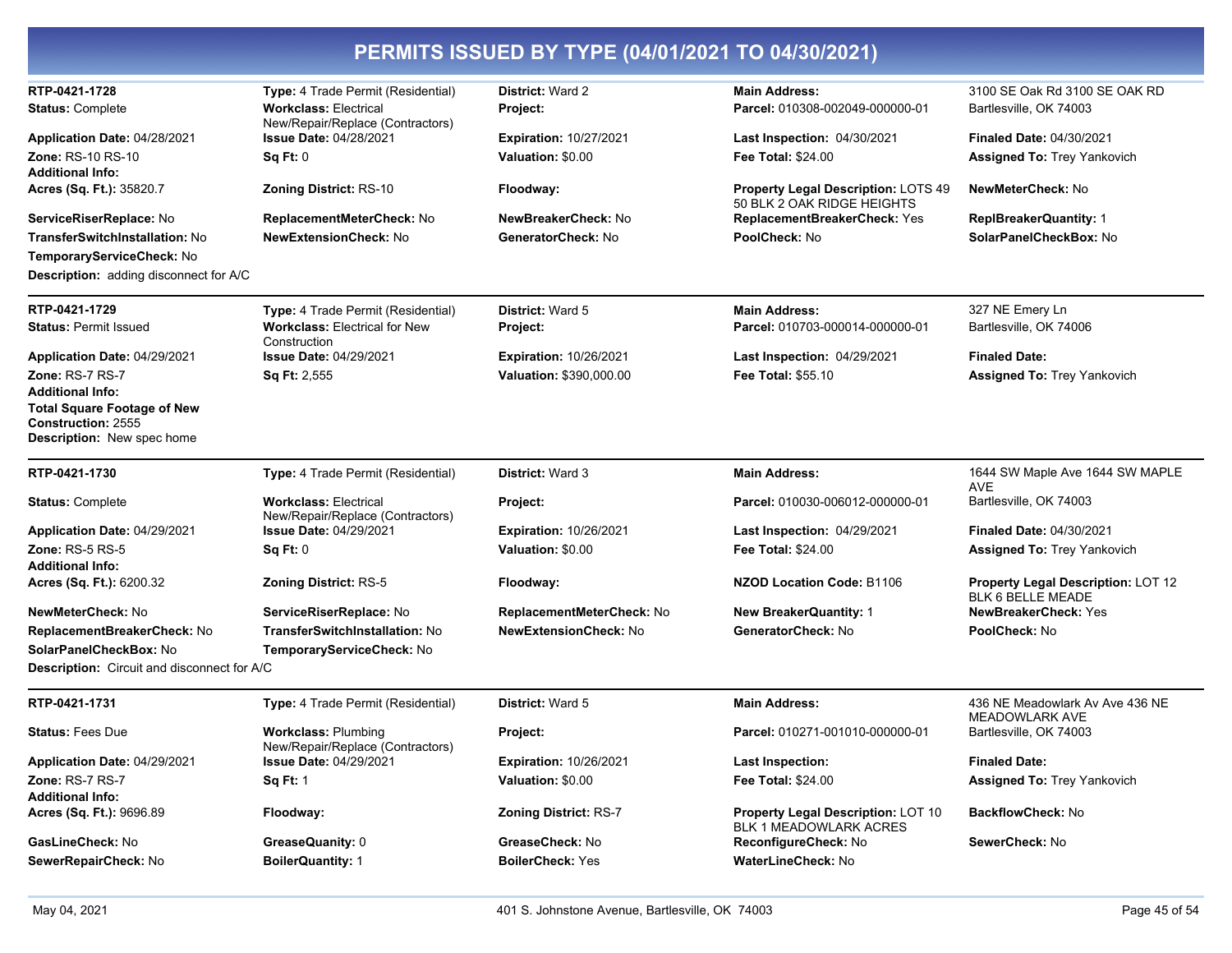#### **Description:** water heater replacement

| RTP-0421-1733                                                            | <b>Type:</b> 4 Trade Permit (Residential)                        | <b>District: Ward 2</b>        | <b>Main Address:</b>                                                                                                                            | 2724 SE Montrose Dr 2724 SE<br><b>MONTROSE DR</b> |
|--------------------------------------------------------------------------|------------------------------------------------------------------|--------------------------------|-------------------------------------------------------------------------------------------------------------------------------------------------|---------------------------------------------------|
| <b>Status: Fees Due</b>                                                  | <b>Workclass: Mechanical</b><br>New/Repair/Replace (Contractors) | Project:                       | Parcel: 010571-005003-000000-01                                                                                                                 | Bartlesville, OK 74003                            |
| Application Date: 04/30/2021                                             | <b>Issue Date: 04/30/2021</b>                                    | <b>Expiration: 11/01/2021</b>  | <b>Last Inspection: 05/04/2021</b>                                                                                                              | <b>Finaled Date:</b>                              |
| Zone: RS-10/PUD RS-10/PUD                                                | Sq Ft: 0                                                         | Valuation: \$0.00              | <b>Fee Total: \$24.00</b>                                                                                                                       | <b>Assigned To: Trey Yankovich</b>                |
| <b>Additional Info:</b>                                                  |                                                                  |                                |                                                                                                                                                 |                                                   |
| Acres (Sq. Ft.): 14939.8                                                 | <b>Zoning District: RS-10/PUD</b>                                | Floodway:                      | Property Legal Description: LOT 3 BLK Fireplace / Stove: No<br>5 COLONIAL EST 11 SC 2 AND A 15<br>STRIP ADJ ON E THAT WAS<br>PATHFINDER PARKWAY |                                                   |
| GasLineCheck: No                                                         | CoilOnlyCheck: No                                                | DuctsVentsCheck: No            | HeatPumpCheck: No                                                                                                                               | FurnaceOnlyCheck: No                              |
| MiniSplitCheck: No                                                       | NewSplitSystemCheck: No                                          | PackageUnitCheck: No           | <b>RTUCheck: No</b>                                                                                                                             | SplitSystemChangeOutCheck: No                     |
| RefrigerationOrCompressorCheck: No WaterHeaterOrBoiler: Yes              |                                                                  | WaterHeaterOrBoilerCheck: 1    |                                                                                                                                                 |                                                   |
| RTP-0421-1735                                                            | Type: 4 Trade Permit (Residential)                               | <b>District: Ward 1</b>        | <b>Main Address:</b>                                                                                                                            | 1006 SE Guinn Ln 1006 SE GUINN LN                 |
| <b>Status: Fees Due</b>                                                  | <b>Workclass: Mechanical</b><br>New/Repair/Replace (Contractors) | Project:                       | Parcel: 010320-001021-000000-01                                                                                                                 | Bartlesville, OK 74003                            |
| Application Date: 04/30/2021                                             | <b>Issue Date: 04/30/2021</b>                                    | <b>Expiration: 10/27/2021</b>  | <b>Last Inspection:</b>                                                                                                                         | <b>Finaled Date:</b>                              |
| Zone: RS-7 RS-7<br><b>Additional Info:</b>                               | Sq Ft: 0                                                         | Valuation: \$0.00              | <b>Fee Total: \$24.00</b>                                                                                                                       | <b>Assigned To: Trey Yankovich</b>                |
| Acres (Sq. Ft.): 7694.65                                                 | <b>Zoning District: RS-7</b>                                     | Floodway:                      | <b>Property Legal Description: LOT 21</b><br><b>BLK 1 PARKHURST</b>                                                                             | Fireplace / Stove: No                             |
| GasLineCheck: No                                                         | CoilOnlyCheck: No                                                | DuctsVentsCheck: No            | HeatPumpCheck: No                                                                                                                               | FurnaceOnlyCheck: No                              |
| <b>MiniSplitCheck: No</b>                                                | <b>NewSplitSystemCheck: No</b>                                   | PackageUnitCheck: No           | <b>RTUCheck: No</b>                                                                                                                             | SplitSystemChangeOutCheck: Yes                    |
| SplitSystemChangeOutQuantity: 1                                          | RefrigerationOrCompressorCheck: No                               | <b>WaterHeaterOrBoiler: No</b> |                                                                                                                                                 |                                                   |
| Description: SPLIT SYSTEM CHANGEOUT                                      |                                                                  |                                |                                                                                                                                                 |                                                   |
| RTP-0421-1736                                                            | Type: 4 Trade Permit (Residential)                               | District: Ward 2               | <b>Main Address:</b>                                                                                                                            | 3305 Cambridge 3305 CAMBRIDGE CT                  |
| <b>Status: Fees Due</b>                                                  | <b>Workclass: Plumbing</b><br>New/Repair/Replace (Contractors)   | Project:                       | Parcel: 010083-001015-000000-01                                                                                                                 | Bartlesville, OK 74003                            |
| Application Date: 04/30/2021                                             | <b>Issue Date: 04/30/2021</b>                                    | <b>Expiration: 10/27/2021</b>  | <b>Last Inspection:</b>                                                                                                                         | <b>Finaled Date:</b>                              |
| Zone: RS-10 RS-10<br><b>Additional Info:</b>                             | <b>Sq Ft: 1</b>                                                  | Valuation: \$0.00              | <b>Fee Total: \$24.00</b>                                                                                                                       | <b>Assigned To: Trey Yankovich</b>                |
| Acres (Sq. Ft.): 15549.1                                                 | Floodway:                                                        | <b>Zoning District: RS-10</b>  | <b>Property Legal Description: LOT 15</b><br>BLK 1 COLONIAL EST 6TH                                                                             | <b>BackflowCheck: No</b>                          |
| GasLineCheck: No                                                         | GreaseQuanity: 0                                                 | GreaseCheck: No                | ReconfigureCheck: No                                                                                                                            | SewerCheck: No                                    |
| SewerRepairCheck: No                                                     | <b>BoilerQuantity: 1</b>                                         | <b>BoilerCheck: Yes</b>        | <b>WaterLineCheck: No</b>                                                                                                                       |                                                   |
| <b>Description:</b> water heater                                         |                                                                  |                                |                                                                                                                                                 |                                                   |
| RTP-0421-1737                                                            | Type: 4 Trade Permit (Residential)                               | District: Ward 2               | <b>Main Address:</b>                                                                                                                            | 1212 SE Oakdale Dr 1212 SE OAKDALE<br><b>DR</b>   |
| <b>Status: Fees Due</b>                                                  | <b>Workclass: Plumbing</b><br>New/Repair/Replace (Contractors)   | Project:                       | Parcel: 010531-004007-000000-01                                                                                                                 | Bartlesville, OK 74003                            |
| Application Date: 04/30/2021                                             | Issue Date: 04/30/2021                                           | <b>Expiration: 10/27/2021</b>  | <b>Last Inspection:</b>                                                                                                                         | <b>Finaled Date:</b>                              |
| <b>Zone:</b> X No Flood Restrictions (Zone X)<br><b>Additional Info:</b> | <b>Sq Ft: 1</b>                                                  | Valuation: \$0.00              | <b>Fee Total: \$24.00</b>                                                                                                                       | <b>Assigned To: Trey Yankovich</b>                |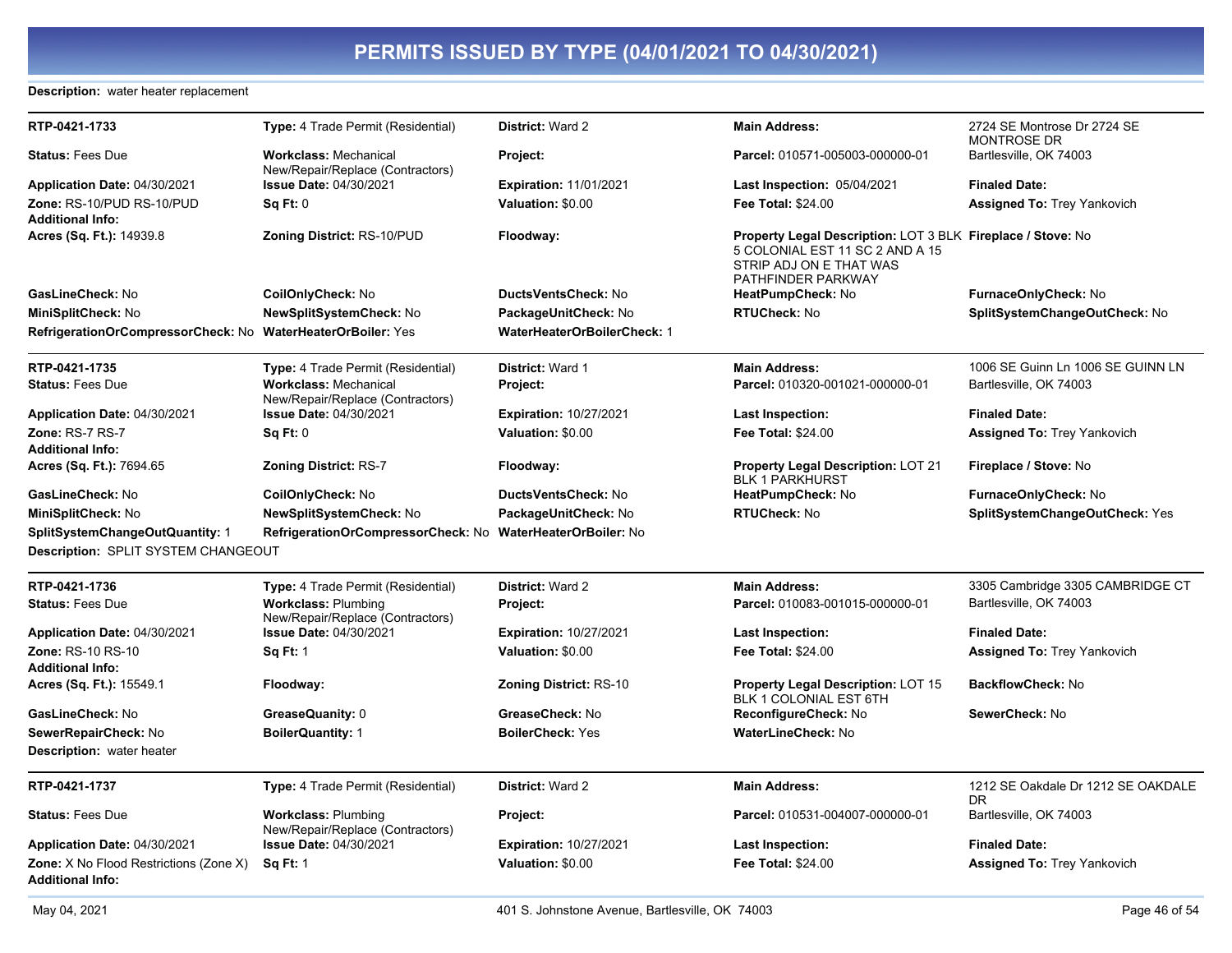Floodway:

Acres (Sq. Ft.): 16431.5

SewerRepairCheck: No

**Description: WATER HEATER** 

GasLineCheck: No

GreaseQuanity: 0 **BoilerQuantity: 1** 

### **Zoning District: RS-10**

GreaseCheck: No **BoilerCheck: Yes** 

#### Property Legal Description: LOT 7 BLK BackflowCheck: No 4 WOODLAND PARK 2ND ReconfigureCheck: No SewerCheck: No WaterLineCheck: No

#### PERMITS ISSUED FOR 4 TRADE PERMIT (RESIDENTIAL): 111

| 5 FIRE                                 |                                                  |                               |                                    |                                                  |
|----------------------------------------|--------------------------------------------------|-------------------------------|------------------------------------|--------------------------------------------------|
| FIRE-0421-0026                         | Type: 5 Fire                                     | <b>District: Ward 1</b>       | <b>Main Address:</b>               | 3800 SE Adams Blvd 03800 SE ADAMS<br><b>BLVD</b> |
| <b>Status: Permit Issued</b>           | <b>Workclass: Commercial Fire</b><br>Suppression | <b>Project:</b>               | Parcel: NoParcelID 17826           | Bartlesville, OK 74003                           |
| Application Date: 04/19/2021           | <b>Issue Date: 04/21/2021</b>                    | <b>Expiration: 10/18/2021</b> | <b>Last Inspection:</b>            | <b>Finaled Date:</b>                             |
| Zone:<br><b>Additional Info:</b>       | Sq Ft: 0                                         | Valuation: \$0.00             | <b>Fee Total: \$104.00</b>         | <b>Assigned To: David Topping</b>                |
| If other, please identify system type: | <b>Work Classification2: Addition</b>            | <b>Number of Heads: 31</b>    | <b>System Type2: Automatic</b>     | <b>Reporting System: Local</b>                   |
| <b>Annunciator Panel: Unmanned</b>     | <b>Work Classification: Modification</b>         | <b>Zoning District:</b>       | <b>Property Legal Description:</b> | Acres: 0                                         |
| Floodway:                              |                                                  |                               |                                    |                                                  |

#### **PERMITS ISSUED FOR 5 FIRE:**

| <b>6 ZONING PERMITS</b>                                                  |                                                          |                               |                                                                               |                                           |
|--------------------------------------------------------------------------|----------------------------------------------------------|-------------------------------|-------------------------------------------------------------------------------|-------------------------------------------|
| ZP-0421-0080                                                             | <b>Type: 6 Zoning Permits</b>                            | <b>District: Ward 5</b>       | <b>Main Address:</b>                                                          | 5415 SE Harvard Dr 5415 SE HARVARD<br>DR. |
| <b>Status: Permit Issued</b>                                             | <b>Workclass: Accessory Structure Under</b><br>200 Sq Ft | Project:                      | Parcel: 010246-008018-000000-01                                               | Bartlesville, OK 74006                    |
| Application Date: 04/07/2021                                             | <b>Issue Date: 04/07/2021</b>                            | <b>Expiration: 10/04/2021</b> | Last Inspection:                                                              | <b>Finaled Date:</b>                      |
| <b>Zone:</b> X No Flood Restrictions (Zone X)<br><b>Additional Info:</b> | Sq Ft: 0                                                 | Valuation: \$0.00             | <b>Fee Total: \$20.00</b>                                                     | <b>Assigned To: Holly Mayhew</b>          |
| Length $(ft)$ : 16                                                       | <b>Width (ft): 12</b>                                    | <b>Area (sf): 192</b>         | Percent of rear yard: 6                                                       | <b>Percent of total lot: 3</b>            |
| <b>Acres: 8598.06</b>                                                    | Floodway:                                                | <b>Zoning District: RS-7</b>  | <b>Property Legal Description: LOT 18</b><br><b>BLK 8 MADISON HEIGHTS 3RD</b> |                                           |
| ZP-0421-0081                                                             | <b>Type: 6 Zoning Permits</b>                            | <b>District: Ward 5</b>       | <b>Main Address:</b>                                                          | 3824 NE Nebraska 3824 NE NEBRASKA         |
| <b>Status: Permit Issued</b>                                             | <b>Workclass: Fence</b>                                  | Project:                      | Parcel: 010028-001014-000000-01                                               | Bartlesville, OK 74006                    |
| Application Date: 04/12/2021                                             | <b>Issue Date: 04/12/2021</b>                            | <b>Expiration: 10/11/2021</b> | Last Inspection:                                                              | <b>Finaled Date:</b>                      |
| <b>Zone:</b> X No Flood Restrictions (Zone X)                            | Sq Ft: 0                                                 | Valuation: \$0.00             | <b>Fee Total: \$20.00</b>                                                     | <b>Assigned To: Holly Mayhew</b>          |
| <b>Additional Info:</b>                                                  |                                                          |                               |                                                                               |                                           |
| Fence height for front yard (ft): 4                                      | Fence height for rear yard (ft): 0                       | Fence material: CHAIN LINK    | <b>Property Legal Description: LOT 14</b><br><b>BLK 1 BEL-AIRE</b>            | Acres (Sq. Ft.): 9277.71                  |
| Floodway:                                                                | <b>Zoning District: RS-7</b>                             |                               |                                                                               |                                           |
| <b>Description: 4' CHAIN LINK FENCE IN FRONT YARD</b>                    |                                                          |                               |                                                                               |                                           |

 $\mathbf 1$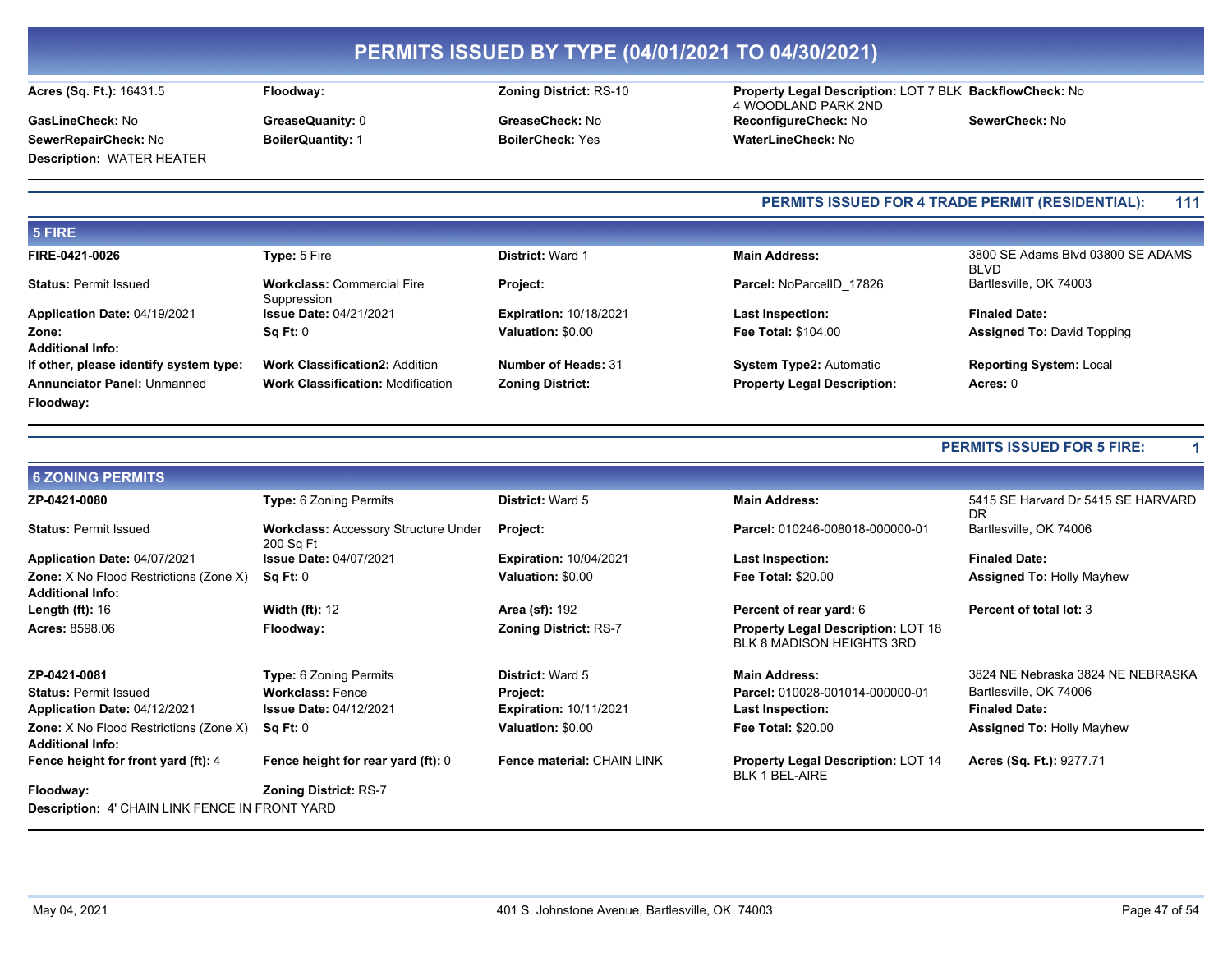| ZP-0421-0082                                                      | Type: 6 Zoning Permits                                                                    | <b>District: Ward 3</b>        | <b>Main Address:</b>                                                                                                                                              | 1204 SW Maple Ave 01204 SW MAPLE<br><b>AVE</b>                    |
|-------------------------------------------------------------------|-------------------------------------------------------------------------------------------|--------------------------------|-------------------------------------------------------------------------------------------------------------------------------------------------------------------|-------------------------------------------------------------------|
| <b>Status: Permit Issued</b>                                      | <b>Workclass: Fence</b>                                                                   | <b>Project:</b>                | Parcel: 010237-012002-000000-01                                                                                                                                   | Bartlesville, OK 74003                                            |
| Application Date: 04/12/2021                                      | <b>Issue Date: 04/12/2021</b>                                                             | Expiration: 10/11/2021         | <b>Last Inspection:</b>                                                                                                                                           | <b>Finaled Date:</b>                                              |
| Zone: X No Flood Restrictions (Zone X)                            | Sq Ft: 0                                                                                  | Valuation: \$0.00              | Fee Total: \$20.00                                                                                                                                                | <b>Assigned To: Holly Mayhew</b>                                  |
| <b>Additional Info:</b>                                           |                                                                                           |                                |                                                                                                                                                                   |                                                                   |
| Fence height for front yard (ft): 6                               | <b>Fence height for rear yard (ft): 6</b>                                                 | Fence material: wooden privacy | <b>NZOD Location Code: M0212</b>                                                                                                                                  | Property Legal Description: LOT 2 BLK<br>12 MC CALEBS             |
| Acres (Sq. Ft.): 6026.63                                          | Floodway:                                                                                 | <b>Zoning District: RS-5</b>   |                                                                                                                                                                   |                                                                   |
|                                                                   | Description: Must stay back 25' from the front property line with the 6' privacy fencing. |                                |                                                                                                                                                                   |                                                                   |
| ZP-0421-0083                                                      | Type: 6 Zoning Permits                                                                    | <b>District: Ward 4</b>        | <b>Main Address:</b>                                                                                                                                              | 646 SE Oakridge Dr 646 SE OAKRIDGE<br><b>DR</b>                   |
| <b>Status: Permit Issued</b>                                      | <b>Workclass: Fence</b>                                                                   | Project:                       | Parcel: 010560-000019-000000-01                                                                                                                                   | Bartlesville, OK 74003                                            |
| Application Date: 04/14/2021                                      | <b>Issue Date: 04/14/2021</b>                                                             | Expiration: 10/11/2021         | Last Inspection:                                                                                                                                                  | <b>Finaled Date:</b>                                              |
| Zone: X No Flood Restrictions (Zone X)<br><b>Additional Info:</b> | Sq Ft: 0                                                                                  | Valuation: \$0.00              | <b>Fee Total: \$20.00</b>                                                                                                                                         | Assigned To: Holly Mayhew                                         |
| Property Legal Description: LOT 19<br>WOODLAND VIEW 1ST           | Acres (Sq. Ft.): 12533.5                                                                  | Floodway:                      | <b>Zoning District: RS-10</b>                                                                                                                                     |                                                                   |
|                                                                   | Description: 5' CHAIN LINK AND PRIVACY FENCING ON SOUTH SIDE OF PROPERTY                  |                                |                                                                                                                                                                   |                                                                   |
| ZP-0421-0084                                                      | <b>Type: 6 Zoning Permits</b>                                                             | District: Ward 4               | <b>Main Address:</b>                                                                                                                                              | 800 SE Frank Phillips Blvd 00800 SE                               |
|                                                                   |                                                                                           |                                |                                                                                                                                                                   | <b>FRANK PHILLIPS BLVD</b>                                        |
| <b>Status: Permit Issued</b>                                      | Workclass: Portable On-Demand<br>Storage Unit                                             | Project:                       | Parcel: 010053-008009-000000-01                                                                                                                                   | Bartlesville, OK 74003                                            |
| <b>Application Date: 04/19/2021</b>                               | <b>Issue Date: 04/19/2021</b>                                                             | <b>Expiration: 05/21/2021</b>  | Last Inspection:                                                                                                                                                  | <b>Finaled Date:</b>                                              |
| Zone: X No Flood Restrictions (Zone X)<br><b>Additional Info:</b> | Sq Ft: 0                                                                                  | Valuation: \$0.00              | <b>Fee Total: \$20.00</b>                                                                                                                                         | <b>Assigned To: Holly Mayhew</b>                                  |
| Length of POD (ft): 16                                            | Width of POD $(ft)$ : 8                                                                   | Height of POD (ft): 8          | <b>Property Legal Description: LOT 9 10</b><br>BLK 8 CAPITOL HILL                                                                                                 | <b>Acres: 16200.1</b>                                             |
| Floodway:                                                         | <b>Zoning District: C-5</b>                                                               |                                |                                                                                                                                                                   |                                                                   |
| Description: This permit expires on 5/21/2021                     |                                                                                           |                                |                                                                                                                                                                   |                                                                   |
| ZP-0421-0085                                                      | Type: 6 Zoning Permits                                                                    | District: Ward 4               | <b>Main Address:</b>                                                                                                                                              | 601 SW Hickory 601 SW HICKORY                                     |
| <b>Status: Permit Issued</b>                                      | <b>Workclass: Fence</b>                                                                   | <b>Project:</b>                | Parcel: 010129-004001-000000-01                                                                                                                                   | Bartlesville, OK 74003                                            |
| Application Date: 04/23/2021                                      | <b>Issue Date: 04/23/2021</b>                                                             | <b>Expiration: 10/20/2021</b>  | <b>Last Inspection:</b>                                                                                                                                           | <b>Finaled Date:</b>                                              |
| Zone: X No Flood Restrictions (Zone X)<br><b>Additional Info:</b> | Sq Ft: 0                                                                                  | Valuation: \$0.00              | <b>Fee Total: \$20.00</b>                                                                                                                                         | <b>Assigned To: Holly Mayhew</b>                                  |
| Fence height for front yard (ft): 4                               | Fence height for rear yard (ft): 7                                                        | Fence material: WOODEN PRIVACY | <b>NZOD Location Code: G0104</b>                                                                                                                                  | Property Legal Description: LOTS 1 2<br><b>BLK 4 GILKEYS ADDN</b> |
| Acres (Sq. Ft.): 6166.12                                          | Floodway:                                                                                 | <b>Zoning District: RS-5</b>   |                                                                                                                                                                   |                                                                   |
| OF 601 S HICKORY AVE WITH FENCING.                                |                                                                                           |                                | Description: CANNOT COME PAST THE FRONT BUILDING LINE (25 FEET) WITH FENCING HIGHER THAN 4'. FENCING IN REAR YARD CANNOT BE HIGHER THAN 7'. MUST STAY ON PROPERTY |                                                                   |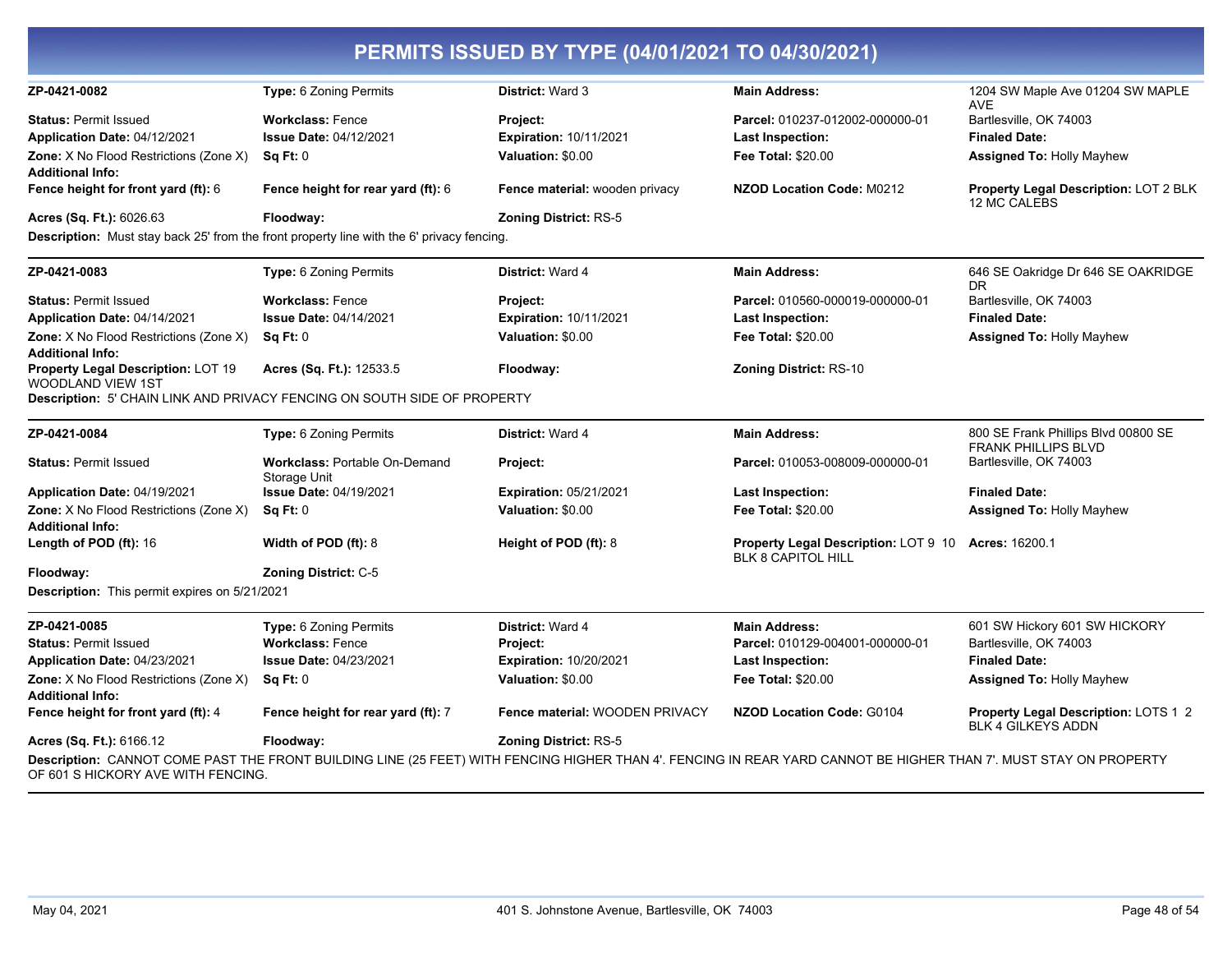|                                                                          |                                       | PERMITS ISSUED BY TYPE (04/01/2021 TO 04/30/2021) |                                                                                          |                                                                   |
|--------------------------------------------------------------------------|---------------------------------------|---------------------------------------------------|------------------------------------------------------------------------------------------|-------------------------------------------------------------------|
| ZP-0421-0086                                                             | <b>Type: 6 Zoning Permits</b>         | District: Ward 5                                  | <b>Main Address:</b>                                                                     | 5648 NE Chestnut Hill 5648 NE<br>CHESTNUT HL                      |
| <b>Status: Permit Issued</b>                                             | <b>Workclass: Gravel Parking Area</b> | Project:                                          | Parcel: 010609-000012-000000-01                                                          | Bartlesville, OK 74003                                            |
| Application Date: 04/26/2021                                             | <b>Issue Date: 04/26/2021</b>         | <b>Expiration: 10/25/2021</b>                     | <b>Last Inspection:</b>                                                                  | <b>Finaled Date:</b>                                              |
| Zone: RS-7/PUD RS-7/PUD<br><b>Additional Info:</b>                       | Sq Ft: 0                              | Valuation: \$0.00                                 | <b>Fee Total: \$20.00</b>                                                                | <b>Assigned To: Holly Mayhew</b>                                  |
| Length $(ft)$ : 55                                                       | Width $(ft)$ : 55                     | <b>Number of Parking Spaces: 2</b>                | Rear/side yard access available?<br>(yes/no): no                                         | <b>Property Legal Description: LOT 12</b><br>PARK HILL 4 FINAL PL |
| Acres (Sq. Ft.): 15174.2                                                 | Floodway:                             | <b>Zoning District: RS-7/PUD</b>                  |                                                                                          |                                                                   |
| Description: GRAVEL PARKING - 3000 SF                                    |                                       |                                                   |                                                                                          |                                                                   |
| ZP-0421-0087                                                             | <b>Type: 6 Zoning Permits</b>         | <b>District: Ward 4</b>                           | <b>Main Address:</b>                                                                     | 401 NW Aledo Dr 401 NW ALEDO DR                                   |
| <b>Status: Permit Issued</b>                                             | <b>Workclass: Fence</b>               | Project:                                          | Parcel: 010304-040001-000000-01                                                          | Bartlesville, OK 74003                                            |
| Application Date: 04/30/2021                                             | <b>Issue Date: 04/30/2021</b>         | <b>Expiration: 10/27/2021</b>                     | Last Inspection:                                                                         | <b>Finaled Date:</b>                                              |
| <b>Zone:</b> X No Flood Restrictions (Zone X)<br><b>Additional Info:</b> | Sq Ft: 0                              | Valuation: \$0.00                                 | <b>Fee Total: \$20.00</b>                                                                | <b>Assigned To: Holly Mayhew</b>                                  |
| Fence height for front yard (ft): 0                                      | Fence height for rear yard (ft): 6    | Fence material: WOODEN PRIVACY                    | Property Legal Description: LOT 1 BLK Acres (Sq. Ft.): 9548.31<br>40 OAK PARK VILLAGE S3 |                                                                   |
| Floodway:                                                                | <b>Zoning District: RS-7</b>          |                                                   |                                                                                          |                                                                   |
| <b>Description:</b> 6' WOODEN PRIVACY FENCE IN REAR YARD                 |                                       |                                                   |                                                                                          |                                                                   |

| 7 SIGN                                                                                                                                                                          |                                      |                                                                                                                                                                 |                                 |                                                            |
|---------------------------------------------------------------------------------------------------------------------------------------------------------------------------------|--------------------------------------|-----------------------------------------------------------------------------------------------------------------------------------------------------------------|---------------------------------|------------------------------------------------------------|
| SIGN-0421-0091                                                                                                                                                                  | Type: 7 Sign                         | <b>District: Ward 2</b>                                                                                                                                         | <b>Main Address:</b>            | 2350 SE Washington Blvd 02350 SE<br><b>WASHINGTON BLVD</b> |
| <b>Status: Permit Issued</b>                                                                                                                                                    | Workclass: Sign - Permanent Attached | Project:                                                                                                                                                        | Parcel: 010501-000010-000000-01 | Bartlesville, OK 74003                                     |
| Application Date: 04/01/2021                                                                                                                                                    | <b>Issue Date: 04/01/2021</b>        | <b>Expiration: 09/28/2021</b>                                                                                                                                   | Last Inspection:                | <b>Finaled Date:</b>                                       |
| Zone: C-5/PUD C-5/PUD                                                                                                                                                           | <b>Sq Ft: 81</b>                     | Valuation: \$0.00                                                                                                                                               | <b>Fee Total: \$50.00</b>       | <b>Assigned To: Holly Mayhew</b>                           |
| <b>Additional Info:</b>                                                                                                                                                         |                                      |                                                                                                                                                                 |                                 |                                                            |
| Sign Illuminated?3: No                                                                                                                                                          | <b>Quantity of Attached Signs: 1</b> | <b>Quantity of Directional Signs: 0</b>                                                                                                                         | Sign Illuminated?: No           | <b>Quantity of Freestanding Signs: 0</b>                   |
| Pole Sign 1 Height: 0                                                                                                                                                           | Sign Width: 3                        | Sign Length2: 27                                                                                                                                                | Sign Illuminated?2: No          | <b>Zoning District: C-3/PUD</b>                            |
| <b>Property Legal Description: PARCEL</b><br>10 "DILLARDS-WASH PARK MALL"<br><b>WASHINGTON PARK MALL</b><br><b>Description:</b> 181 sf. sign attached to south wall "Clearance" | Acres (Sq. Ft.): 386112              | Floodway:                                                                                                                                                       |                                 |                                                            |
| SIGN-0421-0092                                                                                                                                                                  | Type: 7 Sign                         | <b>District: Ward 1</b>                                                                                                                                         | <b>Main Address:</b>            | 1412 SE Washington Blvd                                    |
| <b>Status: Permit Issued</b>                                                                                                                                                    | <b>Workclass: Sign - Temporary</b>   | <b>Project:</b>                                                                                                                                                 | Parcel: 010999-162613-003000-69 | Bartlesville, OK 74006                                     |
| Application Date: 04/05/2021                                                                                                                                                    | <b>Issue Date: 04/07/2021</b>        | <b>Expiration: 06/08/2021</b>                                                                                                                                   | Last Inspection:                | <b>Finaled Date:</b>                                       |
| Zone: X No Flood Restrictions (Zone X)<br><b>Additional Info:</b>                                                                                                               | Sq Ft: 0                             | Valuation: \$0.00                                                                                                                                               | <b>Fee Total: \$80.00</b>       | <b>Assigned To: Holly Mayhew</b>                           |
| Sign Illuminated?3: No                                                                                                                                                          | Sign Illuminated?: No                | Pole Sign 1 Height: 0                                                                                                                                           | Sign Width: 0                   | Sign Length2: 0                                            |
| Sign Illuminated?2: No                                                                                                                                                          | <b>Zoning District: C-5</b>          | <b>Property Legal Description: PART</b><br>SECT 16-26-13 BEG 347.5 E OF SW<br>COR OF SW NW SW GO N 150 W 76.5<br>N 25 TO POB: W 171.02 NLY 111.02 E<br>170.68 S | Acres (Sq. Ft.): 27106.8        | Floodway:                                                  |

 $\bf{8}$ 

PERMITS ISSUED FOR 6 ZONING PERMITS: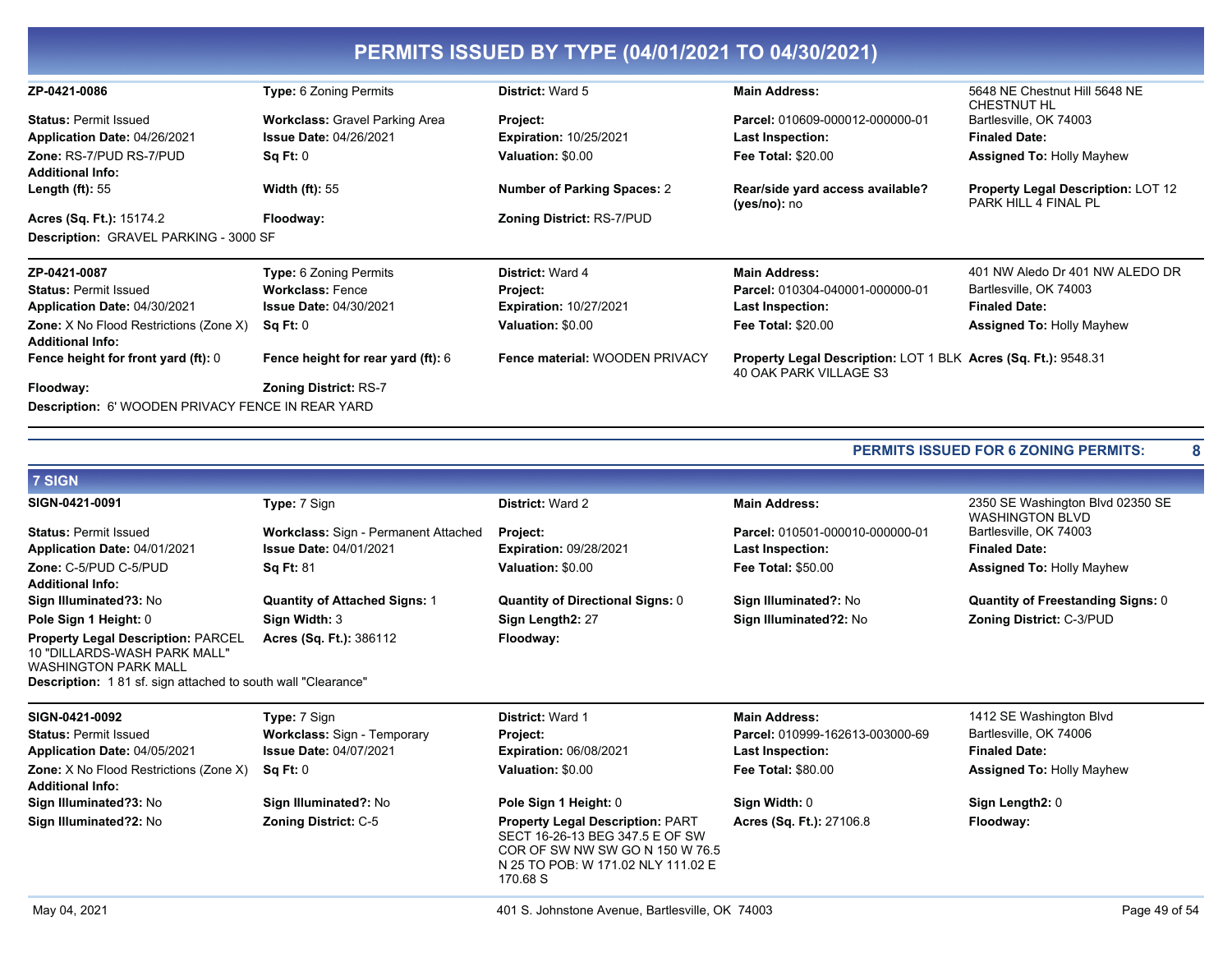#### Description: THIS PERMIT EXPIRES ON 6/8/2021.

| SIGN-0421-0093                                                           | Type: 7 Sign                         | District: Ward 4                                                             | <b>Main Address:</b>                                                                                                                                                     | 219 SE Frank Phillips Blvd 00221 SE<br><b>FRANK PHILLIPS BLVD</b> |
|--------------------------------------------------------------------------|--------------------------------------|------------------------------------------------------------------------------|--------------------------------------------------------------------------------------------------------------------------------------------------------------------------|-------------------------------------------------------------------|
| <b>Status: Permit Issued</b>                                             | Workclass: Sign - Permanent Attached | Project:                                                                     | Parcel: 010001-030001-000000-01                                                                                                                                          | Bartlesville, OK 74003                                            |
| Application Date: 04/05/2021                                             | <b>Issue Date: 04/05/2021</b>        | <b>Expiration: 10/04/2021</b>                                                | <b>Last Inspection:</b>                                                                                                                                                  | <b>Finaled Date:</b>                                              |
| Zone: C-4 C-4                                                            | SqFt:0                               | Valuation: \$0.00                                                            | <b>Fee Total: \$50.00</b>                                                                                                                                                | <b>Assigned To: Holly Mayhew</b>                                  |
| <b>Additional Info:</b>                                                  |                                      |                                                                              |                                                                                                                                                                          |                                                                   |
| Sign Illuminated?3: No                                                   | <b>Quantity of Attached Signs: 1</b> | Sign Illuminated?: No                                                        | Pole Sign 1 Height: 0                                                                                                                                                    | Sign Width: 1                                                     |
| Sign Length2: 14                                                         | Sign Illuminated?2: No               | <b>Zoning District: C-4</b>                                                  | Property Legal Description: W 90 LOT<br>1 BLK 30 ORIG BARTLESVILLE                                                                                                       | Acres (Sq. Ft.): 8899.01                                          |
| Floodway:                                                                |                                      |                                                                              |                                                                                                                                                                          |                                                                   |
| Description: 1 14 SF. WALL SIGN- ACRYLIC LETTERING                       |                                      |                                                                              |                                                                                                                                                                          |                                                                   |
| SIGN-0421-0094                                                           | Type: 7 Sign                         | District: Ward 1                                                             | <b>Main Address:</b>                                                                                                                                                     | 3815 E Frank Phillips Blvd 03815 E<br><b>FRANK PHILLIPS BLVD</b>  |
| <b>Status: Permit Issued</b>                                             | Workclass: Sign - Permanent Attached | Project:                                                                     | Parcel: 010999-092613-004000-44                                                                                                                                          | Bartlesville, OK 74006                                            |
| Application Date: 04/07/2021                                             | <b>Issue Date: 04/07/2021</b>        | <b>Expiration: 10/04/2021</b>                                                | <b>Last Inspection:</b>                                                                                                                                                  | <b>Finaled Date:</b>                                              |
| <b>Zone:</b> X No Flood Restrictions (Zone X)<br><b>Additional Info:</b> | <b>Sq Ft: 46</b>                     | Valuation: \$0.00                                                            | <b>Fee Total: \$50.00</b>                                                                                                                                                | <b>Assigned To: Holly Mayhew</b>                                  |
| Sign Illuminated?3: No                                                   | <b>Quantity of Attached Signs: 1</b> | Sign Illuminated?: No                                                        | Pole Sign 1 Height: 0                                                                                                                                                    | Sign Width: 3.5                                                   |
| Sign Length2: 13                                                         | Sign Illuminated?2: Yes              | <b>Zoning District: C-3</b>                                                  | <b>Property Legal Description: PART</b><br>SECT 9-26-13 TR 4-8 BEG 832.5 W OF<br>SE COR OF SW NW; N 251.3; W 130; S<br>251.3: E 130 TO BEG: .75 AC BVILLE<br><b>PART</b> | Acres (Sq. Ft.): 24410.4                                          |
| Floodway:                                                                |                                      |                                                                              |                                                                                                                                                                          |                                                                   |
| SIGN-0421-0095                                                           | Type: 7 Sign                         | District: Ward 2                                                             | <b>Main Address:</b>                                                                                                                                                     | 2612 SE Washington Blvd 02612 SE<br><b>WASHINGTON BLVD</b>        |
| <b>Status: Permit Issued</b>                                             | Workclass: Sign - Temporary          | Project:                                                                     | Parcel: 010999-282613-004000-29                                                                                                                                          | Bartlesville, OK 74006                                            |
| Application Date: 04/15/2021                                             | <b>Issue Date: 04/15/2021</b>        | <b>Expiration: 05/17/2021</b>                                                | <b>Last Inspection:</b>                                                                                                                                                  | <b>Finaled Date:</b>                                              |
| Zone: C-3/PUD C-3/PUD<br><b>Additional Info:</b>                         | <b>Sq Ft: 12</b>                     | Valuation: \$0.00                                                            | <b>Fee Total: \$20.00</b>                                                                                                                                                | <b>Assigned To: Holly Mayhew</b>                                  |
| Sign Illuminated?3: No                                                   | Sign Illuminated?: No                | Pole Sign 1 Height: 0                                                        | Sign Width: 0                                                                                                                                                            | Sign Length2: 0                                                   |
| Sign Illuminated?2: No                                                   | <b>Zoning District: C-7</b>          | <b>Property Legal Description: PART</b><br>SECT 28-26-13 BEG 200 S OF NW COR | Acres (Sq. Ft.): 52864.7                                                                                                                                                 | Floodway:                                                         |

Description: 1 12 SQ FT BANNER ON REAL PROPERTY FOR 30 DAYS. BANNER MUST HAVE A COMPLETE FRAME INCLUDING TOP RAIL/PVC PIPE. THIS PERMIT EXPIRES ON 5/17/2021.

**SECT** 

S 1/2 NW NW GO S 150 E 513.5 N 150 W 513.5 TO BEG: 1.77 AC BVILLE PART

> **PERMITS ISSUED FOR 7 SIGN:**  $5^{\circ}$

### 8 RIGHT-OF-WAY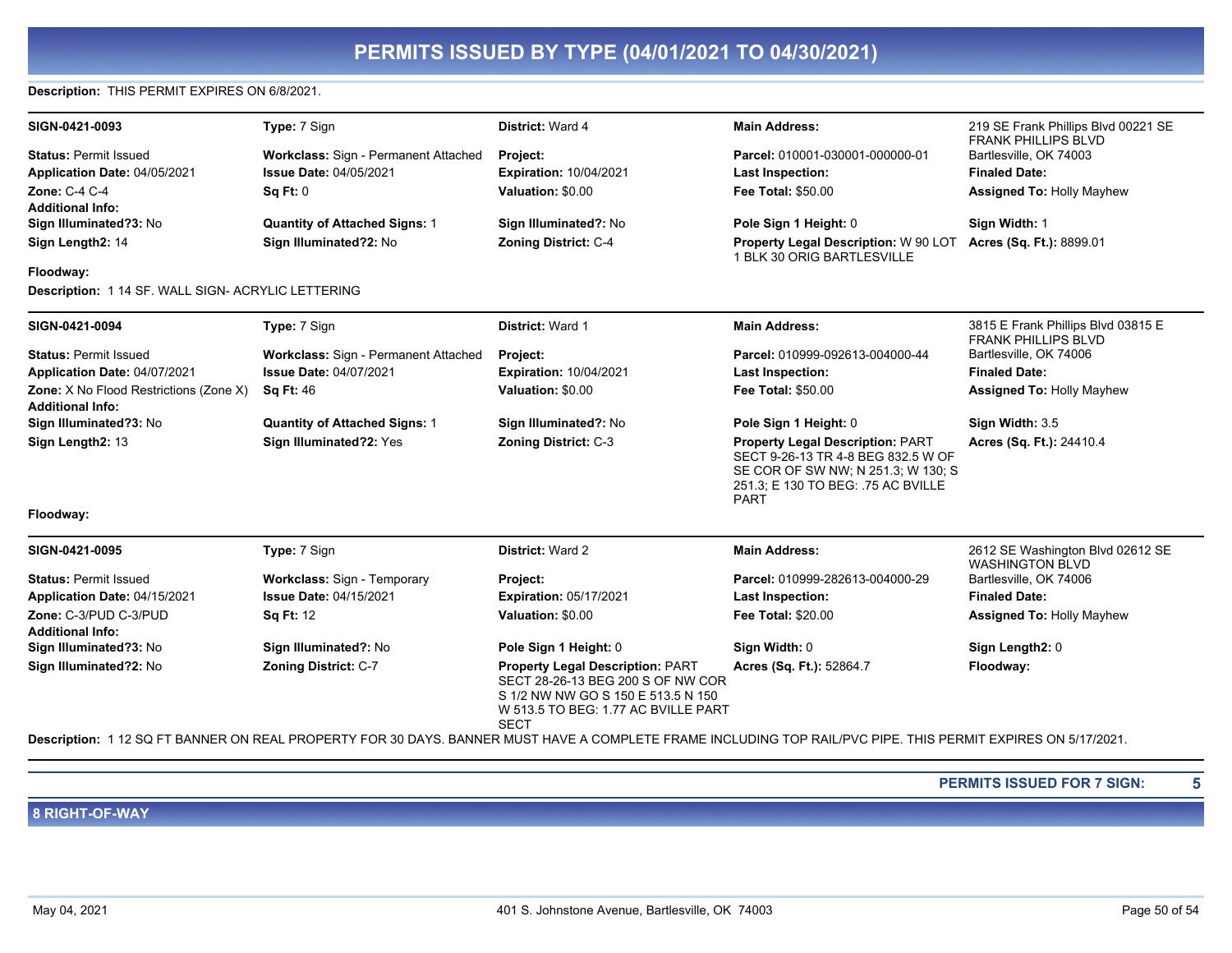| PERMITS ISSUED BY TYPE (04/01/2021 TO 04/30/2021)                                                                                   |                                      |                                                                                                                                                                     |                                           |                                                   |  |
|-------------------------------------------------------------------------------------------------------------------------------------|--------------------------------------|---------------------------------------------------------------------------------------------------------------------------------------------------------------------|-------------------------------------------|---------------------------------------------------|--|
| ROW-0421-0010                                                                                                                       | Type: 8 Right-of-Way                 | District: Ward 2                                                                                                                                                    | <b>Main Address:</b>                      | 2608 SE Montrose Dr 2608 SE<br><b>MONTROSE DR</b> |  |
| <b>Status: Permit Issued</b>                                                                                                        | <b>Workclass: Right-of-Way</b>       | <b>Project:</b>                                                                                                                                                     | Parcel: 010574-002013-000000-01           | Bartlesville, OK 74003                            |  |
| Application Date: 04/05/2021                                                                                                        | <b>Issue Date: 04/05/2021</b>        | <b>Expiration: 10/04/2021</b>                                                                                                                                       | Last Inspection:                          | <b>Finaled Date:</b>                              |  |
| Zone: RS-10/PUD RS-10/PUD<br><b>Additional Info:</b>                                                                                | SqFt:0                               | Valuation: \$0.00                                                                                                                                                   | <b>Fee Total: \$25.00</b>                 | <b>Assigned To: Micah Siemers</b>                 |  |
| <b>Excavation Linear Length: 0</b>                                                                                                  | <b>Excavation Width: 0</b>           | <b>Excavation Depth: 0</b>                                                                                                                                          | Surface(s) being disturbed: Grass         | <b>Work Description: Driveway</b>                 |  |
| <b>Obstruction Size (In Linear Ft): 0</b>                                                                                           | <b>Zoning District: RS-10/PUD</b>    | <b>Property Legal Description: LOT 13</b><br>BLK 2 INC VALUE OF 15 PART OF<br>CITY OF BVILLE PARKWAY ADJ TO<br>LOT ON EAST SIDE: COLONIAL EST 12<br>SC <sub>2</sub> | Acres (Sq. Ft.): 13674.8                  | Floodway:                                         |  |
| ROW-0421-0011                                                                                                                       | Type: 8 Right-of-Way                 | District: Ward 2                                                                                                                                                    | <b>Main Address:</b>                      | 2709 SE Montrose Dr 2709 SE<br><b>MONTROSE DR</b> |  |
| <b>Status: Permit Issued</b>                                                                                                        | <b>Workclass: Right-of-Way</b>       | Project:                                                                                                                                                            | Parcel: 010571-003005-000000-01           | Bartlesville, OK 74003                            |  |
| Application Date: 04/05/2021                                                                                                        | <b>Issue Date: 04/05/2021</b>        | <b>Expiration: 10/04/2021</b>                                                                                                                                       | <b>Last Inspection:</b>                   | <b>Finaled Date:</b>                              |  |
| Zone: RS-10/PUD RS-10/PUD<br><b>Additional Info:</b>                                                                                | Sq Ft: 0                             | Valuation: \$0.00                                                                                                                                                   | <b>Fee Total: \$25.00</b>                 | <b>Assigned To: Micah Siemers</b>                 |  |
| <b>Excavation Linear Length: 0</b>                                                                                                  | <b>Excavation Width: 0</b>           | <b>Excavation Depth: 0</b>                                                                                                                                          | <b>Obstruction Size (In Linear Ft): 0</b> | Zoning District: RS-10/PUD                        |  |
| Property Legal Description: LOT 5 BLK Acres (Sq. Ft.): 13122.3<br>3 COLONIAL EST 11 SC 2                                            |                                      | Floodway:                                                                                                                                                           |                                           |                                                   |  |
| ROW-0421-0012                                                                                                                       | Type: 8 Right-of-Way                 | District: Ward 3                                                                                                                                                    | <b>Main Address:</b>                      | 2058 SE Osage Ave 2058 SE OSAGE<br><b>AVE</b>     |  |
| <b>Status: Permit Issued</b>                                                                                                        | <b>Workclass: Right-of-Way</b>       | Project:                                                                                                                                                            | Parcel: 010455-001014-000000-01           | Bartlesville, OK 74003                            |  |
| Application Date: 04/19/2021                                                                                                        | <b>Issue Date: 04/19/2021</b>        | <b>Expiration: 10/18/2021</b>                                                                                                                                       | Last Inspection:                          | <b>Finaled Date:</b>                              |  |
| Zone: X No Flood Restrictions (Zone X)<br><b>Additional Info:</b>                                                                   | Sq Ft: 0                             | Valuation: \$0.00                                                                                                                                                   | Fee Total: \$25.00                        | <b>Assigned To: Micah Siemers</b>                 |  |
| Start Date: Apr 19 2021 12:00AM                                                                                                     | End Date: Apr 20 2021 12:00AM        | <b>Excavation Type: Trench</b>                                                                                                                                      | <b>Excavation Linear Length: 24</b>       | <b>Excavation Width: 7</b>                        |  |
| <b>Excavation Depth: 0</b>                                                                                                          | Surface(s) being disturbed: Concrete | If other, please explain:: 7' x24'<br>driveway extension on south side.                                                                                             | <b>Obstruction Size (In Linear Ft): 0</b> | <b>Zoning District: RS-5</b>                      |  |
| <b>Property Legal Description: S 3 LOT</b><br>14: ALL LOT 15: N 10 LOT 16 BLK 1<br>SOUTH VIEW ADDN                                  | Acres (Sq. Ft.): 10960               | Floodway:                                                                                                                                                           |                                           |                                                   |  |
| Description: 7x24' driveway extension on the south side.                                                                            |                                      |                                                                                                                                                                     |                                           |                                                   |  |
| ROW-0421-0013                                                                                                                       | Type: 8 Right-of-Way                 | District: Ward 2                                                                                                                                                    | <b>Main Address:</b>                      | 3707 SE Harvey 3707 SE HARVEY                     |  |
| <b>Status: Permit Issued</b>                                                                                                        | Workclass: Right-of-Way              | Project:                                                                                                                                                            | Parcel: 010226-005002-000000-01           | Bartlesville, OK 74006                            |  |
| Application Date: 04/19/2021                                                                                                        | <b>Issue Date: 04/19/2021</b>        | <b>Expiration: 10/18/2021</b>                                                                                                                                       | Last Inspection:                          | <b>Finaled Date:</b>                              |  |
| <b>Zone:</b> X No Flood Restrictions (Zone X)<br><b>Additional Info:</b>                                                            | Sq Ft: 0                             | Valuation: \$0.00                                                                                                                                                   | <b>Fee Total: \$25.00</b>                 | <b>Assigned To: Micah Siemers</b>                 |  |
| Start Date: Apr 20 2021 12:00AM                                                                                                     | End Date: Apr 21 2021 12:00AM        | <b>Excavation Type: Trench</b>                                                                                                                                      | <b>Excavation Linear Length: 32</b>       | <b>Excavation Width: 16</b>                       |  |
| <b>Excavation Depth: 0</b>                                                                                                          | Surface(s) being disturbed: Concrete | <b>Work Description: Driveway</b>                                                                                                                                   | <b>Obstruction Size (In Linear Ft): 0</b> | <b>Zoning District: C-5</b>                       |  |
| Property Legal Description: LOT 2 BLK Acres (Sq. Ft.): 10094.3<br>5 LIMESTONE HGTS<br>Description: 16X32' FRONT DRIVEWAY EXTENSION. |                                      | Floodway:                                                                                                                                                           |                                           |                                                   |  |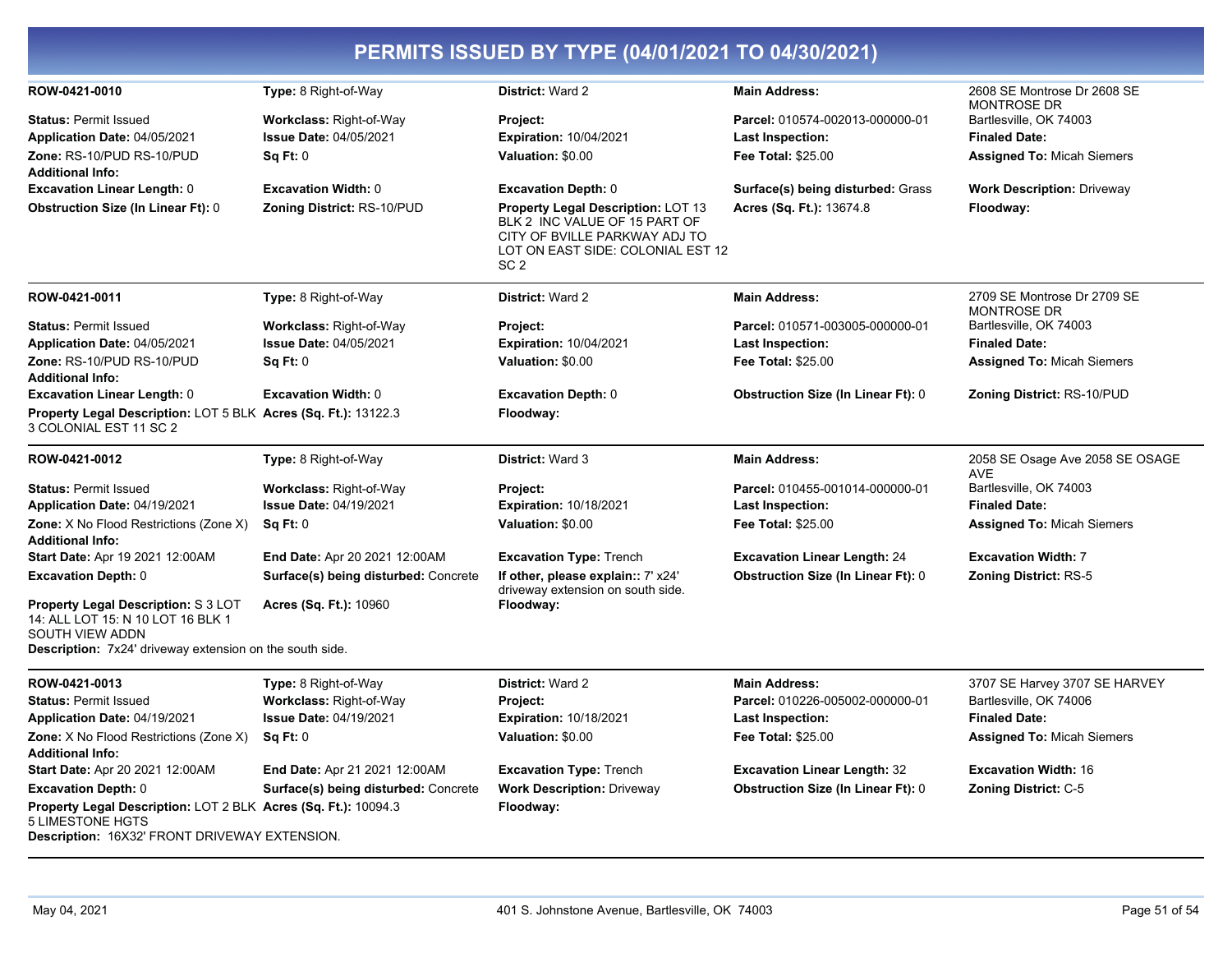| PERMITS ISSUED BY TYPE (04/01/2021 TO 04/30/2021)                     |                                                                                          |                                                                                                                    |                                                                 |                                                                                                                        |  |
|-----------------------------------------------------------------------|------------------------------------------------------------------------------------------|--------------------------------------------------------------------------------------------------------------------|-----------------------------------------------------------------|------------------------------------------------------------------------------------------------------------------------|--|
| ROW-0421-0014                                                         | Type: 8 Right-of-Way                                                                     | District: Ward 2                                                                                                   | <b>Main Address:</b>                                            | 2416 SE Chapel Hill Ct 2416 SE CHAPEL<br><b>HILL CT</b>                                                                |  |
| <b>Status: Permit Issued</b>                                          | Workclass: Right-of-Way                                                                  | Project:                                                                                                           | Parcel: 010081-003003-000000-01                                 | Bartlesville, OK 74003                                                                                                 |  |
| <b>Application Date: 04/21/2021</b>                                   | <b>Issue Date: 04/21/2021</b>                                                            | <b>Expiration: 10/18/2021</b>                                                                                      | <b>Last Inspection:</b>                                         | <b>Finaled Date:</b>                                                                                                   |  |
| <b>Zone: RS-10 RS-10</b>                                              | Sq Ft: 0                                                                                 | Valuation: \$0.00                                                                                                  | Fee Total: \$25.00                                              | <b>Assigned To: Micah Siemers</b>                                                                                      |  |
| <b>Additional Info:</b><br>Start Date: Apr 21 2021 12:00AM            | End Date: Apr 23 2021 12:00AM                                                            | <b>Excavation Type: Trench</b>                                                                                     | <b>Excavation Linear Length: 10</b>                             | <b>Excavation Width: 29</b>                                                                                            |  |
| <b>Excavation Depth: 0</b>                                            | Surface(s) being disturbed: Concrete                                                     | If other, please explain:: 29x10'<br>DRIVEWAY APPROACH TEAROUT<br>AND WIDENING 7X4' AND SIDEWALK<br><b>REPLACE</b> | <b>Work Description: Driveway, Sidewalk</b>                     | If other use, please explain:: 29x10'<br>DRIVEWAY APPROACH TEAROUT<br>AND WIDENING 7X4' AND SIDEWALK<br><b>REPLACE</b> |  |
| <b>Obstruction Size (In Linear Ft): 0</b>                             | <b>Zoning District: RS-10</b>                                                            | Property Legal Description: LOT 3 BLK Acres (Sq. Ft.): 13327.5<br>3 COLONIAL EST 4TH                               |                                                                 | Floodway:                                                                                                              |  |
|                                                                       | Description: 29x10' DRIVEWAY APPROACH TEAROUT AND WIDENING 7X4' AND SIDEWALK REPLACE     |                                                                                                                    |                                                                 |                                                                                                                        |  |
| ROW-0421-0015                                                         | Type: 8 Right-of-Way                                                                     | <b>District: Ward 2</b>                                                                                            | <b>Main Address:</b>                                            | 2601 SE Kingston Dr 2601 SE<br><b>KINGSTON DR</b>                                                                      |  |
| <b>Status: Permit Issued</b>                                          | <b>Workclass: Right-of-Way</b>                                                           | Project:                                                                                                           | Parcel: 010574-001015-000000-01                                 | Bartlesville, OK 74003                                                                                                 |  |
| Application Date: 04/22/2021                                          | <b>Issue Date: 04/22/2021</b>                                                            | <b>Expiration: 10/19/2021</b>                                                                                      | <b>Last Inspection:</b>                                         | <b>Finaled Date:</b>                                                                                                   |  |
| Zone: X No Flood Restrictions (Zone X)<br><b>Additional Info:</b>     | Sq Ft: 0                                                                                 | Valuation: \$0.00                                                                                                  | <b>Fee Total: \$25.00</b>                                       | <b>Assigned To: Micah Siemers</b>                                                                                      |  |
| <b>Excavation Linear Length: 0</b>                                    | <b>Excavation Width: 0</b>                                                               | <b>Excavation Depth: 0</b>                                                                                         | <b>Obstruction Size (In Linear Ft): 0</b>                       | Zoning District: RS-10/PUD                                                                                             |  |
| Property Legal Description: LOT 15<br>BLK 1 COLONIAL EST 12 SC 2      | Acres (Sq. Ft.): 14743.3                                                                 | Floodway:                                                                                                          |                                                                 |                                                                                                                        |  |
| ROW-0421-0016                                                         | Type: 8 Right-of-Way                                                                     | <b>District: Ward 4</b>                                                                                            | <b>Main Address:</b>                                            | 1905 SW Santa Fe Ave 1905 SW SANTA<br>FE AVE                                                                           |  |
| <b>Status: Permit Issued</b>                                          | <b>Workclass: Right-of-Way</b>                                                           | Project:                                                                                                           | Parcel: 010304-035005-000000-01                                 | Bartlesville, OK 74003                                                                                                 |  |
| Application Date: 04/27/2021                                          | <b>Issue Date: 04/27/2021</b>                                                            | <b>Expiration: 10/25/2021</b>                                                                                      | <b>Last Inspection:</b>                                         | <b>Finaled Date:</b>                                                                                                   |  |
| Zone: X No Flood Restrictions (Zone X)<br><b>Additional Info:</b>     | Sq Ft: 0                                                                                 | Valuation: \$0.00                                                                                                  | <b>Fee Total: \$25.00</b>                                       | <b>Assigned To: Micah Siemers</b>                                                                                      |  |
| End Date: Apr 29 2021 12:00AM                                         | <b>Excavation Type: Trench</b>                                                           | <b>Excavation Linear Length: 50</b>                                                                                | <b>Excavation Width: 5</b>                                      | <b>Excavation Depth: 6</b>                                                                                             |  |
| Surface(s) being disturbed: Concrete                                  | <b>Utility Type: Other</b>                                                               | New or Repair Utility?: Repair                                                                                     | If other, please explain:2: Sewer line<br>replacement to street | <b>Work Description: Access Utility Main</b>                                                                           |  |
| <b>Obstruction Size (In Linear Ft): 50</b>                            | <b>Zoning District: RS-7</b>                                                             | Property Legal Description: LOT 5 BLK Acres (Sq. Ft.): 9081.17<br>35 OAK PARK VILLAGE S3                           |                                                                 | Floodway:                                                                                                              |  |
| Start Date: Apr 27 2021 12:00AM                                       |                                                                                          |                                                                                                                    |                                                                 |                                                                                                                        |  |
| ROW-0421-0017                                                         | Type: 8 Right-of-Way                                                                     | District: Ward 4                                                                                                   | <b>Main Address:</b>                                            | 100 SW Frank Phillips Blvd 00100 SW<br><b>FRANK PHILLIPS BLVD</b>                                                      |  |
| <b>Status: Permit Issued</b>                                          | Workclass: Right-of-Way                                                                  | Project:                                                                                                           | Parcel: 010001-020012-000000-03                                 | Bartlesville, OK 74003                                                                                                 |  |
| <b>Application Date: 04/27/2021</b>                                   | <b>Issue Date: 04/27/2021</b>                                                            | <b>Expiration: 10/25/2021</b>                                                                                      | <b>Last Inspection:</b>                                         | <b>Finaled Date:</b>                                                                                                   |  |
| <b>Zone: TIF 1 District TIF 1 District</b><br><b>Additional Info:</b> | Sq Ft: 0                                                                                 | Valuation: \$0.00                                                                                                  | <b>Fee Total: \$25.00</b>                                       | <b>Assigned To: Micah Siemers</b>                                                                                      |  |
| <b>Excavation Linear Length: 0</b>                                    | <b>Excavation Width: 0</b>                                                               | <b>Excavation Depth: 0</b>                                                                                         | <b>Obstruction Size (In Linear Ft): 0</b>                       | Zoning District: C-4                                                                                                   |  |
| <b>NZOD Location Code: Or1220</b>                                     | Property Legal Description: E 25 LOT<br>12 ALL LOT 13 BLK 20 ORIG<br><b>BARTLESVILLE</b> | Acres (Sq. Ft.): 11635.2                                                                                           | Floodway:                                                       |                                                                                                                        |  |
| <b>Description: ROW PERMIT</b>                                        |                                                                                          |                                                                                                                    |                                                                 |                                                                                                                        |  |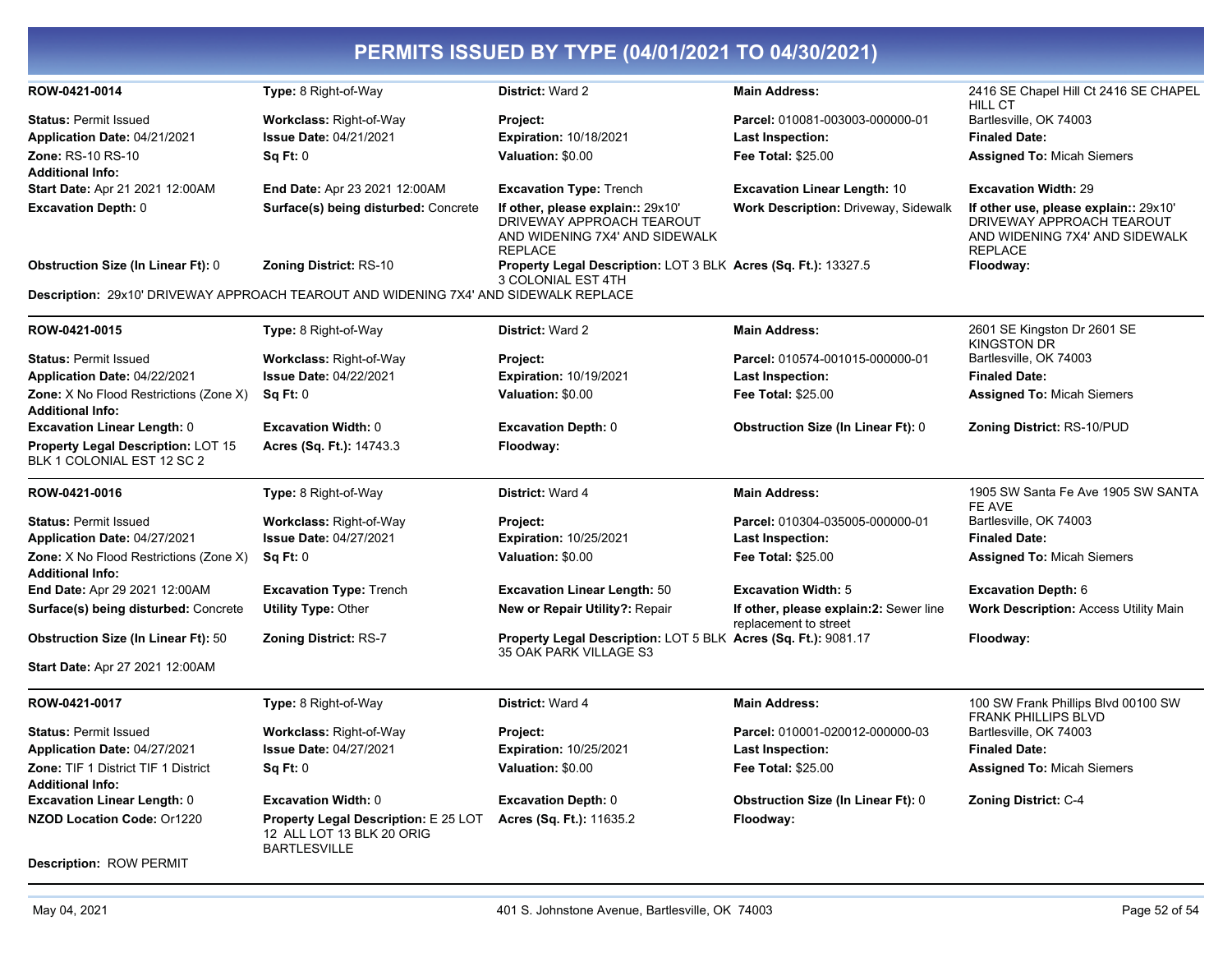| ROW-0421-0018                                | <b>Type:</b> 8 Right-of-Way                                            | <b>District: Ward 5</b>                                | <b>Main Address:</b>                | 6030 SE Martin PI 6030 SE MARTIN PL       |
|----------------------------------------------|------------------------------------------------------------------------|--------------------------------------------------------|-------------------------------------|-------------------------------------------|
| <b>Status: Permit Issued</b>                 | <b>Workclass: Right-of-Way</b>                                         | <b>Project:</b>                                        | Parcel: 010264-001013-000000-01     | Bartlesville, OK 74006                    |
| Application Date: 04/29/2021                 | <b>Issue Date: 04/29/2021</b>                                          | <b>Expiration: 10/26/2021</b>                          | <b>Last Inspection:</b>             | <b>Finaled Date:</b>                      |
| <b>Zone: RS-10 RS-10</b>                     | Sq Ft: 0                                                               | Valuation: \$0.00                                      | <b>Fee Total: \$25.00</b>           | <b>Assigned To: Micah Siemers</b>         |
| <b>Additional Info:</b>                      |                                                                        |                                                        |                                     |                                           |
| <b>Start Date: Apr 30 2021 12:00AM</b>       | End Date: May 3 2021 12:00AM                                           | <b>Excavation Type: On-Street Parking</b>              | <b>Excavation Linear Length: 22</b> | <b>Excavation Width: 9</b>                |
| <b>Excavation Depth: 0</b>                   | Surface(s) being disturbed: Concrete                                   | If other, please explain:: 22'X9'<br>DRIVEWAY APPROACH | <b>Work Description: Driveway</b>   | <b>Obstruction Size (In Linear Ft): 0</b> |
| <b>Zoning District: RS-10</b>                | <b>Property Legal Description: LOT 13</b><br><b>BLK 1 MARTIN MANOR</b> | <b>Acres (Sq. Ft.): 13351.2</b>                        | Floodway:                           |                                           |
| <b>Description: 22'X9' DRIVEWAY APPROACH</b> |                                                                        |                                                        |                                     |                                           |

|                                                                                     |                                                                                |                                                        | <b>PERMITS ISSUED FOR 8 RIGHT-OF-WAY:</b>                          |                                                          |
|-------------------------------------------------------------------------------------|--------------------------------------------------------------------------------|--------------------------------------------------------|--------------------------------------------------------------------|----------------------------------------------------------|
| <b>NZOD DEVELOPMENT</b>                                                             |                                                                                |                                                        |                                                                    |                                                          |
| NZOD-0421-0055                                                                      | <b>Type: NZOD Development</b>                                                  | <b>District: Ward 3</b>                                | <b>Main Address:</b>                                               | 433 SW 10Th St 433 SW 10TH ST                            |
| <b>Status: Permit Issued</b>                                                        | <b>Workclass: NZOD Development</b>                                             | Project:                                               | Parcel: 010001-085006-000000-01                                    | Bartlesville, OK 74003                                   |
| Application Date: 04/01/2021                                                        | <b>Issue Date: 04/01/2021</b>                                                  | <b>Expiration:</b>                                     | <b>Last Inspection:</b>                                            | <b>Finaled Date:</b>                                     |
| <b>Zone:</b> RM-1.5 RM-1.5                                                          | SqFt:0                                                                         | Valuation: \$0.00                                      | <b>Fee Total: \$0.00</b>                                           | <b>Assigned To: Trey Yankovich</b>                       |
| Additional Info:                                                                    |                                                                                |                                                        |                                                                    |                                                          |
| NZOD Location Code: Or0685                                                          | Proposed Land Use(s): Single-Family<br>Residential                             | 1. Have the soils on the site been<br>sampled?: Yes    | Check here if no further action is<br>required2: No                | 2. Has the yard been remediated?: Yes                    |
| <b>Total Removal (No further action</b><br><b>required): No</b>                     | Cap: No                                                                        | Yes: No                                                | No: Yes                                                            | Backfill and recap (must show on site<br>plan): No       |
| Dispose of at Osage County Landfill:<br>No                                          | Date of Testing: May 17 1996 12:00AM                                           | Check here if no further action is<br>required: No     | <b>Check here if Soil Remediation is</b><br>Required: No           | <b>Zoning District: RM-1.5</b>                           |
| Property Legal Description: LOT 6 BLK Acres: 14105.2<br><b>85 ORIG BARTLESVILLE</b> |                                                                                | Floodway:                                              |                                                                    |                                                          |
| NZOD-0421-0056                                                                      | <b>Type: NZOD Development</b>                                                  | <b>District: Ward 3</b>                                | <b>Main Address:</b>                                               | 920 SW Oak Ave 00920 SW OAK AVE                          |
| <b>Status: Permit Issued</b>                                                        | <b>Workclass: NZOD Development</b>                                             | Project:                                               | Parcel: 010129-019007-000000-01                                    | Bartlesville, OK 74003                                   |
| Application Date: 04/26/2021                                                        | <b>Issue Date: 04/26/2021</b>                                                  | <b>Expiration:</b>                                     | Last Inspection:                                                   | <b>Finaled Date:</b>                                     |
| Zone: X No Flood Restrictions (Zone X)                                              | Sq Ft: 0                                                                       | Valuation: \$0.00                                      | <b>Fee Total: \$0.00</b>                                           | <b>Assigned To: Trey Yankovich</b>                       |
| <b>Additional Info:</b>                                                             |                                                                                |                                                        |                                                                    |                                                          |
| <b>NZOD Location Code: G0819</b>                                                    | <b>Proposed Land Use(s): Single-Family</b><br>Residential                      | If other, please explain: Building a new<br>SFR house. | 1. Have the soils on the site been<br>sampled?: Yes                | Check here if no further action is<br>required2: No      |
| 2. Has the yard been remediated?: Yes Total Removal (No further action              | required): No                                                                  | Cap: Yes                                               | If cap, what was the depth of the cap in Yes: Yes<br>inches $?: 6$ |                                                          |
| No: No                                                                              | Backfill and recap (must show on site<br>plan): Yes                            | Dispose of at Osage County Landfill:<br>No             | Check here if no further action is<br>required: No                 | <b>Check here if Soil Remediation is</b><br>Required: No |
| <b>Zoning District: RS-5</b>                                                        | Property Legal Description: LOT 7 BLK Acres: 6417.63<br><b>19 GILKEYS ADDN</b> |                                                        | Floodway:                                                          |                                                          |

PERMITS ISSUED FOR NZOD DEVELOPMENT:

**UTILITY** 

 $\overline{2}$